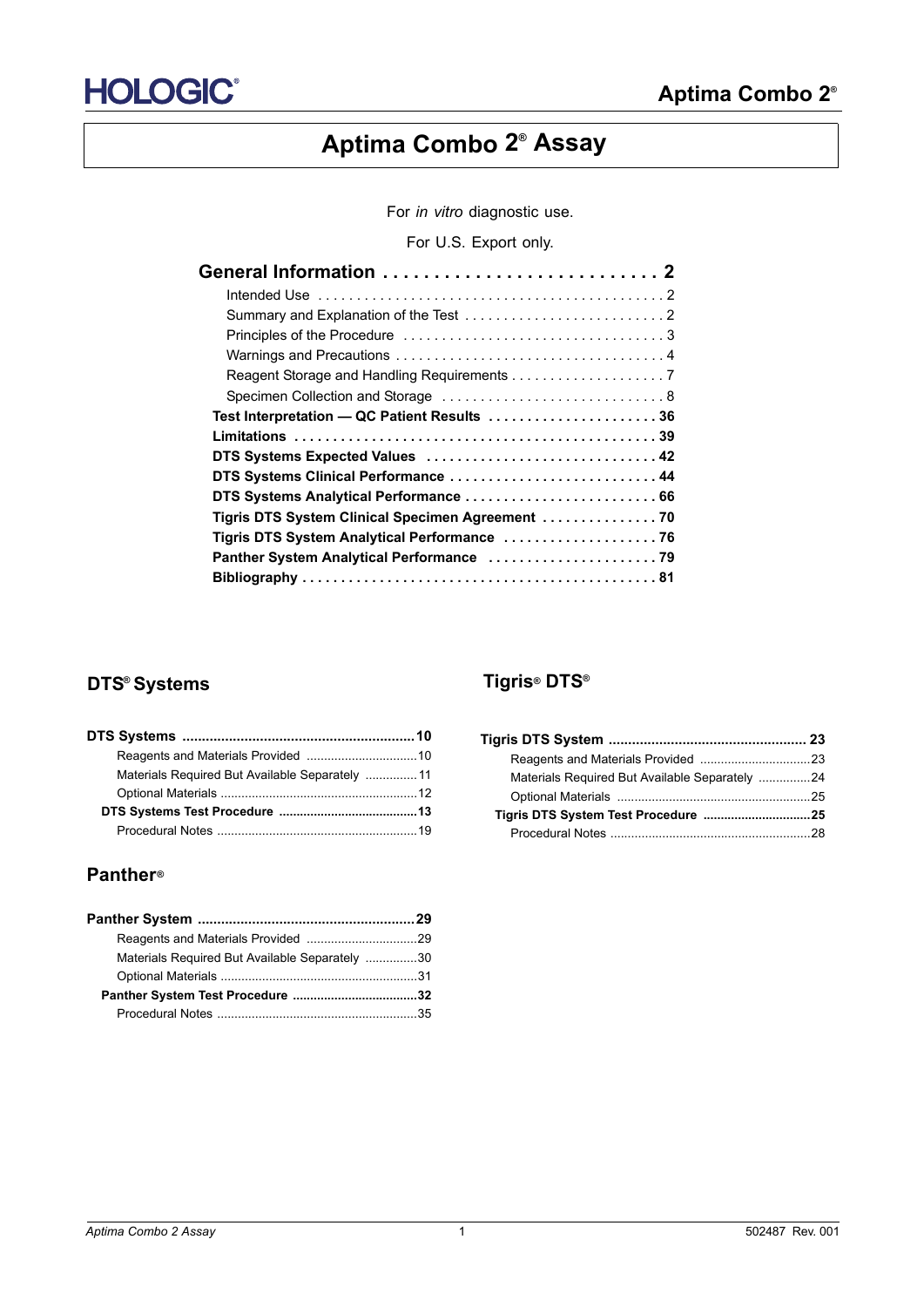# <span id="page-1-0"></span>**General Information**

# <span id="page-1-1"></span>**Intended Use**

The Aptima Combo® 2 Assay is a target amplification nucleic acid probe test that utilizes target capture for the *in vitro* qualitative detection and differentiation of ribosomal RNA (rRNA) from *Chlamydia trachomatis* (CT) and/or *Neisseria gonorrhoeae* (GC) to aid in the diagnosis of chlamydial and/or gonococcal urogenital disease using the Tigris DTS® System or Panther System or using the DTS Systems semi-automated instrumentation as specified. The assay may be used to test the following specimens from symptomatic individuals: clinician-collected endocervical, vaginal and male urethral swab specimens; and female and male urine specimens. The assay may be used to test the following specimens from asymptomatic individuals: clinician-collected endocervical, vaginal and male urethral swab specimens; patient-collected vaginal swab specimens**<sup>1</sup>** ; and female and male urine specimens. This assay is also intended for use with the testing of gynecological specimens, from both symptomatic and asymptomatic patients. These cervical specimens collected in the PreservCyt® Solution vials may be tested either pre- or post-Pap processing. Testing of post-Pap processed specimens is limited to specimens processed with the ThinPrep® 2000 System only.

**1** Patient-collected vaginal swab specimens are an option for screening women when a pelvic exam is not otherwise indicated. The vaginal swab specimen collection kit is not for home use.

# <span id="page-1-2"></span>**Summary and Explanation of the Test**

*Chlamydia trachomatis* (CT) and *Neisseria gonorrhoeae* (GC) infections are two of the most common sexually transmitted infections worldwide. In the United States alone, an estimated 1,307,893 (426.0 cases per 100,000 population) new cases of CT and 309,341 (100.8 per 100,000 population) new cases of GC infections were reported to the Centers for Disease Control in 2010 ([5\)](#page-80-1).

Chlamydiae are nonmotile, gram-negative, obligate intracellular bacteria. The CT species is comprised of fifteen serovars (A, B, Ba, C, D, E, F, G, H, I, J, K, L1, L2 and L3) that can cause disease in humans [\(34\)](#page-81-0). The serovars D through K are the major cause of genital chlamydial infections in men and women ([26](#page-81-1)). *C. trachomatis* can cause nongonococcal urethritis, epididymitis, proctitis, cervicitis, acute salpingitis, and Pelvic Inflammatory Disease (PID) ([3,](#page-80-2) [15](#page-80-3), [28,](#page-81-2) [29](#page-81-3)). *C. trachomatis* infections are often asymptomatic in both males and females. Children born to infected mothers are at significantly higher risk for inclusion conjunctivitis and chlamydial pneumonia [\(1,](#page-80-4) [11](#page-80-8), [27\)](#page-81-5).

Historically, several methods for CT detection have been utilized in the clinical laboratory, including cell culture, direct fluorescent antibody testing, and enzyme immunoassay. More recent methodologies for CT detection include direct DNA probe assays and nucleic acid amplification test (NAAT) DNA probe assays. Cell culture was once considered to be the "gold standard" for detection of CT. Culture is quite specific, but scientific publications have demonstrated that the NAAT DNA probe technologies have a higher clinical sensitivity than culture [\(2](#page-80-5), [9,](#page-80-6) [17,](#page-80-7) [30](#page-81-4)). Due to its lower clinical sensitivity and variable performance between laboratories, culture has been replaced in many laboratories by direct DNA probe and NAATs.

*N. gonorrhoeae* is the causative agent of gonorrheal disease. *N. gonorrhoeae* are non-motile, gram-negative diplococci. The majority of gonorrheal infections are uncomplicated lower genital tract infections and may be asymptomatic. However, if left untreated in women, infections can ascend and cause PID. PID can manifest as endometritis, salpingitis, pelvic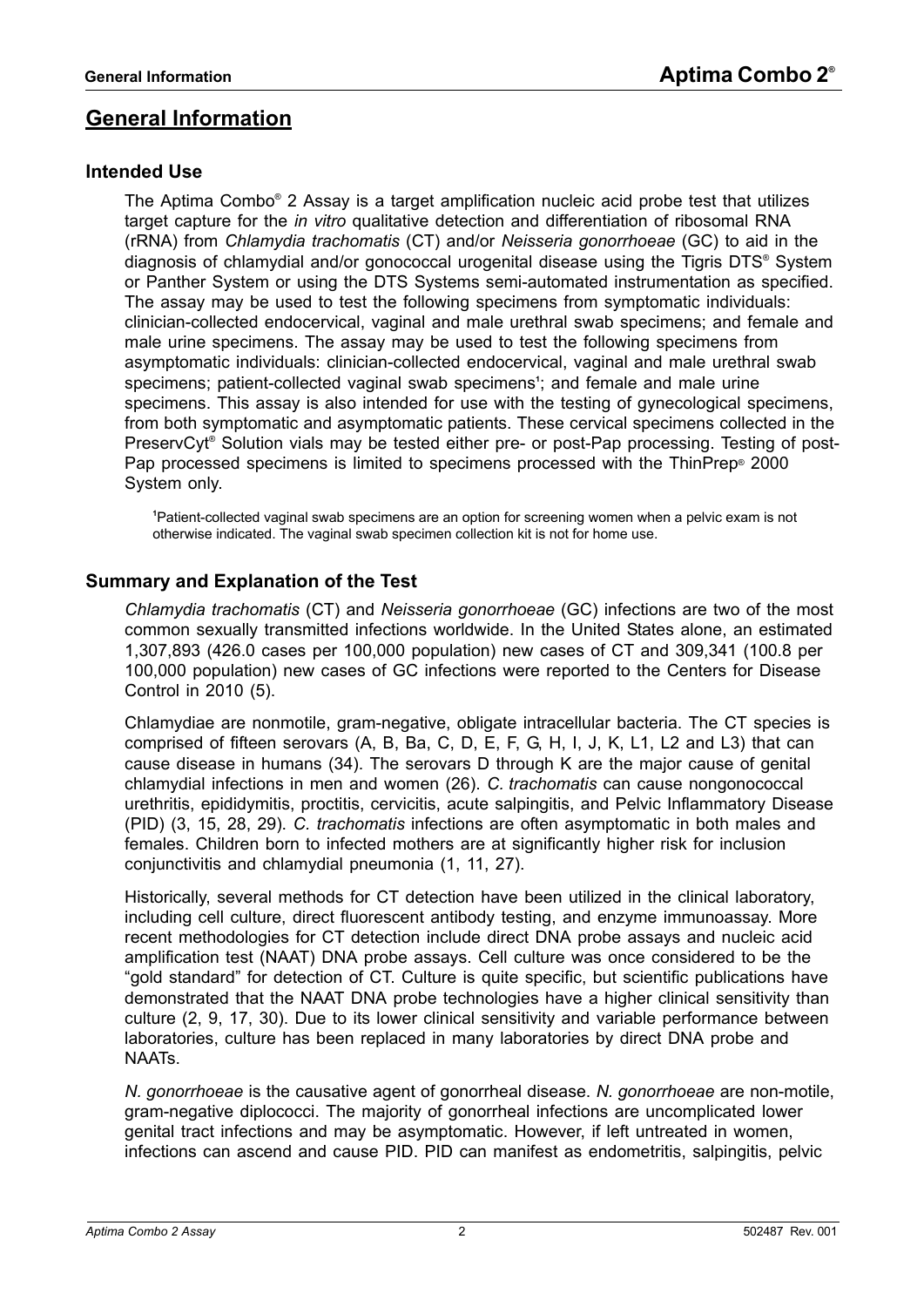peritonitis, and tubo-ovarian abscesses. A smaller percentage of persons with gonococcal infections may develop Disseminated Gonococcal Infection (DGI) [\(14](#page-80-10), [20\)](#page-80-11).

Conventional diagnosis of GC infection requires isolation of the organism on selective media or the observation of diplococci in Gram stained smears [\(16\)](#page-80-12). Culture methods can have good clinical sensitivity, but are highly dependent on proper specimen handling. Improper specimen storage and transport can result in the loss of organism viability and yield false negative results. In addition, poor sampling technique, toxic sampling materials, and the inhibition of growth by components of body secretions can also result in false negative results [\(7](#page-80-13), [18\)](#page-80-14). Commonly used non-culture methods for GC detection include direct DNA probe tests and NAATs.

First generation NAATs for CT and GC have technological issues that have limited their performance. These issues include cumbersome specimen processing and specimen inhibition that can yield false negative results ([6,](#page-80-9) [10](#page-80-15), [13,](#page-80-16) [19,](#page-80-17) [25](#page-80-18), [31,](#page-81-6) [32](#page-81-7), [33](#page-81-8)). The Aptima Combo 2 Assay is a second generation NAAT that utilizes target capture, Transcription-Mediated Amplification (TMA® ), and Dual Kinetic Assay (DKA) technologies to streamline specimen processing, amplify target rRNA, and detect amplicon, respectively. Studies comparing performance and specimen inhibition of various amplification systems have demonstrated the benefits of target capture, TMA, and DKA technologies ([8,](#page-80-19) [12\)](#page-80-20). The Aptima Combo 2 Assay qualitatively detects CT and/or GC rRNA in clinician-collected endocervical, vaginal, and male urethral swab specimens, patient-collected vaginal swab specimens, PreservCyt Solution liquid Pap specimens, and in female and male urine specimens from symptomatic and asymptomatic individuals.

# <span id="page-2-0"></span>**Principles of the Procedure**

The Aptima Combo 2 Assay combines the technologies of target capture, TMA, and DKA.

Specimens are collected and transferred into their respective specimen transport tubes. The transport solutions in these tubes release the rRNA targets and protect them from degradation during storage. When the Aptima Combo 2 Assay is performed in the laboratory, the target rRNA molecules are isolated from specimens by use of capture oligomers via target capture that utilizes magnetic microparticles. The capture oligomers contain sequences complementary to specific regions of the target molecules as well as a string of deoxyadenosine residues. A separate capture oligomer is used for each target. During the hybridization step, the sequence specific regions of the capture oligomers bind to specific regions of the target molecules. The capture oligomer:target complex is then captured out of solution by decreasing the temperature of the reaction to room temperature. This temperature reduction allows hybridization to occur between the deoxyadenosine region on the capture oligomer and the poly-deoxythymidine molecules that are covalently attached to the magnetic particles. The microparticles, including the captured target molecules bound to them, are pulled to the side of the reaction vessel using magnets and the supernatant is aspirated. The particles are washed to remove residual specimen matrix that may contain amplification reaction inhibitors. After the target capture steps are completed, the specimens are ready for amplification.

Target amplification assays are based on the ability of complementary oligonucleotide primers to specifically anneal and allow enzymatic amplification of the target nucleic acid strands. The Aptima Combo 2 Assay replicates a specific region of the 23S rRNA from CT and a specific region of the 16S rRNA from GC via DNA intermediates. A unique set of primers is used for each target molecule. Detection of the rRNA amplification product sequences (amplicon) is achieved using nucleic acid hybridization. Single-stranded chemiluminescent DNA probes, which are complementary to a region of each target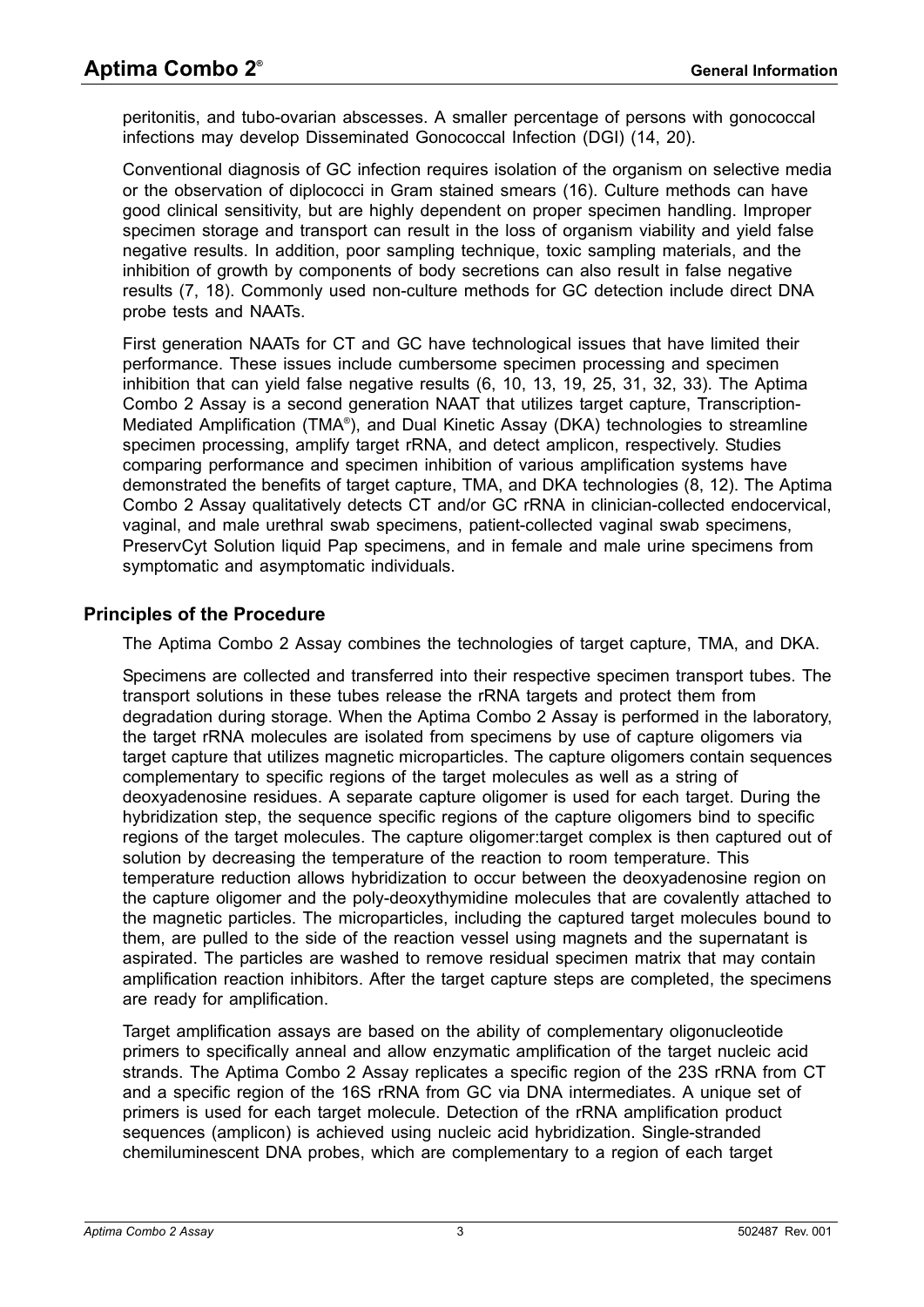amplicon, are labeled with different acridinium ester molecules. The labeled DNA probes combine with amplicon to form stable RNA:DNA hybrids. The Selection Reagent differentiates hybridized from unhybridized probe, eliminating the generation of signal from unhybridized probe. During the detection step, light emitted from the labeled RNA:DNA hybrids is measured as photon signals in a luminometer, and are reported as Relative Light Units (RLU). In DKA, differences in the kinetic profiles of the CT and GC labeled probes allow for the differentiation of signal; kinetic profiles are derived from measurements of photon output during the detection read time. The chemiluminescent detection reaction for CT signal has very rapid kinetics and has the "flasher" kinetic type. The chemiluminescent detection reaction for GC signal is relatively slower and has the "glower" kinetic type. Assay results are determined by a cut-off based on the total RLU and the kinetic curve type.

#### <span id="page-3-0"></span>**Warnings and Precautions**

- A. For *in vitro* diagnostic use.
- B. For additional specific warnings, precautions and procedures to control contamination for the Tigris DTS System, consult the *Tigris DTS System Operator's Manual*.
- C. For additional specific warnings, precautions and procedures to control contamination for the Panther System, consult the *Panther System Operator's Manual*.

#### **Laboratory Related**

- D. The assay was not evaluated in patient populations with a low prevalence of CT disease; therefore, performance in low prevalence settings has not been determined.
- E. Use only supplied or specified disposable laboratory ware.
- F. Use routine laboratory precautions. Do not eat, drink or smoke in designated work areas. Wear disposable, powderless gloves, protective eye wear, and laboratory coats when handling specimens and kit reagents. Wash hands thoroughly after handling specimens and kit reagents.
- G. **Warning: Irritants and Corrosives**: Avoid contact of Auto Detect 1 and Auto Detect 2 with skin, eyes and mucous membranes. If these fluids come into contact with skin or eyes, wash with water. If spills of these fluids occur, dilute with water before wiping dry.
- H. Work surfaces, pipettes, and other equipment must be regularly decontaminated with 2.5% to 3.5% (0.35 M to 0.5 M) sodium hypochlorite solution.

#### *DTS Systems Specific*

- I. A separate area for DKA is strongly recommended to minimize amplicon contamination in the assay. This dedicated area should be away from the reagent preparation, target capture, and amplification area.
- J. To help prevent lab areas from becoming contaminated with amplicon, the laboratory area should be arranged with a unidirectional workflow: from reagent preparation through DKA. Specimens, equipment, and reagents should not be returned to the area where a previous step was performed. Also, personnel should not move back into previous work areas without proper contamination safeguards.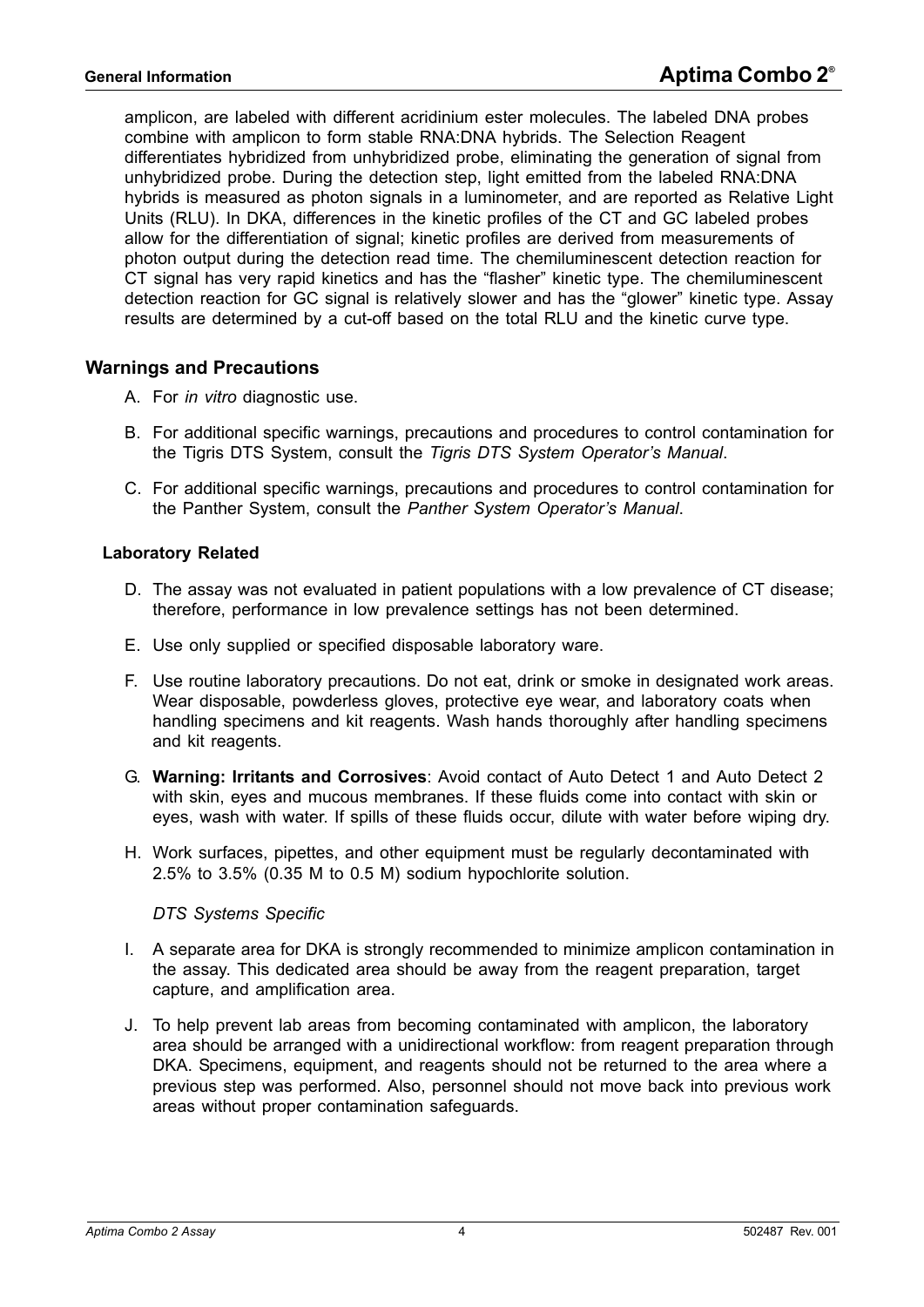#### **Specimen Related**

K. This assay has been tested using endocervical and male urethral swab specimens, PreservCyt Solution liquid Pap specimens, vaginal swab specimens, female and male urine specimens only. Performance with specimens other than those specified under *[Specimen Collection and Storage](#page-7-0)* has not been evaluated.

Laboratories may validate other collection devices [\(21,](#page-80-21) [23\)](#page-80-22).

Gynecologic samples collected for preparation using the ThinPrep 2000 System should be collected using broom-type or endocervical brush/plastic spatula combination collection devices.

- L. Expiration dates listed on the collection kits pertain to the collection site and not the testing facility. Samples collected any time prior to the expiration date of the collection kit, and transported and stored in accordance with the package insert, are valid for testing even if the expiration date on the collection tube has passed.
- M. The PreservCyt Solution has been validated as an alternative medium for testing with Aptima Combo 2 Assay. PreservCyt Solution liquid Pap specimens processed using the ThinPrep 3000 Processor or other instruments have not been evaluated to test for *Chlamydia trachomatis* and *Neisseria gonorrhoeae* using Aptima Combo 2 Assay.
- N. After urine has been added in the urine transport tube, the liquid level must fall between the two black indicator lines on the tube label. Otherwise, the specimen must be rejected.
- O. Maintain proper storage conditions during specimen shipping to ensure the integrity of the specimen. Specimen stability under shipping conditions other than those recommended has not been evaluated.
- P. Specimens may be infectious. Use Universal Precautions when performing this assay. Proper handling and disposal methods should be established by the laboratory director. Only personnel adequately trained in handling infectious materials should be permitted to perform this diagnostic procedure.
- Q. Avoid cross-contamination during the specimen handling steps. Specimens can contain extremely high levels of organisms. Ensure that specimen containers do not contact one another, and discard used materials without passing over open containers. Change gloves if they come in contact with specimen.
- R. If the lab receives a swab specimen transport tube with no swab, two swabs, a cleaning swab, or a swab not supplied by Hologic, the specimen must be rejected. Prior to rejecting a swab transport tube with no swab, verify that it is not an Aptima® Specimen Transfer Tube as this specimen transport tube will not contain a swab.
- S. For PreservCyt Solution liquid Pap specimens, collect according to the manufacturer's instructions. Aliquots subsequently removed from the PreservCyt vial for testing by the Aptima Combo 2 Assay should be processed using only the Aptima Specimen Transfer Kit.
- T. Upon piercing, liquid can discharge from Aptima transport tube caps under certain conditions. Follow instructions in the appropriate *Test Procedure* to prevent this occurrence.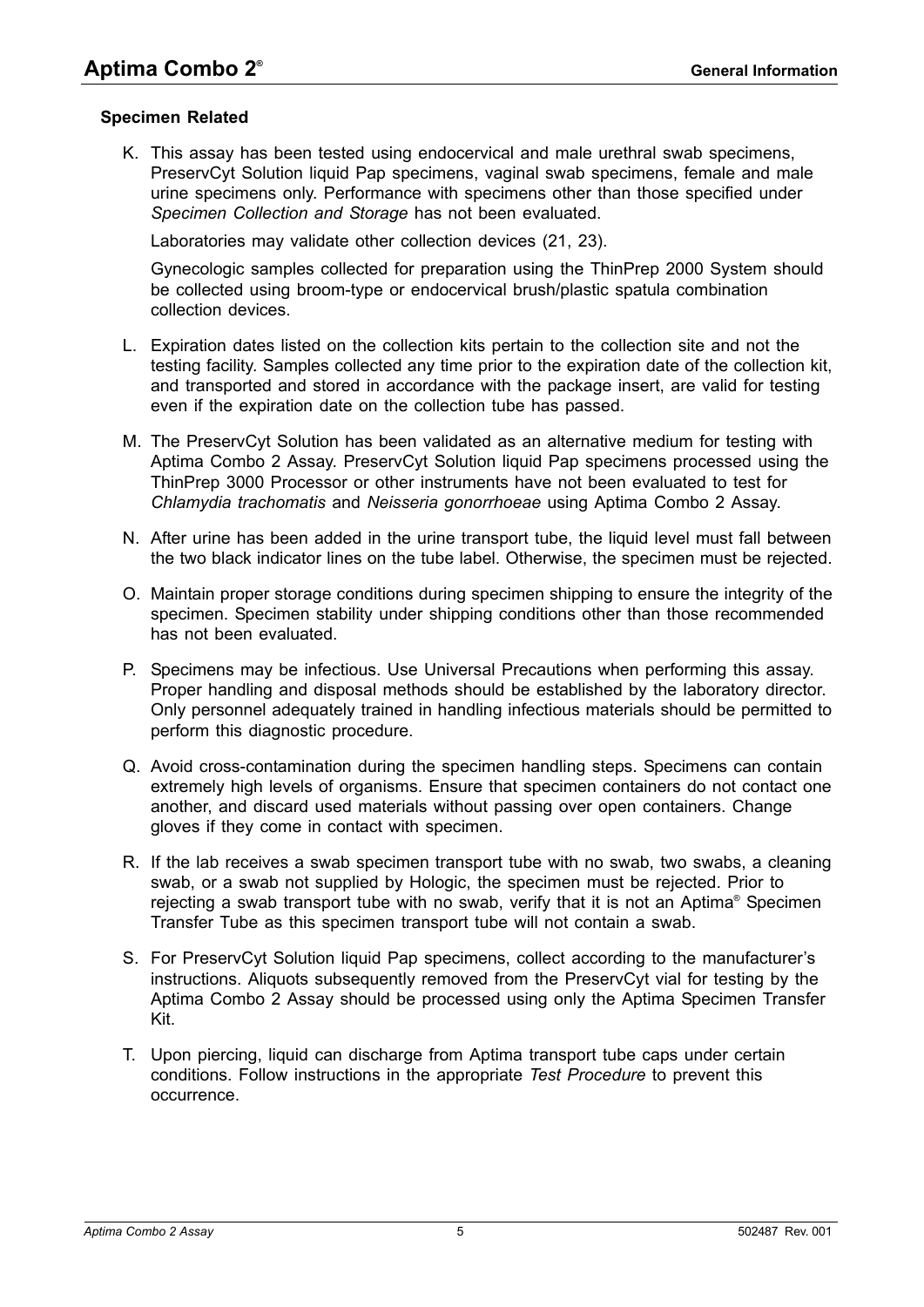#### **Assay Related**

- U. The performance of vaginal swab specimens has not been evaluated in pregnant women.
- V. The performance of endocervical, vaginal, and male urethral swab specimens, male and female urine specimens, and PreservCyt Solution liquid Pap specimens has not been evaluated in adolescents less than 16 years of age.
- W. Do not use this kit after its expiration date.
- X. **Do not interchange, mix, or combine assay reagents** from kits with different lot numbers. Aptima controls and assay fluids can be from different lot numbers.

*DTS Systems Specific* 

- Y. Tips with hydrophobic plugs must be used. A minimum of two repeat pipettors must be dedicated for use with this assay: one for use in the target capture and amplification steps, and one for use in the DKA steps. Two micropipettors must be dedicated for use in this assay: one for use in specimen transfer and one for use in reagent preparation. All pipettors must be cleaned regularly as described in *[DTS Systems Test Procedure](#page-12-0)*, *[Procedural Notes](#page-18-0)*.
- Z. When using repeat pipettors for reagent addition, do not touch the tube with the pipette tip to prevent carryover from one tube to another.
- AA.Adequate mixing is necessary to achieve accurate assay results. For complete details, see *[DTS Systems Test Procedure](#page-12-0)*, *[Procedural Notes](#page-18-0)*.
- AB.Separate water baths must be dedicated for the target capture, amplification, and DKA steps in the assay.
- AC.Sealing cards should be disposed of in the waste container immediately after removing them from reaction tubes. Fresh sealing cards should always be used: they should never be re-used from a previous step. Sealing cards should be firmly fixed to the top of all reaction tubes.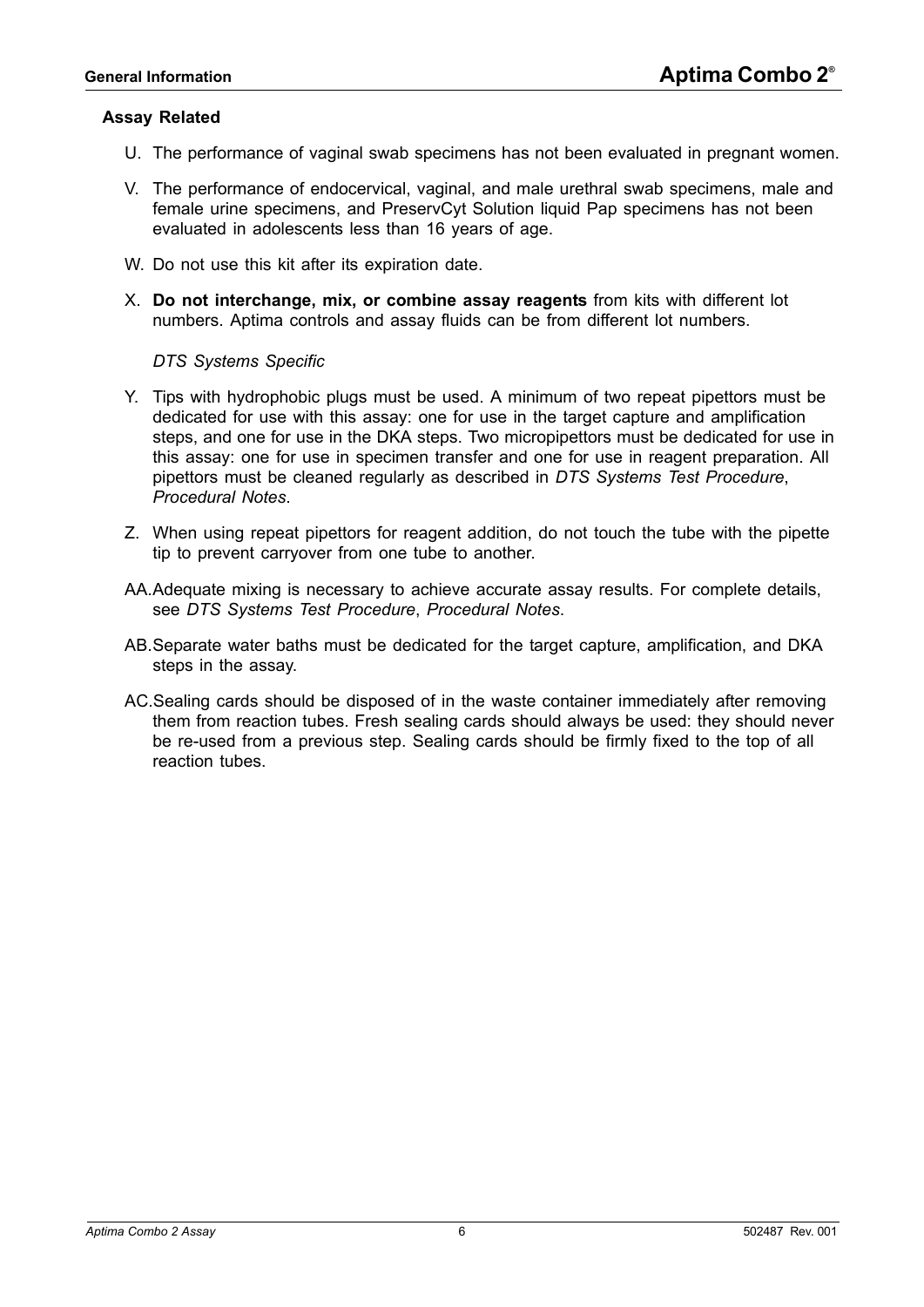## <span id="page-6-0"></span>**Reagent Storage and Handling Requirements**

- A. The following reagents are stable when stored at  $2^{\circ}$ C to  $8^{\circ}$ C (refrigerated): Aptima Combo 2 Amplification Reagent Aptima Combo 2 Enzyme Reagent Aptima Combo 2 Probe Reagent Aptima Combo 2 Target Capture Reagent B Aptima Positive Control, CT / Negative Control, GC Aptima Positive Control, GC / Negative Control, CT B. The following reagents are stable when stored at 2°C to 30°C:
	- Aptima Combo 2 Amplification Reconstitution Solution
	- Aptima Combo 2 Enzyme Reconstitution Solution
	- Aptima Combo 2 Probe Reconstitution Solution
	- Aptima Combo 2 Selection Reagent
- C. The following reagents are stable when stored at  $15^{\circ}$ C to  $30^{\circ}$ C (room temperature): Target Capture Reagent Aptima Wash Solution Aptima Buffer for Deactivation Fluid
	- Aptima Oil Reagent
- D. Working Target Capture Reagent (wTCR) is stable for 30 days when stored at 15 $\degree$ C to 30°C. Do not refrigerate.
- E. After reconstitution, the Enzyme Reagent, Amplification Reagent, and Probe Reagent are stable for 30 days when stored at  $2^{\circ}$ C to  $8^{\circ}$ C.
- F. Discard any unused reconstituted reagents and wTCR after 30 days or after the Master Lot expiration date passes, whichever comes first.
- G. Controls are stable until the date indicated on the vials.
- H. Reagents stored on-board the Tigris DTS System have 48 hours of on-board stability.
- I. Reagents stored on-board the Panther System have 72 hours of on-board stability.
- J. The Probe Reagent and Reconstituted Probe Reagent are photosensitive. Store the reagents protected from light. The specified reconstituted stability is based on 12 hours exposure of the Reconstituted Probe Reagent to two 60W fluorescent bulbs, at a distance of 17 inches (43 cm), and temperature less than  $30^{\circ}$ C. Light exposure of the Reconstituted Probe Reagent should be limited accordingly.
- K. Upon warming to room temperature, some control tubes may appear cloudy or contain precipitates. Cloudiness or precipitation associated with controls does not affect control performance. The controls may be used whether they are clear or cloudy/precipitated. If clear controls are desired, solubilization may be expedited by incubating them at the upper end of the room temperature range (15°C to 30°C).

## **L. Do not freeze the reagents.**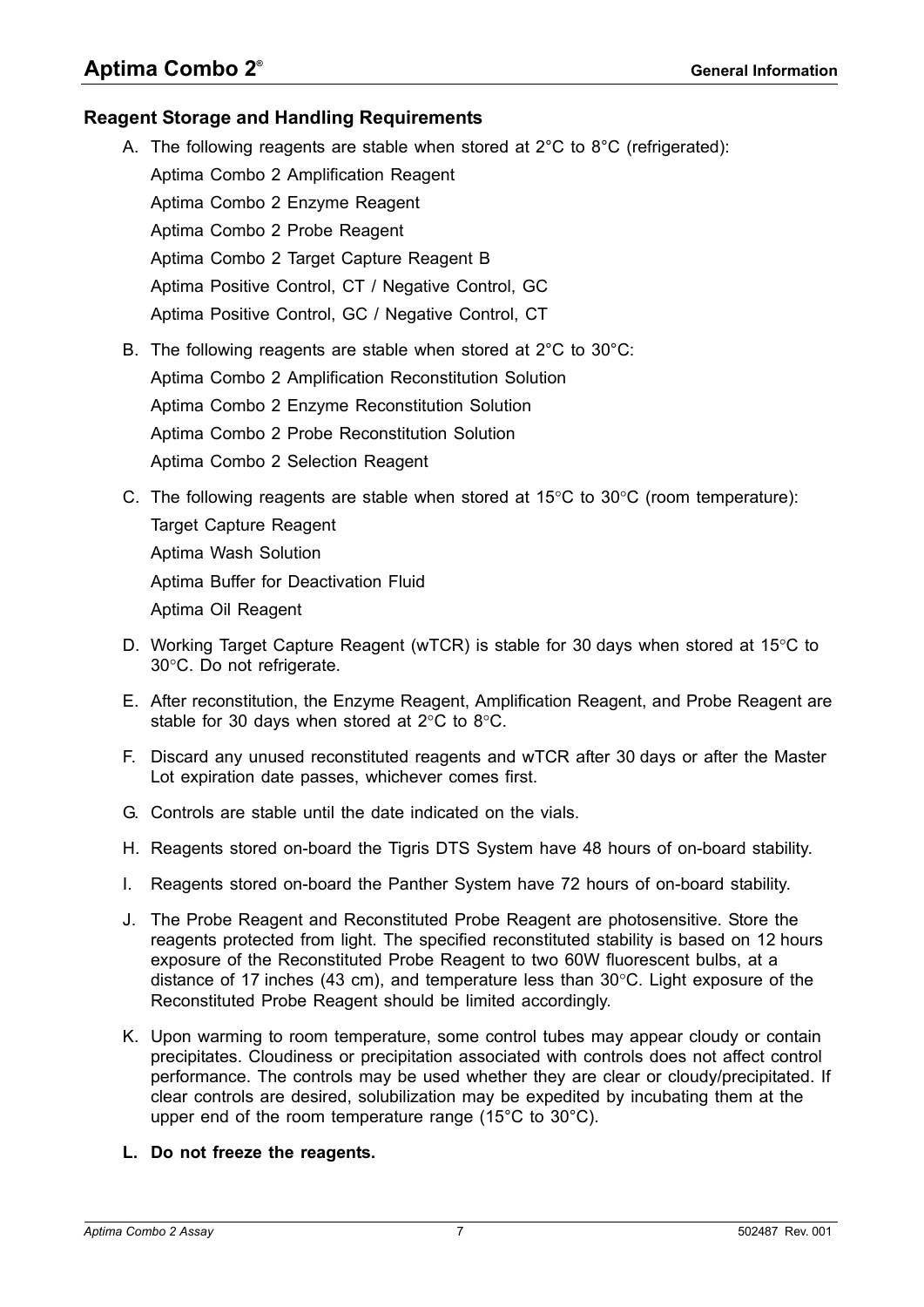## <span id="page-7-0"></span>**Specimen Collection and Storage**

The Aptima Combo 2 Assay is designed to detect the presence of CT and GC in the following specimens: endocervical and male urethral swab specimens, vaginal swab specimens, PreservCyt Solution liquid Pap specimens, and in female and male urine specimens. Performance with specimens other than those collected with the following specimen collection kits has not been evaluated:

- Aptima Unisex Swab Specimen Collection Kit for Endocervical and Male Urethral Swab Specimens
- Aptima Urine Collection Kit for Male and Female Urine Specimens
- Aptima Vaginal Swab Specimen Collection Kit
- Aptima Specimen Transfer Kit (for use with gynecologic samples collected in PreservCyt Solution)
- A. Instructions for collection:

Refer to the appropriate specimen collection kit package insert for collection instructions.

- B. Specimen transport and storage before testing:
	- 1. Swab specimens:
		- a. After collection, transport and store the swab in the swab specimen transport tube at  $2^{\circ}$ C to 30 $^{\circ}$ C until tested. Specimens must be assayed with the Aptima Combo 2 Assay within 60 days of collection. If longer storage is needed, freeze at -20 $\degree$ C to -70C for up to 12 months after collection (see *[Specimen Stability Studies](#page-67-0)*).
	- 2. Urine specimens:
		- a. Urine samples that are still in the primary collection container must be transported to the lab at  $2^{\circ}$ C to 30 $^{\circ}$ C. Transfer the urine sample into the Aptima urine specimen transport tube within 24 hours of collection. Store at  $2^{\circ}$ C to 30 $^{\circ}$ C and test within 30 days of collection.
		- b. After collection, transport the processed urine specimens in the Aptima urine specimen transport tube at  $2^{\circ}$ C to 30 $^{\circ}$ C and store at  $2^{\circ}$ C to 30 $^{\circ}$ C until tested. Processed urine specimens should be assayed with the Aptima Combo 2 Assay within 30 days of collection. If longer storage is needed, freeze at -20 $\degree$ C to -70 $\degree$ C for up to 12 months after collection (see *[Specimen Stability Studies](#page-67-0)*).
	- 3. PreservCyt Solution liquid Pap specimens:
		- a. PreservCyt Solution liquid Pap specimens intended for CT and/or GC testing must be processed for cytology and/or transferred to an Aptima Specimen Transfer tube within 30 days of collection when stored at 2°C to 30°C (see *[Specimen Stability](#page-67-0)  [Studies](#page-67-0)*).
		- b. If the ThinPrep Aliquot Removal procedure will be used, refer to the *ThinPrep 2000 or ThinPrep 3000 Processor Operator's Manual—Addendum* for instructions on aliquot removal. Transfer 1 mL of the removed aliquot into an Aptima Specimen Transfer tube according to the instructions in the Aptima Specimen Transfer Kit package insert.
		- c. If testing the specimen after processing using the ThinPrep 2000 processor, process the PreservCyt Solution liquid Pap specimen in accordance with the *ThinPrep 2000 Processor Operator's Manual* and the Aptima Specimen Transfer Kit package insert. Transfer 1 mL of the fluid remaining in PreservCyt Solution vial into an Aptima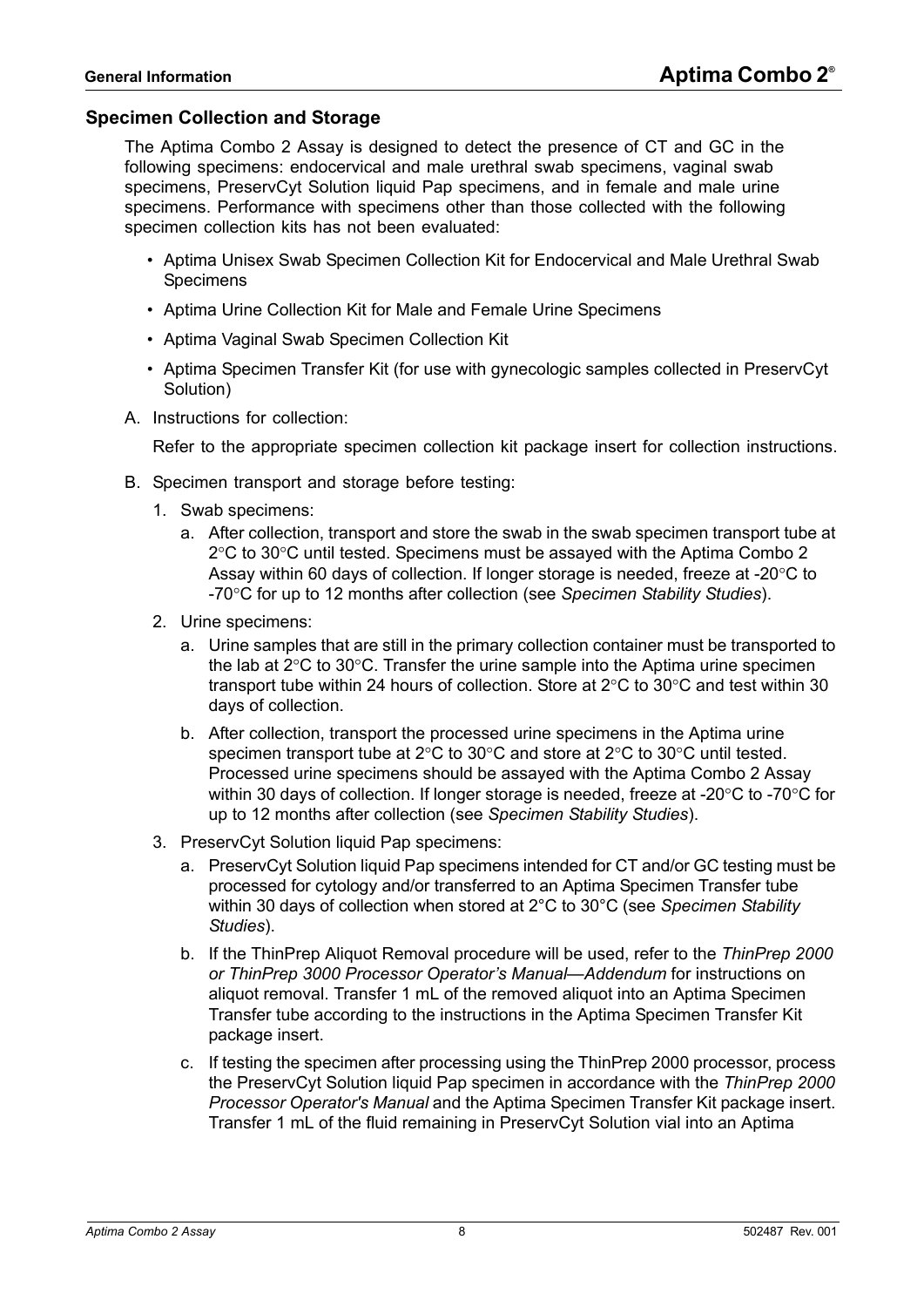Specimen Transfer tube according to the instructions in the Aptima Specimen Transfer Kit package insert.

- d. Once the PreservCyt Solution liquid Pap specimen is transferred to the Aptima Specimen Transfer tube, the specimen must be assayed with the Aptima Combo 2 Assay within 30 days when stored at 2°C to 8°C or 14 days when stored at 15°C to 30°C. If longer storage is needed, freeze at -20°C to -70°C for up to 12 months after transfer (see *[Specimen Stability Studies](#page-67-0)*).
- C. Specimen storage after testing:
	- 1. Specimens that have been assayed must be stored upright in a rack.
	- 2. The specimen transport tubes should be covered with a new, clean plastic film or foil barrier.
	- 3. If assayed samples need to be frozen or shipped, remove penetrable cap and place new non-penetrable caps on the specimen transport tubes. If specimens need to be shipped for testing at another facility, recommended temperatures must be maintained. Prior to uncapping previously tested and recapped samples, specimen transport tubes must be centrifuged for 5 minutes at 420 Relative Centrifugal Force (RCF) to bring all of the liquid down to the bottom of the tube. **Avoid splashing and cross-contamination**.

*Note: Specimens must be shipped in accordance with applicable national and international transportation regulations.*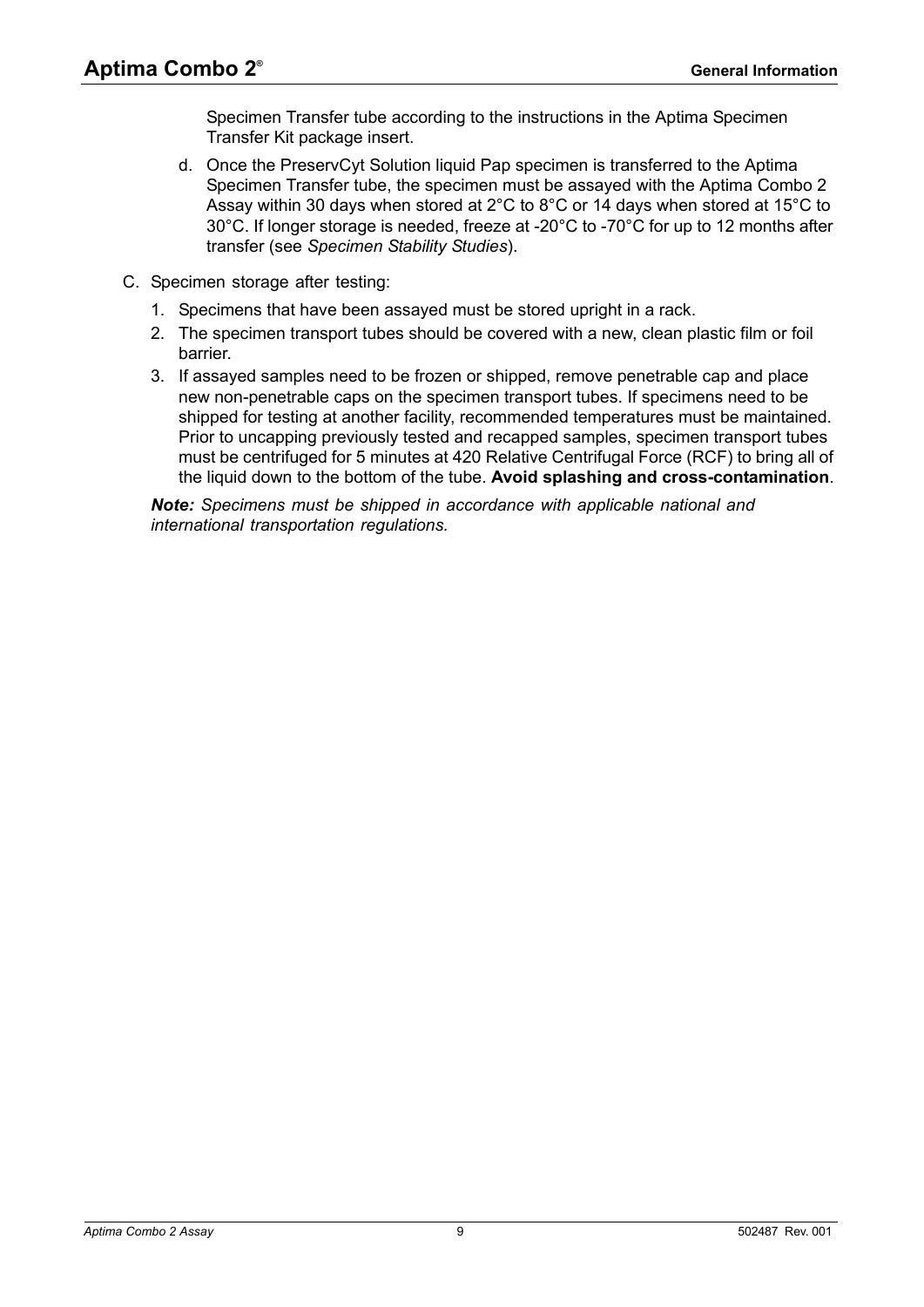# <span id="page-9-0"></span>**DTS Systems**

Reagents for the Aptima Combo 2 Assay for CT and GC are listed below for the DTS Systems. Reagent Identification Symbols are also listed next to the reagent name.

## <span id="page-9-1"></span>**Reagents and Materials Provided**

*Note: For information on any hazard and precautionary statements that may be associated with reagents, refer to the Safety Data Sheet Library at www.hologic.com/sds.*

**Aptima Combo 2 Assay Kit,** 100 tests (2 boxes) (Cat. No. 301032)

#### **Aptima Combo 2 Refrigerated Box (Box 1 of 2) (store at 2°C to 8°C upon receipt)**

| Symbol         | <b>Component</b>                                                                                                                                                                                                                         | Quantity           |
|----------------|------------------------------------------------------------------------------------------------------------------------------------------------------------------------------------------------------------------------------------------|--------------------|
| A              | <b>Aptima Combo 2 Amplification Reagent</b><br>Non-infectious nucleic acids dried in buffered solution<br>containing < 5% bulking agent.                                                                                                 | 1 vial             |
| Е              | Aptima Combo 2 Enzyme Reagent<br>Reverse transcriptase and RNA polymerase dried in HEPES<br>buffered solution containing < 10% bulking reagent.                                                                                          | 1 vial             |
| P              | <b>Aptima Combo 2 Probe Reagent</b><br>Non-infectious chemiluminescent DNA probes dried in<br>succinate buffered solution containing < 5% detergent.                                                                                     | 1 vial             |
| TCR-B          | Aptima Combo 2 Target Capture Reagent B<br>Non-infectious nucleic acids in buffered solution containing<br>< 5% detergent.                                                                                                               | $1 \times 0.35$ mL |
| <b>PCT/NGC</b> | Aptima Positive Control, CT / Negative Control, GC<br>Non-infectious CT nucleic acid in a buffered solution<br>containing $<$ 5% detergent. Each 400 $\mu$ L sample contains the<br>estimated rRNA equivalent of 1 CT IFU (5 fg/assay*). | 3 x 1.7 mL         |
| <b>PGC/NCT</b> | Aptima Positive Control, GC / Negative Control, CT<br>Non-infectious GC nucleic acid in a buffered solution<br>containing < 5% detergent. Each 400 µL sample contains the<br>estimated rRNA equivalent of 50 GC cells (250 fg/assay*).   | $3 \times 1.7$ mL  |

\*The rRNA equivalents were calculated based on the genome size and estimated DNA:RNA ratio/cell of each organism.

#### **Also included in the refrigerated box are the following (Storage Tray): (store at 2°C to 30°C upon receipt)**

| Symbol    | <b>Component</b>                                                                                               | Quantity          |
|-----------|----------------------------------------------------------------------------------------------------------------|-------------------|
| AR.       | <b>Aptima Combo 2 Amplification Reconstitution Solution</b><br>Aqueous solution containing preservatives.      | $1 \times 9.3$ mL |
| ER        | Aptima Combo 2 Enzyme Reconstitution Solution<br>HEPES buffered solution containing a surfactant and glycerol. | $1 \times 3.3$ mL |
| <b>PR</b> | <b>Aptima Combo 2 Probe Reconstitution Solution</b><br>Succinate buffered solution containing < 5% detergent.  | 1 x 12 4 ml       |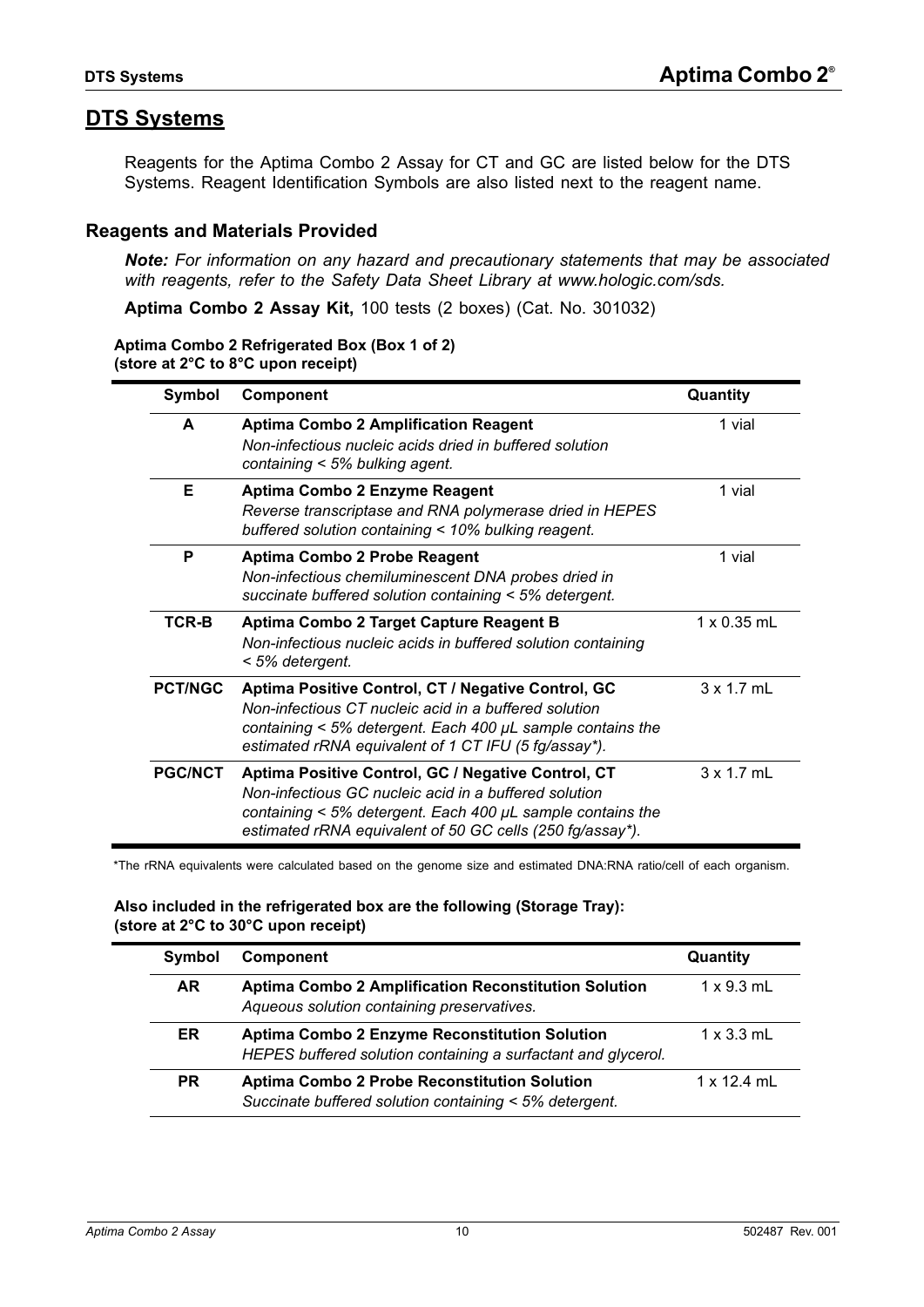#### **Also included in the refrigerated box are the following (Storage Tray): (store at 2°C to 30°C upon receipt)**

| Symbol | <b>Component</b>                                                                                  | Quantity         |
|--------|---------------------------------------------------------------------------------------------------|------------------|
| S      | <b>Aptima Combo 2 Selection Reagent</b><br>600 mM borate buffered solution containing surfactant. | $1 \times 31$ mL |
|        | <b>Reconstitution Collars</b>                                                                     |                  |
|        | <b>Sealing Cards</b>                                                                              | 1 package        |

#### **Aptima Combo 2 Room Temperature Box (Box 2 of 2) (store at 15°C to 30°C upon receipt)**

| Symbol     | <b>Component</b>                                                                                                 | Quantity           |
|------------|------------------------------------------------------------------------------------------------------------------|--------------------|
| <b>TCR</b> | Aptima Combo 2 Target Capture Reagent<br>Buffered salt solution containing solid phase and capture<br>oligomers. | $1 \times 22$ mL   |
| W          | <b>Aptima Wash Solution</b><br>10 mM HEPES buffered solution containing < 2% detergent.                          | $1 \times 402$ mL  |
| DF         | <b>Aptima Buffer for Deactivation Fluid</b><br>800 mM bicarbonate buffered solution.                             | $1 \times 402$ mL  |
| O          | <b>Aptima Oil Reagent</b><br>Silicone Oil.                                                                       | $1 \times 24.6$ mL |

# <span id="page-10-0"></span>**Materials Required But Available Separately**

*Note: Materials available from Hologic have catalog numbers listed, unless otherwise specified.*

|                                                                                                                                                               |        | <u> Cat. No.</u> |
|---------------------------------------------------------------------------------------------------------------------------------------------------------------|--------|------------------|
| Leader HC+ Luminometer                                                                                                                                        |        | 104747-01        |
| Hologic Target Capture System (TCS)                                                                                                                           |        | 104555           |
| Incubators and vortexers:                                                                                                                                     |        |                  |
| 2 Multi-tube vortex mixers                                                                                                                                    | 102160 |                  |
| 3 Circulating water baths<br>$(62^{\circ}\text{C} \pm 1^{\circ}\text{C}, 42^{\circ}\text{C} \pm 1^{\circ}\text{C}, 62^{\circ}\text{C} \pm 1^{\circ}\text{C})$ | 104586 |                  |
| 3 Water bath spacers                                                                                                                                          | 104627 |                  |
| OR.                                                                                                                                                           |        |                  |
| 2 SB100 Dry Heat Bath/Vortexers<br>Additional SB100 baths may be required as test volume increases                                                            | 105524 |                  |
| Aptima Auto Detect Kit                                                                                                                                        |        | 301048           |
| 2 eppendorf Repeater Plus pipettors                                                                                                                           |        | 105725           |
| 2 pipettors, 1000 µL RAININ PR1000                                                                                                                            |        | 901715           |
| eppendorf pipettor, 20 $\mu$ L to 200 $\mu$ L                                                                                                                 |        | 105726           |
| Repeat pipettor tips, 2.5 mL                                                                                                                                  |        | 21-381-329       |
| Repeat pipettor tips, 5.0 mL                                                                                                                                  |        | 21-381-330       |
| Repeat pipettor tips, 25.0 mL                                                                                                                                 |        | 21-381-115       |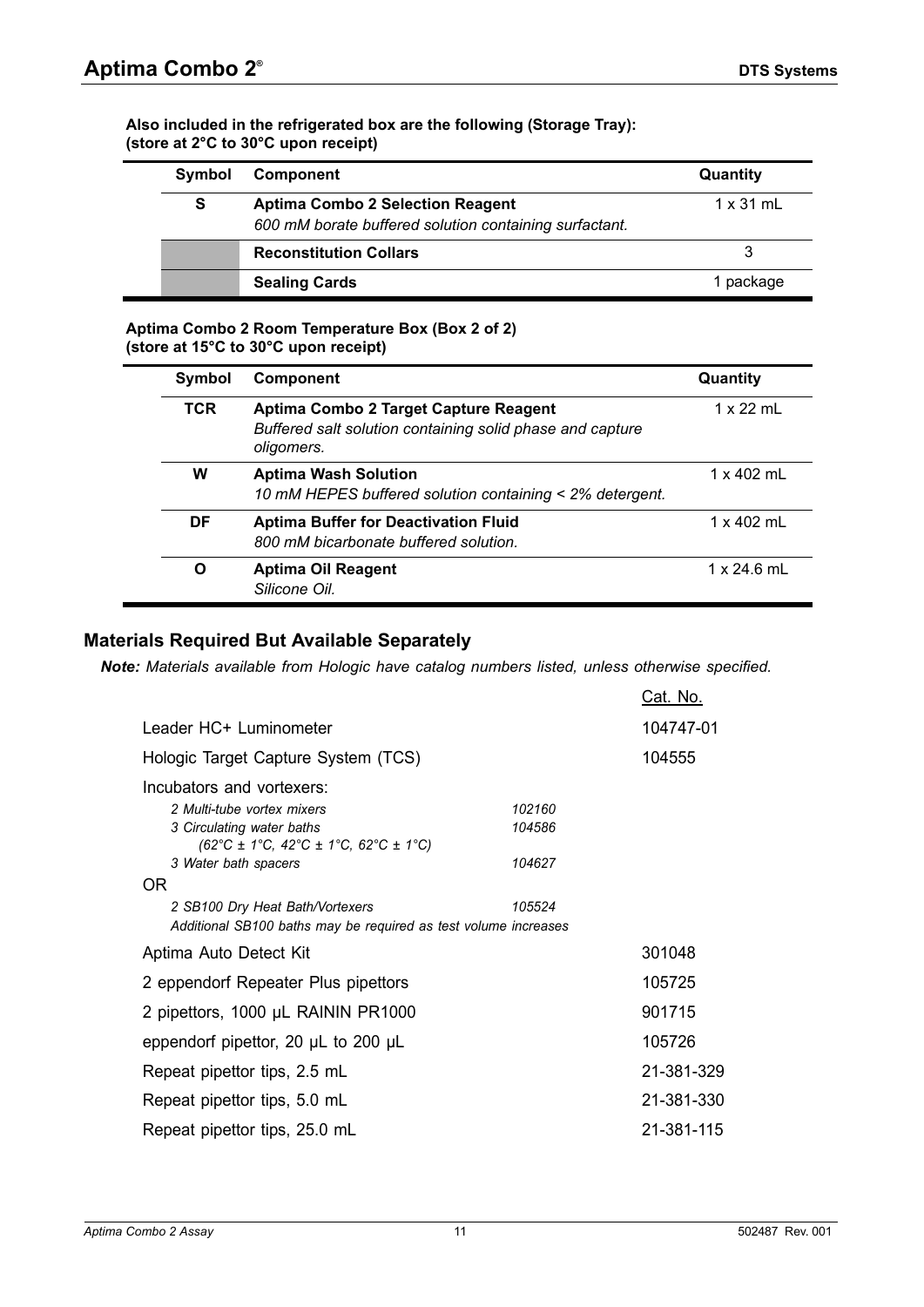|                                                                                                        | Cat. No.        |
|--------------------------------------------------------------------------------------------------------|-----------------|
| Tips, P1000 Style                                                                                      | 105049          |
| special diameter tip only available from Hologic                                                       |                 |
| Pipette tips 20 $\mu$ L to 200 $\mu$ L                                                                 | 705512 (Fisher) |
| Ten Tube Units (TTU)                                                                                   | <b>TU0022</b>   |
| Ten Tip Cassettes (TTC)                                                                                | 104578          |
| Aptima Unisex Swab Specimen Collection Kit for Endocervical and 301041<br>Male Urethral Swab Specimens |                 |
| Aptima Urine Specimen Collection Kit for Male and Female Urine<br>Specimens                            | 301040          |
| Aptima Urine Specimen Transport Tubes for Male and Female<br>Urine Specimens                           | 105575          |
| Aptima Vaginal Swab Specimen Collection Kit                                                            | 301162          |
| Aptima Specimen Transfer Kit                                                                           | 301154C         |
| SysCheck calibration standard                                                                          | 301078          |
| Bleach, 5% to 7% (0.7 M to 1.0 M) sodium hypochlorite solution                                         |                 |
| Standard urine collection containers, without preservatives                                            |                 |
| Large-capped plastic container                                                                         |                 |
| Aptima penetrable caps                                                                                 | 105668          |
| Replacement non-penetrable caps                                                                        | 103036A         |
| <b>Optional Materials</b>                                                                              |                 |
|                                                                                                        | Cat. No.        |
| Hologic Bleach Enhancer for Cleaning<br>for routing classing of curricos and equipment                 | 302101          |

<span id="page-11-0"></span>

| Hologic Bleach Enhancer for Cleaning                                                    |        | 302101           |
|-----------------------------------------------------------------------------------------|--------|------------------|
| for routine cleaning of surfaces and equipment                                          |        |                  |
| Aptima Controls Kit                                                                     |        | 301110           |
| Aptima Assay Fluids                                                                     |        | 302002C          |
| (Aptima Wash Solution, Aptima Buffer for Deactivation Fluid, and Aptima Oil<br>Reagent) |        |                  |
| <b>STD Proficiency Panel</b>                                                            |        | 102325           |
| Tips, 1000 µL conductive, liquid sensing                                                |        | 10612513 (Tecan) |
| TECAN Freedom EVO 100/4                                                                 |        | 900932           |
| DTS 800 Systems Aptima Combo 2 Deck Plate                                               | 105200 |                  |
| Reagent reservoir (40 mL quarter module)                                                | 104765 |                  |
| Split reagent reservoir (19 mL x 2 quarter module)                                      | 104763 |                  |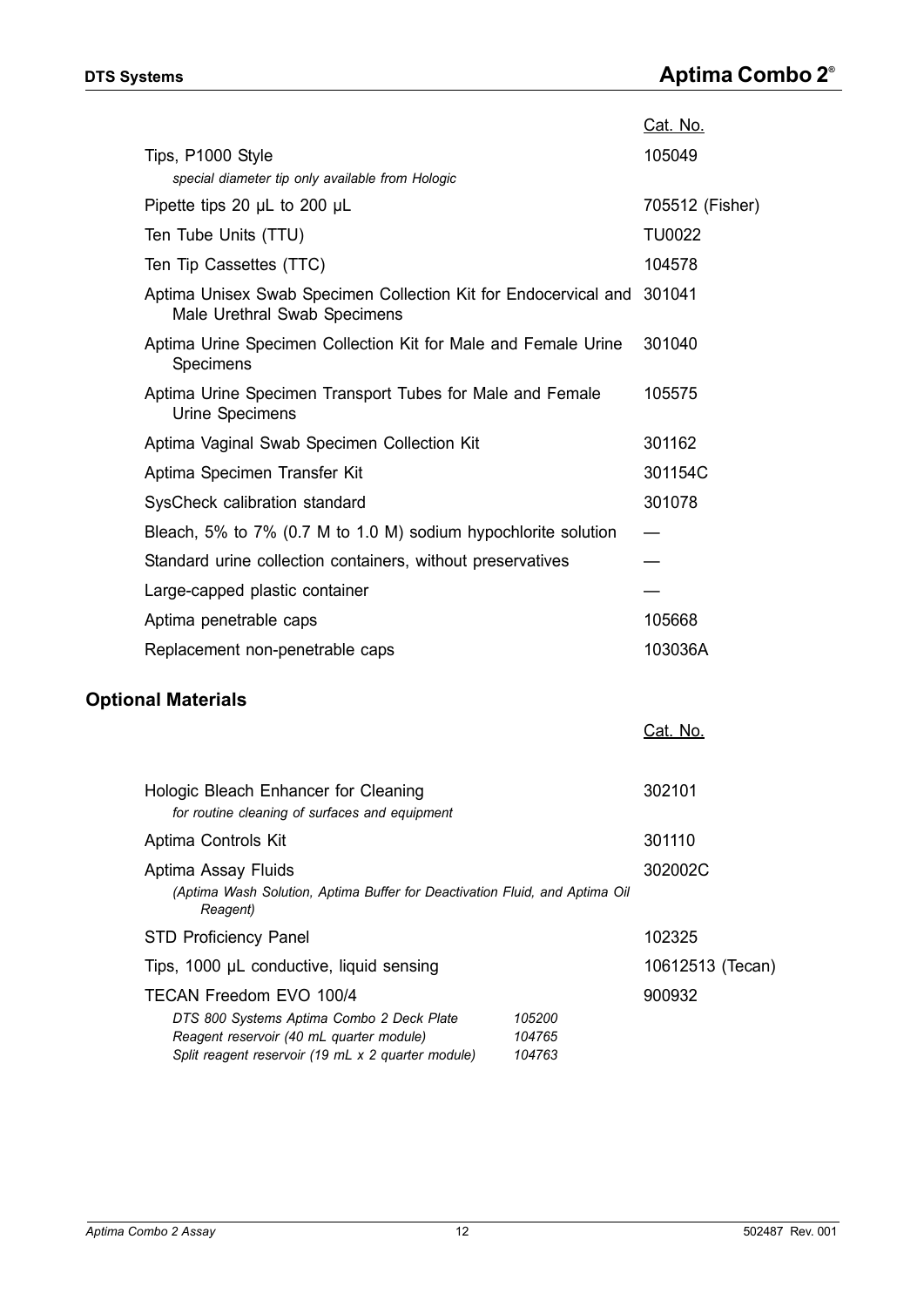# <span id="page-12-1"></span><span id="page-12-0"></span>**DTS Systems Test Procedure**

- A. Equipment Preparation
	- 1. Adjust one water bath to  $62^{\circ}$ C ± 1<sup>o</sup>C (for target capture, and primer annealing), a second water bath to 42°C  $\pm$  1°C (for amplification), and a third water bath to 62°C  $\pm$ 1°C (for DKA). If using the SB100® Dry Heat Bath/Vortexer, refer to the *SB100 Dry Heat Bath/Vortexer Application Sheet* (*SB100 Application Sheet*).
	- 2. Prior to starting the assay, wipe down work surfaces and pipettors with 2.5% to 3.5% (0.35 M to 0.5 M) sodium hypochlorite solution. Allow the sodium hypochlorite solution to contact surfaces and pipettors for at least 1 minute and then follow with a water rinse. Do not allow the sodium hypochlorite solution to dry. Cover the bench surface on which the test will be performed with clean, plastic-backed absorbent laboratory bench covers.
	- 3. Place a sufficient number of Ten Tip Cassettes into the Target Capture System (TCS). Ensure that the TCS wash bottle is filled with Aptima Wash Solution and the aspiration manifold is connected to the vacuum pump. (Refer to the *Target Capture System Operator's Manual*.)
- B. Reagent Reconstitution

#### *Note: Reagent reconstitution should be performed prior to beginning specimen transfer.*

- 1. To reconstitute Amplification, Enzyme, and Probe Reagents, combine the bottles of lyophilized reagent with the reconstitution solution. If refrigerated, allow the reconstitution solutions to reach room temperature before use.
	- a. Pair the appropriate reconstitution solution with the lyophilized reagent. The labels are color coded so that they can be paired correctly.
	- b. Open the lyophilized reagent vial and firmly insert the notched end of the reconstitution collar into the vial opening [\(Figure 1](#page-13-0) Step 1).
	- c. Open the matching reconstitution solution bottle, and set the cap on a clean, covered work surface.
	- d. While holding the reconstitution solution bottle on the bench, firmly insert the other end of the reconstitution collar into the bottle opening ([Figure 1,](#page-13-0) Step 2).
	- e. Slowly invert the assembled bottle and vial. Allow the solution to drain from the bottle into the vial [\(Figure 1,](#page-13-0) Step 3).
	- f. Gently swirl the solution in the vial. Avoid creating foam while swirling the vial ([Figure 1](#page-13-0), Step 4).
	- g. Wait for the lyophilized reagent to go into solution, then invert the assembled bottle and vial again, tilting at a 45° angle to minimize foaming ([Figure 1](#page-13-0), Step 5). Allow all of the liquid to drain back into the bottle.
	- h. Remove the reconstitution collar from the bottle [\(Figure 1](#page-13-0), Step 6).
	- i. Recap the bottle. Record operator initials and reconstitution date on the label ([Figure 1](#page-13-0), Step 7).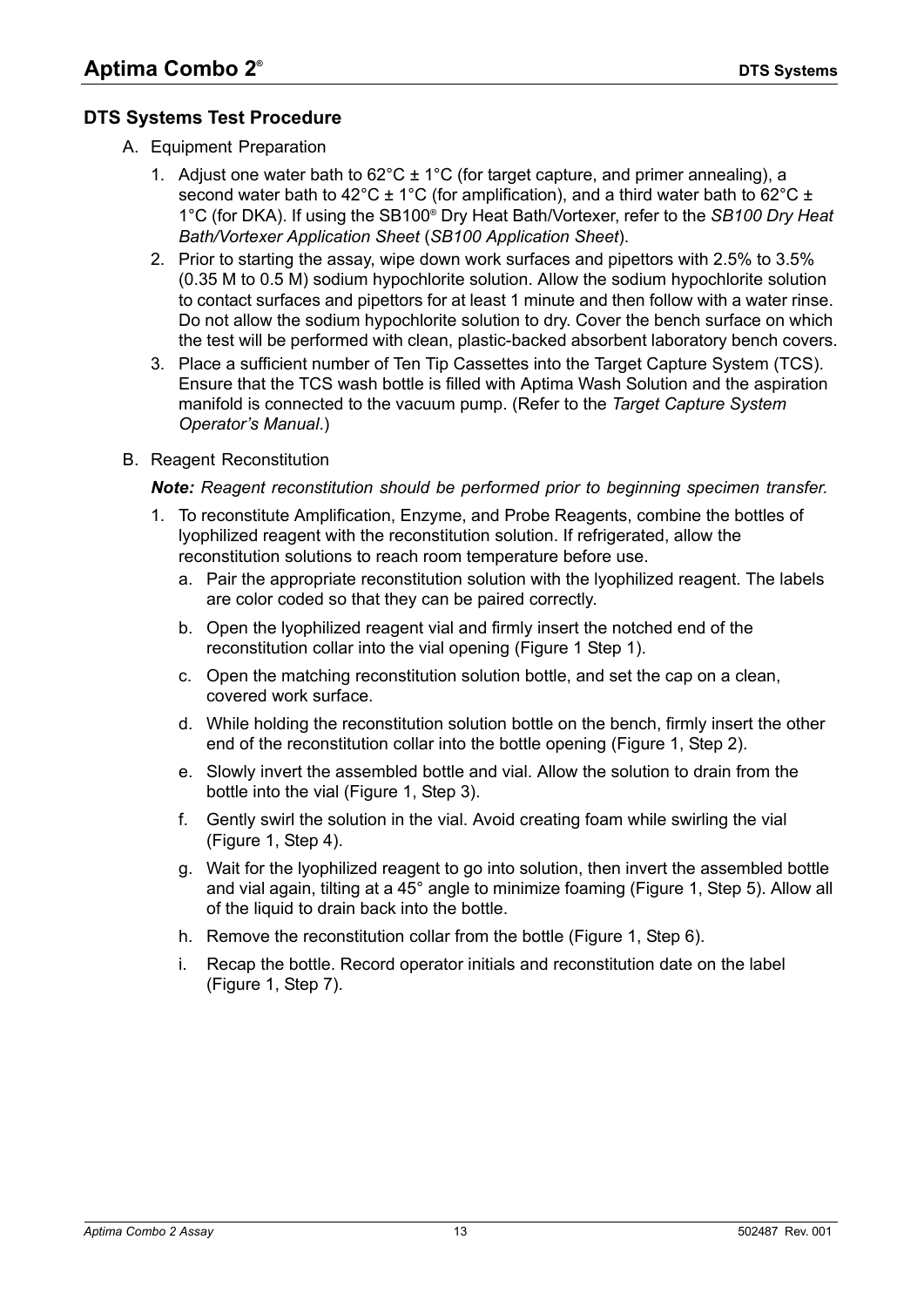j. Discard the reconstitution collar and vial [\(Figure 1,](#page-13-0) Step 8).



*Figure 1. DTS Systems Reconstitution Process*

<span id="page-13-0"></span>2. Previously reconstituted Amplification, Enzyme, and Probe Reagents must reach room temperature (15 $\degree$ C to 30 $\degree$ C) prior to the start of the assay. If Probe Reagent contains precipitate that does not return to solution at room temperature, heat at  $62^{\circ}$ C for 1 to 2 minutes. After this heat step, the Probe Reagent may be used even if residual precipitate remains. After resuspension, mix by gentle inversion, being careful not to induce foam.

*Note: This inversion step should be performed any time that the precipitate is being brought into solution, whether by heating at 62C or by warming at room temperature.*

- 3. Prepare Working Target Capture Reagent (wTCR)
	- a. Transfer 20 mL of TCR to an appropriately sized, dedicated, clean, dry container.
	- b. Using a micropipettor, add 200 µL of TCR-B into the TCR.
	- c. Thoroughly mix the solution by swirling.
	- d. Label the container. Record operator initials, preparation date, and both lot numbers.

*Note: For a smaller number of reactions (specimens and controls), use the following to calculate volumes of TCR and TCR-B:*

Volume of TCR (mL) = (number of reactions  $+5$  extra reactions) x 0.1 mL

Volume of TCR-B (mL) = Volume of TCR (mL) / 100

C. Target Capture

The repeat pipettor used in target capture and amplification should be dedicated for use in these steps only. See *[Warnings and Precautions](#page-3-0)* for more information.

#### *Rack Setup*

- 1. Allow the controls and specimens to reach room temperature prior to processing.
- 2. **Do not vortex specimens**.
- 3. Visually confirm that each specimen tube meets one of the following criteria:
	- a. The presence of a single blue Aptima collection swab in a unisex swab specimen transport tube.
	- b. The presence of a single pink Aptima collection swab in a vaginal swab specimen transport tube.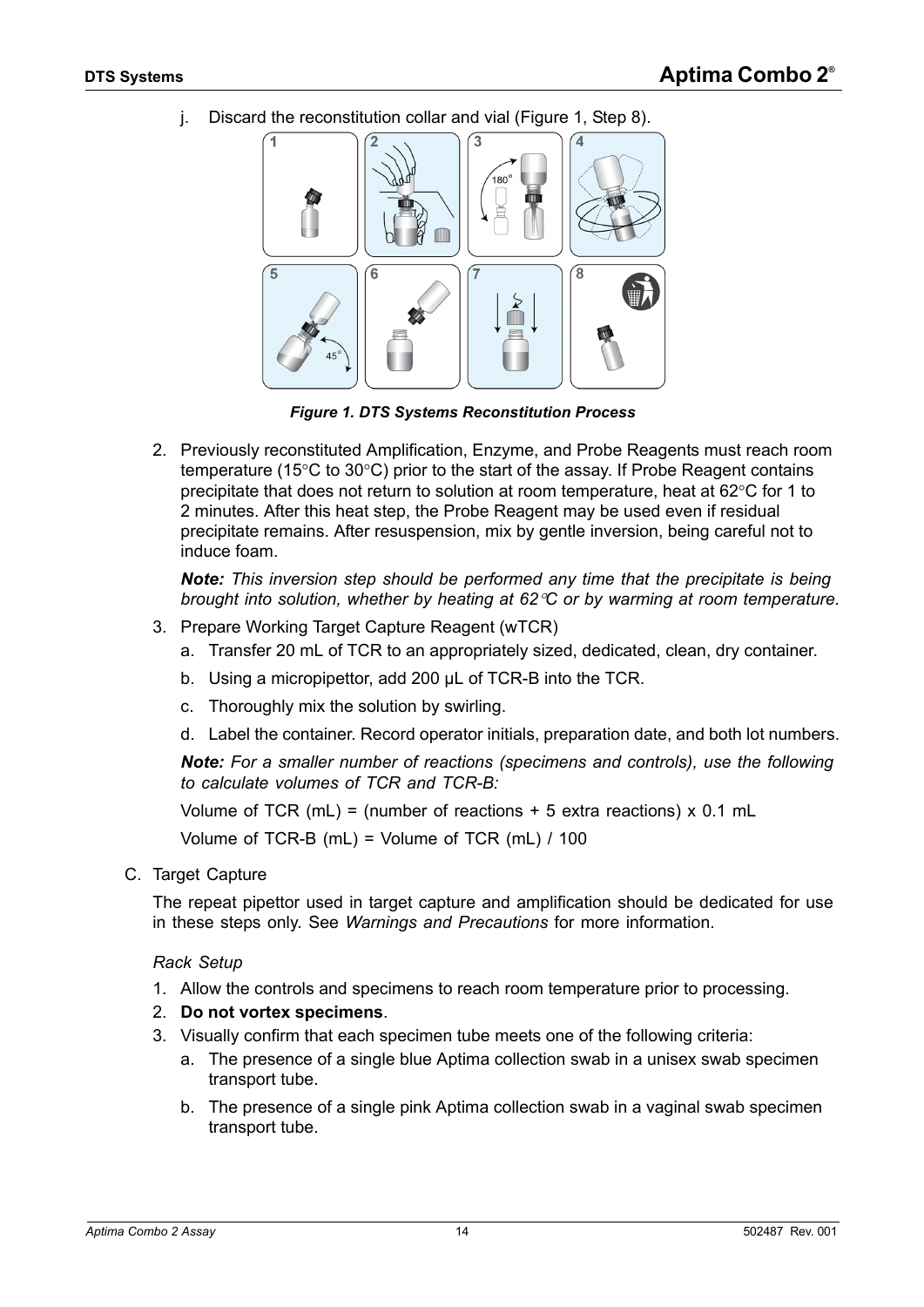- c. A final volume of urine between the black fill lines of a urine specimen transport tube.
- d. The absence of a swab in the Aptima specimen transport tube for PreservCyt Solution liquid Pap specimens.
- 4. Inspect specimen tubes before piercing them:
	- a. If a specimen tube contains bubbles in the space between the liquid and the cap, centrifuge the tube for 5 minutes at 420 RCF to eliminate the bubbles.
	- b. If a specimen tube has a lower volume than typically observed when collection instructions have been followed, centrifuge the tube for 5 minutes at 420 RCF to ensure that no liquid is in the cap.
	- c. If the liquid level in a urine specimen tube is not between the two black indicator lines on the label, the specimen must be rejected. Do not pierce an overfilled tube.
	- d. If a urine specimen tube contains precipitate, heat the specimen at  $37^{\circ}$ C for up to 5 minutes. If the precipitate does not go back into solution, visually ensure that the precipitate does not prevent delivery of the specimen.

*Note: Failure to follow Steps 4a-c may result in liquid discharge from the specimen tube cap.*

- 5. If specimens with standard (non-penetrable) caps are to be tested, they must be centrifuged for 5 minutes at 420 RCF (Relative Centrifugal Force) to bring all of the liquid down to the bottom of the tube before uncapping. **Avoid splashing and crosscontamination.**
- 6. In the Ten Tube Unit (TTU) rack, place enough TTUs to accommodate the controls and specimens.
- 7. If a worklist is desired, create the worklist at this point. For instructions on creating a worklist, refer to the *Aptima Assay Software Operator's Manual*.
- 8. Thoroughly mix wTCR. Using the repeat pipettor, add 100 µL into each reaction tube.
- 9. To work properly with the Aptima Assay software, the Positive Control, CT/Negative Control, GC must be in the first position of the first TTU.
	- a. Hold the Positive Control, CT / Negative Control, GC tube in one hand or keep it in a rack. This label is pink. The label text is "CONTROL + CT PCT / CONTROL – GC NGC". Using a micropipettor, pierce the cap, taking care not to drive the tip into the bottom of the tube. Add 400 µL of the Positive Control, CT / Negative Control, GC to the first reaction tube.
	- b. In the same manner and using a new pipette tip, add 400 µL of the Positive Control, GC / Negative Control, CT to the second reaction tube. The label for the second control is blue-green. The label text is "CONTROL + GC PGC / CONTROL – CT NCT".
- 10. Continue the rack setup procedure by adding 400 µL of each specimen into the remaining reaction tubes. Use a new pipette tip for each specimen and control. The acceptable volume of specimen or control added to a reaction tube is 400  $\mu$ L  $\pm$  100  $\mu$ L. See *[Procedural Notes](#page-18-0)*, *[Control and Specimen Pipetting](#page-18-1)* for more information.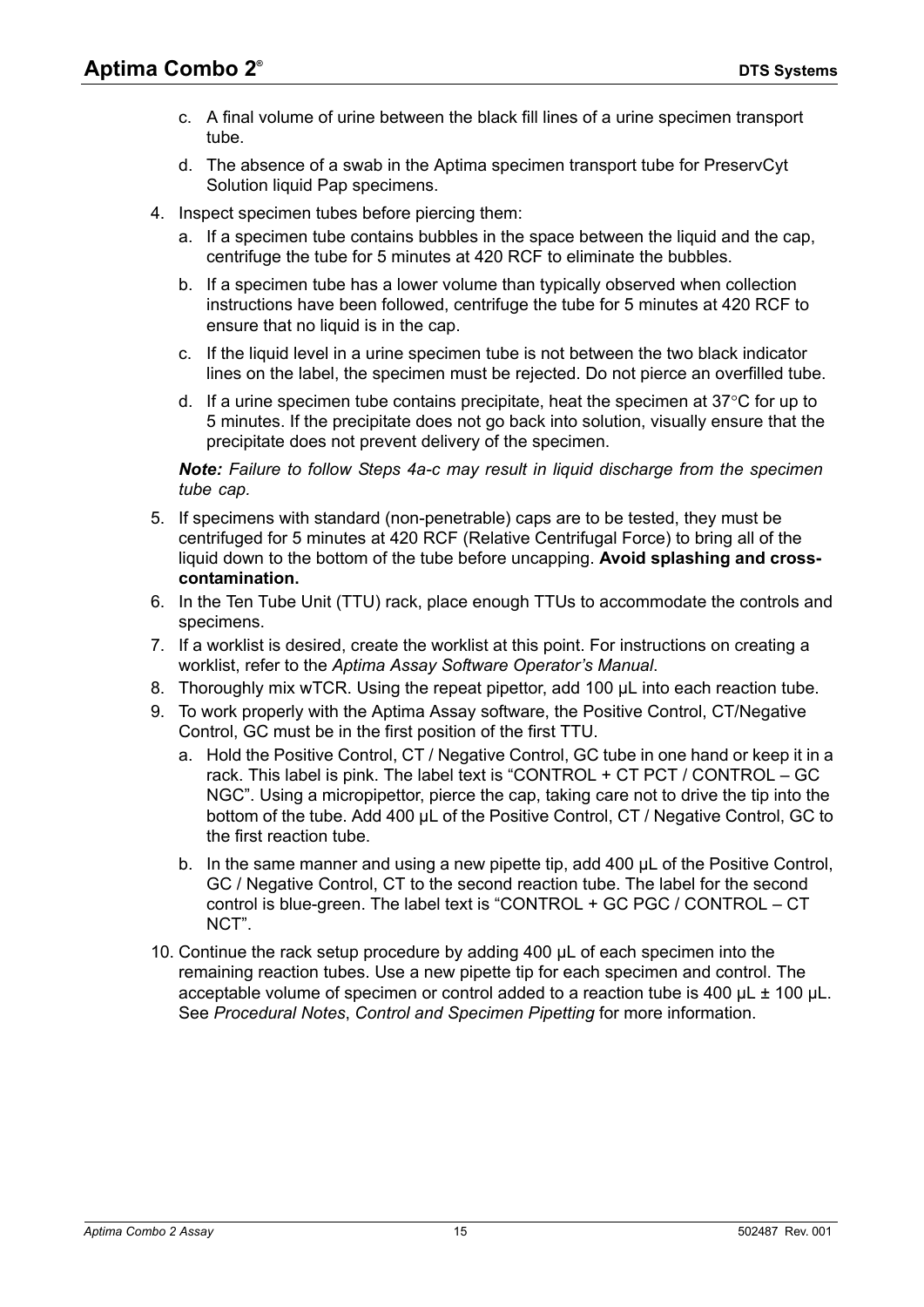#### *Target Capture*

Use of the Hologic Target Capture System is described in the *Target Capture System Operator's Manual*. If using the SB100 Dry Heat Bath/Vortexer, refer to the *SB100 Application Sheet*.

- 11. Cover the TTUs with sealing cards and shake the rack gently by hand. **Do not vortex.**  Incubate the rack at  $62^{\circ}$ C ± 1<sup>°</sup>C in a water bath for 30 ± 5 minutes.
- 12. Remove the rack from the water bath and blot the bottoms of the tubes dry on absorbent material.
- 13. Ensure the sealing cards are firmly seated. If necessary, replace them with new sealing cards and seal the TTUs tightly.
- 14. Vortex the rack for 60 seconds on the multi-tube vortex mixer. See *[Procedural Notes](#page-18-0)*, *[Vortexing](#page-18-2)* for details. Begin vortexing within 2 minutes of removal of the rack from the water bath.
- 15. Without removing the sealing cards, incubate the rack at room temperature for  $30 \pm 5$ minutes.
- 16. Place the rack on the TCS magnetic base for 5 to 10 minutes.
- 17. Prime the dispense station pump line by pumping Aptima Wash Solution through the dispense manifold. Pump enough liquid through the system so that there are no air bubbles in the line and that all ten nozzles are delivering a steady stream of liquid.
- 18. Turn on the vacuum pump and disconnect the aspiration manifold at the first connector between the aspiration manifold and the trap bottle. Ensure that the vacuum gauge meets the leak test specification.<sup>2</sup> It may take 15 seconds to achieve this reading. Reconnect the aspiration manifold, and ensure that the vacuum gauge meets the vacuum level specification. Leave the vacuum pump on until all target capture steps are completed and the aspiration manifold tubing is dry.
- <span id="page-15-0"></span>19. Firmly attach the aspiration manifold to the first set of tips. Aspirate all liquid by lowering the tips into the first TTU until the tips come into brief contact with the bottoms of the tubes. Do not hold the tips in contact with the bottoms of the tubes.
- <span id="page-15-1"></span>20. After the aspiration is complete, eject the tips into their original TTC. Repeat the aspiration steps for the remaining TTUs, using a dedicated tip for each specimen.
- 21. Place the dispense manifold over each TTU and, using the dispense station pump, deliver 1.0 mL of Aptima Wash Solution into each tube of the TTU.
- 22. Cover the tubes with a sealing card and remove the rack from the TCS magnetic base. Vortex the rack once on the multi-tube vortex mixer. See *[Procedural Notes](#page-18-0)*, *[Vortexing](#page-18-2)* for details.
- 23. Place the rack on the TCS magnetic base for 5 to 10 minutes.
- 24. Aspirate all liquid as in [Steps 19 and](#page-15-0) [20](#page-15-1).
- 25. After the final aspiration, remove the rack from the TCS magnetic base and visually inspect the tubes to ensure that all liquid has been aspirated, and all tubes contain magnetic particle pellets. If any liquid is visible, place the rack back on the TCS magnetic base for 2 minutes, and repeat the aspiration for that TTU using the same tips used previously for each specimen.

*Note: If a magnetic particle pellet is visible after aspiration is completed, the tube may be*  accepted. If no pellet is visible, the specimen should be retested. If the same specimen *does not contain a magnetic particle pellet at this step in a subsequent run, this may indicate a specimen-specific problem. Re-collection of the specimen is recommended in this situation.*

<sup>2</sup> See the Target Capture System Vacuum Specifications Sheet located at the back of the *Target Capture System Operator's Manual* or contact Technical Support.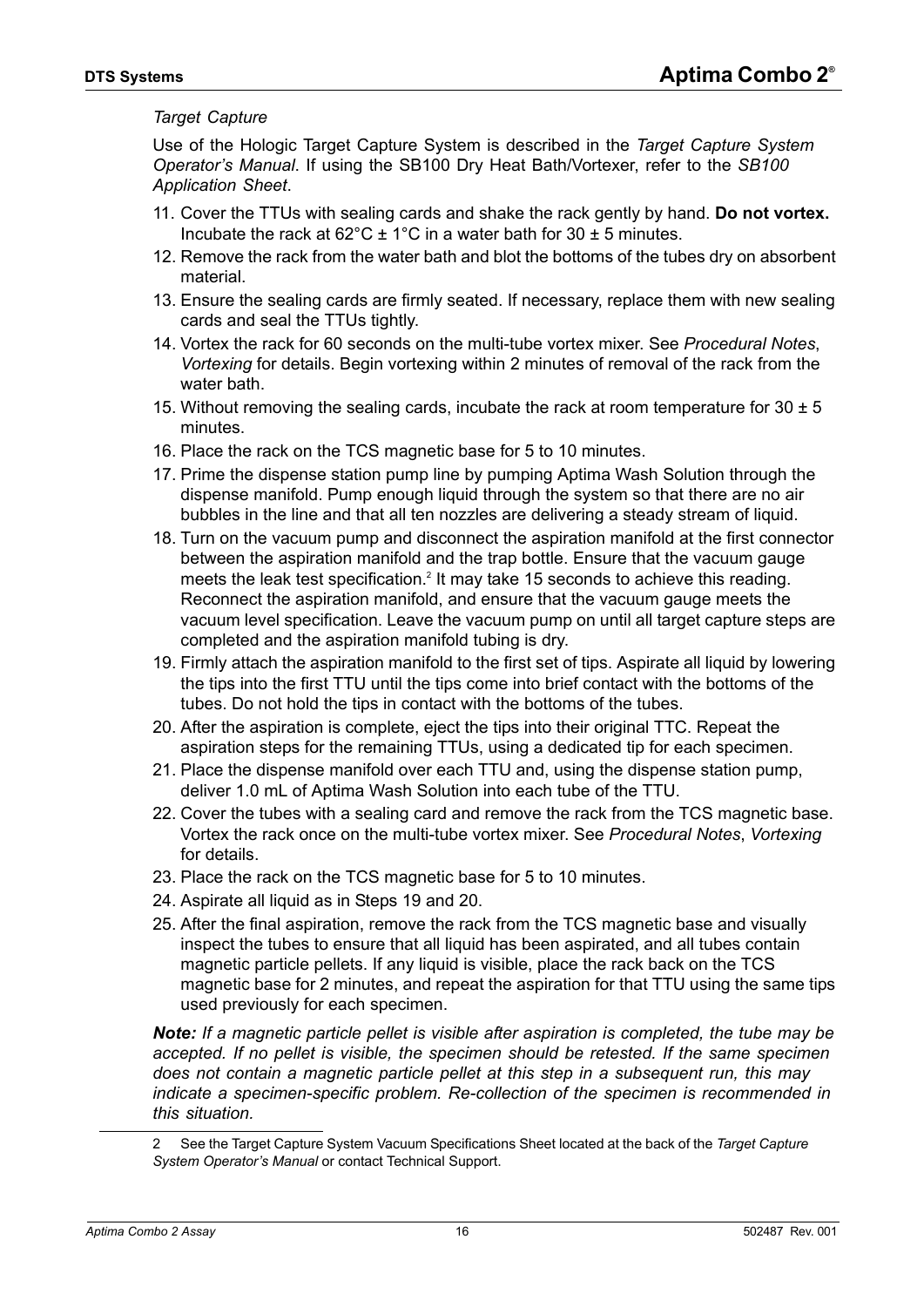# D. Amplification

If using the SB100 Dry Heat Bath/Vortexer, refer to the *SB100 Application Sheet*.

- 1. Using the repeat pipettor, add 75 µL of the reconstituted Amplification Reagent to each reaction tube. All reaction mixtures in the rack should now be red.
- 2. Using the repeat pipettor, add 200 µL of Oil Reagent to each reaction tube.
- 3. Cover the tubes with a sealing card and vortex them on the multi-tube vortex mixer.
- 4. Incubate the rack in a water bath at  $62^{\circ}$ C  $\pm$  1°C for 10  $\pm$  5 minutes.
- 5. Transfer the rack into a water bath at  $42^{\circ}$ C  $\pm$  1°C and incubate for 5  $\pm$  2 minutes.
- 6. With the rack in the water bath, carefully remove the sealing card and, using the repeat pipettor, add 25 µL of the reconstituted Enzyme Reagent to each reaction tube. All reaction mixtures should now be orange.
- 7. Immediately cover the tubes with a fresh sealing card, remove the rack from the water bath, and mix the reaction tubes by gently shaking the rack by hand.
- 8. Incubate the rack in a water bath at  $42^{\circ}$ C  $\pm$  1°C for 60  $\pm$  15 minutes.
- E. Dual Kinetic Assay (DKA)

If using the SB100 Dry Heat Bath/Vortexer, refer to the *SB100 Application Sheet*.

The repeat pipettor used in the hybridization and selection steps should be dedicated for use in these steps only. See *[Warnings and Precautions](#page-3-0)*.

- 1. Hybridization
	- a. Remove the rack from the water bath and transfer to the DKA area. Using the repeat pipettor, add 100 µL of the reconstituted Probe Reagent to each reaction tube. All reaction mixtures should now be yellow.
	- b. Cover the tubes with a sealing card and vortex the rack on the multi-tube vortex mixer.
	- c. Incubate the rack in a  $62^{\circ}$ C  $\pm$  1°C water bath for 20  $\pm$  5 minutes.
	- d. Remove the rack from the water bath and incubate at room temperature for  $5 \pm 1$ minutes.
- 2. Selection
	- a. Using the repeat pipettor, add 250 µL of Selection Reagent to each reaction tube. All reaction mixtures should now be red.
	- b. Cover the tubes with a sealing card, vortex the rack for 10 seconds or until the color is uniform, and incubate the rack in a water bath at  $62^{\circ}$ C  $\pm$  1<sup>o</sup>C for 10  $\pm$  1 minutes.
	- c. Remove the rack from the water bath.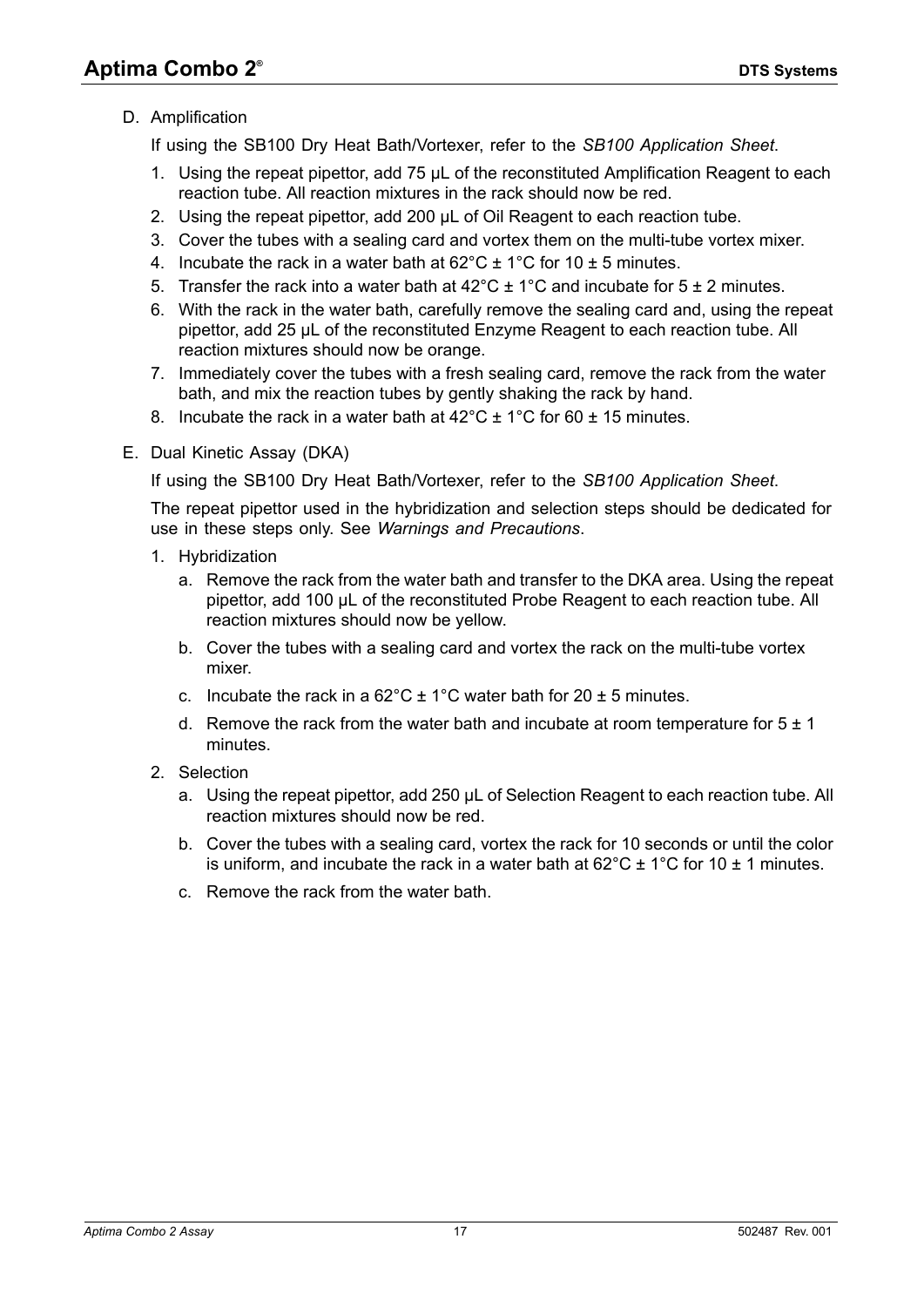#### <span id="page-17-0"></span>3. Detection

Detection must be performed at 18°C to 28°C.

a. Incubate the rack at 18°C to 28°C for 15  $\pm$  3 minutes.

*Note: This temperature range is critical for assay performance.*

- b. For use of the Leader<sup>®</sup> HC+ Luminometer and the Aptima Assay software, refer to the *Leader HC+ Luminometer Operator's Manual* and the *Aptima Assay Software Operator's Manual.*
- c. Ensure there are sufficient volumes of Auto Detect 1 and 2 to complete the tests.
- d. Prepare the Leader HC+ Luminometer by placing one empty TTU in cassette position number 1 and performing the **Wash** protocol.
- e. Load the TTUs into the luminometer.
- f. Log on to the computer. Click **New Run,** select the **Aptima Combo 2** assay protocol, and enter the number of tubes (controls and specimens). Click **Next** to begin the run.

#### *Note: The run must be completed within 2 hours of the end of the selection step incubation.*

- g. Prepare Deactivation Fluid by mixing equal volumes of 5% to 7% (0.7 M to 1.0 M) sodium hypochlorite solution and Aptima Buffer for Deactivation Fluid in a largecapped plastic container. Label and write the expiration date on the plastic container. Deactivation Fluid is stable for 4 weeks at room temperature. Discard Deactivation Fluid after 4 weeks or after 100 processed samples have been deactivated (whichever comes first).
- h. After removing the used TTUs from the luminometer, place the TTUs into the container of Deactivation Fluid. Allow the TTUs to sit in the container for 15 minutes before disposal. Proper handling and disposal methods should be established by the laboratory director.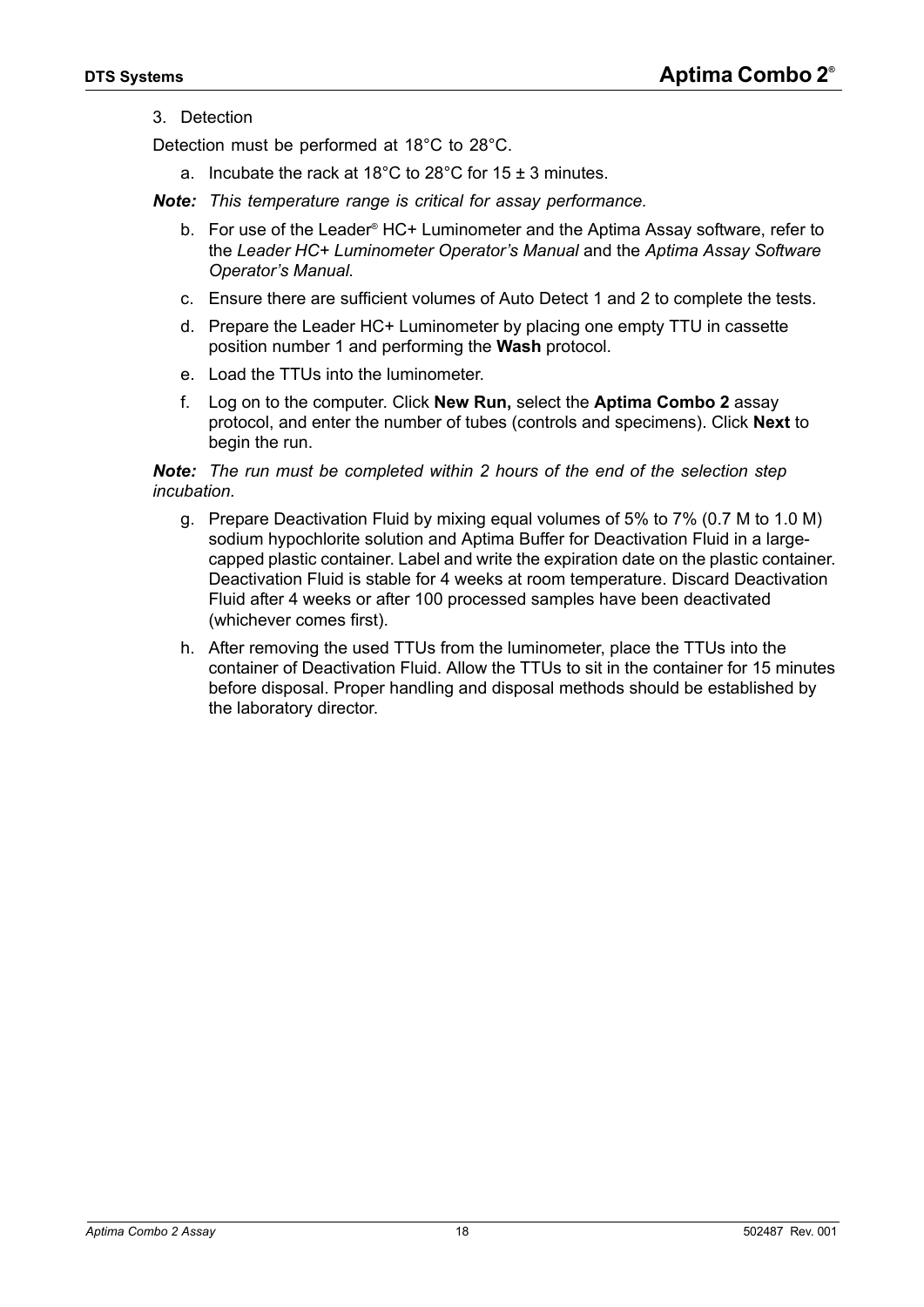# <span id="page-18-0"></span>**Procedural Notes**

A. Controls

To work properly with the Aptima Assay software, the Positive Control, CT / Negative Control, GC must be in the first position of the first TTU. This control label is pink. The label text is "CONTROL + CT PCT / CONTROL – GC NGC". The Positive Control GC / Negative Control CT must be in the second position of the first TTU. This control label is blue-green. The label text is "CONTROL + GC PGC / CONTROL – CT NCT". Placement in the wrong position will cause the run to fail. Any additional controls must be entered as patient specimens and monitored by the operator for acceptability.

<span id="page-18-1"></span>B. Control and Specimen Pipetting

The volume of control or specimen added to the reaction tube should be 400  $\mu$ L  $\pm$  100 µL. Visual inspection of the volume pipetted into the reaction tube is recommended to ensure proper volume transfer. Proper control or specimen volume is needed to provide accurate results. If the proper volume has not been pipetted, re-pipette the wTCR and the control or specimen into a new reaction tube.

C. Reagents

Probe Reconstitution Solution may precipitate during storage. If this occurs, heat the Probe Reconstitution Solution at 62°C for 1 to 2 minutes. After this heat step, the Probe Reconstitution Solution may be used even if residual precipitate remains. After resuspension, mix the vial by gentle inversion, being careful not to induce foam.

- D. Temperature
	- 1. The target capture, amplification, hybridization, and selection steps are temperature dependent. Therefore, it is imperative that the water baths be maintained within their specified temperature ranges.
	- 2. Room temperature is defined as 15°C to 30°C.
	- 3. The detection steps in the assay must be carried out at 18°C to 28°C.
- E. Time

The target capture, amplification, hybridization, and selection reactions are all time dependent. Adhere to the times specified in the *[DTS Systems Test Procedure](#page-12-0)*.

<span id="page-18-2"></span>F. Vortexing

Proper vortexing is important to the successful performance of the Aptima Combo 2 Assay. When adequate vortexing motion is achieved, the suspension rotates at a rate that raises the solution into the upper half of the tube. This manipulation (vortexing) is maintained for specified periods of time. To vortex reactions, set the multi-tube vortex mixer speed to the lowest setting, secure the rack, and turn on power. Slowly increase speed until the liquid rises halfway up the tube. Vortex for 10 seconds, the indicated amount of time, or until the color is uniform. Then, turn the speed to the lowest setting before turning off the multi-tube vortex mixer and removing the rack. The reaction mixtures should never touch the sealing cards.

- G. Water Baths
	- 1. The water level in the water baths must be maintained at 1.5 inches to 2.0 inches (3.8 cm to 5 cm) deep as measured from the supporting metal tray (on the bottom of the water bath) to the surface of the water. This will ensure proper heat transfer.
	- 2. To avoid cross-contamination, water baths should be dedicated to a specific assay step.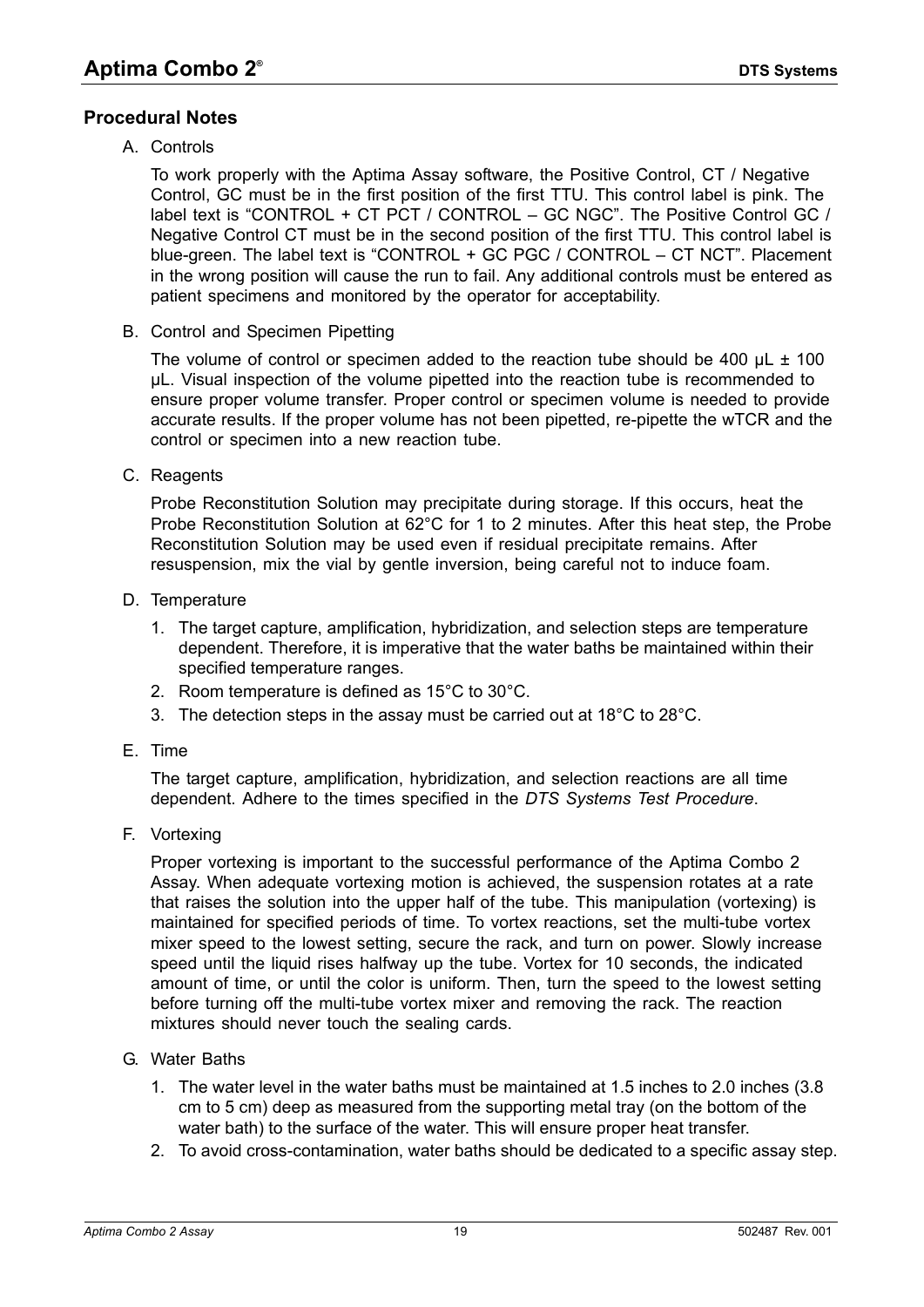- <span id="page-19-1"></span>H. Decontamination
	- 1. Surfaces and Pipettors

Laboratory bench surfaces and pipettors must be decontaminated regularly with 2.5% to 3.5% (0.35 M to 0.5 M) sodium hypochlorite solution. Allow the sodium hypochlorite solution to contact surfaces for at least 1 minute, then follow with a water rinse. Do not allow the sodium hypochlorite solution to dry. Chlorine solutions may pit equipment and metal. Thoroughly rinse equipment with water to avoid pitting.

- 2. TCS Aspiration Manifold
	- a. Place a new TTC into the TTC rack. Turn on the vacuum pump. Attach the aspiration manifold to the tips in the TTC. Aspirate all Wash Solution remaining in the priming trough of the Wash Solution dispense station. (Move the dispense manifold out of the way.)
	- b. Pour at least 100 mL of 0.5% to 0.7% (0.07 M to 0.1 M), or if preferred 2.5% to 3.5% (0.35 M to 0.5 M), sodium hypochlorite solution into the priming trough. Aspirate all of the solution through the aspiration manifold.
	- c. Pour at least 100 mL of deionized water into the priming trough. Aspirate all of the water through the aspiration manifold.
	- d. Eject the tips into their original TTC.
	- e. Leave the vacuum pump on until the manifold tubing is dry to prevent back flow.
	- f. Decontaminate the aspiration manifold surfaces as described in *[TCS Unit](#page-19-0)*.
- 3. TCS Waste Container

When the waste bottle is 25% full or weekly, remove the waste bottle from the Target Capture System.

- a. Turn off the vacuum pump and allow the vacuum pressure to equalize.
- b. Release the quick disconnect fittings between the waste bottle and overflow bottle, and the waste bottle and aspiration manifold.
- c. Remove the waste bottle from the vacuum trap enclosure.
- d. Remove the cap and carefully add 400 mL of 5% to 7% (0.7 M to 1.0 M) sodium hypochlorite solution to the bottle (or 1 L if using a 10 L waste bottle).

*Note: This may be done in a fume hood to avoid the release of fumes into the laboratory.*

- e. Cap the waste bottle and gently swirl the contents until fully mixed.
- f. Let the waste bottle sit for 15 minutes and then dispose of the contents (waste).
- g. Rinse the waste bottle with water to remove any remaining waste.
- h. Cap the empty waste bottle and place it in the vacuum trap enclosure. Attach the quick disconnect fitting to the TCS unit. Carefully discard both gloves.
- <span id="page-19-0"></span>4. TCS Unit

Wipe the surfaces of the TCS unit, aspiration manifold, and wash buffer ejector tips with paper towels moistened with 2.5% to 3.5% (0.35 M to 0.5 M) sodium hypochlorite solution. Follow the sodium hypochlorite step with a water rinse and then dry the surfaces completely with paper towels.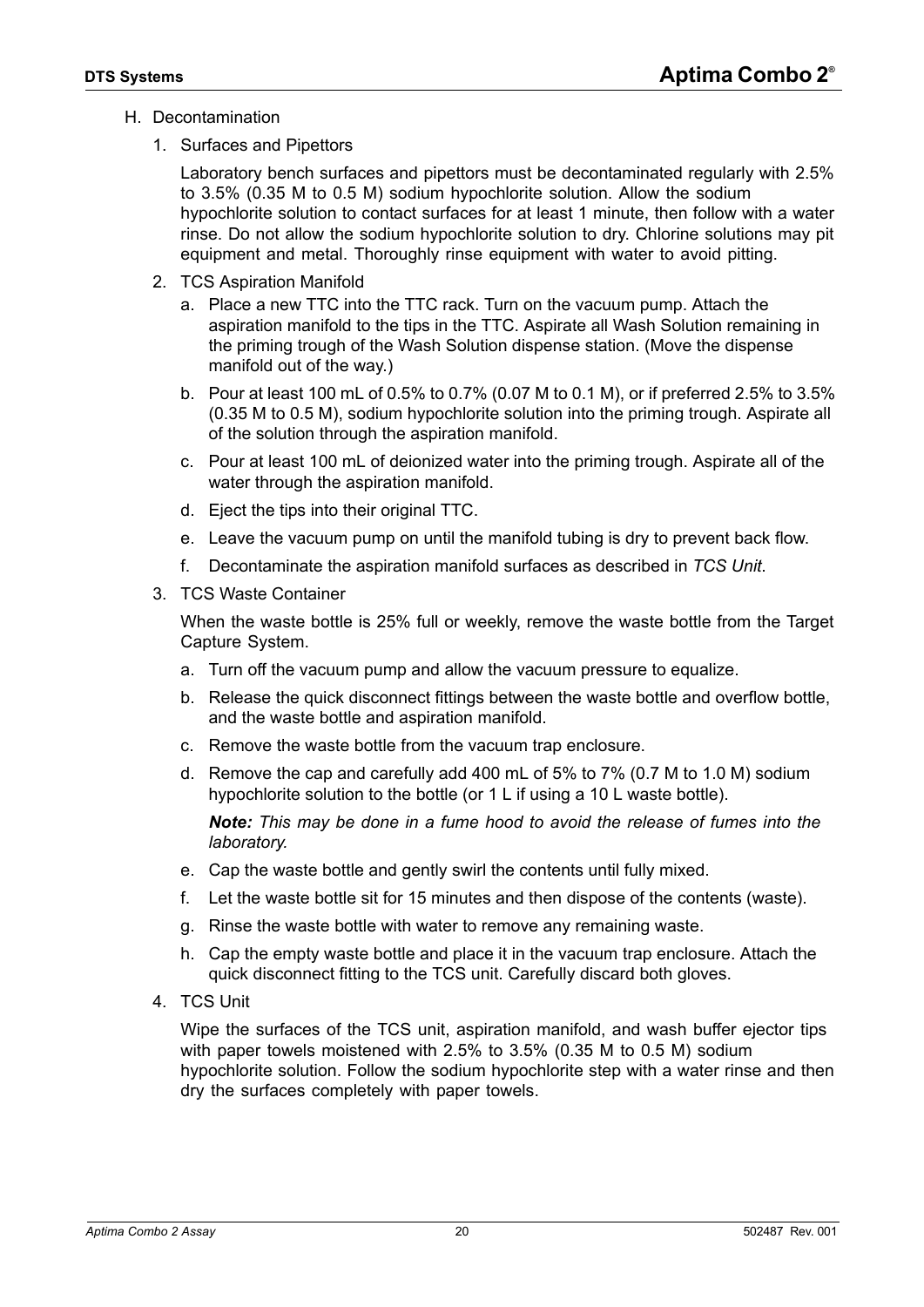5. Racks

Submerge the racks in 2.5% to 3.5% (0.35 M to 0.5 M) sodium hypochlorite solution, ensuring that they are covered by the sodium hypochlorite solution. Keep the racks submerged for 10 minutes. Longer exposure could damage the racks. Rinse the racks thoroughly with water, place the racks on a clean absorbent pad, and allow the racks to air-dry thoroughly. To prolong the life of the racks, allow the racks to dry upright, not upside-down.

- <span id="page-20-2"></span>I. Assay Contamination
	- 1. The introduction of contaminating materials may occur if sufficient care is not taken during the assay protocol.
	- 2. TTUs must be decontaminated in Deactivation Fluid as described under *[Detection](#page-17-0)*. Do not reuse the TTUs.
	- 3. Perform regular decontamination of equipment and work surfaces as described in *[Procedural Notes](#page-18-0)*, *[Decontamination](#page-19-1)*.
	- 4. As in any reagent system, excess powder on some gloves may cause contamination of opened tubes. Powderless gloves are recommended.
- J. Lab Contamination Monitoring Protocol for DTS Systems

There are many laboratory-specific factors that may contribute to contamination, including testing volume, workflow, disease prevalence and various other laboratory activities. These factors should be taken into consideration when contamination monitoring frequency is being established. Intervals for contamination monitoring should be established based on each laboratory's practices and procedures.

To monitor for laboratory contamination, the following procedure may be performed using the Aptima Unisex Swab Specimen Collection Kit for Endocervical and Male Urethral Swab Specimens:

- 1. Label swab transport tubes with numbers corresponding to the areas to be tested.
- <span id="page-20-0"></span>2. Remove the specimen collection swab (blue shaft swab with green printing) from its packaging, wet the swab in the swab transport medium, and swab the designated area using a circular motion.
- 3. Immediately insert the swab into transport tube.
- 4. Carefully break the swab shaft at the score line; use care to avoid splashing of the contents.
- <span id="page-20-1"></span>5. Recap the swab transport tube tightly.
- 6. Repeat Steps [2](#page-20-0) to [5](#page-20-1) for each area to be swabbed.
- 7. Test the swab using the Aptima Combo 2 Assay according to the *[DTS Systems Test](#page-12-0)  [Procedure](#page-12-0)*.

If the results are CT or GC positive or equivocal (see *[Test Interpretation — QC](#page-35-0)  [Patient Results](#page-35-0)*), the surface may be contaminated and should be decontaminated by treating with sodium hypochlorite solution as recommended in *[DTS Systems Test](#page-12-0)  [Procedure](#page-12-0)*, *[Equipment Preparation](#page-12-1)*.

*Note: If contamination of the water bath is suspected, the bath water can be tested using the urine specimen test procedure, by adding 2.0 mL of the water to a urine specimen transport tube.*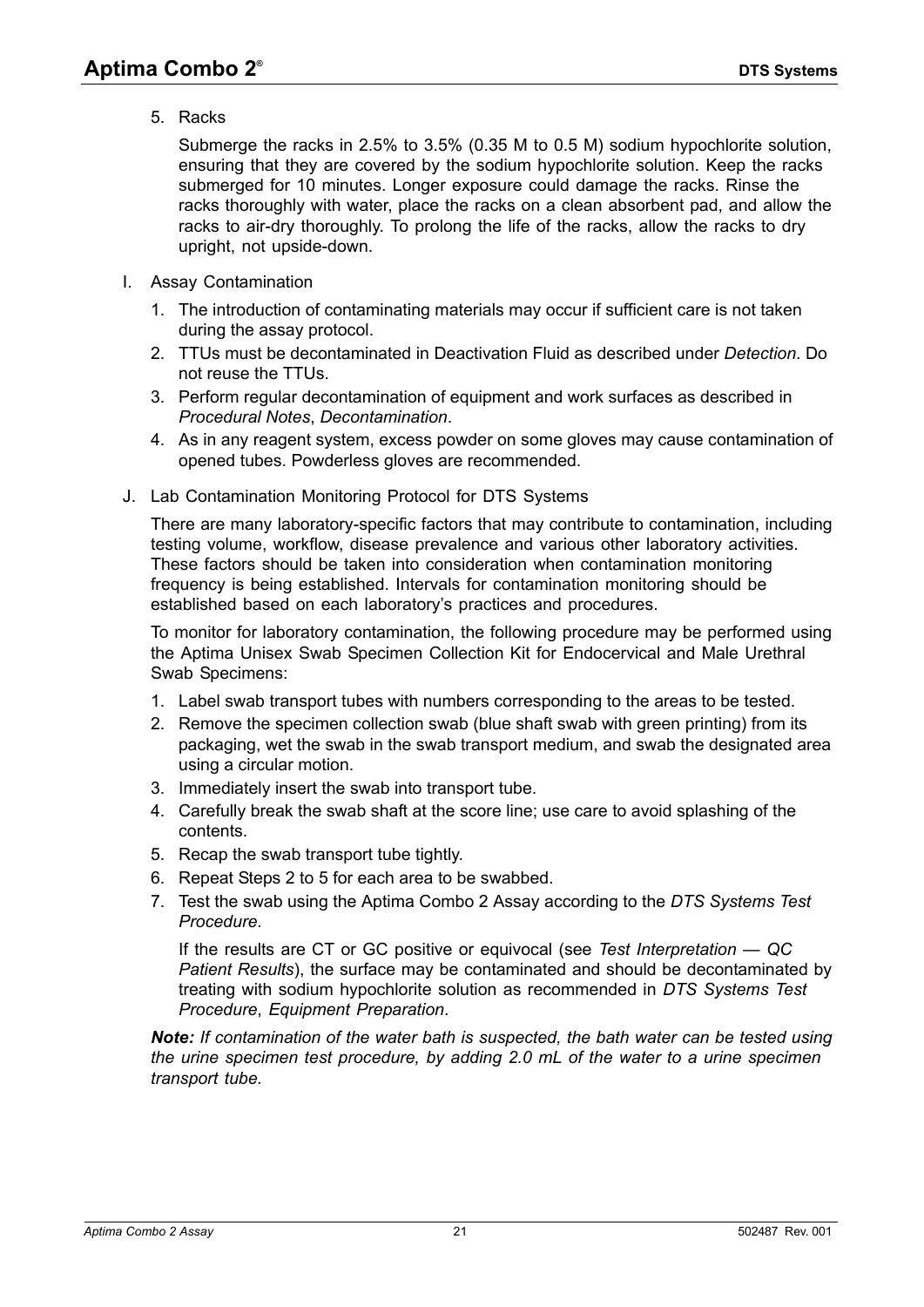## K. Troubleshooting

- 1. Low positive control values may be caused by incorrect temperatures during various steps in the assay or by allowing the selection time in the selection step to go longer than the recommended time.
- 2. High backgrounds may occur if the selection time in the selection step is shortened, the selection temperature is not correct, or insufficient mixing occurs after the addition of the Selection Reagent.
- 3. If the Positive Control, CT / Negative Control, GC is positive or equivocal for GC, or the Positive Control, GC / Negative Control, CT is positive or equivocal for CT, see *[Procedural Notes](#page-18-0)*, *[Assay Contamination](#page-20-2)* for more information.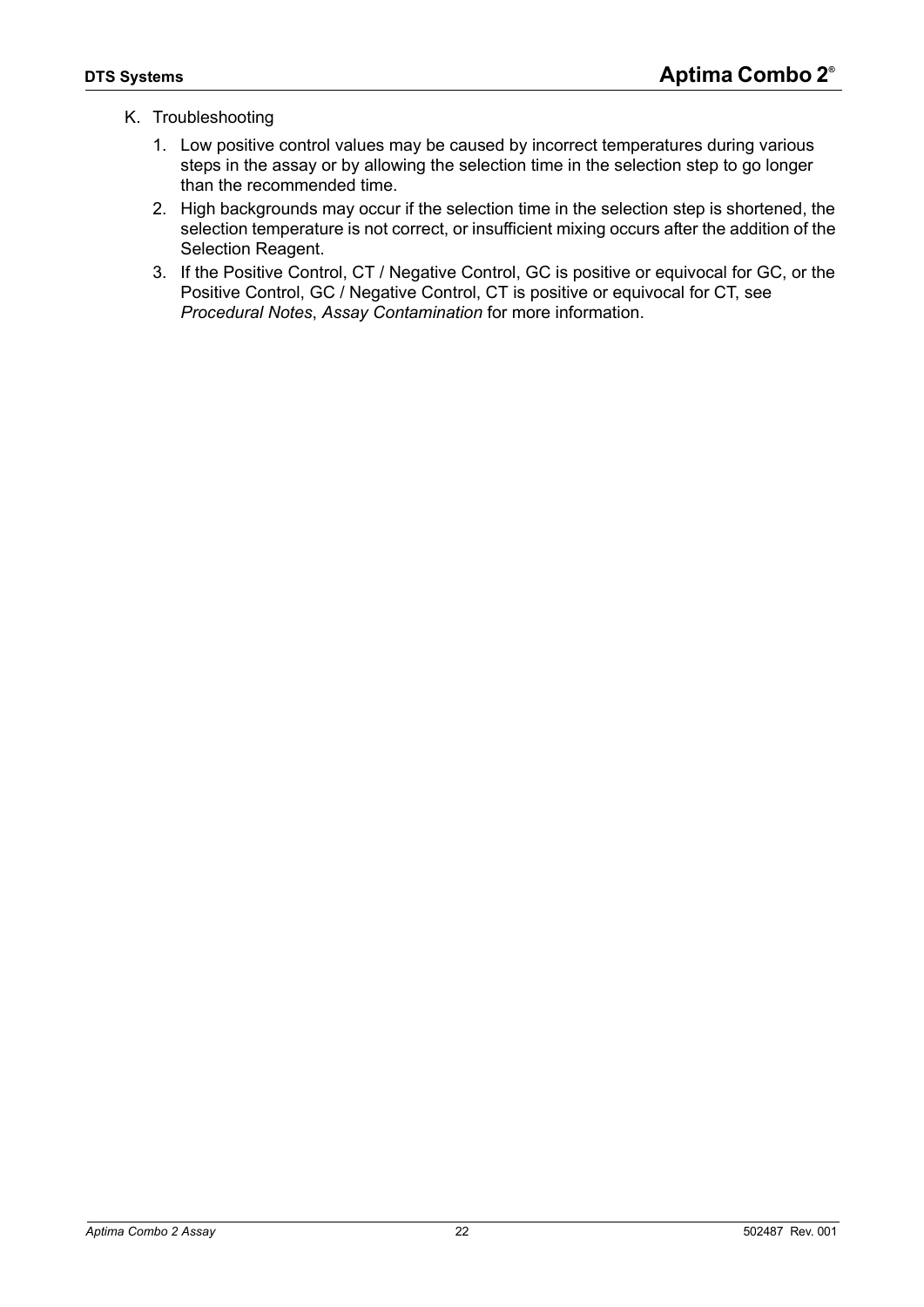# <span id="page-22-0"></span>**Tigris DTS System**

Reagents for the Aptima Combo 2 Assay for CT and GC are listed below for the Tigris DTS System. Reagent Identification Symbols are also listed next to the reagent name.

#### <span id="page-22-1"></span>**Reagents and Materials Provided**

*Note: For information on any hazard and precautionary statements that may be associated with reagents, refer to the Safety Data Sheet Library at www.hologic.com/sds.*

**Aptima Combo 2 Assay Kit,** 250 tests (2 boxes and 1 Controls kit) (Cat. No. 301130 and 301130B)

#### **Aptima Combo 2 Refrigerated Box (Box 1 of 2) (store at 2°C to 8°C upon receipt)**

| Symbol | Component                                                                                                                                       | Quantity           |
|--------|-------------------------------------------------------------------------------------------------------------------------------------------------|--------------------|
| A      | <b>Aptima Combo 2 Amplification Reagent</b><br>Non-infectious nucleic acids dried in buffered solution<br>containing < 5% bulking agent.        | 1 vial             |
| Е      | Aptima Combo 2 Enzyme Reagent<br>Reverse transcriptase and RNA polymerase dried in HEPES<br>buffered solution containing < 10% bulking reagent. | 1 vial             |
| P      | Aptima Combo 2 Probe Reagent<br>Non-infectious chemiluminescent DNA probes dried in<br>succinate buffered solution containing < 5% detergent.   | 1 vial             |
| TCR-B  | Aptima Combo 2 Target Capture Reagent B<br>Non-infectious nucleic acids in a buffered solution containing<br>< 5% detergent.                    | $1 \times 0.61$ mL |

#### **Aptima Combo 2 Room Temperature Box (Box 2 of 2) (store at 15°C to 30°C upon receipt)**

| Symbol    | <b>Component</b>                                                                                                      | Quantity           |
|-----------|-----------------------------------------------------------------------------------------------------------------------|--------------------|
| AR.       | <b>Aptima Combo 2 Amplification Reconstitution Solution</b><br>Aqueous solution containing preservatives.             | 1 x 27.7 mL        |
| ER.       | <b>Aptima Combo 2 Enzyme Reconstitution Solution</b><br>HEPES buffered solution containing a surfactant and glycerol. | $1 \times 11.1$ mL |
| <b>PR</b> | <b>Aptima Combo 2 Probe Reconstitution Solution</b><br>Succinate buffered solution containing < 5% detergent.         | $1 \times 35.4$ mL |
| S         | <b>Aptima Combo 2 Selection Reagent</b><br>600 mM borate buffered solution containing surfactant.                     | 1 x 108 mL         |
| TCR       | Aptima Combo 2 Target Capture Reagent<br>Buffered salt solution containing solid phase and capture<br>oligomers.      | 1 x 54 mL          |
|           | <b>Reconstitution Collars</b>                                                                                         | 3                  |
|           | <b>Master Lot Barcode Sheet</b>                                                                                       | 1 sheet            |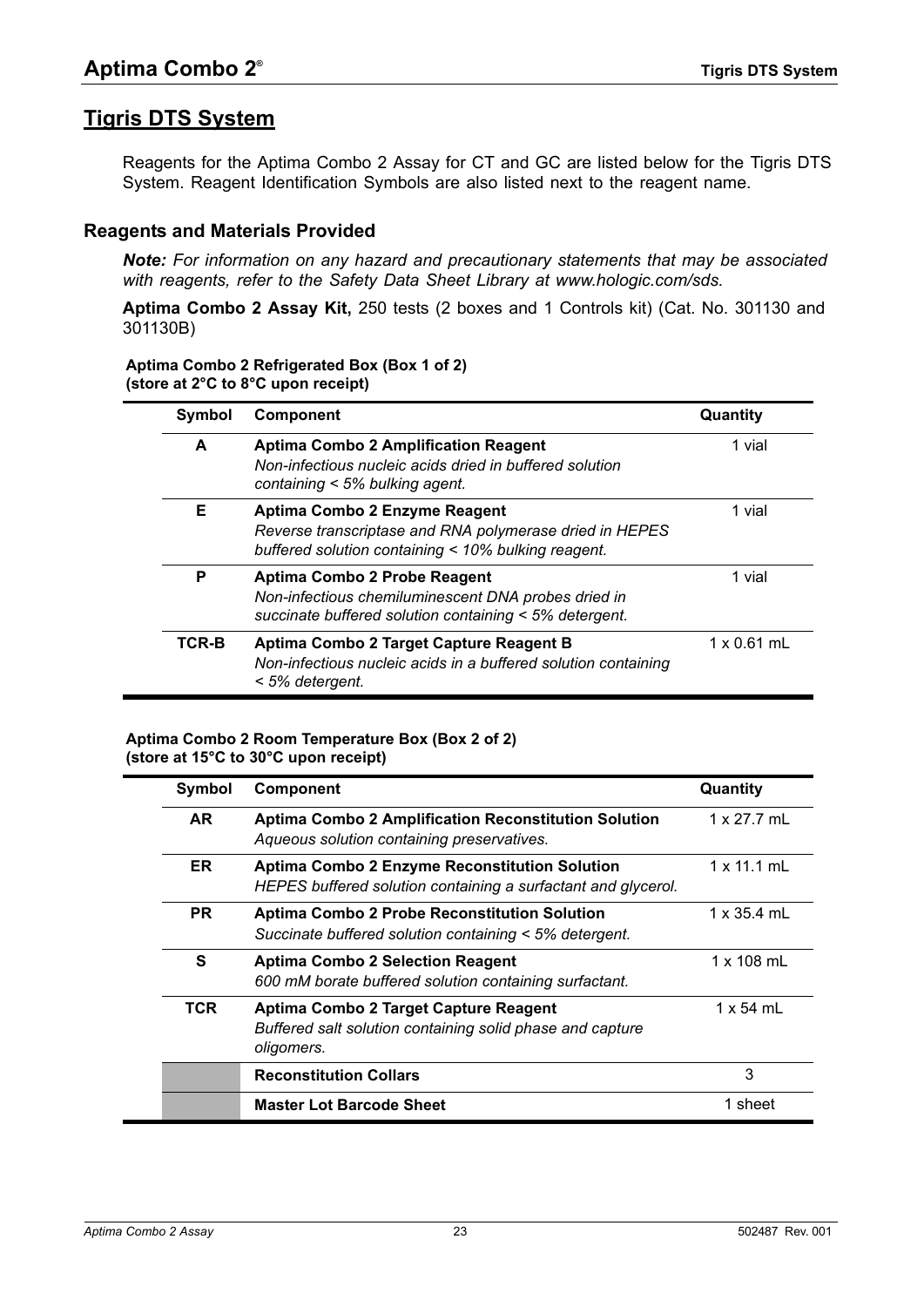#### **Aptima Controls Kit (store at 2°C to 8°C upon receipt)**

| Symbol         | <b>Component</b>                                                                                                                                                                                                                       | Quantity          |
|----------------|----------------------------------------------------------------------------------------------------------------------------------------------------------------------------------------------------------------------------------------|-------------------|
| <b>PCT/NGC</b> | Aptima Positive Control, CT / Negative Control, GC<br>Non-infectious CT nucleic acid in a buffered solution<br>containing < 5% detergent. Each 400 µL sample contains the<br>estimated rRNA equivalent of 1 CT IFU (5 fg/assay*).      | $5 \times 1.7$ mL |
| <b>PGC/NCT</b> | Aptima Positive Control, GC / Negative Control, CT<br>Non-infectious GC nucleic acid in a buffered solution<br>containing < 5% detergent. Each 400 µL sample contains the<br>estimated rRNA equivalent of 50 GC cells (250 fg/assay*). | $5 \times 1.7$ mL |

\*The rRNA equivalents were calculated based on the genome size and estimated DNA:RNA ratio/cell of each organism.

## <span id="page-23-0"></span>**Materials Required But Available Separately**

*Note: Materials available from Hologic have catalog numbers listed, unless otherwise specified.*

|                                                                        | Cat. No.                                                                                                                                                                                                                                                                                                                                           |  |
|------------------------------------------------------------------------|----------------------------------------------------------------------------------------------------------------------------------------------------------------------------------------------------------------------------------------------------------------------------------------------------------------------------------------------------|--|
|                                                                        | 105118                                                                                                                                                                                                                                                                                                                                             |  |
|                                                                        | 302382                                                                                                                                                                                                                                                                                                                                             |  |
|                                                                        | 301048                                                                                                                                                                                                                                                                                                                                             |  |
|                                                                        | 302380                                                                                                                                                                                                                                                                                                                                             |  |
|                                                                        | 10612513 (Tecan)                                                                                                                                                                                                                                                                                                                                   |  |
| 104772-02<br>900907<br>900931<br>105523                                | 301191                                                                                                                                                                                                                                                                                                                                             |  |
|                                                                        | 301154C                                                                                                                                                                                                                                                                                                                                            |  |
|                                                                        | 301162                                                                                                                                                                                                                                                                                                                                             |  |
| Aptima Unisex Swab Specimen Collection Kit for Endocervical and 301041 |                                                                                                                                                                                                                                                                                                                                                    |  |
|                                                                        | 301040                                                                                                                                                                                                                                                                                                                                             |  |
|                                                                        | 105575                                                                                                                                                                                                                                                                                                                                             |  |
|                                                                        |                                                                                                                                                                                                                                                                                                                                                    |  |
|                                                                        |                                                                                                                                                                                                                                                                                                                                                    |  |
|                                                                        |                                                                                                                                                                                                                                                                                                                                                    |  |
| SysCheck calibration standard                                          |                                                                                                                                                                                                                                                                                                                                                    |  |
|                                                                        | (Aptima Wash Solution, Aptima Buffer for Deactivation Fluid, and Aptima Oil<br>Aptima Urine Specimen Collection Kit for Male and Female Urine<br>Aptima Urine Specimen Transport Tubes for Male and Female<br>Bleach, 5% to 7% (0.7 M to 1.0 M) sodium hypochlorite solution<br>consult the Tigris DTS System Operator's Manual for specifications |  |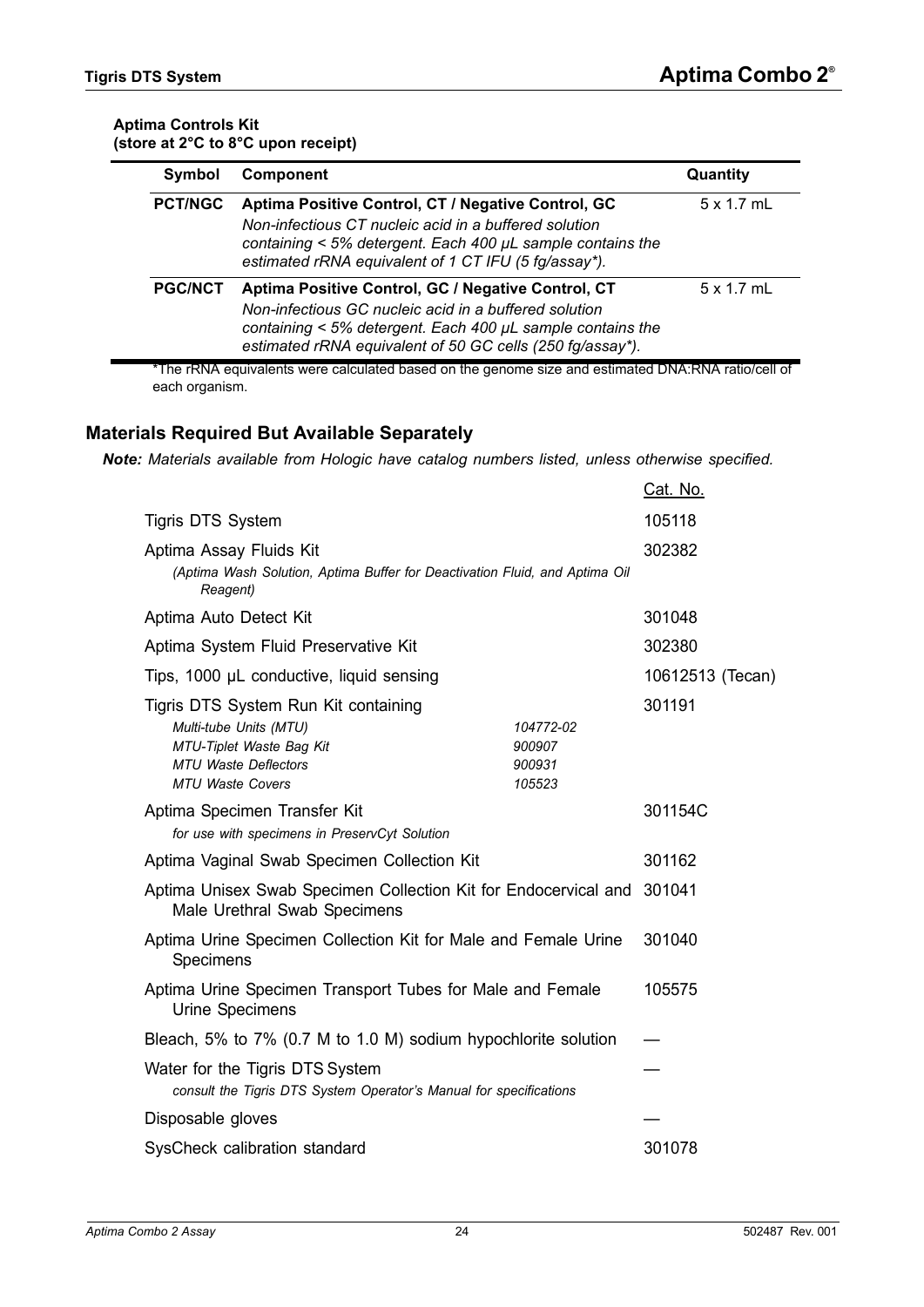|                                                          |                   | Cat. No. |
|----------------------------------------------------------|-------------------|----------|
| Aptima penetrable caps                                   |                   | 105668   |
| Replacement non-penetrable caps                          |                   | 103036A  |
| Replacement caps for the 250-test kits                   |                   |          |
| Amplification and Probe reagent reconstitution solutions |                   |          |
|                                                          | CL0041 (100 caps) |          |
| Enzyme Reagent reconstitution solution                   | 501616 (100 caps) |          |
| <b>TCR</b> and Selection reagent                         | CL0040 (100 caps) |          |
|                                                          |                   |          |
|                                                          |                   |          |

# <span id="page-24-0"></span>**Optional Materials**

|                                                | Cat. No. |
|------------------------------------------------|----------|
| Aptima Controls Kit                            | 301110   |
| Hologic Bleach Enhancer for Cleaning           | 302101   |
| for routine cleaning of surfaces and equipment |          |

# <span id="page-24-1"></span>**Tigris DTS System Test Procedure**

*Note: See the Tigris DTS System Operator's Manual for additional Tigris DTS System procedural information.*

- A. Work Area Preparation
	- 1. Clean work surfaces where reagents and samples will be prepared. Wipe down work surfaces with 2.5% to 3.5% (0.35 M to 0.5 M) sodium hypochlorite solution. Allow the sodium hypochlorite solution to contact surfaces for at least 1 minute and then follow with a water rinse. Do not allow the sodium hypochlorite solution to dry. Cover the bench surface on which the reagents and samples will be prepared with clean, plastic-backed absorbent laboratory bench covers.
- B. Reagent Reconstitution/Preparation of a New Kit

*Note: Reagent reconstitution should be performed prior to beginning any work on the Tigris DTS System.*

- 1. To reconstitute Amplification, Enzyme, and Probe Reagents, combine the bottles of lyophilized reagent with the reconstitution solution. If refrigerated, allow the reconstitution solutions to reach room temperature before use.
	- a. Pair each reconstitution solution with its lyophilized reagent. Ensure that the reconstitution solution and lyophilized reagent have matching label colors before attaching the reconstitution collar.
	- b. Check the lot numbers on the Master Lot Barcode Sheet to ensure that the appropriate reagents are paired.
	- c. Open the lyophilized reagent vial and firmly insert the notched end of the reconstitution collar into the vial opening [\(Figure 2,](#page-25-0) Step 1).
	- d. Open the matching reconstitution solution bottle, and set the cap on a clean, covered work surface.
	- e. While holding the reconstitution solution bottle on the bench, firmly insert the other end of the reconstitution collar into the bottle opening ([Figure 2,](#page-25-0) Step 2).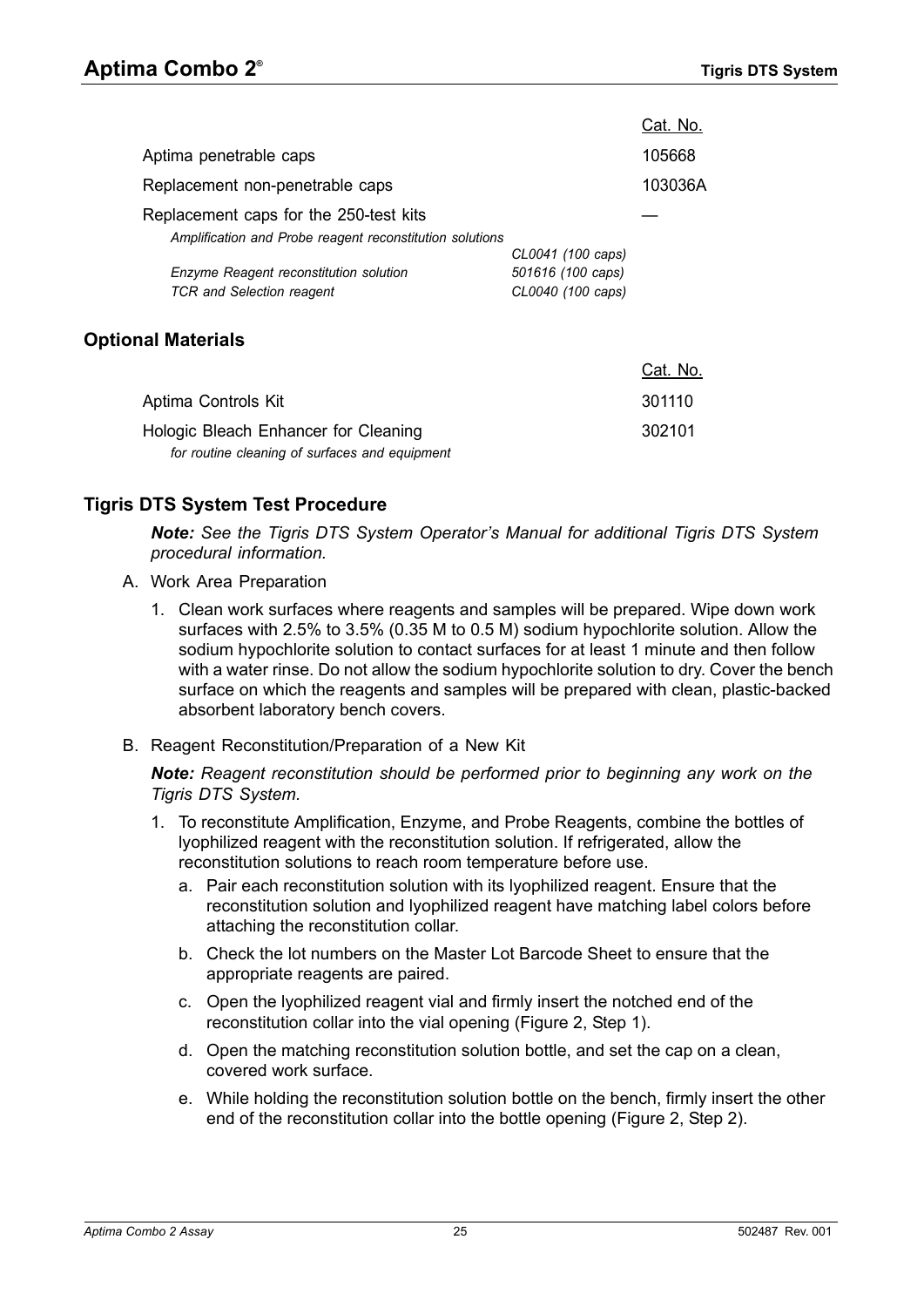- f. Slowly invert the assembled bottles. Allow the solution to drain from the bottle into the glass vial ([Figure 2,](#page-25-0) Step 3).
- g. Gently swirl the solution in the vial to mix. Avoid creating foam while swirling the vial [\(Figure 2](#page-25-0), Step 4).
- h. Wait for the lyophilized reagent to go into solution, then invert the assembled bottles again, tilting at a 45° angle to minimize foaming [\(Figure 2,](#page-25-0) Step 5). Allow all of the liquid to drain back into the plastic bottle.
- i. Remove the reconstitution collar and glass vial ([Figure 2,](#page-25-0) Step 6).
- j. Recap the plastic bottle. Record operator initials and reconstitution date on the label [\(Figure 2](#page-25-0), Step 7).
- k. Discard the reconstitution collar and glass vial [\(Figure 2](#page-25-0), Step 8).

*Warning: Avoid creating foam when reconstituting reagents. Foam compromises the level-sensing in the Tigris DTS System.*



*Figure 2. Tigris DTS System or Panther System Reconstitution Process*

- <span id="page-25-0"></span>2. Prepare Working Target Capture Reagent (wTCR)
	- a. Pair the appropriate bottles of TCR and TCR-B.
	- b. Check the reagent lot numbers on the Master Lot Barcode Sheet to make sure that the appropriate reagents in the kit are paired.
	- c. Open the bottle of TCR, and set the cap on a clean, covered work surface.
	- d. Open the bottle of TCR-B and pour the entire contents into the bottle of TCR. Expect a small amount of liquid to remain in the TCR-B bottle.
	- e. Cap the bottle of TCR and gently swirl the solution to mix the contents. Avoid creating foam during this step.
	- f. Record operator initials and the current date on the label.
	- g. Discard the TCR-B bottle and cap.
- 3. Prepare Selection Reagent
	- a. Check the lot number on the reagent bottle to make sure that it matches the lot number on the Master Lot Barcode Sheet.
	- b. Record operator initials and the current date on the label.

*Note: Thoroughly mix by gently inverting all reagents prior to loading on the system. Avoid creating foam during inversion of reagents.*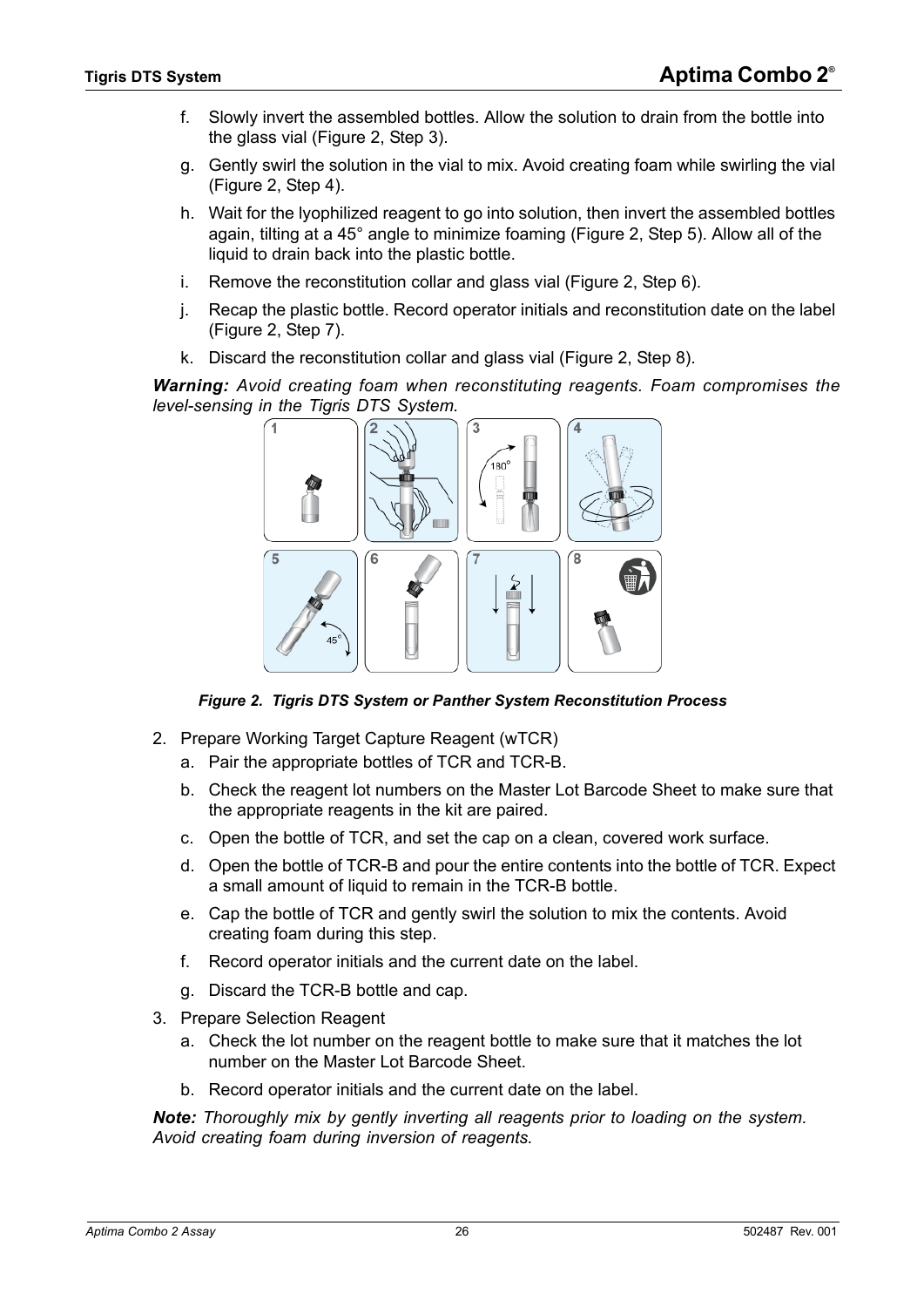- C. Reagent Preparation for Previously Reconstituted Reagents
	- 1. Previously reconstituted Amplification, Enzyme, and Probe Reagents must reach room temperature (15°C to 30°C) prior to the start of the assay.
	- 2. If reconstituted Probe Reagent contains precipitate that does not return to solution at room temperature, heat the capped bottle at a temperature that does not exceed 62°C for 1 to 2 minutes. After this heat step, the Probe Reagent may be used even if residual precipitate remains. Mix Probe Reagent by inversion, being careful not to induce foam, prior to loading onto the system.
	- 3. Thoroughly mix each reagent by gently inverting prior to loading on the system. Avoid creating foam during inversion of reagents.
	- 4. Do not top off reagent bottles. The Tigris DTS System will recognize and reject bottles that have been topped off.
- D. Specimen Handling
	- 1. Allow the controls and specimens to reach room temperature prior to processing.
	- 2. **Do not vortex specimens.**
	- 3. Visually confirm that each specimen tube meets one of the following criteria:
		- a. The presence of a single blue Aptima collection swab in a unisex swab specimen transport tube.
		- b. The presence of a single pink Aptima collection swab in a vaginal swab specimen transport tube.
		- c. A final volume of urine between the black fill lines of a urine specimen transport tube.
		- d. The absence of a swab in the Aptima specimen transport tube for PreservCyt Solution liquid Pap specimens.
	- 4. Inspect specimen tubes before loading into rack:
		- a. If a specimen tube contains bubbles in the space between the liquid and the cap, centrifuge the tube for 5 minutes at 420 RCF to eliminate the bubbles.
		- b. If a specimen tube has a lower volume than typically observed when collection instructions have been followed, centrifuge the tube for 5 minutes at 420 RCF to ensure that no liquid is in the cap.
		- c. If the liquid level in a urine specimen tube is not between the two black indicator lines on the label, the specimen must be rejected. Do not pierce an overfilled tube.
		- d. If a urine specimen tube contains precipitate, heat the specimen at  $37^{\circ}$ C for up to 5 minutes. If the precipitate does not go back into solution, visually ensure that the precipitate does not prevent delivery of the specimen.

*Note: Failure to follow Steps 4a-c may result in liquid discharge from the specimen tube cap.*

*Note: Up to 3 separate aliquots can be tested from each specimen tube. Attempts to pipette more than 3 aliquots from the specimen tube can lead to insufficient volume errors.*

E. System Preparation

Set up the system and worklist according to instructions in the *Tigris DTS System Operator's Manual* and *[Procedural Notes](#page-27-0)*.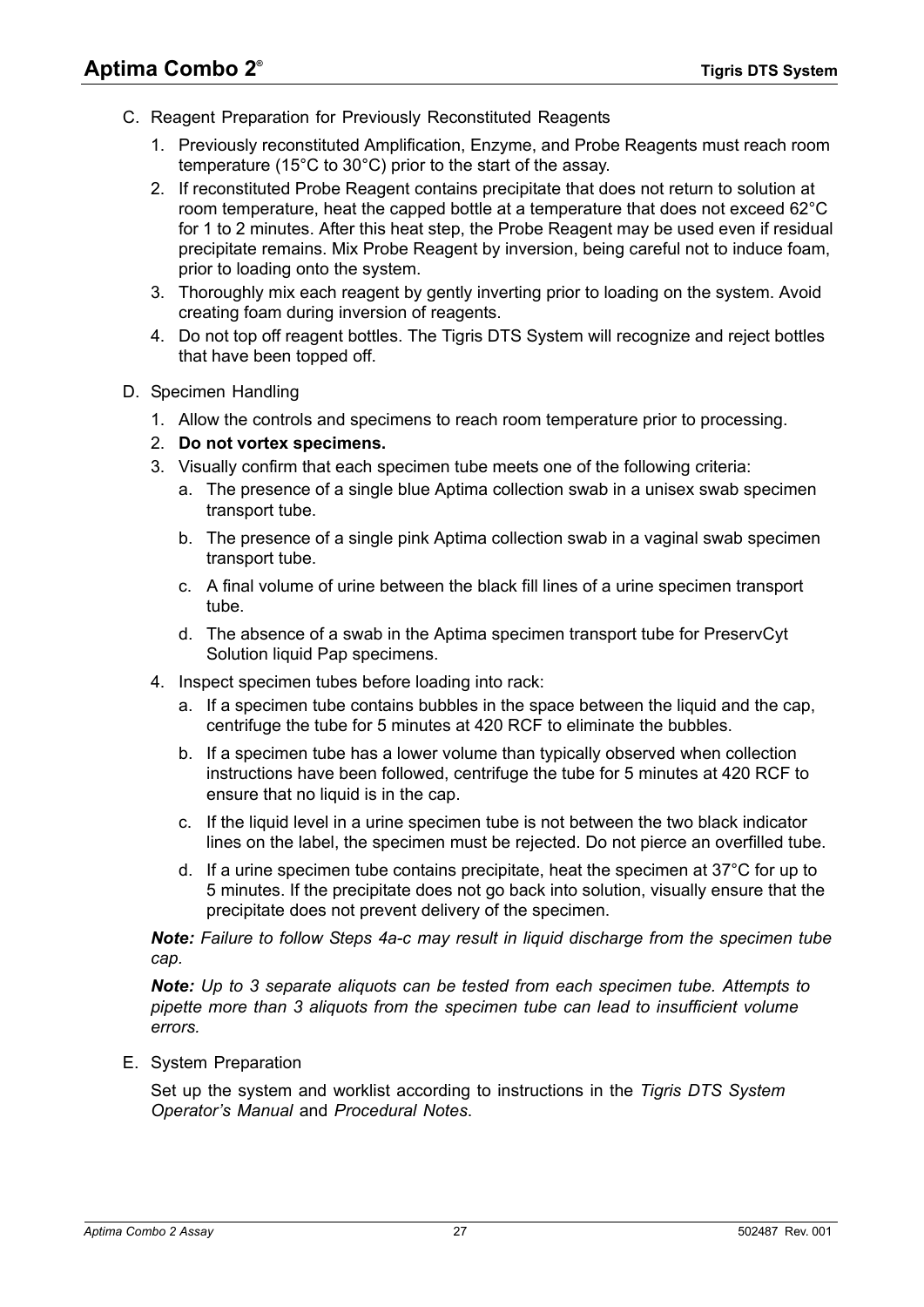# <span id="page-27-0"></span>**Procedural Notes**

- A. Controls
	- 1. To work properly with the Tigris Aptima Assay software, front and end controls are required. The Positive Control, CT / Negative Control, GC must be in the first position and second to last position of a worklist. This control label is pink. The label text is "CONTROL + CT PCT / CONTROL – GC NGC". The Positive Control, GC / Negative Control, CT must be in the second position and last position of a worklist. This control label is blue-green. The label text is "CONTROL + GC PGC / CONTROL – CT NCT".
	- 2. Each Aptima control tube can be tested once. Attempts to pipette more than once from the tube can lead to insufficient volume errors.
- B. Temperature

Room temperature is defined as 15°C to 30°C.

C. Glove Powder

As in any reagent system, excess powder on some gloves may cause contamination of opened tubes. Powderless gloves are recommended.

D. Lab Contamination Monitoring Protocol for Tigris DTS System

There are many laboratory-specific factors that may contribute to contamination, including testing volume, workflow, disease prevalence and various other laboratory activities. These factors should be taken into consideration when contamination monitoring frequency is being established. Intervals for contamination monitoring should be established based on each laboratory's practices and procedures.

To monitor for laboratory contamination, the following procedure may be performed using the Aptima Unisex Swab Specimen Collection Kit for Endocervical and Male Urethral Swab Specimens:

- 1. Label swab transport tubes with numbers corresponding to the areas to be tested.
- <span id="page-27-1"></span>2. Remove the specimen collection swab (blue shaft swab with green printing) from its packaging, wet the swab in the swab transport medium, and swab the designated area using a circular motion.
- 3. Immediately insert the swab into transport tube.
- 4. Carefully break the swab shaft at the score line; use care to avoid splashing of the contents.
- <span id="page-27-2"></span>5. Recap the swab transport tube tightly.
- 6. Repeat Steps [2](#page-27-1) to [5](#page-27-2) for each area to be swabbed.

If the results are CT or GC positive or equivocal, see *[Test Interpretation — QC Patient](#page-35-0)  [Results](#page-35-0)*. For additional Tigris DTS System-specific contamination monitoring information, see the *Tigris DTS System Operator's Manual*.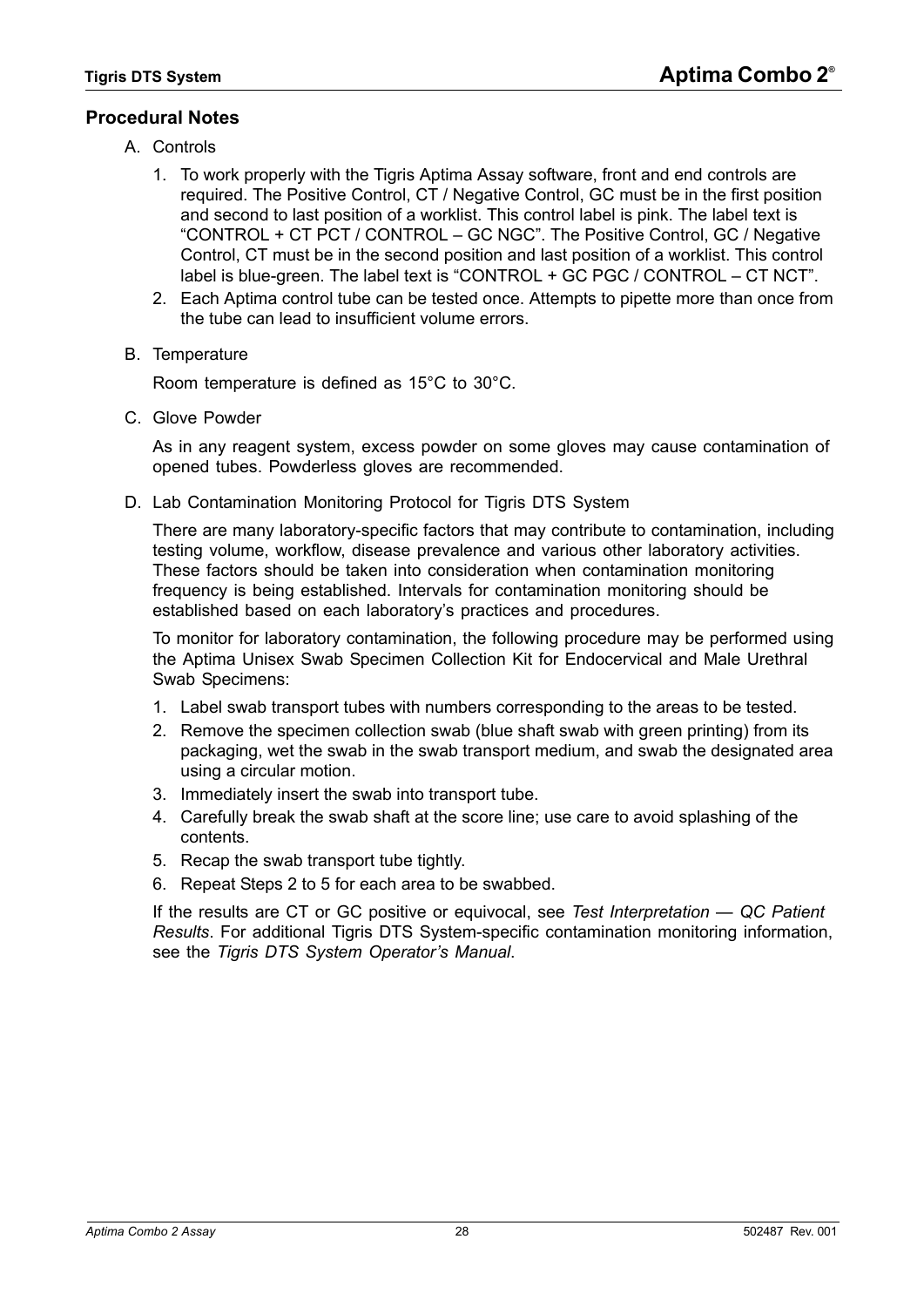# <span id="page-28-0"></span>**Panther System**

Reagents for the Aptima Combo 2 Assay for CT and GC are listed below for the Panther System. Reagent Identification Symbols are also listed next to the reagent name.

## <span id="page-28-1"></span>**Reagents and Materials Provided**

*Note: For information on any hazard and precautionary statements that may be associated with reagents, refer to the Safety Data Sheet Library at www.hologic.com/sds.*

#### **Aptima Combo 2 Assay Kit**

250 tests (2 boxes and 1 Controls kit) (Cat. No. 303094)

100 tests (2 boxes and 1 Controls kit) (Cat. No. 302923)

#### **Aptima Combo 2 Refrigerated Box (Box 1 of 2) (store at 2°C to 8°C upon receipt)**

| Symbol | <b>Component</b>                                                                                                                                   | Quantity<br>250 test kit | Quantity<br>100 test kit              |
|--------|----------------------------------------------------------------------------------------------------------------------------------------------------|--------------------------|---------------------------------------|
| A      | <b>Aptima Combo 2 Amplification Reagent</b><br>Non-infectious nucleic acids dried in buffered solution<br>containing $<$ 5% bulking agent.         | 1 vial                   | 1 vial                                |
| Е      | Aptima Combo 2 Enzyme Reagent<br>Reverse transcriptase and RNA polymerase dried in<br>HEPES buffered solution containing < 10% bulking<br>reagent. | 1 vial                   | 1 vial                                |
| P      | Aptima Combo 2 Probe Reagent<br>Non-infectious chemiluminescent DNA probes dried in<br>succinate buffered solution containing < 5% detergent.      | 1 vial                   | 1 vial                                |
| TCR-B  | Aptima Combo 2 Target Capture Reagent B<br>Non-infectious nucleic acids in a buffered solution<br>containing < 5% detergent.                       |                          | $1 \times 0.61$ mL $1 \times 0.30$ mL |

#### **Aptima Combo 2 Room Temperature Box (Box 2 of 2) (store at 15°C to 30°C upon receipt)**

| Symbol    | <b>Component</b>                                                                                                         | Quantity<br>250 test kit              | Quantity<br>100 test kit   |
|-----------|--------------------------------------------------------------------------------------------------------------------------|---------------------------------------|----------------------------|
| <b>AR</b> | <b>Aptima Combo 2 Amplification Reconstitution</b><br><b>Solution</b><br>Aqueous solution containing preservatives.      | 1 x 27.7 mL 1 x 11.9 mL               |                            |
| ER.       | <b>Aptima Combo 2 Enzyme Reconstitution Solution</b><br>HEPES buffered solution containing a surfactant and<br>glycerol. | $1 \times 11.1 \text{ mL}$            | $1 \times 6.3$ mL          |
| PR.       | <b>Aptima Combo 2 Probe Reconstitution Solution</b><br>Succinate buffered solution containing < 5% detergent.            | $1 \times 35.4$ mL $1 \times 15.2$ mL |                            |
| S         | <b>Aptima Combo 2 Selection Reagent</b><br>600 mM borate buffered solution containing surfactant.                        | $1 \times 108$ mL                     | $1 \times 43.0 \text{ mL}$ |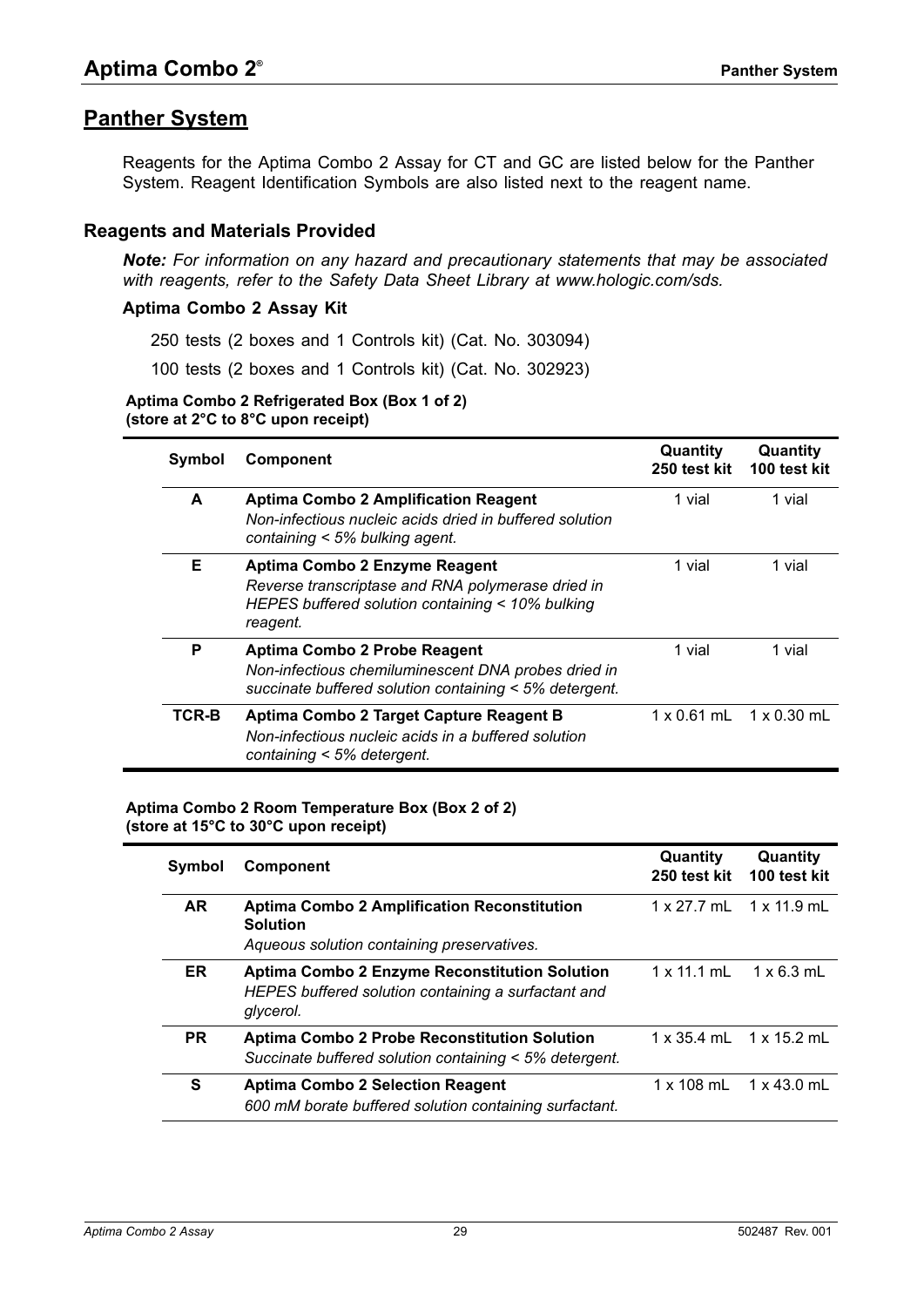#### **Aptima Combo 2 Room Temperature Box (Box 2 of 2) (store at 15°C to 30°C upon receipt)**

| Symbol | <b>Component</b>                                                                                                 | Quantity  | Quantity<br>250 test kit 100 test kit |
|--------|------------------------------------------------------------------------------------------------------------------|-----------|---------------------------------------|
| TCR    | Aptima Combo 2 Target Capture Reagent<br>Buffered salt solution containing solid phase and capture<br>oligomers. | 1 x 54 mL | $1 \times 26.0$ mL                    |
|        | <b>Reconstitution Collars</b>                                                                                    | 3         | 3                                     |
|        | <b>Master Lot Barcode Sheet</b>                                                                                  | 1 sheet   | 1 sheet                               |

#### **Aptima Controls Kit (store at 2°C to 8°C upon receipt)**

| Symbol         | <b>Component</b>                                                                                                                                                                                                                       | Quantity          |
|----------------|----------------------------------------------------------------------------------------------------------------------------------------------------------------------------------------------------------------------------------------|-------------------|
| <b>PCT/NGC</b> | Aptima Positive Control, CT / Negative Control, GC<br>Non-infectious CT nucleic acid in a buffered solution containing<br>< 5% detergent. Each 400 µL sample contains the estimated<br>rRNA equivalent of 1 CT IFU (5 fg/assay*).      | $5 \times 1.7$ mL |
| <b>PGC/NCT</b> | Aptima Positive Control, GC / Negative Control, CT<br>Non-infectious GC nucleic acid in a buffered solution containing<br>< 5% detergent. Each 400 µL sample contains the estimated<br>rRNA equivalent of 50 GC cells (250 fg/assay*). | $5 \times 1.7$ mL |

\*The rRNA equivalents were calculated based on the genome size and estimated DNA:RNA ratio/cell of each organism.

# <span id="page-29-0"></span>**Materials Required But Available Separately**

*Note: Materials available from Hologic have catalog numbers listed, unless otherwise specified.*

|                                                                                                                    | <u> Cat. No.</u>    |
|--------------------------------------------------------------------------------------------------------------------|---------------------|
| Panther System                                                                                                     | 303095              |
| Aptima Assay Fluids Kit<br>(Aptima Wash Solution, Aptima Buffer for Deactivation Fluid, and Aptima Oil<br>Reagent) | 303014 (1000 tests) |
| Aptima Auto Detect Kit                                                                                             | 303013 (1000 tests) |
| Multi-tube units (MTUs)                                                                                            | 104772-02           |
| Panther Waste Bag Kit                                                                                              | 902731              |
| Panther Waste Bin Cover                                                                                            | 902714              |
| Or Panther Run Kit<br>contains MTUs, waste bags, waste bin covers, assay fluids, and auto detects                  | 303096 (5000 tests) |
| Tips, 1000 µL conductive, liquid sensing                                                                           | 10612513 (Tecan)    |
| Aptima Specimen Transfer Kit<br>for use with specimens in PreservCyt Solution                                      | 301154C             |
| Aptima Vaginal Swab Specimen Collection Kit                                                                        | 301162              |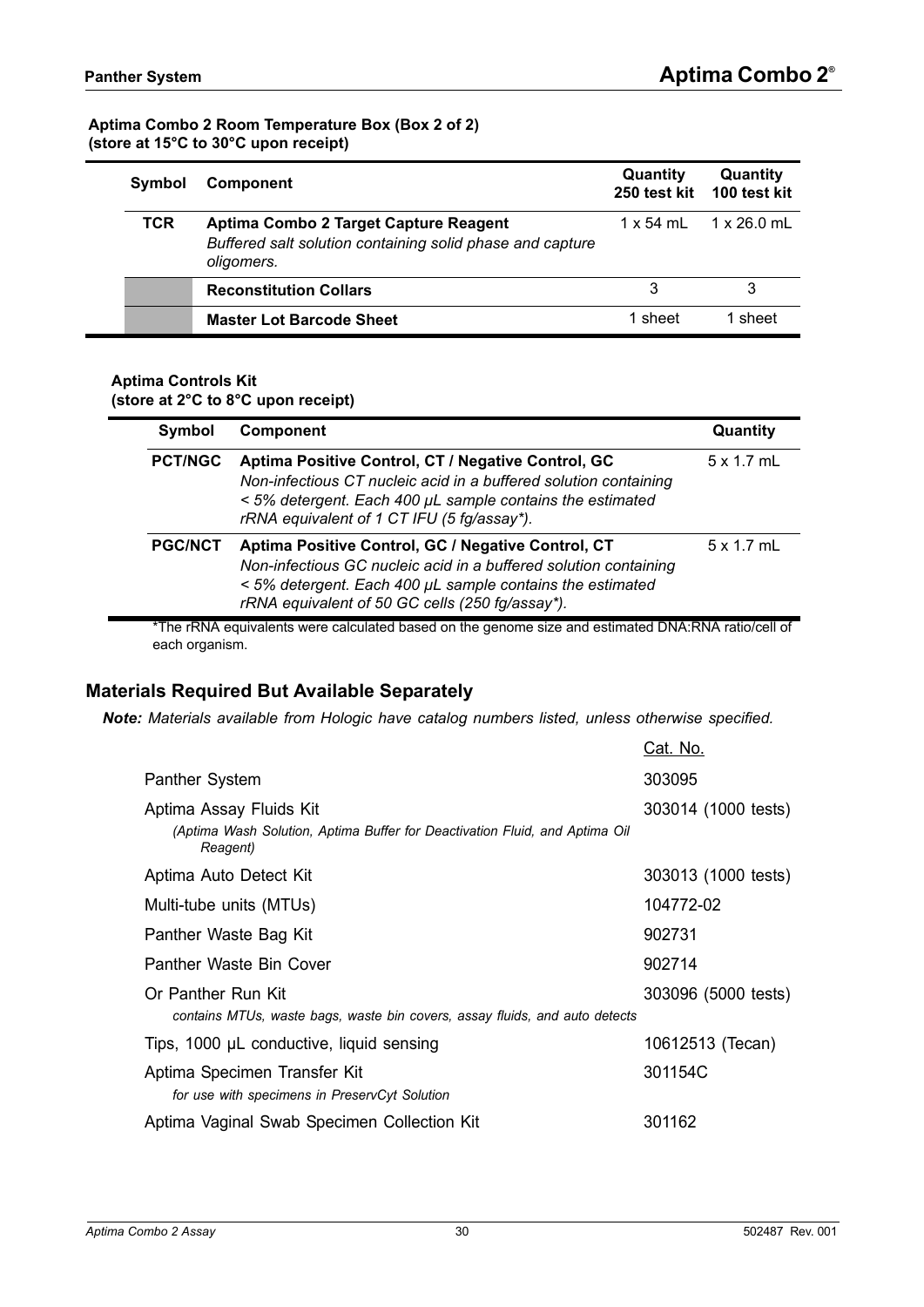# **Aptima Combo 2®**

| Aptima Unisex Swab Specimen Collection Kit for Endocervical and 301041<br>Male Urethral Swab Specimens                                                                                                                                                                                                                                                |                                                                                 |         |
|-------------------------------------------------------------------------------------------------------------------------------------------------------------------------------------------------------------------------------------------------------------------------------------------------------------------------------------------------------|---------------------------------------------------------------------------------|---------|
| Aptima Urine Specimen Collection Kit for Male and Female Urine<br>Specimens                                                                                                                                                                                                                                                                           |                                                                                 | 301040  |
| Aptima Urine Specimen Transport Tubes for Male and Female<br>Urine Specimens                                                                                                                                                                                                                                                                          |                                                                                 | 105575  |
| Bleach, 5% to 7% (0.7 M to 1.0 M) sodium hypochlorite solution                                                                                                                                                                                                                                                                                        |                                                                                 |         |
| Disposable gloves                                                                                                                                                                                                                                                                                                                                     |                                                                                 |         |
| SysCheck calibration standard                                                                                                                                                                                                                                                                                                                         |                                                                                 | 301078  |
| Aptima penetrable caps                                                                                                                                                                                                                                                                                                                                |                                                                                 | 105668  |
| Replacement non-penetrable caps                                                                                                                                                                                                                                                                                                                       |                                                                                 | 103036A |
| Replacement caps for the 250-test kits<br>Amplification and Probe reagent reconstitution solutions CL0041 (100 caps)<br>Enzyme Reagent reconstitution solution<br><b>TCR</b> and Selection reagent<br>Replacement caps for the 100-test kits<br>Amplification, Enzyme, and Probe reagent reconstitution solutions<br><b>TCR</b> and Selection reagent | 501616 (100 caps)<br>CL0040 (100 caps)<br>CL0041(100 caps)<br>501604 (100 caps) |         |

# <span id="page-30-0"></span>**Optional Materials**

|                                                | <u>Cat. No.</u> |
|------------------------------------------------|-----------------|
| Aptima Controls Kit                            | 301110          |
| Hologic Bleach Enhancer for Cleaning           | 302101          |
| for routine cleaning of surfaces and equipment |                 |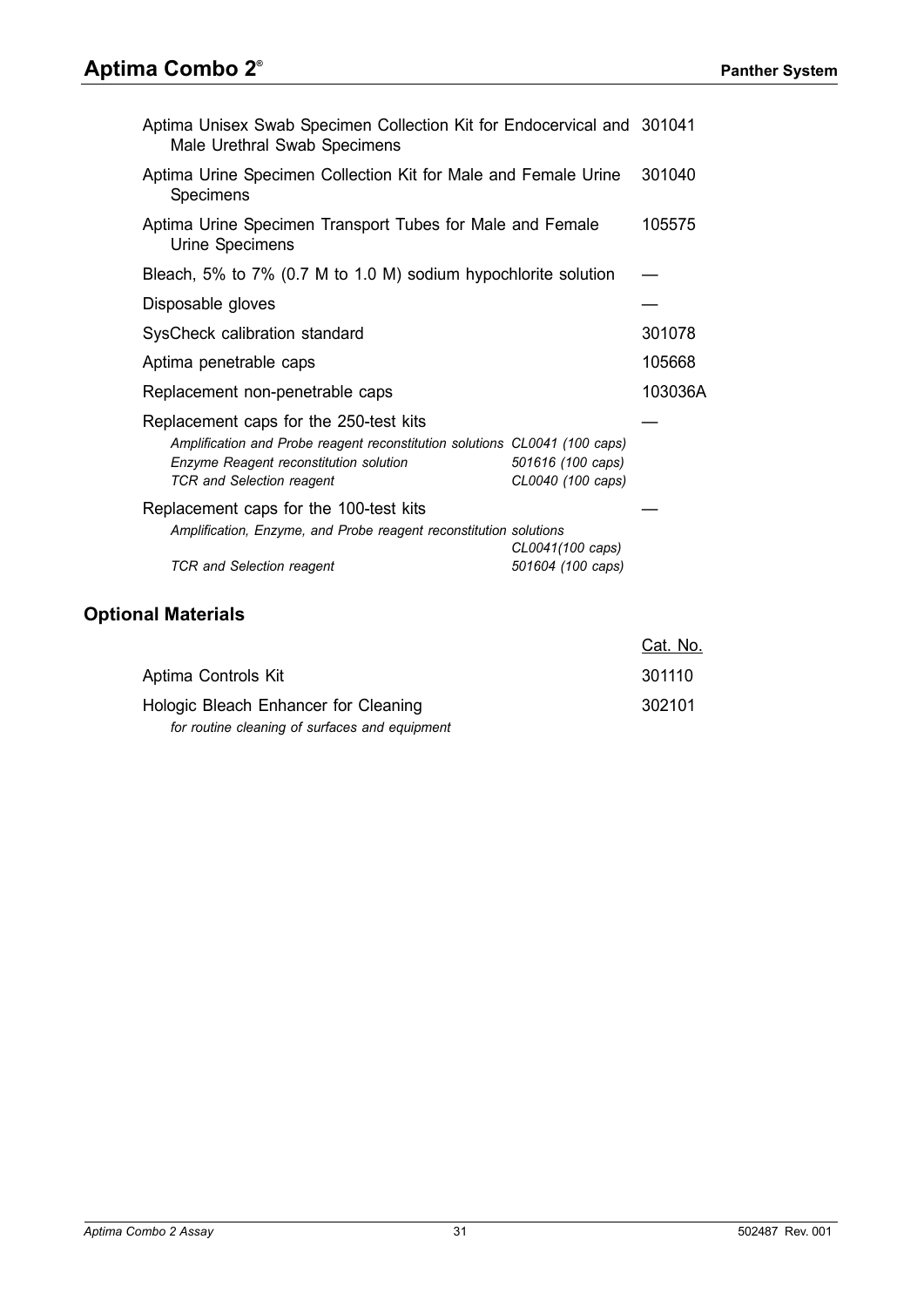## <span id="page-31-0"></span>**Panther System Test Procedure**

*Note: See the Panther System Operator's Manual for additional Panther System procedural information.*

- A. Work Area Preparation
	- 1. Clean work surfaces where reagents and samples will be prepared. Wipe down work surfaces with 2.5% to 3.5% (0.35 M to 0.5 M) sodium hypochlorite solution. Allow the sodium hypochlorite solution to contact surfaces for at least 1 minute and then follow with a water rinse. Do not allow the sodium hypochlorite solution to dry. Cover the bench surface on which the reagents and samples will be prepared with clean, plastic-backed absorbent laboratory bench covers.
- B. Reagent Reconstitution/Preparation of a New Kit

*Note: Reagent reconstitution should be performed prior to beginning any work on the Panther System.*

- 1. To reconstitute Amplification, Enzyme, and Probe Reagents, combine the bottles of lyophilized reagent with the reconstitution solution. If refrigerated, allow the reconstitution solutions to reach room temperature before use.
	- a. Pair each reconstitution solution with its lyophilized reagent. Ensure that the reconstitution solution and reagent have matching label colors before attaching the reconstitution collar.
	- b. Check the lot numbers on the Master Lot Barcode Sheet to ensure that the appropriate reagents are paired.
	- c. Open the lyophilized reagent vial and firmly insert the notched end of the reconstitution collar into the vial opening ([Figure 3,](#page-32-0) Step 1).
	- d. Open the matching reconstitution solution bottle, and set the cap on a clean, covered work surface.
	- e. While holding the reconstitution solution bottle on the bench, firmly insert the other end of the reconstitution collar into the bottle opening ([Figure 3](#page-32-0), Step 2).
	- f. Slowly invert the assembled bottles. Allow the solution to drain from the bottle into the glass vial ([Figure 3,](#page-32-0) Step 3).
	- g. Gently swirl the solution in the bottle to mix. Avoid creating foam while swirling the bottle [\(Figure 3](#page-32-0), Step 4).
	- h. Wait for the lyophilized reagent to go into solution, then invert the assembled bottles again, tilting at a 45° angle to minimize foaming [\(Figure 3,](#page-32-0) Step 5). Allow all of the liquid to drain back into the plastic bottle.
	- i. Remove the reconstitution collar and glass vial ([Figure 3,](#page-32-0) Step 6).
	- j. Recap the plastic bottle. Record operator initials and the reconstitution date on the label [\(Figure 3,](#page-32-0) Step 7).
	- k. Discard the reconstitution collar and glass vial [\(Figure 3](#page-32-0), Step 8).

*Warning: Avoid creating foam when reconstituting reagents. Foam compromises the level-sensing in the Panther System.*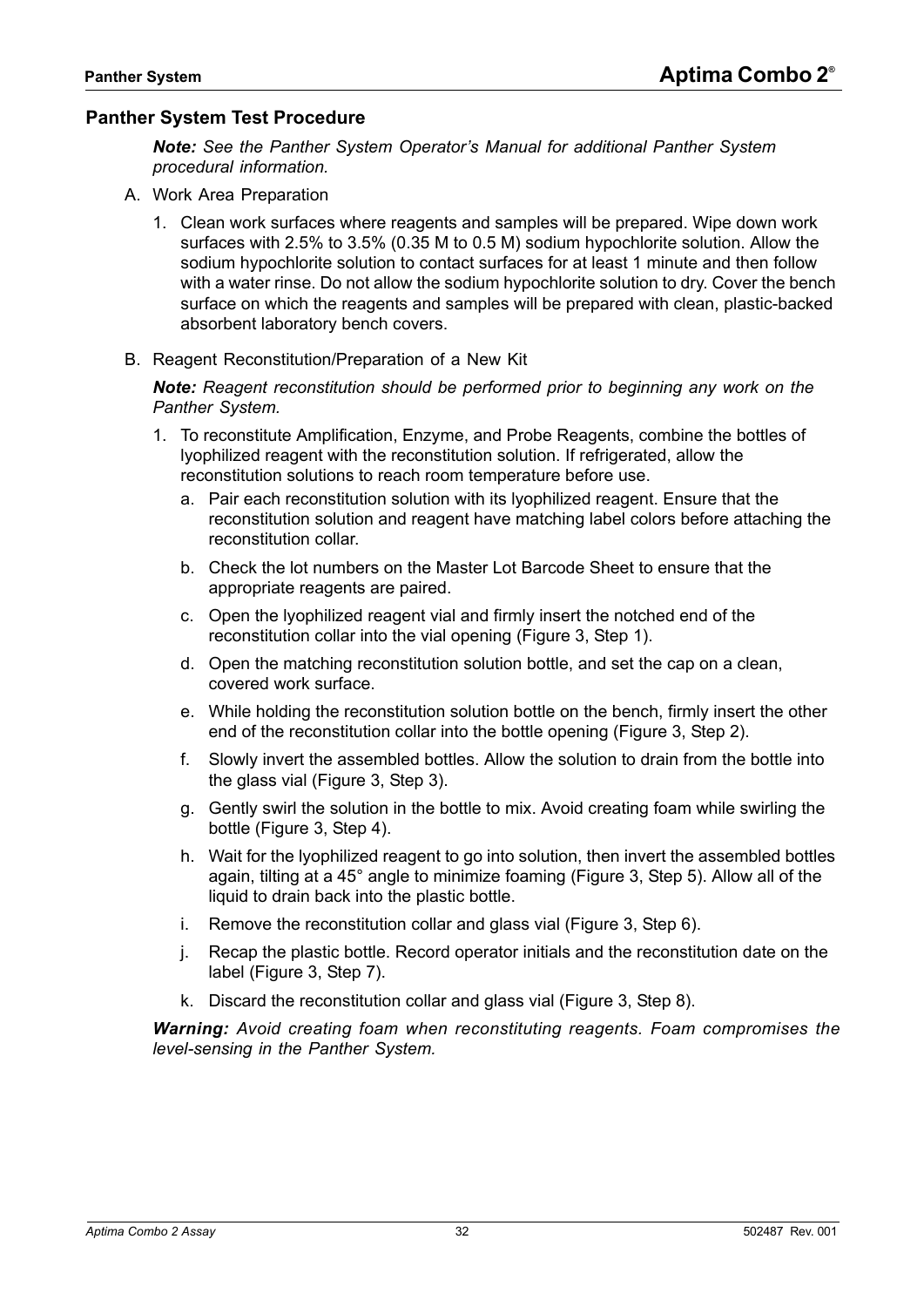

*Figure 3. Tigris DTS System or Panther System Reconstitution Process*

- <span id="page-32-0"></span>2. Prepare Working Target Capture Reagent (wTCR)
	- a. Pair the appropriate bottles of TCR and TCR-B.
	- b. Check the reagent lot numbers on the Master Lot Barcode Sheet to make sure that the appropriate reagents in the kit are paired.
	- c. Open the bottle of TCR, and set the cap on a clean, covered work surface.
	- d. Open the bottle of TCR-B and pour the entire contents into the bottle of TCR. Expect a small amount of liquid to remain in the TCR-B bottle.
	- e. Cap the bottle of TCR and gently swirl the solution to mix the contents. Avoid creating foam during this step.
	- f. Record operator initials and the current date on the label.
	- g. Discard the TCR-B bottle and cap.
- 3. Prepare Selection Reagent
	- a. Check the lot number on the reagent bottle to make sure that it matches the lot number on the Master Lot Barcode Sheet.
	- b. Record operator initials and the current date on the label.

*Note: Thoroughly mix by gently inverting all reagents prior to loading on the system. Avoid creating foam during inversion of reagents.*

- C. Reagent Preparation for Previously Reconstituted Reagents
	- 1. Previously reconstituted Amplification, Enzyme, and Probe Reagents must reach room temperature (15°C to 30°C) prior to the start of the assay.
	- 2. If reconstituted Probe Reagent contains precipitate that does not return to solution at room temperature, heat the capped bottle at a temperature that does not exceed 62°C for 1 to 2 minutes. After this heat step, the Probe Reagent may be used even if residual precipitate remains. Mix Probe Reagent by inversion, being careful not to induce foam, prior to loading onto the system.
	- 3. Thoroughly mix each reagent by gently inverting prior to loading on the system. Avoid creating foam during inversion of reagents.
	- 4. Do not top off reagent bottles. The Panther System will recognize and reject bottles that have been topped off.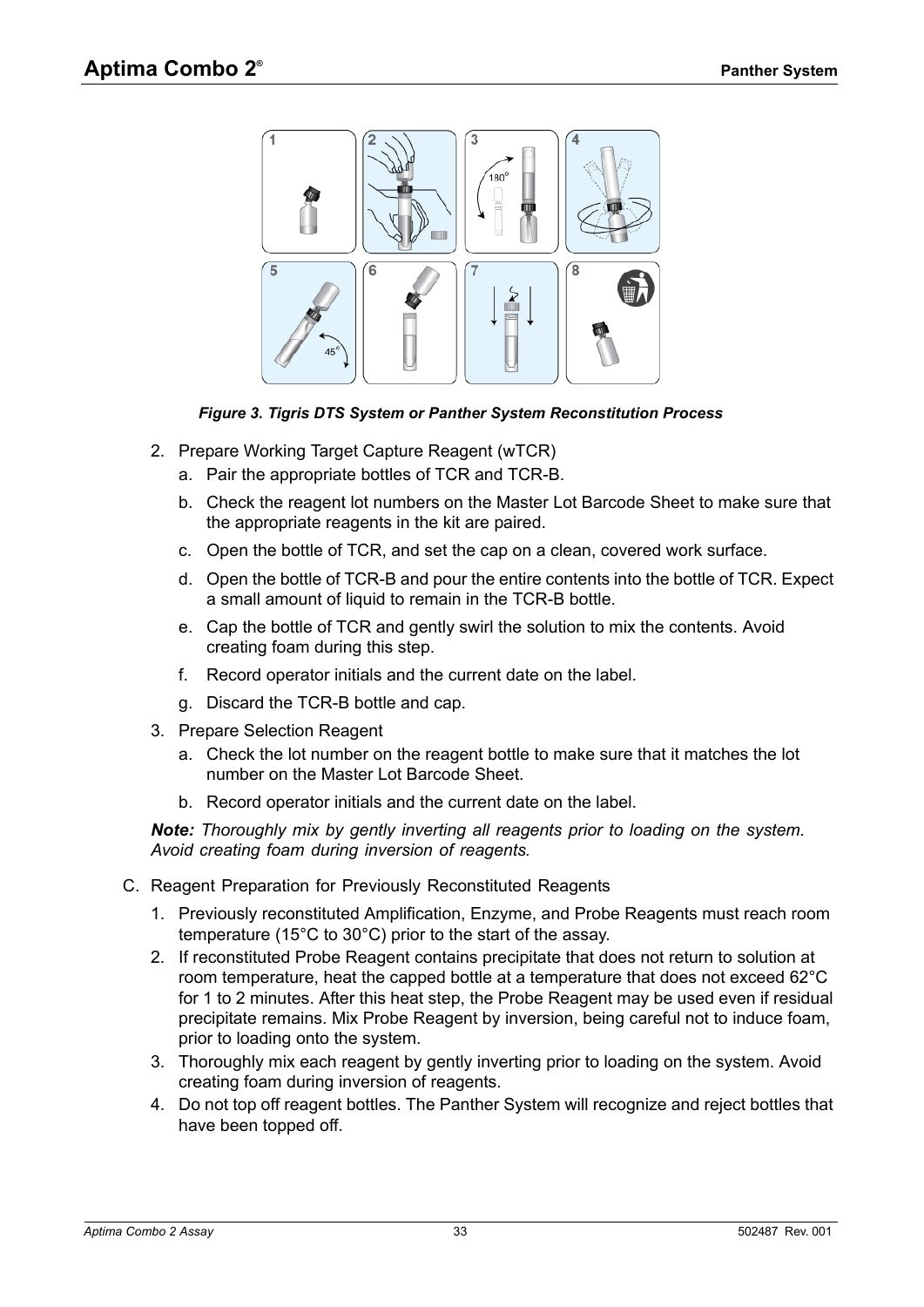#### D. Specimen Handling

- 1. Allow the controls and specimens to reach room temperature prior to processing.
- 2. **Do not vortex specimens.**
- 3. Visually confirm that each specimen tube meets one of the following criteria:
	- a. The presence of a single blue Aptima collection swab in a unisex swab specimen transport tube.
	- b. The presence of a single pink Aptima collection swab in a vaginal swab specimen transport tube.
	- c. A final volume of urine between the black fill lines of a urine specimen transport tube.
	- d. The absence of a swab in the Aptima specimen transport tube for PreservCyt Solution liquid Pap specimens.
- <span id="page-33-0"></span>4. Inspect specimen tubes before loading into rack:
	- a. If a specimen tube contains bubbles in the space between the liquid and the cap, centrifuge the tube for 5 minutes at 420 RCF to eliminate the bubbles.
	- b. If a specimen tube has a lower volume than typically observed when collection instructions have been followed, centrifuge the tube for 5 minutes at 420 RCF to ensure that no liquid is in the cap.
	- c. If the liquid level in a urine specimen tube is not between the two black indicator lines on the label, the specimen must be rejected. Do not pierce an overfilled tube.
	- d. If a urine specimen tube contains precipitate, heat the specimen at  $37^{\circ}$ C for up to 5 minutes. If the precipitate does not go back into solution, visually ensure that the precipitate does not prevent delivery of the specimen.

*Note: Failure to follow Steps [4](#page-33-0)a-c may result in liquid discharge from the specimen tube cap.*

*Note: Up to 3 separate aliquots can be tested from each specimen tube. Attempts to pipette more than 3 aliquots from the specimen tube can lead to processing errors.*

- E. System Preparation
	- 1. Set up the system according to the instructions in the *Panther System Operator's Manual* and *[Procedural Notes](#page-34-0)*. Make sure that the appropriately sized reagent racks and TCR adapters are used.
	- 2. Load samples.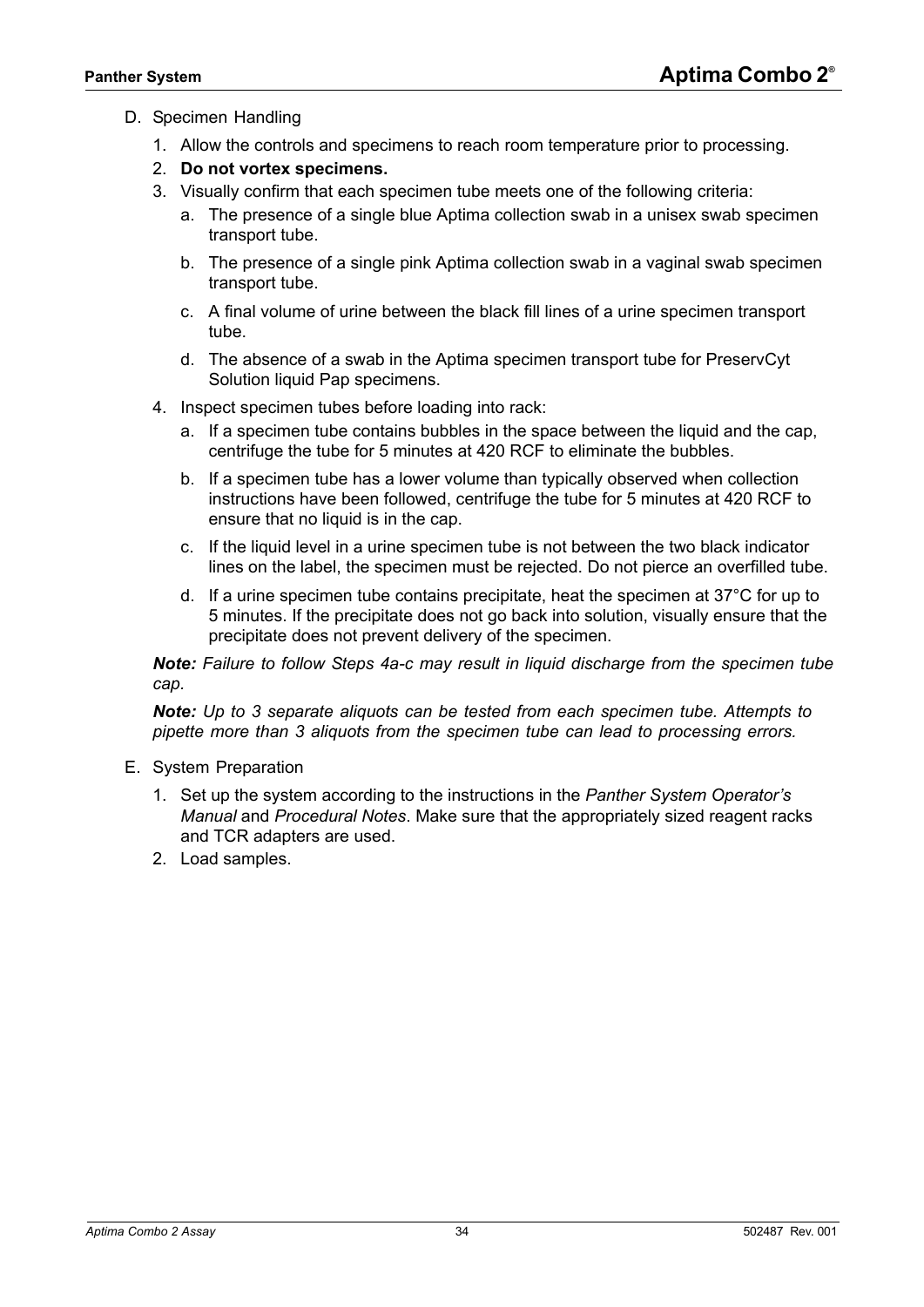# <span id="page-34-0"></span>**Procedural Notes**

- A. Controls
	- 1. To work properly with the Panther Aptima Assay software, one pair of controls is required. The Positive Control, CT / Negative Control, GC and the Positive Control, GC / Negative Control CT tubes can be loaded in any rack position or in any Sample Bay Lane on the Panther System. Patient specimen pipetting will begin when one of the following two conditions has been met:
		- a. A pair of controls is currently being processed by the system.
		- b. Valid results for the controls are registered on the system.
	- 2. Once the control tubes have been pipetted and are processing for a specific reagent kit, patient specimens can be run with the associated kit up to 24 hours **unless:**
		- a. Controls results are invalid.
		- b. The associated assay reagent kit is removed from the system.
		- c. The associated assay reagent kit has exceeded stability limits.
	- 3. Each Aptima control tube can be tested once. Attempts to pipette more than once from the tube can lead to processing errors.
- B. Temperature

Room temperature is defined as 15°C to 30°C.

C. Glove Powder

As in any reagent system, excess powder on some gloves may cause contamination of opened tubes. Powderless gloves are recommended.

D. Lab Contamination Monitoring Protocol for the Panther System

There are many laboratory-specific factors that may contribute to contamination, including testing volume, workflow, disease prevalence and various other laboratory activities. These factors should be taken into consideration when contamination monitoring frequency is being established. Intervals for contamination monitoring should be established based on each laboratory's practices and procedures.

To monitor for laboratory contamination, the following procedure may be performed using the Aptima Unisex Swab Specimen Collection Kit for Endocervical and Male Urethral Swab Specimens:

- 1. Label swab transport tubes with numbers corresponding to the areas to be tested.
- <span id="page-34-1"></span>2. Remove the specimen collection swab (blue shaft swab with green printing) from its packaging, wet the swab in the swab transport medium, and swab the designated area using a circular motion.
- 3. Immediately insert the swab into transport tube.
- 4. Carefully break the swab shaft at the score line; use care to avoid splashing of the contents.
- <span id="page-34-2"></span>5. Recap the swab transport tube tightly.
- 6. Repeat Steps [2](#page-34-1) to [5](#page-34-2) for each area to be swabbed.

If the results are CT or GC positive or equivocal, see *[Test Interpretation — QC Patient](#page-35-0)  [Results](#page-35-0)*. For additional Panther System-specific contamination monitoring information, contact Hologic Technical Support.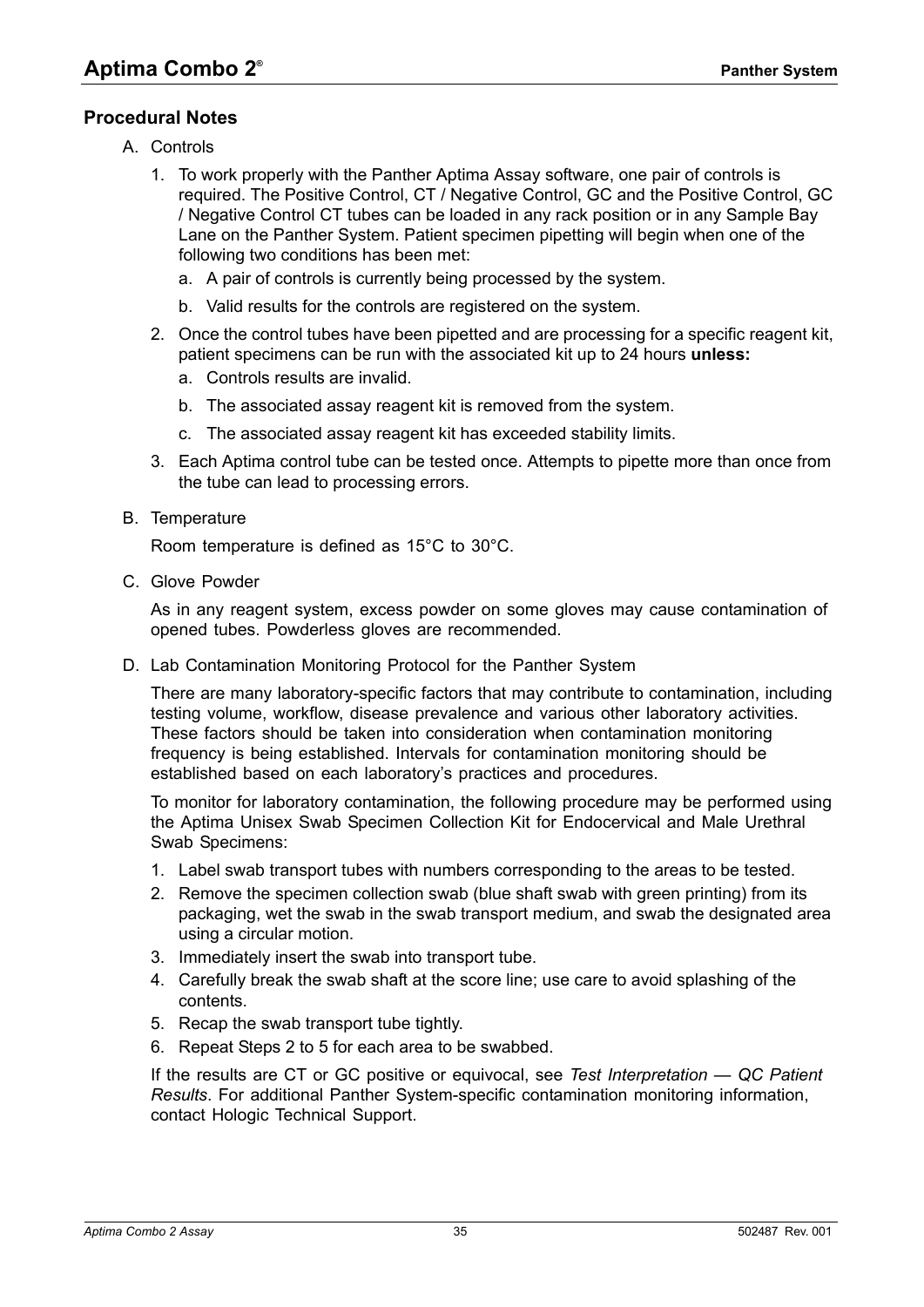# <span id="page-35-0"></span>**Test Interpretation — QC Patient Results**

A. Test Interpretation

Assay test results are automatically interpreted by the Aptima Assay software, using the Aptima Combo 2 protocol, and presented as individual CT and GC test results. A test result may be a negative, equivocal, positive, or invalid as determined by the kinetic type and total RLU in the detection step (see below). A test result may be invalid due to a parameter outside the normal expected ranges. Initial equivocal and invalid test results should be retested.

| <b>Kinetic Type</b> | Total RLU (x1000) to give CT Result |                       |                  |  |
|---------------------|-------------------------------------|-----------------------|------------------|--|
|                     | <b>Negative</b>                     | <b>Equivocal</b>      | <b>Positive</b>  |  |
| CT only             | 1 to $< 25$                         | $25 \text{ to } 500$  | 100 to $<$ 4,500 |  |
| CT and GC           | 1 to $< 85$                         | $85 \text{ to} < 250$ | 250 to $<$ 4,500 |  |
| CT indeterminate    | 1 to $< 85$                         | 85 to $<$ 4,500       | N/A              |  |

|                     | Total RLU (x1000) to give GC Result |                       |                  |  |
|---------------------|-------------------------------------|-----------------------|------------------|--|
| <b>Kinetic Type</b> | <b>Negative</b>                     | <b>Equivocal</b>      | <b>Positive</b>  |  |
| GC only             | 1 to $< 60$                         | 60 to $< 150$         | 150 to $<$ 4,500 |  |
| GC and CT           | 1 to $< 85$                         | $85 \text{ to} < 250$ | 250 to $<$ 4,500 |  |
| GC indeterminate    | 1 to $< 85$                         | 85 to $< 4,500$       | N/A              |  |

#### B. Quality Control Results and Acceptability

The Positive Control, CT / Negative Control, GC and the Positive Control, GC / Negative Control, CT act as controls for the target capture, amplification, and detection steps of the assay. In accordance with guidelines or requirements of local, state, and/or federal regulations or accrediting organizations, additional controls for cell lysis and RNA stabilization may be included. The Positive Control, CT / Negative Control, GC serves as the negative control for the GC test results. The Positive Control, GC / Negative Control, CT serves as the negative control for the CT test results. If desired, a dual negative control furnished by the user can be added to monitor assay background. Correct preparation of specimens is confirmed visually by the presence of a single Aptima collection swab in a swab specimen transport tube, a final volume of urine in between the black fill lines of a urine specimen transport tube, or the absence of a swab in an Aptima specimen transfer tube for PreservCyt liquid Pap specimens.

The Positive Controls must produce the following test results:

| Control                                       | <b>Total RLU (x1000)</b> | <b>CT Result</b> | <b>GC Result</b> |
|-----------------------------------------------|--------------------------|------------------|------------------|
| Positive Control, CT/<br>Negative Control, GC | $≥ 100$ and < 3,000      | Positive         | Negative         |
| Positive Control, GC/<br>Negative Control, CT | $≥ 150$ and < 3,000      | <b>Negative</b>  | Positive         |

1. The Aptima Assay software automatically evaluates the controls according to the above criteria and will report the Run Status as PASS if the run control criteria are met, and FAIL if the run control criteria are not met.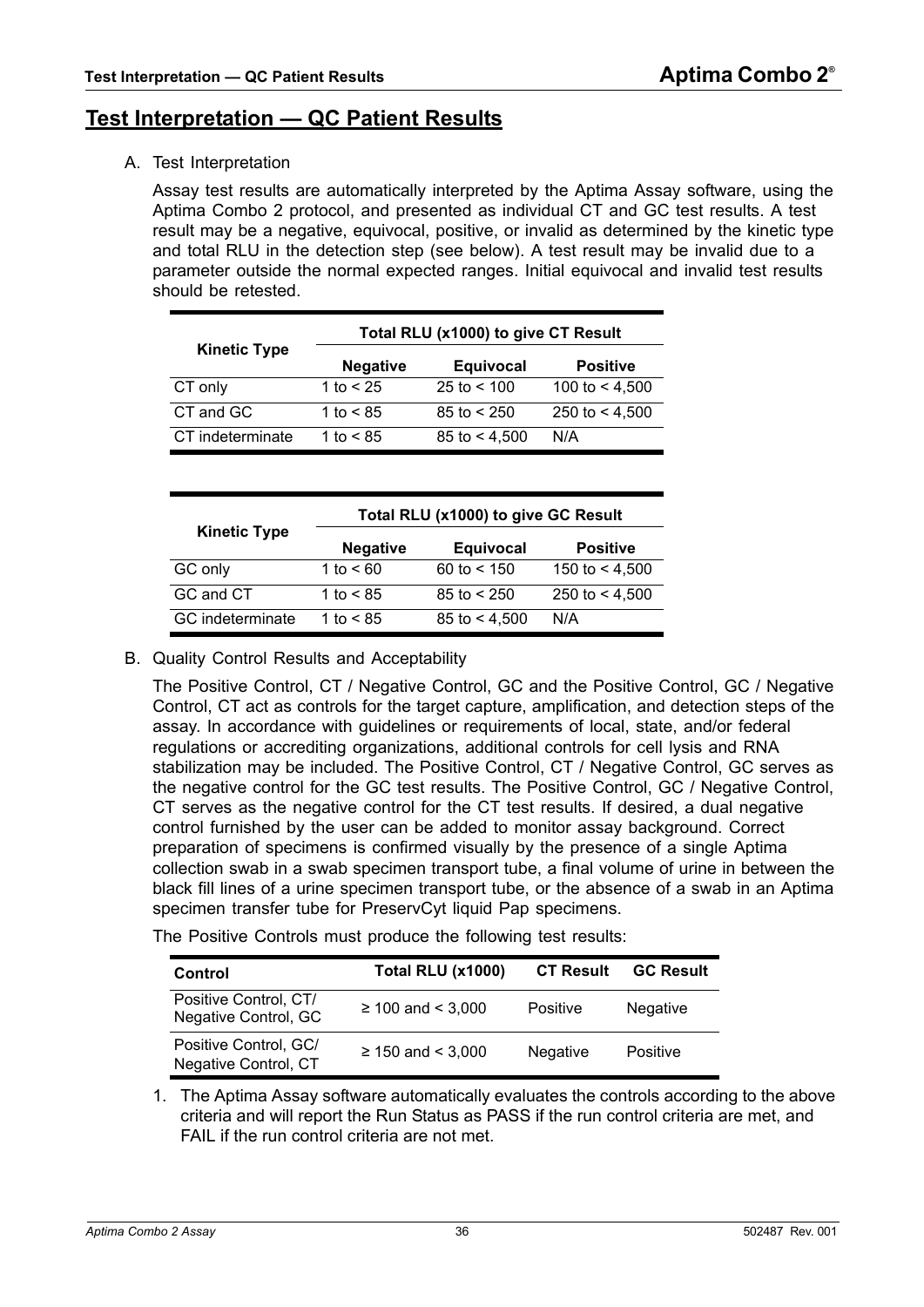- 2. If the Run Status is FAIL, all test results in the same run are invalid and must not be reported.
- 3. Each laboratory should implement appropriate control procedures to satisfy the requirements of CLIA regulations (section 493.1256).

*Note: See [Troubleshooting](#page-21-0) or contact Hologic Technical Support for help with out-ofrange controls on the DTS Systems.*

- 4. A Tigris DTS System parameter permits each site to specify a "control bracketing" frequency whereby additional sets of controls can be placed at defined intervals within the worklist. If this parameter is specified, the Tigris DTS System will require a set of controls to be placed after the defined number of specimens in the control bracket. The Tigris DTS System automatically evaluates each control in the worklist according to the above criteria and will invalidate all specimens in the affected control bracket(s) if the control criteria are not met. See the *Tigris DTS System Operator's Manual* for additional details.
- 5. Negative controls may not be effective in monitoring random carryover. See *[Tigris DTS](#page-75-0)  [System Analytical Performance](#page-75-0)* for results from a high-target analytical carryover study that was performed to demonstrate control of carryover on the Tigris DTS System. See *[Panther System Analytical Performance](#page-78-0)* for results from a high-target analytical carryover study that was performed to demonstrate control of carryover on the Panther System.
- C. Specimen Preparation Control (Optional)

The Positive Control, CT / Negative Control, GC and the Positive Control, GC / Negative Control, CT provided in the kit act as controls for the target capture, amplification, and detection steps of the assay and must be included in each assay run. If desired, controls for cell lysis and RNA stabilization in appropriate transport media (PreservCyt Solution, STM) can be tested in accordance with the requirements of appropriate accrediting organizations or individual laboratory procedures. Known positive specimens can serve as controls by being prepared and tested in conjunction with unknown specimens. Specimens used as preparation controls must be stored, handled, and tested according to the package insert. Specimen preparation controls should be interpreted in the same manner as described for patient test specimens. See *[Test Interpretation — QC Patient](#page-35-0)  [Results](#page-35-0)*, *[Patient Test Results](#page-36-0)*.

- <span id="page-36-0"></span>D. Patient Test Results
	- 1. If the controls in any run do not yield the expected results, test results on patient specimens in the same run must not be reported.
	- 2. Swab, PreservCyt Solution liquid Pap, and urine specimen results. (SeeNotes below.) a. Initial

| Initial results |                                |
|-----------------|--------------------------------|
| CT Pos          | Positive for CT rRNA.          |
| CT Neg          | Presumed negative for CT rRNA. |
| CT Equiv        | Sample should be retested.     |
| GC Pos          | Positive for GC rRNA.          |
| GC Neg          | Presumed negative for GC rRNA. |

GC Equiv Sample should be retested. Invalid Sample should be retested.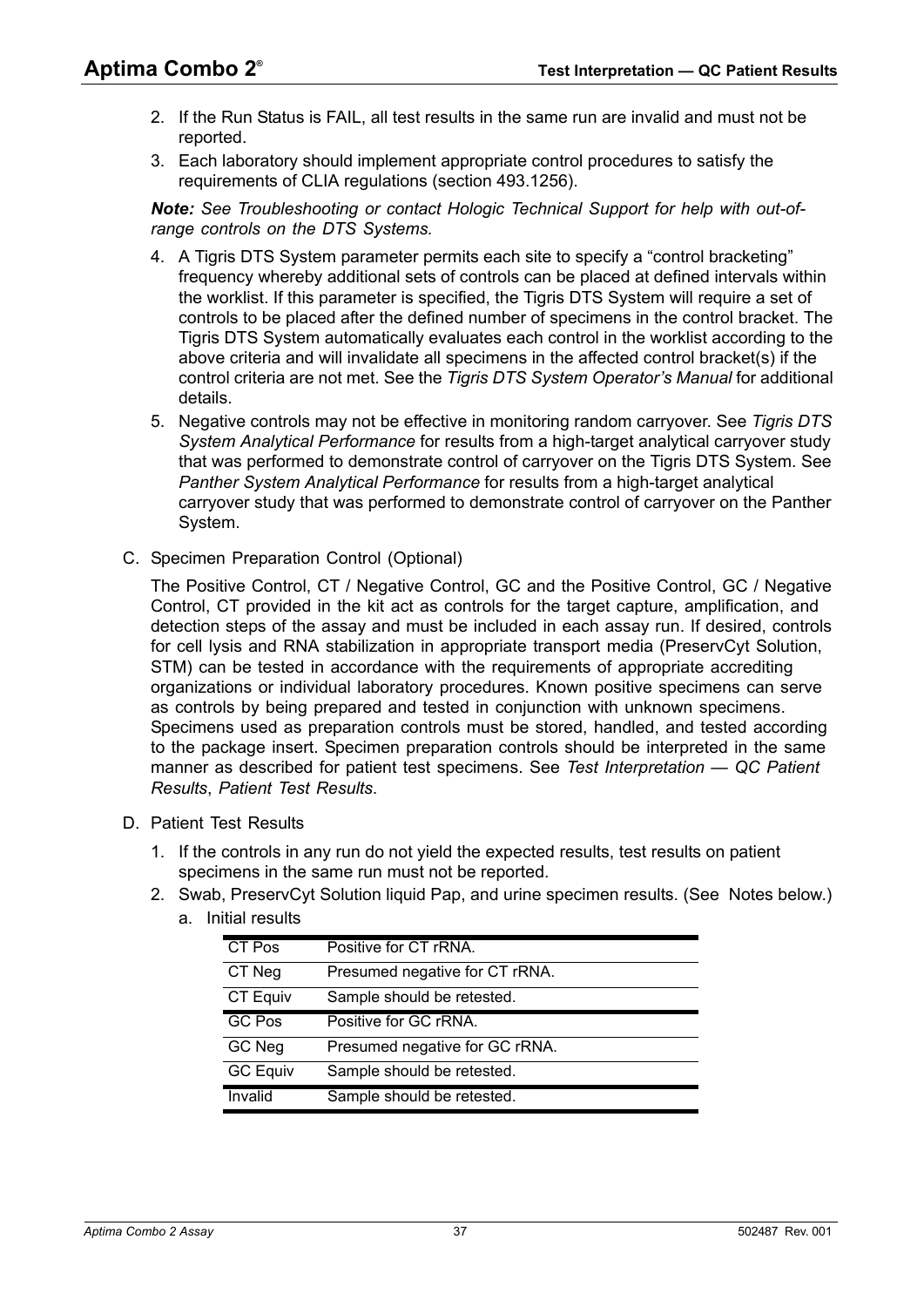### b. Retest results

| <b>CT Pos</b>   | Positive for CT rRNA.                              |
|-----------------|----------------------------------------------------|
| CT Neg          | Presumed negative for CT rRNA.                     |
| CT Equiv        | Indeterminate, a new specimen should be collected. |
| <b>GC Pos</b>   | Positive for GC rRNA.                              |
| GC Neg          | Presumed negative for GC rRNA.                     |
| <b>GC Equiv</b> | Indeterminate, a new specimen should be collected. |
| Invalid         | Indeterminate, a new specimen should be collected. |

<span id="page-37-0"></span>*Notes:*

- Careful consideration of performance data is recommended for interpreting Aptima Combo 2 Assay results for asymptomatic individuals or any individuals in low prevalence populations.
- The first valid result for each analyte is the result that should be reported.
- A negative result does not preclude the presence of a CT or GC infection because results are dependent on adequate specimen collection, absence of inhibitors, and sufficient rRNA to be detected. Test results may be affected by improper specimen collection, improper specimen storage, technical error, or specimen mix-up.
- As is true for all non-culture methods, a positive specimen obtained from a patient after therapeutic treatment cannot be interpreted as indicating the presence of viable CT or GC.
- As is true for all urine test methods, a negative urine result for a female patient who is clinically suspected of having a chlamydial or gonococcal infection does not rule out the presence of CT or GC in the urogenital tract. Testing of an endocervical specimen is recommended in such cases. As well, a negative urine result for GC from a female has a lower negative predictive value than does an endocervical swab result.
- Testing of an endocervical specimen is recommended for female patients who are clinically suspected of having a chlamydial or gonococcal infection. If both a Pap and endocervical swab are collected, the PreservCyt Solution liquid Pap specimen must be collected before the endocervical swab specimen.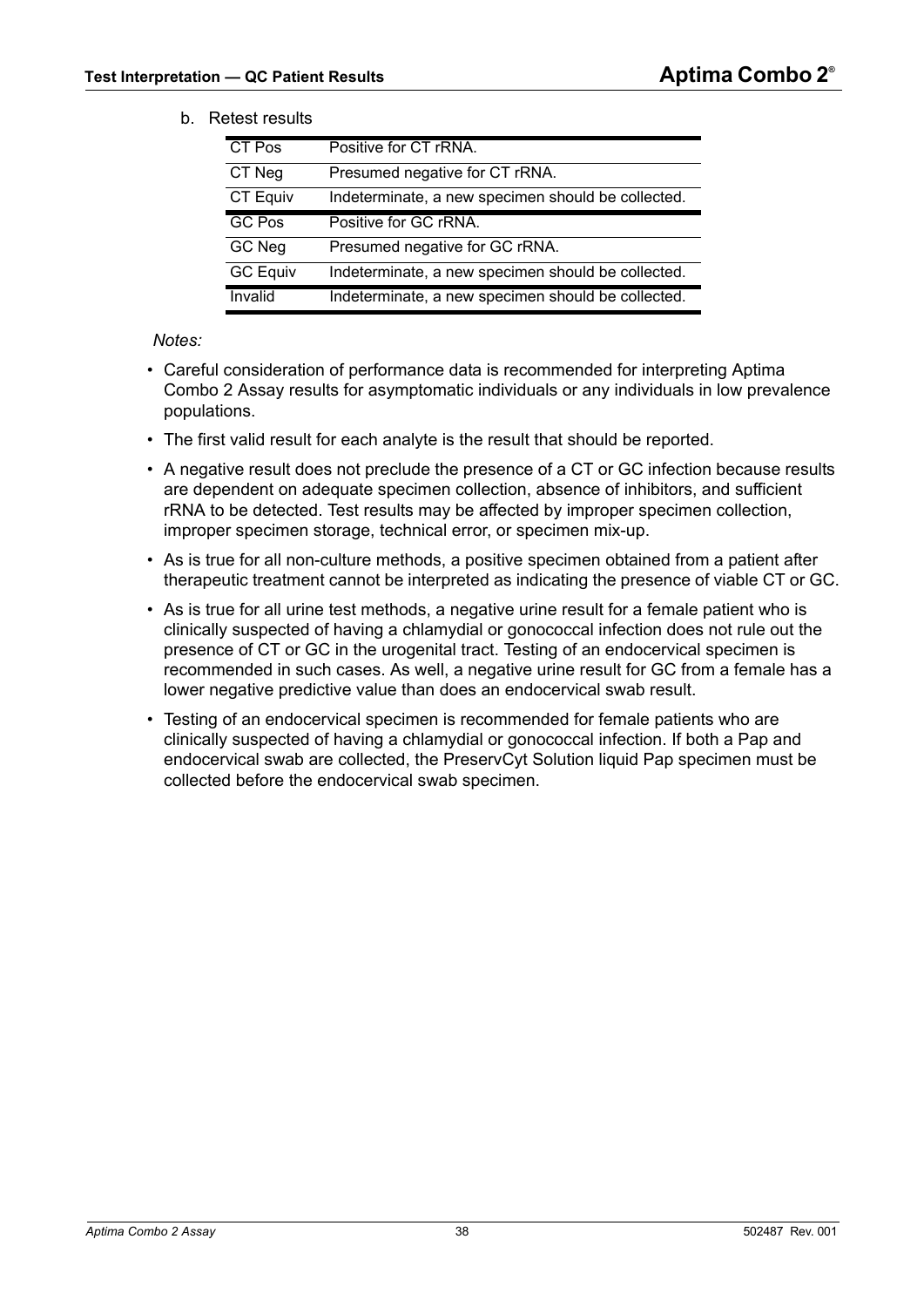# **Limitations**

- A. Use of this assay is limited to personnel who have been trained in the procedure. Failure to follow the instructions given in this package insert may result in erroneous results.
- B. Swab specimens were evaluated in the Aptima Combo 2 Assay on the DTS Systems for interference by blood, gynecological lubricants, and spermicides. Urine specimens were evaluated for interference by blood, commonly used vitamins, minerals, and over-thecounter pain relievers. Blood interference also was evaluated on the Tigris DTS System. The data indicated no assay interference by these substances.
- C. The effects of tampon use, douching, and specimen collection variables have not been assessed for their impact on the detection of CT or GC.
- D. The presence of mucus in endocervical specimens does not interfere with the detection of CT or GC by the Aptima Combo 2 Assay. However, to ensure collection of cells infected with CT, columnar epithelial cells lining the endocervix should be sampled. If excess mucus is not removed, sampling of these cells is not ensured.
- E. This assay has been tested using only the following specimens:
	- Clinician-collected endocervical, vaginal, and male urethral swab specimens
	- Clinician-collected PreservCyt Solution liquid Pap specimens
	- Patient-collected vaginal swab specimens
	- Patient-collected female and male urine specimens

Performance with specimens other than those collected with the following specimen collection kits has not been evaluated:

- Aptima Unisex Swab Specimen Collection Kit for Endocervical and Male Urethral Swab Specimens
- Aptima Urine Collection Kit for Male and Female Urine Specimens
- Aptima Vaginal Swab Specimen Collection Kit
- Aptima Specimen Transfer Kit (for use with gynecologic samples collected in PreservCyt Solution)
- F. Urine, vaginal swab, and PreservCyt Solution liquid Pap specimen sampling is not designed to replace cervical exams and endocervical specimens for diagnosis of female urogenital infections. Patients may have cervicitis, urethritis, urinary tract infections, or vaginal infections due to other causes or concurrent infections with other agents.
- G. The Aptima Combo 2 Assay is not intended for the evaluation of suspected sexual abuse or for other medico-legal indications. For those patients for whom a false positive result may have adverse psycho-social impact, the CDC recommends retesting ([4](#page-80-0)).
- H. Reliable results are dependent on adequate specimen collection. Because the transport system used for this assay does not permit microscopic assessment of specimen adequacy, training of clinicians in proper specimen collection techniques is necessary. Refer to the package insert of the appropriate Hologic specimen collection kit.
- I. Therapeutic failure or success cannot be determined with the Aptima Combo 2 Assay since nucleic acid may persist following appropriate antimicrobial therapy.
- J. Results from the Aptima Combo 2 Assay should be interpreted in conjunction with other laboratory and clinical data available to the clinician.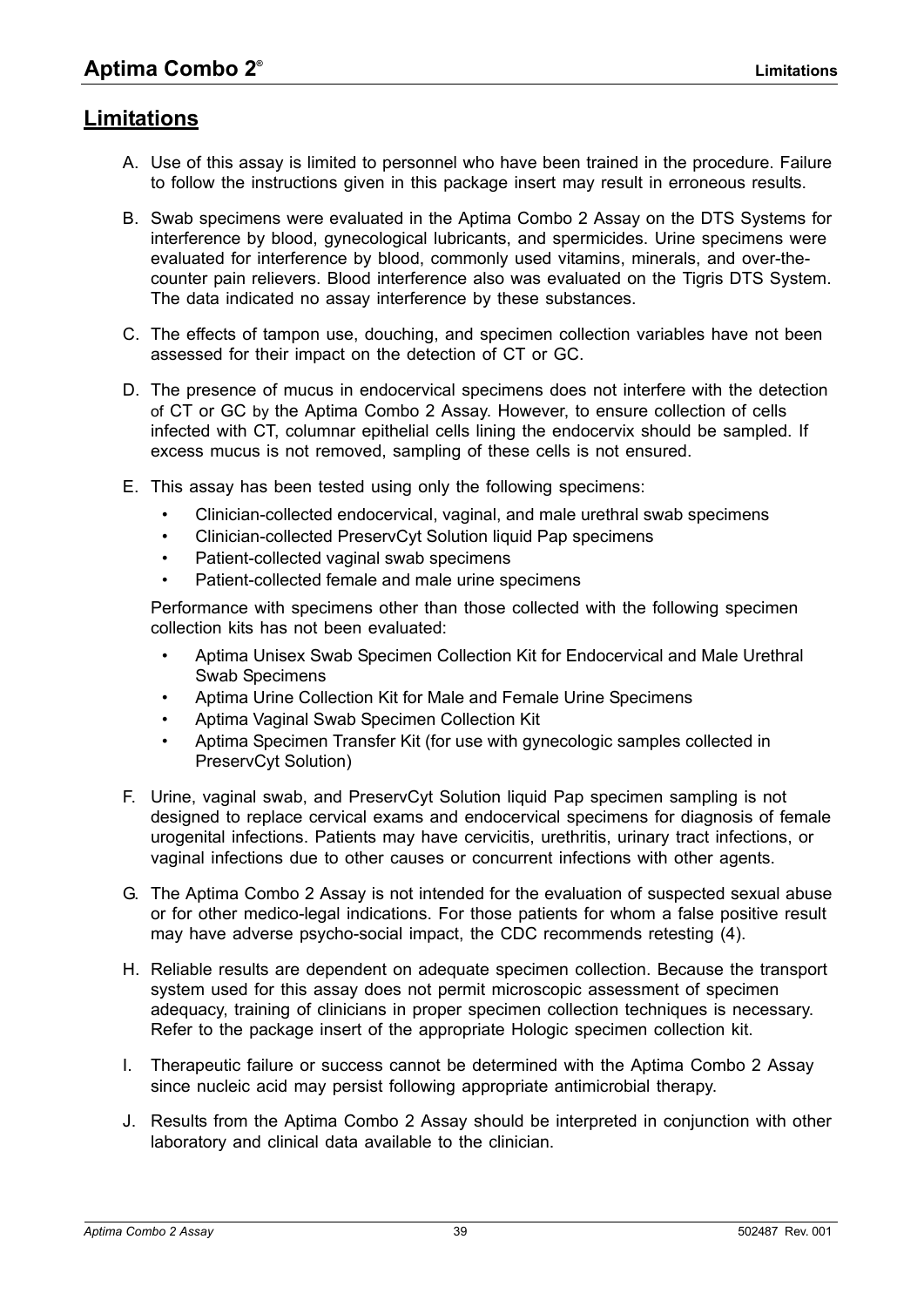- K. A negative result does not preclude a possible infection because results are dependent on adequate specimen collection. Test results may be affected by improper specimen collection, technical error, specimen mix-up, or target levels below the assay limit of detection.
- L. The Aptima Combo 2 Assay provides qualitative results. Therefore, a correlation cannot be drawn between the magnitude of a positive assay signal and the number of organisms in a specimen.
- M. For the vaginal swab, endocervical swab, male urethral swab and urine specimen clinical studies, performance for detecting CT and GC is derived from high prevalence populations. Positive results in low prevalence populations should be interpreted carefully with the understanding that the likelihood of a false positive may be higher than a true positive.
- N. For the PreservCyt Solution liquid Pap specimen clinical studies, the Aptima Combo 2 Assay performance for detecting CT and GC is derived primarily from low prevalence populations. Nonetheless, positive results in low prevalence populations should be interpreted carefully with the understanding that the likelihood of a false positive may be higher than a true positive.
- O. Performance of the Aptima Specimen Transfer Kit was not evaluated for testing the same PreservCyt Solution liquid Pap specimen both before and after ThinPrep Pap processing.
- P. PreservCyt Solution liquid Pap specimens processed with instruments other than the ThinPrep 2000 processor have not been evaluated for use in Aptima Assays.
- Q. Patient-collected vaginal swab specimens are an option for screening women when a pelvic exam is not otherwise indicated.
- R. The patient-collected vaginal swab specimen application is limited to health care facilities where support/counseling is available to explain procedures and precautions.
- S. The Aptima Combo 2 Assay has not been validated for use with vaginal swab specimens collected by patients at home.
- T. The performance of the vaginal swab specimen has not been evaluated in pregnant women.
- U. The performance of endocervical, vaginal, and male urethral swab specimens, male and female urine specimens, and PreservCyt Solution liquid Pap specimens has not been evaluated in adolescents less than 16 years of age.
- V. The performance of the Tigris DTS System has not been determined at altitudes above 2240 m (7355 feet). Additional volumetric verifications and assay specific studies will be performed prior to, or as part of, the installation and acceptance process in laboratories above 2240 m (7355 feet) altitude.
- W. The performance of the Panther System has not been evaluated at altitudes above 2000 m (6561 feet).
- X. There is no evidence of degradation of nucleic acids in PreservCyt Solution. If a PreservCyt Solution liquid Pap specimen has small numbers of CT and GC cellular material, uneven distribution of this cellular material may occur. Also, when compared to direct sampling with the Aptima Swab Transport Media, the additional volume of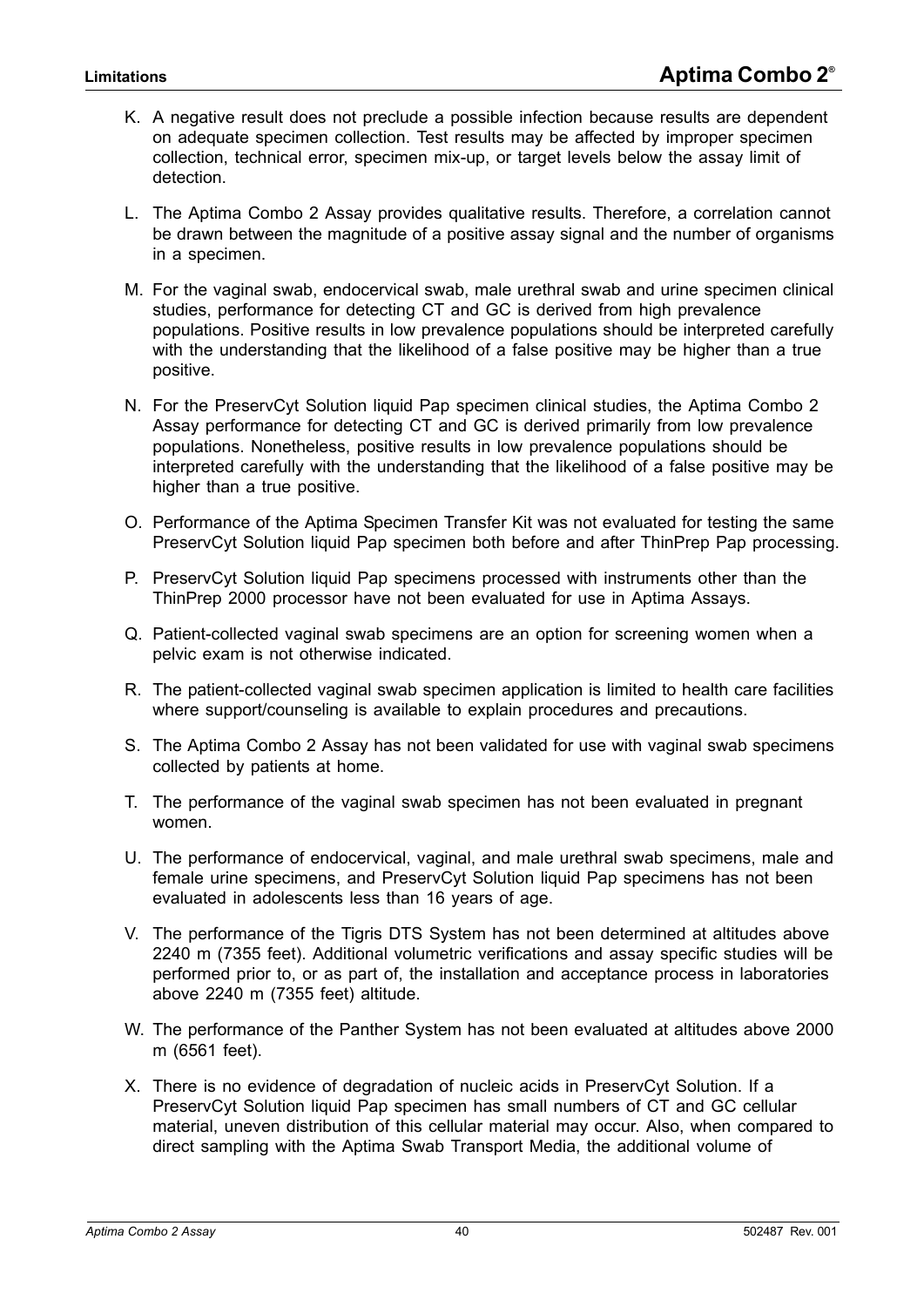PreservCyt Solution results in greater dilution of the sample material. These factors may affect the ability to detect small numbers of organisms in the collected material. If negative results from the specimen do not fit with the clinical impression, a new specimen may be necessary.

Y. Customers must independently validate an LIS transfer process.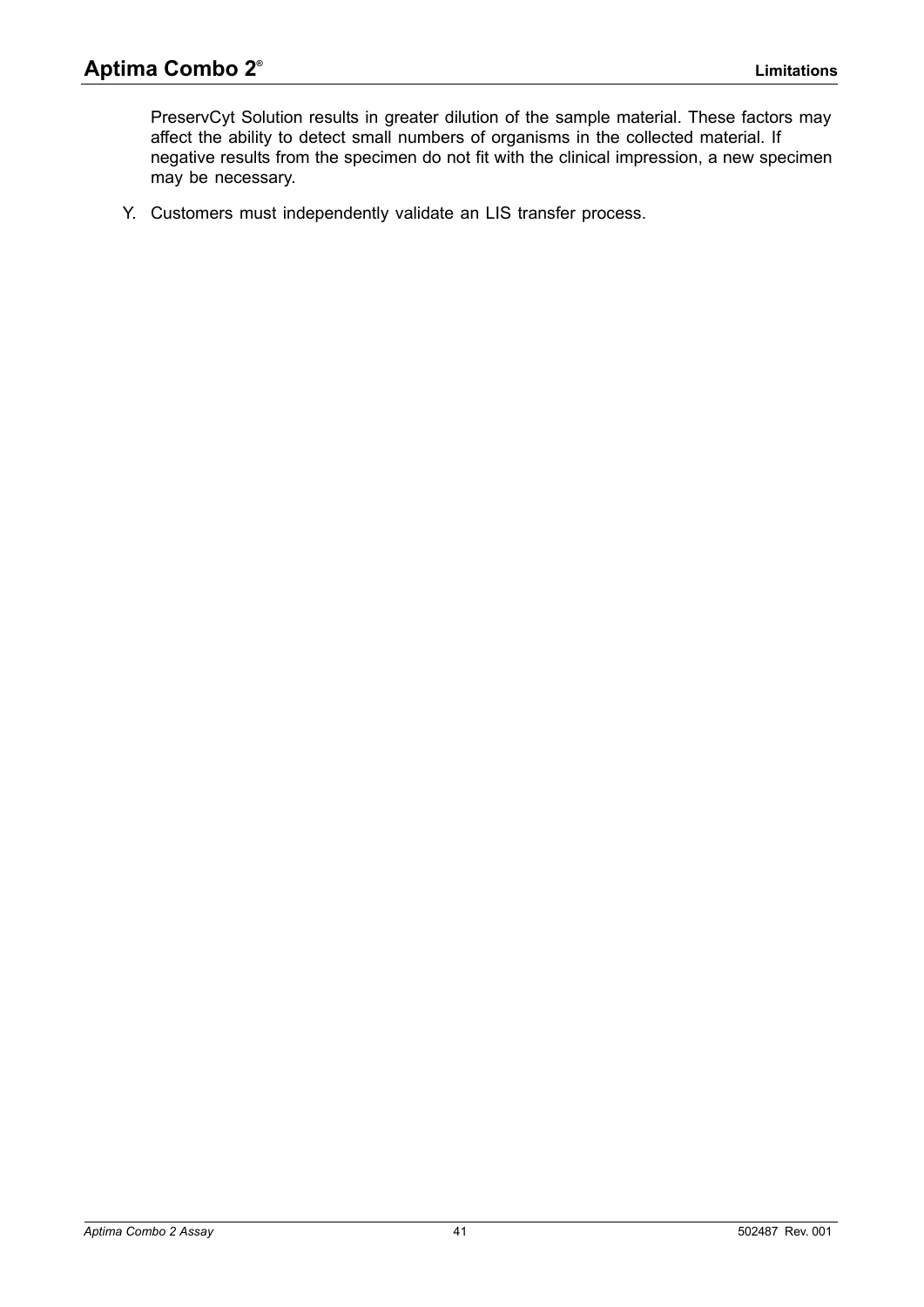# **DTS Systems Expected Values**

### **Prevalence**

The prevalence of CT and/or GC disease in patient populations depends on risk factors such as age, gender, the presence of symptoms, the type of clinic, and the test method. A summary of the prevalence of three CT and GC disease outcomes as determined by the Aptima Combo 2 Assay is shown in [Tables 1a,](#page-41-0) [1b,](#page-41-1) and [1c](#page-42-0) for three multi-center clinical studies by clinical site and overall.

#### **Prevalence of** *C. trachomatis* **and/or** *N. gonorrhoeae* **Disease as Determined by the Aptima Combo 2 Assay Results by Clinical Site**

**Site Endocervical and Male Urethral Swab % Prevalence (# positive/# tested) Urine % Prevalence (# positive/# tested) CT+/GC+ CT+/GC- CT-/GC+ CT+/GC+ CT+/GC- CT-/GC+ 1** 10.0 (39/392) 12.8 (50/392) 14.5 (57/392) 8.4 (33/395) 12.9 (51/395) 13.9 (55/395) **2** 7.0 (13/186) 12.9 (24/186) 6.5 (12/186) 5.3 (13/245) 13.9 (34/245) 8.6 (21/245) **3** 10.4 (48/462) 22.9 (106/462) 14.3 (66/462) 10.3 (48/465) 20.9 (97/465) 12.7 (59/465) **4** 3.3 (9/270) 12.2 (33/270) 7.0 (19/270) 3.3 (9/270) 11.5 (31/270) 6.7 (18/270) **5** 1.9 (10/533) 8.4 (45/533) 2.3 (12/533) 2.1 (12/567) 9.4 (53/567) 1.8 (10/567) **6** 6.3 (43/678) 12.8 (87/678) 16.2 (110/678) 5.9 (40/681) 10.9 (74/681) 13.5 (92/681) **7** 4.4 (11/252) 8.7 (22/252) 21.8 (55/252) 4.1 (12/295) 9.2 (27/295) 18.0 (53/295) **All** 6.2 (173/2773) 13.2 (367/2773) 11.9 (331/2773) 5.7 (167/2918) 12.6 (367/2918) 10.6 (308/2918)

<span id="page-41-0"></span>*Table 1a: Endocervical and Male Urethral Swab and Urine Specimens*

<span id="page-41-1"></span>

|  |  |  |  |  | Table 1b: Patient-Collected Vaginal Swab and Clinician-Collected Vaginal Swab Specimens |
|--|--|--|--|--|-----------------------------------------------------------------------------------------|
|  |  |  |  |  |                                                                                         |

| <b>Site</b>  | <b>Patient-Collected Vaginal Swab</b><br>% Prevalence (# positive / # tested) |           |      |            |     |               |  | <b>Clinician-Collected Vaginal Swab</b><br>% Prevalence (# positive / # tested) |           |      |            |     |               |  |
|--------------|-------------------------------------------------------------------------------|-----------|------|------------|-----|---------------|--|---------------------------------------------------------------------------------|-----------|------|------------|-----|---------------|--|
|              |                                                                               | CT+/GC+   |      | CT+/GC-    |     | $CT$ -/ $GC+$ |  |                                                                                 | CT+/GC+   |      | CT+/GC-    |     | $CT$ -/ $GC+$ |  |
|              | 1.8                                                                           | (4/220)   | 16.4 | (36/220)   | 4.1 | (9/220)       |  | 3                                                                               | (7/230)   | 15.7 | (36/230)   | 3.5 | (8/230)       |  |
| $\mathbf{2}$ | 9.6                                                                           | (19/198)  | 18.7 | (37/198)   | 6.6 | (13/198)      |  | 9.5                                                                             | (19/199)  | 18.1 | (36/199)   |     | (14/199)      |  |
| 3            | 0.9                                                                           | (1/111)   | 9    | (10/111)   | 2.7 | (3/111)       |  | 0.9                                                                             | (1/113)   | 9.7  | (11/113)   | 1.8 | (2/113)       |  |
| 4            | 0.4                                                                           | (1/266)   | 9    | (24/266)   | 1.9 | (5/266)       |  | 0.4                                                                             | (1/267)   | 11.2 | (30/267)   | 2.2 | (6/267)       |  |
| 5            | 0.5                                                                           | (1/199)   | 7.5  | (15/199)   | 0.5 | (1/199)       |  | 0.5                                                                             | (1/199)   |      | (14/199)   | 0.5 | (1/199)       |  |
| 6            | 2.8                                                                           | (8/290)   | 10   | (29/290)   | 5.5 | (16/290)      |  | 2                                                                               | (6/296)   | 12.2 | (36/296)   | 5.4 | (16/296)      |  |
| 7            | 0                                                                             | (0/102)   | 11.8 | (12/102)   | 0   | (0/102)       |  | 0                                                                               | (0/102)   | 9.8  | (10/102)   | 0   | (0/102)       |  |
| 8            | 0                                                                             | (0/48)    | 8.3  | (4/48)     | 2.1 | (1/48)        |  | 0                                                                               | (0/51)    | 7.8  | (4/51)     | 2   | (1/51)        |  |
| All          | 2.4                                                                           | (34/1434) | 11.6 | (167/1434) | 3.3 | (48/1434)     |  | 2.4                                                                             | (35/1457) | 12.1 | (177/1457) | 3.3 | (48/1457)     |  |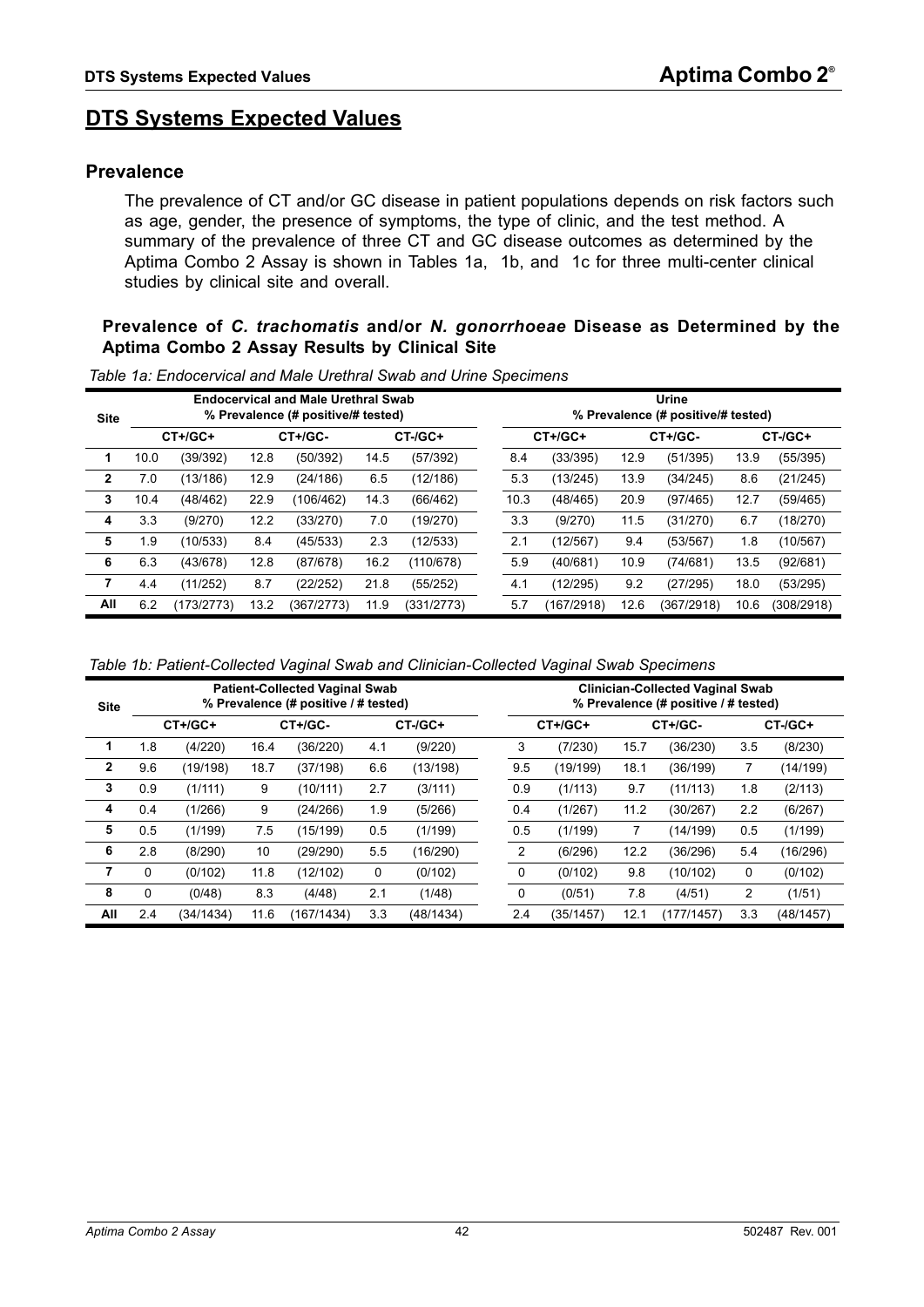| <b>Site</b>  |             | <b>PreservCyt liquid Pap</b><br>% Prevalence (# positive/# |              |
|--------------|-------------|------------------------------------------------------------|--------------|
|              | $CT+ /GC+$  | $CT+ /GC-$                                                 | $CT-(GC+$    |
| 1            | 3.0(3/100)  | 13.0 (13/100)                                              | 2.0(2/100)   |
| $\mathbf{2}$ | 0(0/124)    | 3.2(4/124)                                                 | 0.8(1/124)   |
| 3            | 0.4(2/475)  | 6.1(29/475)                                                | 0.4(2/475)   |
| 4            | 0.4(1/287)  | 4.2 (12/287)                                               | 0(0/287)     |
| 5            | 0(0/297)    | 5.1 (15/297)                                               | 1.0(3/297)   |
| 6            | 0(0/364)    | 5.5 (20/364)                                               | 0.6(2/364)   |
| <b>ALL</b>   | 0.4(6/1647) | 5.6 (93/1647)                                              | 0.6(10/1647) |

<span id="page-42-0"></span>*Table 1c: PreservCyt Solution Liquid Pap Specimen*

The CT and GC prevalence were calculated using the Aptima Combo 2 Assay results of PreservCyt Solution liquid Pap specimen.

#### **Positive and Negative Predictive Values for Hypothetical Prevalence Rates in North America**

The estimated positive and negative predictive values (PPV and NPV) for different prevalence rates using the Aptima Combo 2 Assay are shown in [Tables 2 and](#page-42-1) [3](#page-42-2) for CT and GC, respectively. These calculations are based on a hypothetical prevalence and the overall sensitivity and specificity calculated from the patient infected status for two multi-center clinical studies. The overall sensitivity and specificity for CT was 96.1% and 98.0%, respectively [\(Table 2](#page-42-1)). The overall sensitivity and specificity for GC was 97.8% and 99.2%, respectively [\(Table 3](#page-42-2)). The actual PPV and NPV calculated using the clinical trial data are shown in [Tables 6a and](#page-49-0) [10a](#page-57-0) (swab and urine specimens), [Tables 6b and](#page-50-0) [10b](#page-58-0) (vaginal swab specimens), and [Tables 6c and](#page-51-0) [10c](#page-59-0) (PreservCyt Solution liquid Pap specimens).

<span id="page-42-2"></span><span id="page-42-1"></span>

|                                  |                       | Table 2: Hypothetical PPV and NPV for CT |                                                   |                                                   |             |                                          | Table 3: Hypothetical PPV and NPV for GC |                                                   |                                                   |
|----------------------------------|-----------------------|------------------------------------------|---------------------------------------------------|---------------------------------------------------|-------------|------------------------------------------|------------------------------------------|---------------------------------------------------|---------------------------------------------------|
| <b>Prevalence</b><br>Rate $(\%)$ | Sensitivity<br>$(\%)$ | <b>Specificity</b><br>(%)                | <b>Positive</b><br><b>Predictive</b><br>Value (%) | <b>Negative</b><br><b>Predictive</b><br>Value (%) | Rate $(\%)$ | <b>Prevalence Sensitivity</b><br>$(\% )$ | <b>Specificity</b><br>$(\%)$             | <b>Positive</b><br><b>Predictive</b><br>Value (%) | <b>Negative</b><br><b>Predictive</b><br>Value (%) |
|                                  | 96.1                  | 98.0                                     | 33.1                                              | 100.0                                             |             | 97.8                                     | 99.2                                     | 55.3                                              | 100.0                                             |
| 2                                | 96.1                  | 98.0                                     | 50.0                                              | 99.9                                              | 2           | 97.8                                     | 99.2                                     | 71.4                                              | 100.0                                             |
| 5                                | 96.1                  | 98.0                                     | 72.0                                              | 99.8                                              | 5           | 97.8                                     | 99.2                                     | 86.6                                              | 99.9                                              |
| 10                               | 96.1                  | 98.0                                     | 84.5                                              | 99.6                                              | 10          | 97.8                                     | 99.2                                     | 93.2                                              | 99.7                                              |
| 15                               | 96.1                  | 98.0                                     | 89.6                                              | 99.3                                              | 15          | 97.8                                     | 99.2                                     | 95.6                                              | 99.6                                              |
| 20                               | 96.1                  | 98.0                                     | 92.4                                              | 99.0                                              | 20          | 97.8                                     | 99.2                                     | 96.8                                              | 99.4                                              |
| 25                               | 96.1                  | 98.0                                     | 94.2                                              | 98.7                                              | 25          | 97.8                                     | 99.2                                     | 97.6                                              | 99.2                                              |
| 30                               | 96.1                  | 98.0                                     | 95.4                                              | 98.3                                              | 30          | 97.8                                     | 99.2                                     | 98.1                                              | 99.0                                              |
|                                  |                       |                                          |                                                   |                                                   |             |                                          |                                          |                                                   |                                                   |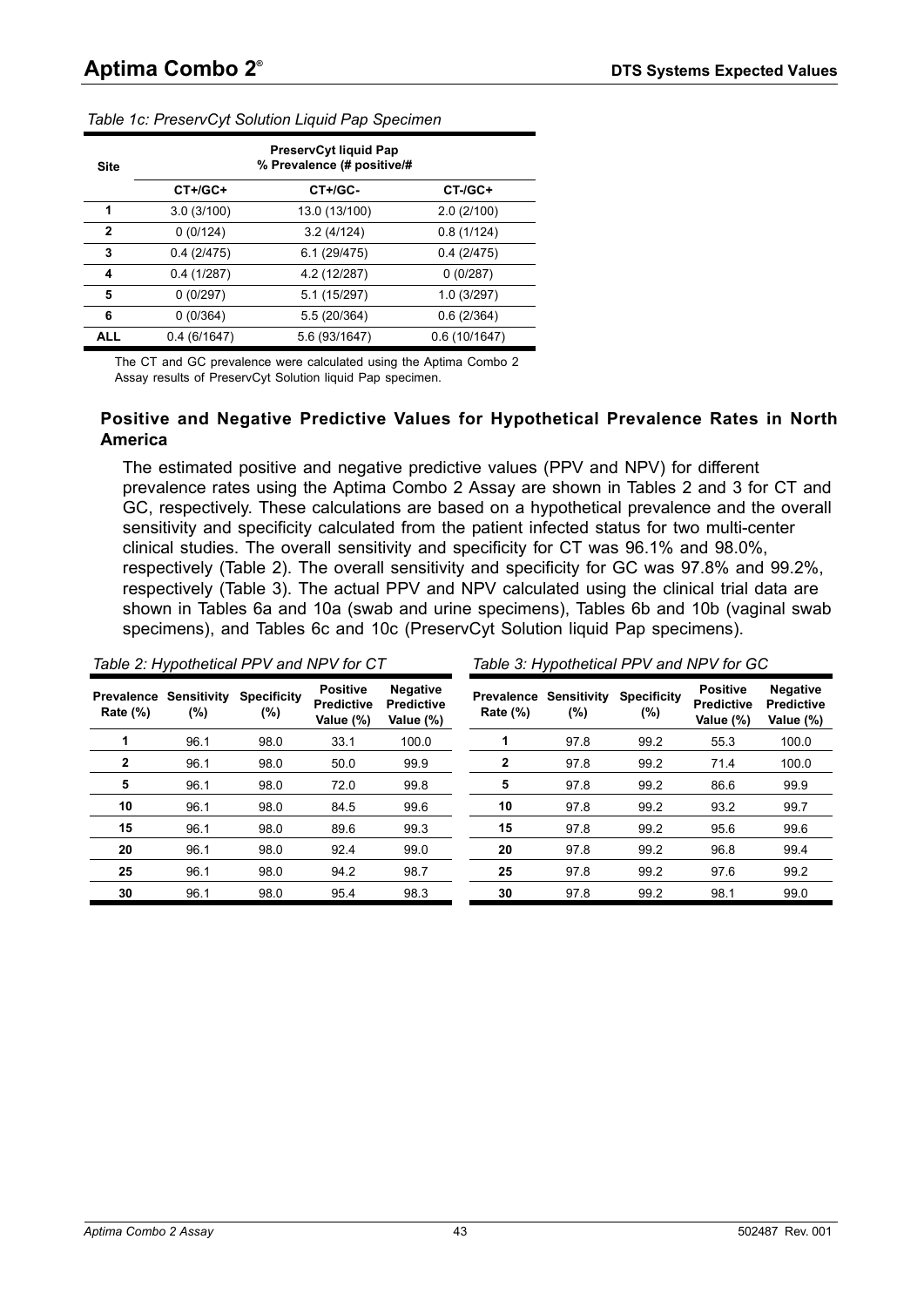# **DTS Systems Clinical Performance**

See *[Tigris DTS System Clinical Specimen Agreement](#page-69-0)* following the *[DTS Systems Analytical](#page-65-0)  [Performance](#page-65-0)* section for Tigris DTS System-specific clinical performance.

## **Clinical Study Results**

Performance for the Aptima Combo 2 Assay on DTS Systems was established in three multicenter clinical studies, conducted in North America. The first multi-center clinical study evaluated clinician-collected endocervical and male urethral swabs and male and female urine specimens from 1,363 male and 1,569 female subjects enrolled at seven geographically diverse clinical sites. The second multi-center clinical study evaluated patient-collected and clinician-collected vaginal swab specimens from 1,464 female subjects enrolled at eight geographically diverse clinical sites. The third multi-center clinical study evaluated PreservCyt Solution liquid Pap specimens from 1,647 subjects enrolled at six clinical sites. In performance calculations based on symptom status*,* subjects were classified as symptomatic if symptoms such as discharge, dysuria, and pelvic pain were reported by the subject. Subjects were classified as asymptomatic if the subject did not report symptoms.

## <span id="page-43-0"></span>**Endocervical Swab, Male Urethral Swab, and Urine Specimen Clinical Study**

In the endocervical swab, urethral swab, and urine specimen multi-center clinical study, 2,932 symptomatic and asymptomatic male and female subjects attending STD, OB/GYN and family planning clinics were enrolled in the study. As many as three urethral swabs and a urine specimen were collected from male subjects and four endocervical swabs and a urine specimen were collected from female subjects. For males providing one urethral swab, testing included GC culture only. For males providing three swabs, testing included GC culture, the Aptima Combo 2 Assay, and a commercially-available NAAT for CT and GC. Testing on endocervical swabs included the Aptima Combo 2 Assay, two commerciallyavailable NAATs for CT, one commercially-available NAAT for GC, and GC culture. The GC culture swab was collected first and the collection order for the remaining swabs was rotated to minimize collection bias. Urine was tested by the Aptima Combo 2 Assay, two commercially-available NAATs for CT, and one commercially-available amplified assay for GC. The commercially-available amplification assays were used as reference assays in this Aptima Combo 2 Assay clinical study.

All performance calculations were based on the total number of Aptima Combo 2 Assay endocervical and male urethral swab and male and female urine specimens compared to a patient infected status algorithm for each gender. In each gender-specific algorithm, the designation of a subject as being infected, not infected, or inconclusive was based on the combined results of the reference NAAT endocervical and male urethral swab and urine results. For CT infected status, any two positive reference NAAT results by any combination of swab and urine designated the subject as infected. If all reference assay results were negative, the subject was designated not infected. If there was one positive result only, the subject was designated inconclusive. For GC infected status, a positive culture, or positive swab and urine results by the amplified reference assay, designated the subject as infected. A negative culture and a single positive result by the amplified reference assay resulted in an inconclusive status. If all reference assay results were negative, the subject was designated not infected. [Tables 7a,](#page-52-0) [7b,](#page-53-0) [7c,](#page-54-0) [8,](#page-54-1) [11a,](#page-60-0) [11b,](#page-61-0) [11c, and](#page-62-0) [12](#page-62-1) summarize the frequency of test outcomes for the two reference NAATs and Aptima Combo 2 Assay for clinical study subjects.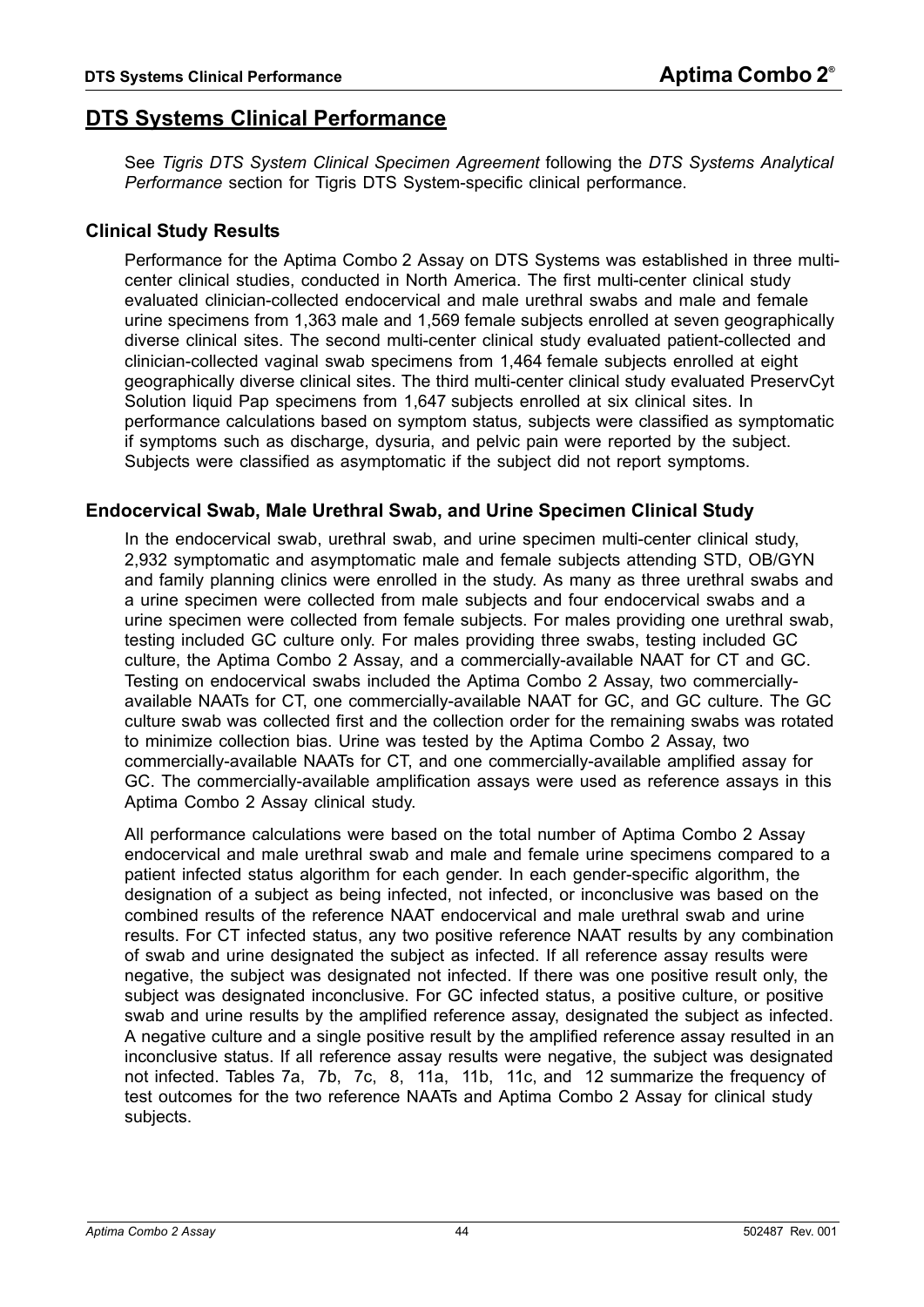Aptima Combo 2 Assay results from the clinician-collected endocervical and male urethral swab, and male and female urine specimens were compared to the patient infected status algorithm for determination of sensitivity, specificity, and predictive values. A total of 15,661 CT and 14,144 GC test results were used in the data analysis. Sensitivity and specificity for CT by gender, specimen type, and symptom status are presented in [Table 5a](#page-47-0). [Table 6a](#page-49-0)  shows the Aptima Combo 2 Assay sensitivity, specificity, and predictive values for CT compared to patient infected status for each clinical site and overall. Sensitivity and specificity for detection of GC by gender, specimen type and symptom status are presented in [Table 9a](#page-55-0). [Table 10a](#page-57-0) shows the GC sensitivity, specificity, and predictive values for the Aptima Combo 2 Assay compared to patient infected status for each clinical site and overall. Samples that were Aptima Combo 2 Assay positive and infected patient status negative (i.e., apparent false positives) were tested in Hologic alternate amplification assays for CT and GC. These assays amplify CT and GC sequences which are different from those amplified in the Aptima Combo 2 Assay. Testing was done on a per specimen basis (i.e., not necessarily on paired swab and urine specimens) and the results of the alternate amplification assays were not used to change the original patient categorizations [\(Tables 5a and](#page-47-0) [9a](#page-55-0)).

Endocervical swab specimens were evaluated for the impact of blood on CT and GC assay performance. Of the 2,454 specimens evaluated for CT performance, 234 (9.5%) were bloody. Of the 2,829 specimens evaluated for GC performance, 247 (8.7%) were bloody. Neither the CT nor GC assay performance was statistically different for bloody specimens as compared to non-bloody specimens. Additional data on blood testing can be found in *[Interfering Substances](#page-66-0)*.

Performance of the assay with endocervical swab and urine specimens from pregnant females was assessed in the clinical study. For CT, sensitivity for endocervical swab and urine specimens was 100% (8/8) and 100% (8/8), respectively. Specificity for endocervical swab and urine specimens was 95.8% (23/24) and 100% (24/24), respectively. For GC, sensitivity for endocervical swab and urine specimens was 100% (8/8) and 100% (8/8), respectively. Specificity for endocervical swab and urine specimens was 100% (26/26) and 100% (26/26), respectively.

Of the 11,406 Aptima Combo 2 Assay test results from this multi-center clinical study, three CT results and nine GC results were equivocal on repeat testing and were excluded from the analysis. One specimen was invalid for both CT and GC results and was excluded from the study.

# **Vaginal Swab Specimen Clinical Study**

In the vaginal swab multi-center clinical study, 1,464 symptomatic and asymptomatic female subjects attending STD, OB/GYN, teen, and family planning clinics were enrolled into the clinical study. Of the 646 asymptomatic subjects enrolled in the study, two were less than 16 years of age, 158 were between the ages of 16 and 20, 231 were between the ages of 21 and 25, and 255 were more than 25 years of age. Of the 818 symptomatic subjects enrolled in the study, 160 were between the ages of 16 and 20, 324 were between the ages of 21 and 25, and 334 were more than 25 years of age. Five specimens were collected from each eligible subject; one urine specimen, one patient-collected vaginal swab, one cliniciancollected vaginal swab, and two randomized endocervical swabs. Aptima Combo 2 Assay results were generated from the two vaginal swabs, one of the endocervical swabs, and an aliquot of the urine specimen. The second endocervical swab and a second aliquot of the urine specimen were tested using another commercially-available NAAT for CT and another commercially-available NAAT for GC. Endocervical swab and urine specimens tested in the Aptima Combo 2 Assay and the other commercially-available NAATs were used as reference NAATs to determine infected status for each subject in the vaginal swab specimen clinical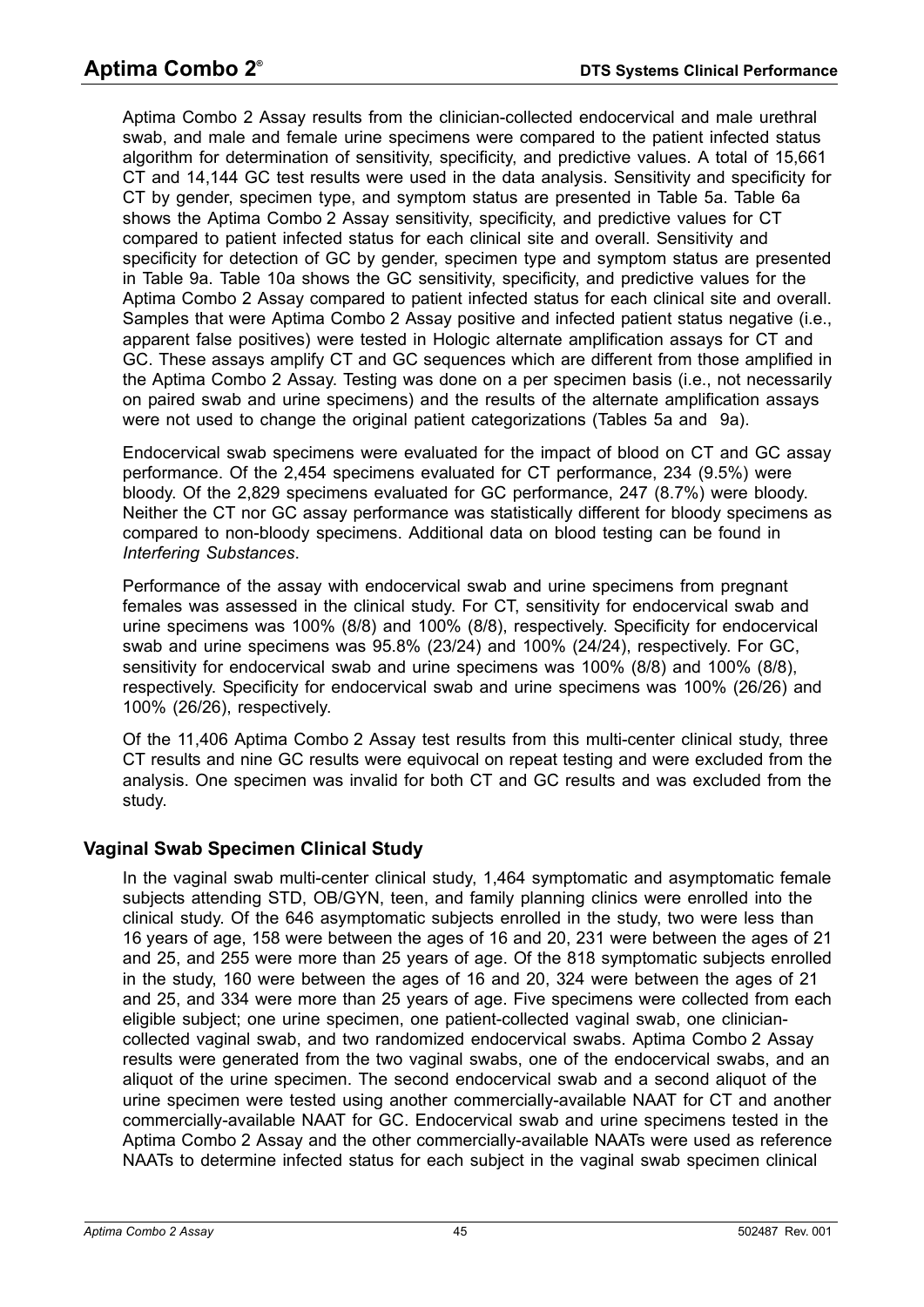study. Specimen testing was conducted either at the site of subject enrollment or at an external testing site.

All performance calculations were based on the total number of Aptima Combo 2 Assay patient-collected and clinician-collected vaginal swab results compared to a patient infected status algorithm. A total of 2,073 CT and 2,073 GC vaginal swab test results were used in the data analysis. In the algorithm, the designation of a subject as being infected or not infected with CT or GC was based on endocervical swab and urine specimen results from the commercially-available Aptima Combo 2 Assay and the other commercially-available NAAT. Subjects were considered infected with CT or GC if two of the four endocervical swab and urine specimens tested positive in the Aptima Combo 2 Assay and the other reference NAAT (one specimen testing positive in each NAAT). Subjects were considered non-infected if less than two reference NAAT results were positive. [Tables 7b and](#page-53-0) [11b](#page-61-0) summarize the number of results from symptomatic and asymptomatic subjects designated as infected or non-infected with CT or GC, respectively*,* according to the patient infected status algorithm. For this clinical study, two commercially-available NAATs were used to determine GC-infected status. Culture was not used as a reference test since the Aptima Combo 2 Assay has already been evaluated against culture for other specimen types (refer to the *[Endocervical](#page-43-0)  [Swab, Male Urethral Swab, and Urine Specimen Clinical Study](#page-43-0)* for details).

Sensitivity and specificity for CT by gender, specimen type and symptom status are presented in [Table 5b](#page-47-1). [Table 6b](#page-50-0) shows the Aptima Combo 2 Assay sensitivity, specificity, and predictive values for CT compared to patient infected status for each clinical site and overall. Sensitivity and specificity for detection of GC by gender, specimen type and symptom status are presented in [Table 9b.](#page-55-1) [Table 9b](#page-55-1) shows the GC sensitivity, specificity, and predictive values for the Aptima Combo 2 Assay compared to patient infected status for each clinical site and overall. Samples that were Aptima Combo 2 Assay positive and infected patient status negative (i.e., apparent false positives) were tested in alternate TMA® assays for CT and GC*;* these alternate TMA assays target sequences which are unique from those targeted in the Aptima Combo 2 Assay. The results of the alternate TMA assays were not used to change the original patient categorizations [\(Tables 5b and](#page-47-1) [9b](#page-55-1)).

Of the 1,464 subjects enrolled, there were 13 subjects with unknown CT patient infected status and 14 subjects with unknown GC patient infected status. Subjects were designated with an unknown patient infected status if results were missing that prevented conclusive determination of infected status. These subjects' results were not included in any performance calculations. Of the 5,782 Aptima Combo 2 Assay vaginal swab results from the multi-center clinical study, there was a small percentage (28, 0.5%) of vaginal swab specimens that initially tested invalid or equivocal for CT or GC. Upon repeat testing only three CT results and two GC results were equivocal and were excluded from the analysis. No specimens tested invalid on repeat testing.

### **PreservCyt Solution Liquid Pap Specimen Clinical Study**

A prospective multi-center clinical study was conducted to evaluate the use of the PreservCyt Solution (a component of the ThinPrep 2000 System) as an alternative medium for gynecological specimens for the detection of CT and GC. One thousand six hundred fortyseven (1,647) symptomatic and asymptomatic female subjects attending OB/GYN, family planning, public health, women's and STD clinics were evaluated in the clinical study. Of the 1,647 available subjects, 1,288 were asymptomatic subjects and 359 were symptomatic subjects. Subjects were enrolled from sites with CT prevalence that ranged from 3.2% to 14.0% and GC prevalence that ranged from 0% to 5.0%. Two specimens were collected from each eligible subject: one PreservCyt Solution liquid Pap specimen and one endocervical swab. PreservCyt Solution liquid Pap specimens were processed in accordance with the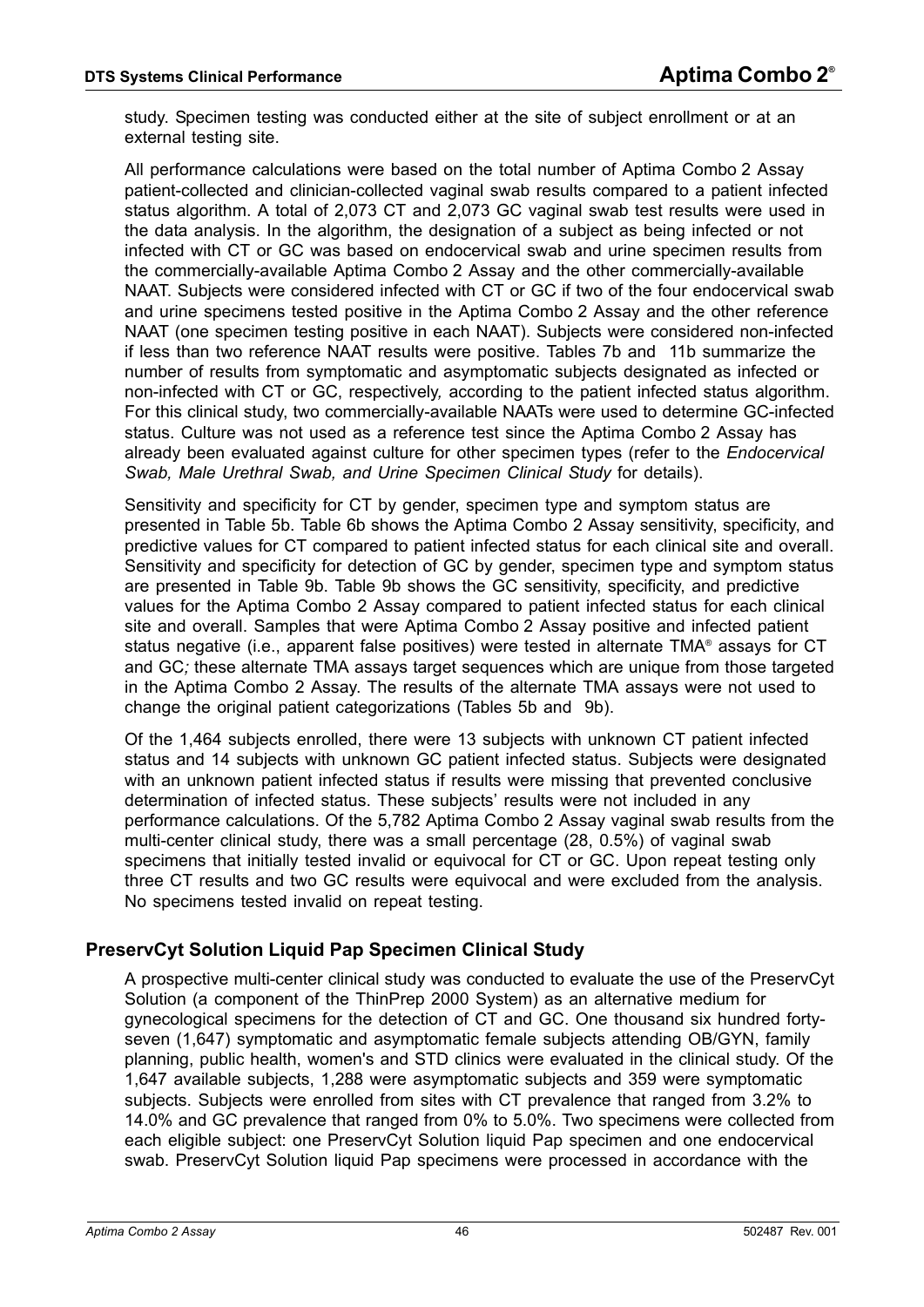ThinPrep 2000 Processor Operator's Manual and Aptima Specimen Transfer Kit package insert. After processing the PreservCyt Solution liquid Pap specimen with the ThinPrep 2000 Processor, the specimen was transferred into the Aptima Specimen Transfer Kit for testing with the Aptima Combo 2 Assay. The PreservCyt Solution liquid Pap specimens and endocervical swab specimens were tested with the Aptima Combo 2 Assay.

Sensitivity and specificity for PreservCyt Solution liquid Pap specimens were calculated by comparing results to a patient infected status algorithm. In the algorithm, the designation of a subject as being infected or non-infected with CT or GC was based on endocervical swab specimen results from two commercially-available NAATs ([Tables 7c and](#page-54-0) [11c\)](#page-62-0). For CT*,* the reference NAATs included the Aptima Combo 2 Assay and the Aptima CT Assay. For GC*,* the reference NAATs included the Aptima Combo 2 Assay and the Aptima GC Assay. Positive results from both reference NAATs were required to establish an *infected* patient. A *non-infected* patient was established if the results from the two reference NAATs disagreed or were negative.

Sensitivity and specificity for CT in PreservCyt Solution liquid Pap specimens tested in the Aptima Combo 2 Assay, by symptom status and overall, is presented in [Table 5c.](#page-48-0) For CT, overall sensitivity was 96.7% (87/90). In symptomatic and asymptomatic subjects, sensitivity was 96.7% (29/30) and 96.7% (58/60), respectively. Overall specificity for CT PreservCyt Solution liquid Pap specimens was 99.2% (1545/1557). In symptomatic and asymptomatic subjects, specificity was 98.5% (324/329) and 99.4% (1221/1228), respectively. [Table 6c](#page-51-0)  shows the Aptima Combo 2 Assay sensitivity and specificity values for CT in PreservCyt Solution liquid Pap specimens by clinical site and overall. For CT, the sensitivity ranged from 92.9% to 100%. The specificity ranged from 97.7% to 100%.

Sensitivity and specificity for GC in PreservCyt Solution liquid Pap specimens tested in the Aptima Combo 2 Assay, by symptom status and overall, is presented in [Table 9c.](#page-56-0) For GC, overall sensitivity was 92.3% (12/13). In symptomatic and asymptomatic subjects, sensitivity was 100% (7/7) and 83.3% (5/6), respectively. Overall specificity for GC PreservCyt Solution liquid Pap specimens was 99.8% (1630/1634). In symptomatic and asymptomatic subjects, specificity was 100% (352/352) and 99.7% (1278/1282), respectively. [Table 10c](#page-59-0) shows the Aptima Combo 2 Assay sensitivity and specificity values for GC in PreservCyt Solution liquid Pap specimens by clinical site and overall. For GC, the sensitivity ranged from 80.0% to 100%. Specificity ranged from 99.0% to 100%.

The distribution of cervical sampling devices used in this clinical study according to clinical site is summarized in [Table 4](#page-46-0).

| <b>Cervical sampling device</b> |     |     |     |     |     |     | Total |  |
|---------------------------------|-----|-----|-----|-----|-----|-----|-------|--|
| Spatula/Cytobrush               |     | 124 | 475 | 287 | 57  | 364 | 1307  |  |
| Broom-type Device               | 100 |     |     |     | 240 |     | 340   |  |

<span id="page-46-0"></span>*Table 4: Summary of Cervical Sampling Devices Used in the PreservCyt Solution Liquid Pap Specimen Study*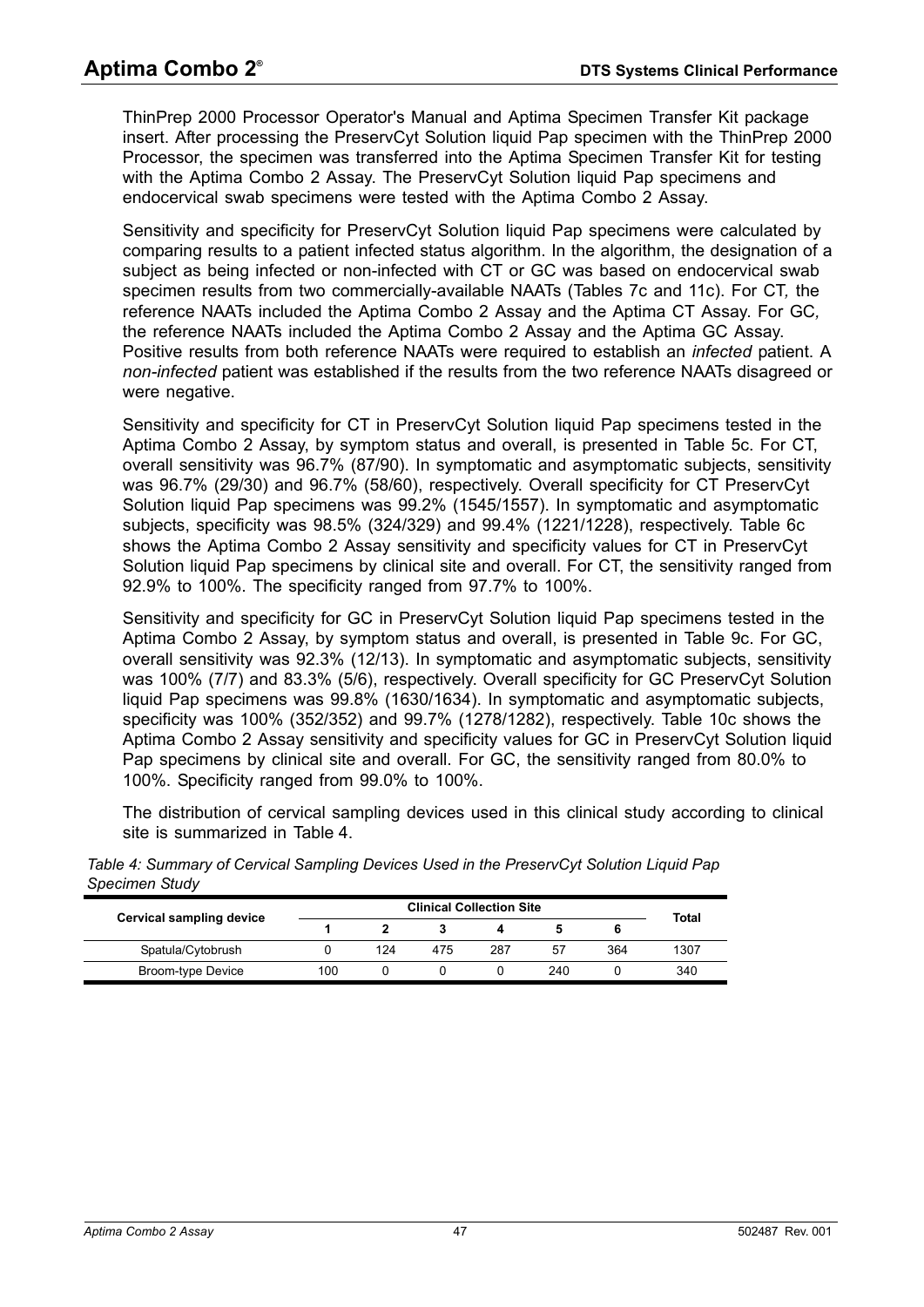## *Chlamydia trachomatis* **Performance Tables**

#### *C. trachomatis* **Sensitivity and Specificity**

| Specimen     |       | <b>Symptoms</b><br><b>Status</b> | N    | TP  | FP <sup>4</sup> | <b>TN</b> | <b>FN</b>      | <b>Sensitivity</b><br>(95% C.I.) | <b>Specificity</b><br>(95% C.I.) |
|--------------|-------|----------------------------------|------|-----|-----------------|-----------|----------------|----------------------------------|----------------------------------|
|              |       | Sympt                            | 676  | 190 | 15 <sup>a</sup> | 464       | $\overline{7}$ | 96.4% (92.8-98.6)                | 96.9% (94.9-98.2)                |
|              | Swab  | Asympt                           | 388  | 70  | 5 <sup>b</sup>  | 309       | 4              | 94.6% (86.7-98.5)                | 98.4% (96.3-99.5)                |
|              |       | All <sup>1</sup>                 | 1065 | 260 | $20^\circ$      | 774       | 11             | 95.9% (92.9-98.0)                | 97.5% (96.1-98.5)                |
| Male         |       | Sympt                            | 694  | 199 | 8 <sup>d</sup>  | 484       | 3              | 98.5% (95.7-99.7)                | 98.4% (96.8-99.3)                |
|              |       |                                  |      |     |                 |           |                |                                  |                                  |
|              | Urine | Asympt                           | 400  | 77  | $4^e$           | 316       | 3              | 96.3% (89.4-99.2)                | 98.8% (96.8-99.7)                |
|              |       | All <sup>1</sup>                 | 1095 | 276 | 12 <sup>f</sup> | 801       | 6              | 97.9% (95.4-99.2)                | 98.5% (97.4-99.2)                |
|              |       |                                  |      |     |                 |           |                |                                  |                                  |
|              |       | Sympt                            | 819  | 133 | $22^{\circ}$    | 653       | 11             | 92.4% (86.7-96.1)                | 96.7% (95.1-97.9)                |
|              | Swab  | Asympt                           | 569  | 61  | 6 <sup>h</sup>  | 501       | $\mathbf{1}$   | 98.4% (91.3-100)                 | 98.8% (97.4-99.6)                |
|              |       | All <sup>2</sup>                 | 1389 | 195 | 28 <sup>i</sup> | 1154      | 12             | 94.2% (90.1-97.0)                | 97.6% (96.6–98.4)                |
| Female       |       |                                  | 821  | 136 | 8 <sup>j</sup>  | 668       | 9              | 93.8% (88.5-97.1)                | 98.8% (97.7-99.5)                |
|              |       | Sympt                            |      |     |                 |           |                |                                  |                                  |
|              | Urine | Asympt                           | 569  | 60  | 5 <sup>k</sup>  | 502       | 2              | 96.8% (88.8-99.6)                | 99.0% (97.7-99.7)                |
|              |       | All <sup>2</sup>                 | 1391 | 197 | 13 <sup>1</sup> | 1170      | 11             | 94.7% (90.7-97.3)                | 98.9% (98.1-99.4)                |
|              |       | Sympt                            | 1495 | 323 | 37 <sup>m</sup> | 1117      | 18             | 94.7% (91.8-96.8)                | 96.8% (95.6-97.7)                |
|              |       |                                  |      |     |                 |           |                |                                  |                                  |
|              | Swab  | Asympt                           | 957  | 131 | 11 <sup>n</sup> | 810       | 5              | 96.3% (91.6-98.8)                | 98.7% (97.6-99.3)                |
| <b>Total</b> |       | All <sup>3</sup>                 | 2454 | 455 | $48^\circ$      | 1928      | 23             | 95.2% (92.9-96.9)                | 97.6% (96.8-98.2)                |
|              |       | Sympt                            | 1515 | 335 | 16 <sup>p</sup> | 1152      | 12             | 96.5% (94.0-98.2)                | 98.6% (97.8-99.2)                |
|              | Urine |                                  |      |     |                 |           |                |                                  |                                  |
|              |       | Asympt                           | 969  | 137 | 9 <sup>q</sup>  | 818       | 5              | 96.5% (92.0-98.8)                | 98.9% (97.9-99.5)                |
|              |       | All <sup>3</sup>                 | 2486 | 473 | 25 <sup>r</sup> | 1971      | 17             | 96.5% (94.5-98.0)                | 98.7% (98.2-99.2)                |

<span id="page-47-0"></span>*Table 5a: Aptima Combo 2 Assay Specimens vs. Patient Infected Status*

**TP** = True Positive; **FP** = False Positive; **TN** = True Negative; **FN** = False Negative. 1 Includes 1 male subject for whom symptoms were not reported.

2 Includes 1 female subject for whom symptoms were not reported.

<sup>3</sup> Includes 1 male and 1 female subject for whom symptoms were not reported.

4 CT Alternate TMA results represent # positive results/# specimens tested: a: 11/14; b: 3/5; c: 14/19; d: 4/8; e: 0/4; f: 4/12; g: 18/22; h: 4/6; i: 22/28; j: 2/8; k: 1/5; l: 3/13, m: 29/36, n: 7/11, o: 36/47, p: 6/16, q: 1/9, and r: 7/25.

<span id="page-47-1"></span>

|  |  | Table 5b: Aptima Combo 2 Assay Vaginal Swab Specimens vs. Patient Infected Status |
|--|--|-----------------------------------------------------------------------------------|
|  |  |                                                                                   |

| <b>Specimen</b>                     |                 | Symptom<br><b>Status</b> | N    | ТP  | FP <sup>1</sup> | ΤN   | FN | <b>Sensitivity</b><br>(95% C.I.) | <b>Specificity</b><br>(95% C.I.) |
|-------------------------------------|-----------------|--------------------------|------|-----|-----------------|------|----|----------------------------------|----------------------------------|
| <b>Patient-</b><br><b>Collected</b> | Vaginal<br>Swab | Asympt                   | 628  | 60  | 18 <sup>a</sup> | 549  |    | 98.4% (91.2-100)                 | 96.8% (95.0-98.1)                |
|                                     |                 | Sympt                    | 809  | 111 | $25^{\circ}$    | 669  | 4  | 96.5% (91.3-99.0)                | 96.4% (94.7-97.7)                |
| Clinician-<br><b>Collected</b>      | Vaginal<br>Swab | Asympt                   | 636  | 59  | 16 <sup>c</sup> | 559  | 2  | 96.7% (88.7-99.6)                | 97.2% (95.5-98.4)                |
|                                     |                 | All                      | 1445 | 170 | 41 <sup>d</sup> | 1228 | 6  | 96.6% (92.7-98.7)                | 96.8% (95.6-97.7)                |

**TP** = True Positive; **FP** = False Positive; **TN** = True Negative; **FN** = False Negative. 1

CT TMA Alternate Amplification results represent # positive results/# specimens tested: a: 15/18, b: 17/25, c: 15/16, and d: 32/41.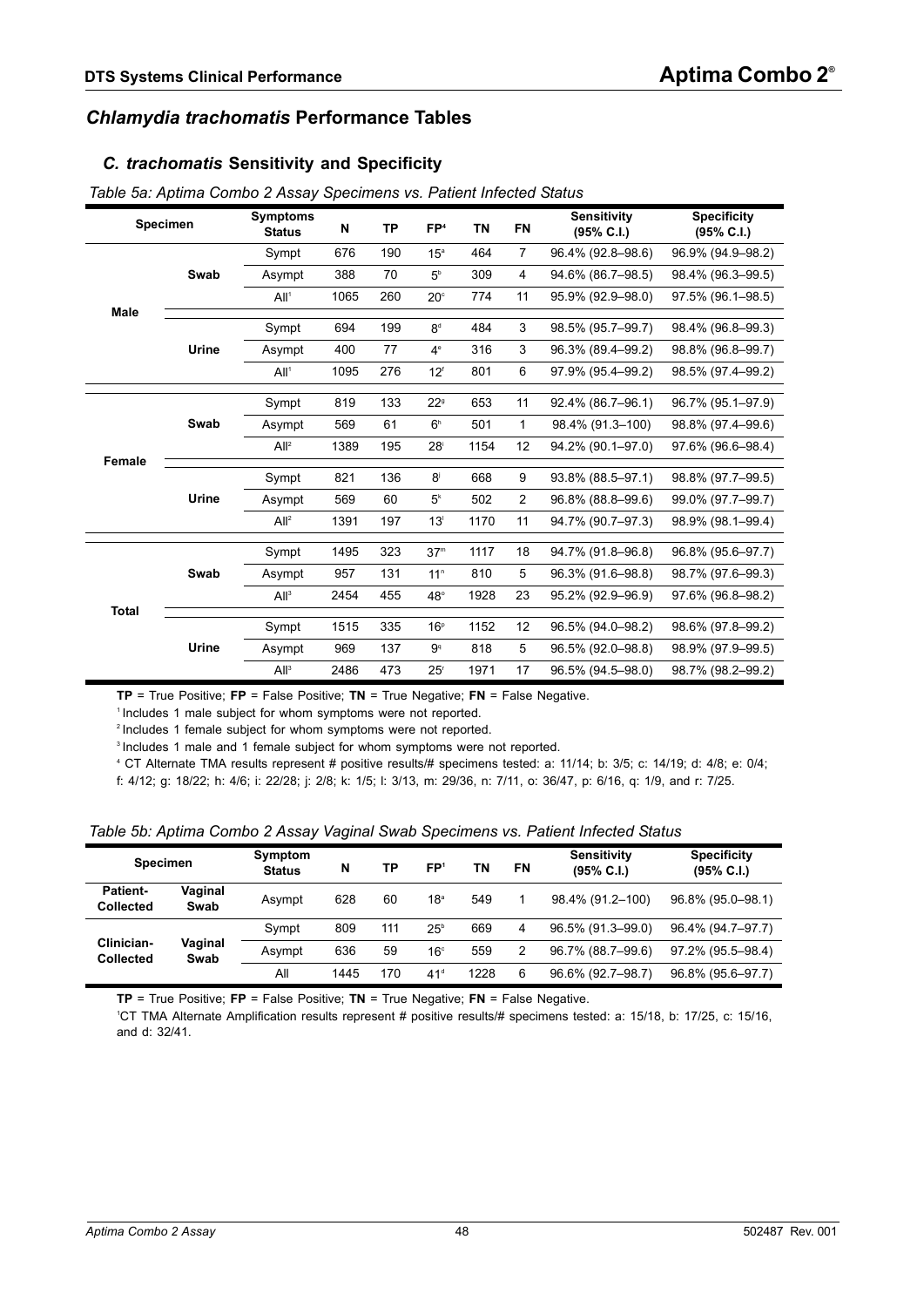<span id="page-48-0"></span>

| Symptom<br><b>Status</b> | <b>AC2/CT PreservCyt</b><br><b>Result</b> | $+/-$          | $+/-$ | $-1+$ | $-I -$ | Sensitivity (95% C.I.) | Specificity (95% C.I.) |  |
|--------------------------|-------------------------------------------|----------------|-------|-------|--------|------------------------|------------------------|--|
|                          | Positive                                  | 58             |       | 0     | 6      |                        |                        |  |
| Asympt                   | Negative                                  | $\overline{2}$ |       | 12    | 1208   | 96.7% (88.5 - 99.6)    | 99.4% (98.8 - 99.8)    |  |
|                          | Total                                     | 60             | 2     | 12    | 1214   |                        |                        |  |
|                          | Positive                                  | 29             | 0     | 0     | 5      |                        |                        |  |
| Sympt                    | Negative                                  | 1              | 3     | 4     | 317    | 96.7% (82.8 - 99.9)    | 98.5% (96.5 - 99.5)    |  |
|                          | Total                                     | 30             | 3     | 4     | 322    |                        |                        |  |
|                          | Positive                                  | 87             |       | 0     | 11     |                        |                        |  |
| All                      | Negative                                  | 3              | 4     | 16    | 1525   | 96.7% (90.6 - 99.3)    | 99.2% (98.7 - 99.6)    |  |
|                          | Total                                     | 90             | 5     | 16    | 1536   |                        |                        |  |

+/+ = Positive Endocervical Swab Specimen Result in the AC2 Assay / Positive Endocervical Swab Specimen Result in the ACT Assay.

+/- = Positive Endocervical Swab Specimen Result in the AC2 Assay / Negative Endocervical Swab Specimen Result in the ACT Assay.

-/+ = Negative Endocervical Swab Specimen Result in the AC2 Assay / Positive Endocervical Swab Specimen Result in the ACT Assay.

-/- = Negative Endocervical Swab Specimen Result in the AC2 Assay / Negative Endocervical Swab Specimen Result in the ACT Assay.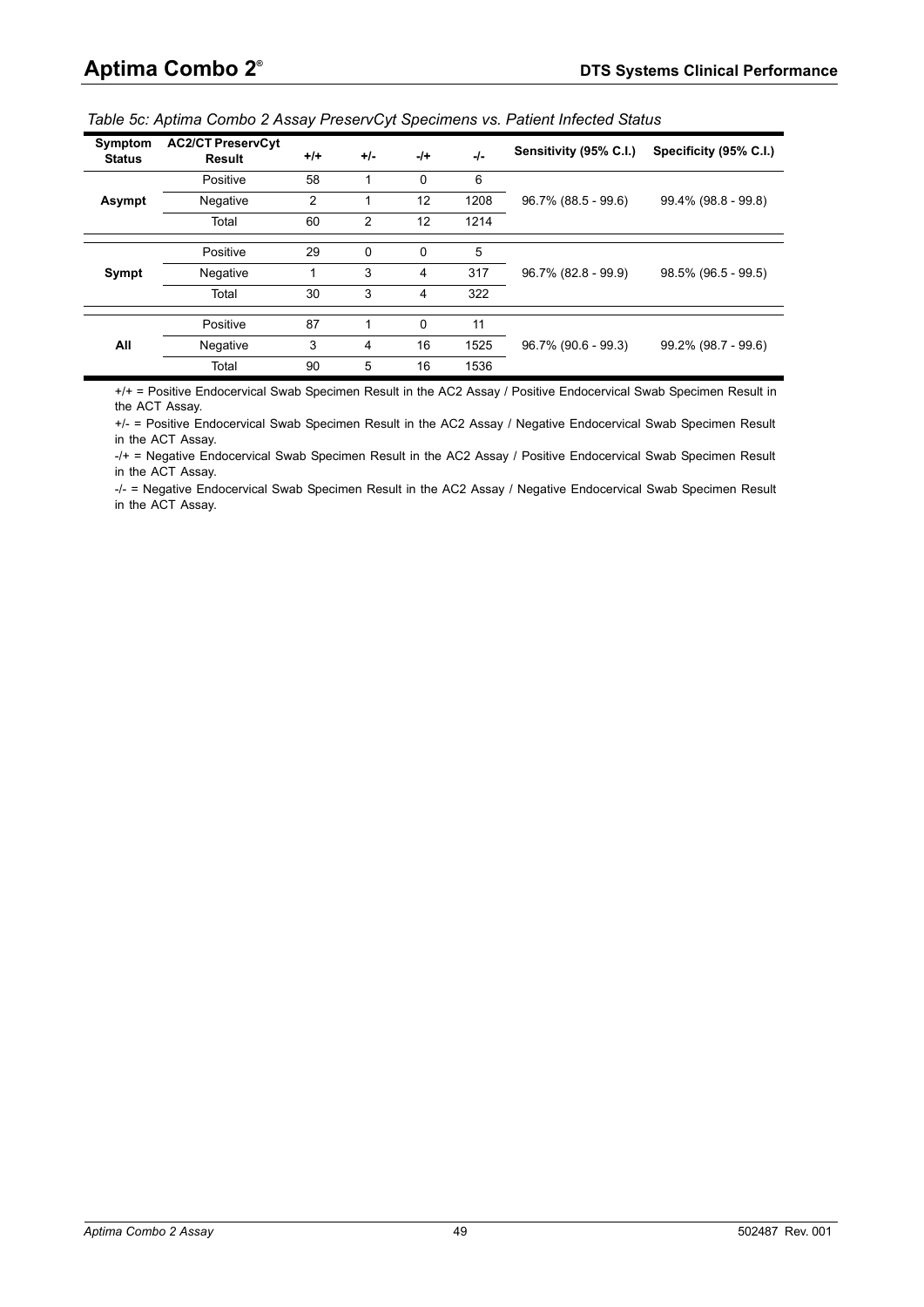## *C. trachomatis* **Performance by Clinical Site**

<span id="page-49-0"></span>

|  |  | Table 6a: Aptima Combo 2 Assay Specimen vs. Patient Infected Status |  |  |
|--|--|---------------------------------------------------------------------|--|--|
|  |  |                                                                     |  |  |

| <b>Specimen</b> |       | <b>Site</b>             | N    | <b>TP</b> | FP                      | <b>TN</b> | FN               | Prev<br>(%) | <b>Sensitivity</b><br>$(95\% \text{ C.1.})$ | <b>Specificity</b><br>(95% C.I.) | <b>PPV</b><br>(%) | <b>NPV</b><br>(%) |
|-----------------|-------|-------------------------|------|-----------|-------------------------|-----------|------------------|-------------|---------------------------------------------|----------------------------------|-------------------|-------------------|
|                 |       | 1                       | 157  | 35        | 6                       | 115       | 1                | 22.9        | 97.2% (85.5-99.9)                           | 95.0% (89.5-98.2)                | 85.4              | 99.1              |
|                 |       | $\overline{c}$          | 93   | 19        | 2                       | 72        | 0                | 20.4        | 100% (82.4–100)                             | 97.3% (90.6–99.7)                | 90.5              | 100               |
|                 |       | 3                       | 248  | 76        | 5                       | 165       | $\boldsymbol{2}$ | 31.5        | 97.4% (91.0-99.7)                           | 97.1% (93.3-99.0)                | 93.8              | 98.8              |
|                 |       | 4                       | 51   | 12        | $\mathbf{1}$            | 38        | 0                | 23.5        | 100% (73.5-100)                             | 97.4% (86.5-99.9)                | 92.3              | 100               |
|                 | Swab  | 5                       | 138  | 24        | $\Omega$                | 113       | $\mathbf{1}$     | 18.1        | 96.0% (79.6-99.9)                           | 100% (96.8-100)                  | 100               | 99.1              |
|                 |       | 6                       | 353  | 74        | 6                       | 268       | 5                | 22.4        | 93.7% (85.8-97.9)                           | 97.8% (95.3–99.2)                | 92.5              | 98.2              |
|                 |       | $\overline{7}$          | 25   | 20        | 0                       | 3         | $\overline{c}$   | 88.0*       | 90.9% (70.8-98.9)                           | 100% (29.2-100)                  | 100               | 60.0              |
| Male            |       | <b>ALL</b>              | 1065 | 260       | 20                      | 774       | 11               | 25.4        | 95.9% (92.9-98.0)                           | 97.5% (96.1-98.5)                | 92.9              | 98.6              |
|                 |       | 1                       | 157  | 35        | 6                       | 115       | $\mathbf 1$      | 22.9        | 97.2% (85.5-99.9)                           | 95.0% (89.5-98.2)                | 85.4              | 99.1              |
|                 |       | $\overline{c}$          | 96   | 22        | $\mathbf{1}$            | 73        | 0                | 22.9        | 100% (84.6-100)                             | 98.6% (92.7–100)                 | 95.7              | 100               |
|                 |       | 3                       | 249  | 78        | 2                       | 169       | 0                | 31.3        | 100% (95.4-100)                             | 100% (95.8-99.9)                 | 97.5              | 100               |
|                 | Urine | 4                       | 51   | 12        | 0                       | 39        | 0                | 23.5        | 100% (73.5-100)                             | 98.8% (91.0-100)                 | 100               | 100               |
|                 |       | 5                       | 162  | 31        | $\overline{2}$          | 129       | 0                | 19.1        | 100% (88.8-100)                             | 98.5% (94.6-99.8)                | 93.9              | 100               |
|                 |       | 6                       | 353  | 74        | $\mathbf{1}$            | 273       | 5                | 22.4        | 93.7% (85.8-97.9)                           | 99.6% (98.0-100)                 | 98.7              | 98.2              |
|                 |       | 7                       | 27   | 24        | 0                       | 3         | 0                | 88.9*       | 100% (85.8-100)                             | 100% (29.2-100)                  | 100               | 100               |
|                 |       | ALL                     | 1095 | 276       | 12                      | 801       | 6                | 25.8        | 97.9% (95.4-99.2)                           | 98.5% (97.4–99.2)                | 95.8              | 99.3              |
|                 |       | 1                       | 150  | 34        | 4                       | 110       | $\sqrt{2}$       | 24.0        | 94.4% (81.3–99.3)                           | 96.5% (91.3–99.0)                | 89.5              | 98.2              |
|                 |       | $\overline{\mathbf{c}}$ | 81   | 11        | $\mathbf{1}$            | 68        | $\mathbf{1}$     | 14.8        | 91.7% (61.5-99.8)                           | 98.6% (92.2-100)                 | 91.7              | 98.6              |
|                 |       | 3                       | 184  | 51        | 13                      | 114       | 6                | 31.0        | 89.5% (78.5-96.0)                           | 89.8% (83.1-94.4)                | 79.7              | 95.0              |
|                 | Swab  | 4                       | 196  | 27        | $\overline{c}$          | 167       | 0                | 13.8        | 100% (87.2-100)                             | 98.8% (95.8-99.9)                | 93.1              | 100               |
|                 |       | 5                       | 370  | 27        | $\mathbf{1}$            | 341       | $\mathbf 1$      | 7.6         | 96.4% (81.7-99.9)                           | 99.7% (98.4-100)                 | 96.4              | 99.7              |
|                 |       | 6                       | 274  | 35        | 7                       | 230       | $\overline{2}$   | 13.5        | 94.6% (81.8-99.3)                           | 97.0% (94.0-98.8)                | 83.3              | 99.1              |
|                 |       | 7                       | 134  | 10        | 0                       | 124       | 0                | 7.5         | 100% (69.2-100)                             | 100% (97.1-100)                  | 100               | 100               |
| Female          |       | ALL                     | 1389 | 195       | 28                      | 1154      | 12               | 14.9        | 94.2% (90.1-97.0)                           | 97.6% (96.6–98.4)                | 87.4              | 99.0              |
|                 |       | 1                       | 150  | 34        | 4                       | 110       | $\overline{2}$   | 24.0        | 94.4% (81.3-99.3)                           | 96.5% (91.3–99.0)                | 89.5              | 98.2              |
|                 |       | $\overline{\mathbf{c}}$ | 81   | 12        | $\mathbf{1}$            | 68        | 0                | 14.8        | 100% (73.5-100)                             | 98.6% (92.2-100)                 | 92.3              | 100               |
|                 |       | 3                       | 185  | 54        | 3                       | 125       | 3                | 30.8        | 94.7% (85.4-98.9)                           | 97.7% (93.3-99.5)                | 94.7              | 97.7              |
|                 | Urine | 4                       | 196  | 24        | $\overline{\mathbf{c}}$ | 167       | 3                | 13.8        | 88.9% (70.8-97.6)                           | 98.8% (95.8-99.9)                | 92.3              | 98.2              |
|                 |       | 5                       | 369  | 28        | $\overline{2}$          | 338       | $\mathbf{1}$     | 7.9         | 96.6% (82.2-99.9)                           | 99.4% (97.9-99.9)                | 93.3              | 99.7              |
|                 |       | 6                       | 276  | 35        | $\mathbf{1}$            | 238       | $\overline{2}$   | 13.4        | 94.6% (81.8-99.3)                           | 99.6% (97.7–100)                 | 97.2              | 99.2              |
|                 |       | 7                       | 134  | 10        | $\mathbf 0$             | 124       | $\mathbf 0$      | 7.5         | 100% (69.2-100)                             | 100% (97.1-100)                  | 100               | 100               |
|                 |       | <b>ALL</b>              | 1391 | 197       | 13                      | 1170      | 11               | 15.0        | 94.7% (90.7-97.3)                           | 98.9% (98.1-99.4)                | 93.8              | 99.1              |

**TP** = True Positive; **FP** = False Positive; **TN** = True Negative; **FN** = False Negative.

\* Prevalence over-estimated due to initial collection being limited to screening for symptomatic subjects.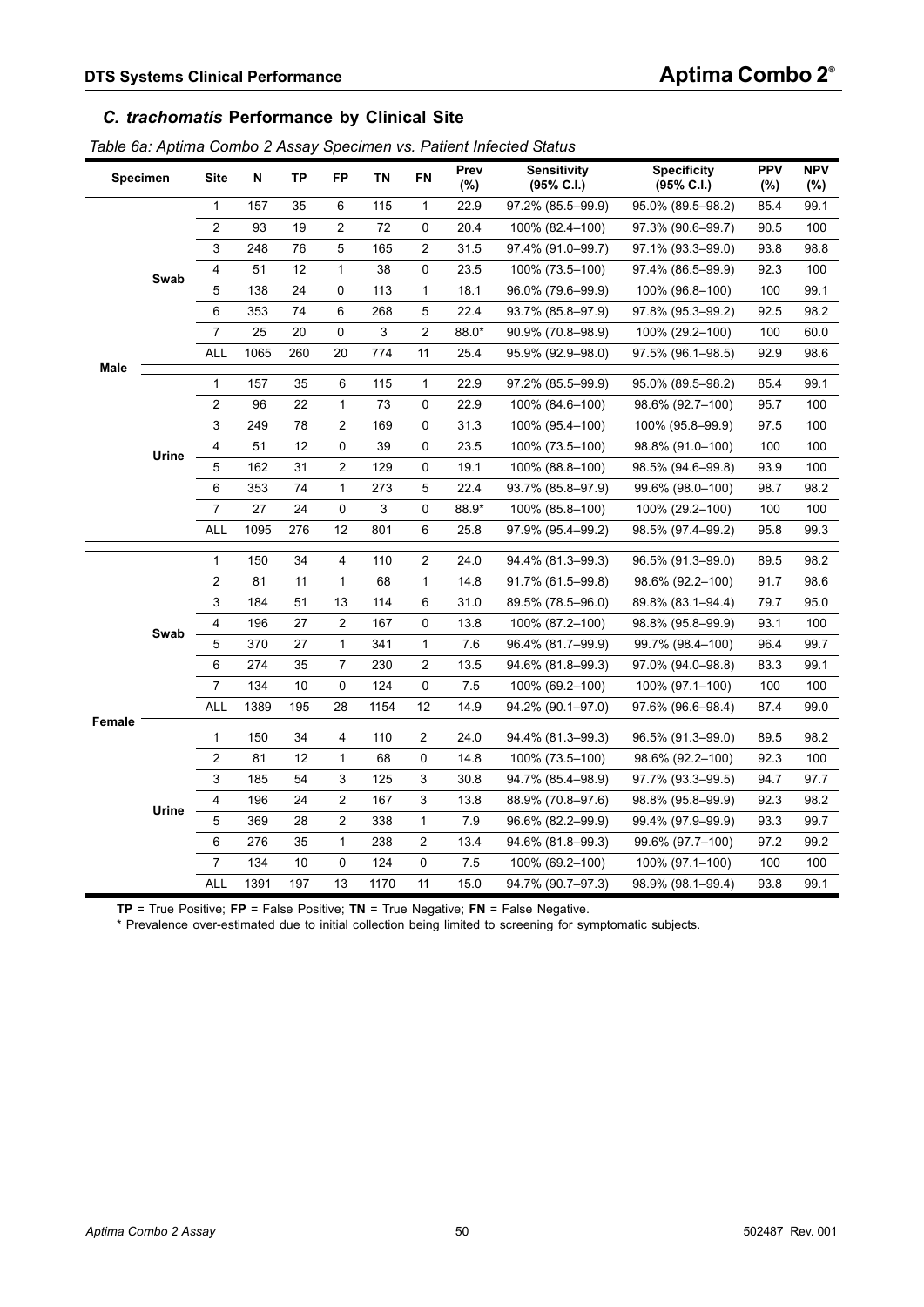| <b>Specimen</b>                |                                    | <b>Site</b>    | N    | TP             | <b>FP</b>      | TN   | <b>FN</b>    | Prev.<br>$(\%)$ | <b>Sensitivity</b><br>$(95\% \text{ C.1.})$ | <b>Specificity</b><br>$(95\% \text{ C.I.})$ | <b>PPV</b><br>(%)                    | <b>NPV</b><br>(%) |
|--------------------------------|------------------------------------|----------------|------|----------------|----------------|------|--------------|-----------------|---------------------------------------------|---------------------------------------------|--------------------------------------|-------------------|
|                                |                                    | 1              | 70   | 14             | 3              | 53   | 0            | 20.0            | 100% (76.8-100)                             | 94.6% (85.1-98.9)                           | 82.4                                 | 100               |
|                                |                                    | $\overline{c}$ | 45   | 13             | 3              | 29   | $\mathbf 0$  | 28.9            | 100% (75.3-100)                             | 90.6% (75.0-98.0)                           | 81.3                                 | 100               |
|                                |                                    | 3              | 45   | 4              | $\overline{2}$ | 39   | $\mathbf 0$  | 8.9             | 100% (39.8-100)                             | 95.1% (83.5-99.4)                           | 66.7                                 | 100               |
|                                |                                    | 4              | 152  | 6              | 3              | 142  | $\mathbf{1}$ | 4.6             | 85.7% (42.1-99.6)                           | 99.7% (94.1-99.6)                           | 66.7                                 | 99.3              |
| <b>Patient-</b><br>Collected   |                                    | 5              | 130  | $\overline{7}$ | 3              | 120  | 0            | 5.4             | 100% (59.0-100)                             | 97.6% (93.0-99.5)                           | 70.0                                 | 100               |
|                                |                                    | 6              | 75   | 8              | $\overline{2}$ | 65   | 0            | 10.7            | 100% (63.1-100)                             | 97.0% (89.6-99.6)                           | 80.0                                 | 100               |
|                                |                                    | 7              | 68   | 5              | 1              | 62   | $\mathbf 0$  | 7.4             | 100% (47.8-100)                             | 98.4% (91.5-100)                            | 83.3                                 | 100               |
|                                |                                    | 8              | 43   | 3              | 1              | 39   | $\mathbf 0$  | 7.0             | 100% (29.2-100)                             | 97.5% (86.8-99.9)                           | 75.0                                 | 100               |
|                                |                                    | <b>ALL</b>     | 628  | 60             | 18             | 549  | $\mathbf{1}$ | 9.7             |                                             | 98.4% (91.2-100) 96.8% (95.0-98.1)          | 76.9                                 | 99.8              |
|                                |                                    | 1              | 227  | 34             | 9              | 182  | 2            | 15.9            |                                             | 94.4% (81.3-99.3) 95.3% (91.2-97.8)         | 79.1                                 | 98.9              |
|                                |                                    | $\overline{2}$ | 196  | 50             | 5              | 139  | 2            | 26.5            |                                             | 96.2% (86.8–99.5) 96.5% (92.1–98.9)         | 90.9                                 | 98.6              |
|                                |                                    | 3              | 113  | 9              | 3              | 101  | $\mathbf 0$  | 8.0             | 100% (66.4-100)                             | 97.1% (91.8-99.4)                           | 75.0                                 | 100               |
|                                |                                    | $\overline{4}$ | 262  | 19             | 11             | 231  | $\mathbf{1}$ | 7.6             |                                             | 95.0% (75.1-99.9) 95.5% (92.0-97.7)         | 63.3                                 | 99.6              |
| Clinician-<br><b>Collected</b> |                                    | 5              | 199  | 13             | $\overline{2}$ | 184  | $\mathbf 0$  | 6.5             | 100% (75.3-100)                             | 98.9% (96.2-99.9)                           | 86.7<br>78.6<br>90.0<br>75.0<br>80.6 | 100               |
|                                |                                    | 6              | 296  | 33             | 9              | 254  | $\mathbf 0$  | 11.1            | 100% (89.4-100)                             | 96.6% (93.6-98.4)                           |                                      | 100               |
|                                |                                    | 7              | 102  | 9              | 1              | 91   | $\mathbf{1}$ | 9.8             | 90.0% (55.5-99.7)                           | 98.9% (94.1-100)                            |                                      | 98.9              |
|                                |                                    | 8              | 50   | 3              | $\mathbf{1}$   | 46   | $\mathbf 0$  | 6.0             | 100% (29.2-100)                             | 97.9% (88.7-99.9)                           |                                      | 100               |
|                                | Vaginal<br>Swab<br>Vaginal<br>Swab | <b>ALL</b>     | 1445 | 170            | 41             | 1228 | 6            | 12.2            |                                             | 96.6% (92.7-98.7) 96.8% (95.6-97.7)         |                                      | 99.5              |

<span id="page-50-0"></span>*Table 6b: Aptima Combo 2 Assay Vaginal Swab Specimens vs. Patient Infected Status*

**TP** = True Positive; **FP** = False Positive; **TN** = True Negative; **FN** = False Negative.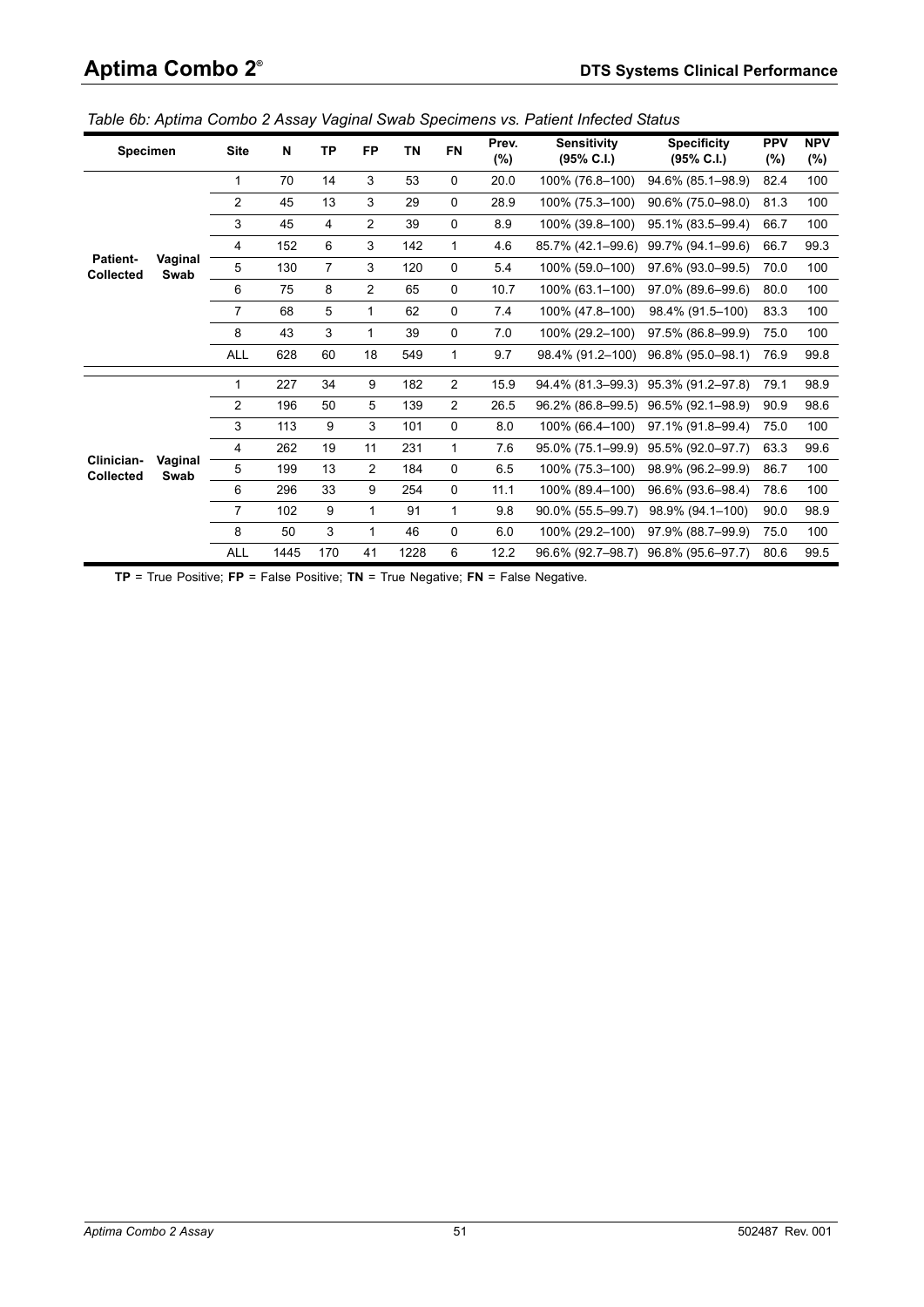| <b>Site</b>    | AC2/CT<br><b>PreservCyt Result</b> | $+/-$          | $+/-$       | $-$ /+         | $-I -$         | Prev<br>(%) |                        | Sensitivity (95% C.I.) Specificity (95% C.I.) | <b>PPV</b><br>$(\%)$ | <b>NPV</b><br>$(\%)$ |
|----------------|------------------------------------|----------------|-------------|----------------|----------------|-------------|------------------------|-----------------------------------------------|----------------------|----------------------|
|                | Positive                           | 14             | $\mathbf 0$ | $\mathbf 0$    | $\overline{2}$ |             |                        |                                               |                      |                      |
| 1              | Negative                           | $\mathbf 0$    | $\mathbf 0$ | $\mathbf{1}$   | 83             | 14.0        | 100% (76.8 - 100)      | 97.7% (91.9 - 99.7)                           | 87.5                 | 100                  |
|                | Total                              | 14             | $\mathbf 0$ | $\mathbf{1}$   | 85             |             |                        |                                               |                      |                      |
|                | Positive                           | $\overline{4}$ | $\mathbf 0$ | 0              | $\mathbf 0$    |             |                        |                                               |                      |                      |
| $\overline{2}$ | Negative                           | $\pmb{0}$      | $\mathbf 0$ | 2              | 118            | 3.2         | 100% (39.8 - 100)      | 100% (97.0 - 100)                             | 100                  | 100                  |
|                | Total                              | 4              | $\mathbf 0$ | $\overline{2}$ | 118            |             |                        |                                               |                      |                      |
|                | Positive                           | 29             | $\mathbf 0$ | 0              | 2              |             |                        |                                               |                      |                      |
| 3              | Negative                           | $\overline{2}$ | $\mathbf 0$ | $\overline{c}$ | 440            | 6.5         | 93.5% (78.6 - 99.2)    | 99.5% (98.4 - 99.9)                           | 93.5                 | 99.5                 |
|                | Total                              | 31             | $\mathbf 0$ | 2              | 442            |             |                        |                                               |                      |                      |
|                | Positive                           | 8              | 1           | 0              | $\overline{4}$ |             |                        |                                               |                      |                      |
| 4              | Negative                           | $\mathbf 0$    | 2           | $\mathbf{1}$   | 271            | 2.8         | 100% (63.1 - 100)      | 98.2% (95.9 - 99.4)                           | 61.5                 | 100                  |
|                | Total                              | 8              | 3           | $\mathbf{1}$   | 275            |             |                        |                                               |                      |                      |
|                | Positive                           | 13             | $\mathbf 0$ | $\mathbf 0$    | $\overline{2}$ |             |                        |                                               |                      |                      |
| 5              | Negative                           | $\mathbf{1}$   | 1           | 4              | 276            | 4.7         | $92.9\%$ (66.1 - 99.8) | 99.3% (97.5 - 99.9)                           | 86.7                 | 99.6                 |
|                | Total                              | 14             | 1           | $\overline{4}$ | 278            |             |                        |                                               |                      |                      |
|                | Positive                           | 19             | $\mathbf 0$ | 0              | 1              |             |                        |                                               |                      |                      |
| 6              | Negative                           | 0              | 1           | 6              | 337            | 5.2         | 100% (82.4 - 100)      | 99.7% (98.4 - 100)                            | 95.0                 | 100                  |
|                | Total                              | 19             | 1           | 6              | 338            |             |                        |                                               |                      |                      |
|                | Positive                           | 87             | 1           | 0              | 11             |             |                        |                                               |                      |                      |
| All            | Negative                           | 3              | 4           | 16             | 1525           | 5.5         | 96.7% (90.6 - 99.3)    | 99.2% (98.7 - 99.6)                           | 87.9                 | 99.8                 |
|                | Total                              | 90             | 5           | 16             | 1536           |             |                        |                                               |                      |                      |

<span id="page-51-0"></span>*Table 6c: Aptima Combo 2 Assay PreservCyt Specimens vs. Patient Infected Status*

+/+ = Positive Endocervical Swab Specimen Result in the AC2 Assay / Positive Endocervical Swab Specimen Result in the ACT Assay.

+/- = Positive Endocervical Swab Specimen Result in the AC2 Assay / Negative Endocervical Swab Specimen Result in the ACT Assay.

-/+ = Negative Endocervical Swab Specimen Result in the AC2 Assay / Positive Endocervical Swab Specimen Result in the ACT Assay.

-/- = Negative Endocervical Swab Specimen Result in the AC2 Assay / Negative Endocervical Swab Specimen Result in the ACT Assay.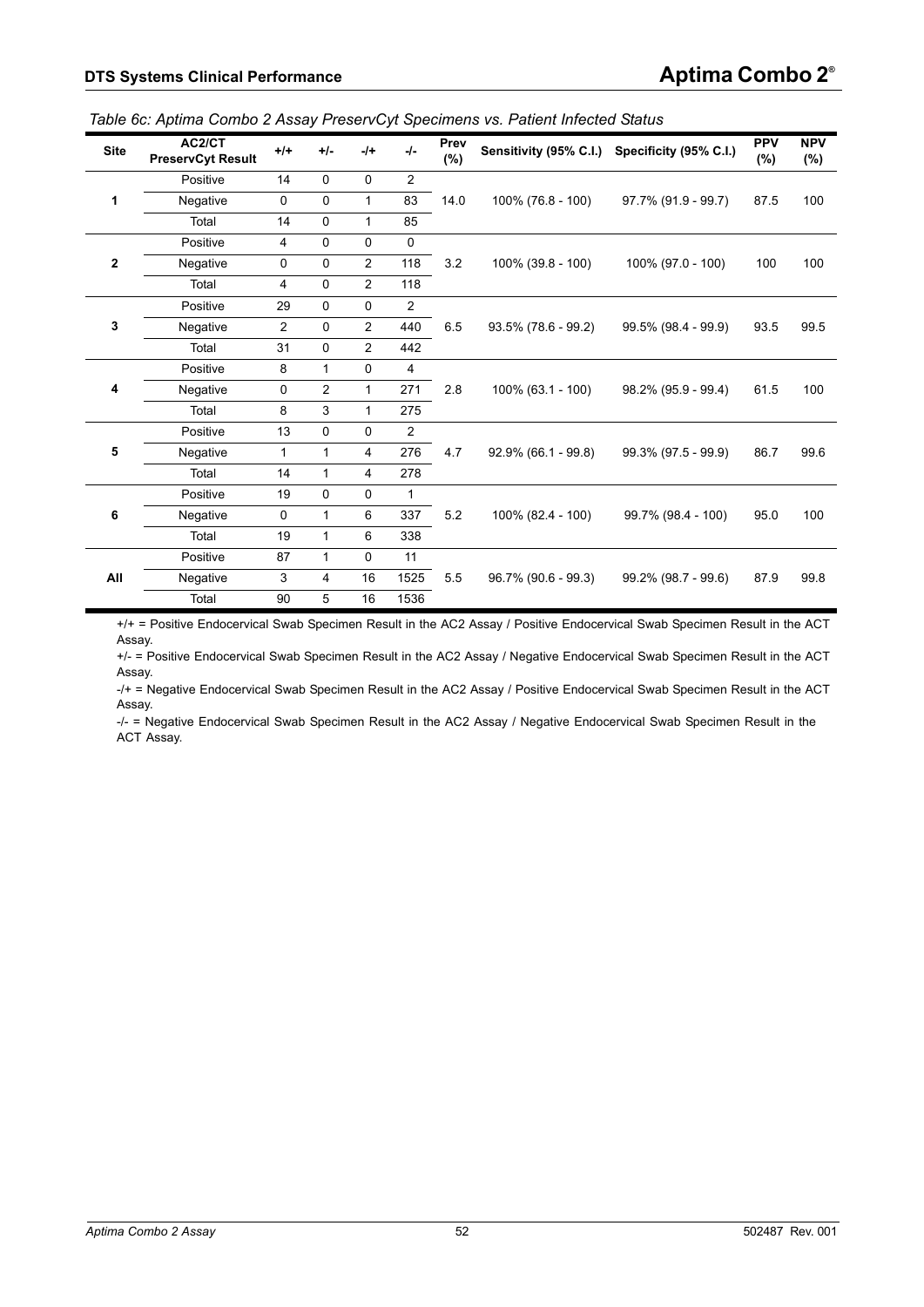# *Chlamydia trachomatis* **Analysis for Female Patient Infected Status**

<span id="page-52-0"></span>*Table 7a: Endocervical Swab and Urine Specimen*

| <b>Patient Infected Status</b> |                          | <b>NAAT1</b>                     |                                  | <b>NAAT2</b>                     |                          | <b>Aptima Combo 2</b><br>Assay   |                | <b>Symptom Status</b> |
|--------------------------------|--------------------------|----------------------------------|----------------------------------|----------------------------------|--------------------------|----------------------------------|----------------|-----------------------|
|                                | <b>FU</b>                | <b>FS</b>                        | <b>FU</b>                        | FS                               | FU                       | FS                               | <b>Sympt</b>   | Asympt                |
| Infected                       | <b>NA</b>                | <b>NA</b>                        | $\ddot{}$                        | $\ddot{}$                        | $+$                      | $\ddot{}$                        | 1              | $\mathbf 0$           |
| Infected                       | <b>NA</b>                | $+$                              | <b>NA</b>                        | $\ddot{}$                        | $+$                      | $\ddot{}$                        | $\mathbf{1}$   | 0                     |
| Infected                       | <b>NA</b>                | $\ddot{}$                        | $\ddot{}$                        | $\begin{array}{c} + \end{array}$ | $\overline{\phantom{m}}$ | $\ddot{}$                        | 0              | $\mathbf{1}$          |
| Infected                       | $\overline{\phantom{a}}$ | $\ddot{}$                        | <b>NA</b>                        | $\ddot{}$                        | $\overline{\phantom{a}}$ | $\ddot{}$                        | 1              | 0                     |
| Infected                       | $\overline{\phantom{a}}$ | $\ddot{}$                        | $\overline{\phantom{a}}$         | $\ddot{}$                        | $\overline{\phantom{a}}$ | $\ddot{}$                        | 4              | $\pmb{0}$             |
| Infected                       | $\overline{\phantom{a}}$ | $\ddot{}$                        | $\overline{\phantom{a}}$         | $\begin{array}{c} + \end{array}$ | $\ddot{}$                | $\begin{array}{c} + \end{array}$ | 6              | $\mathbf{1}$          |
| Infected                       | $\overline{\phantom{m}}$ | $\ddot{}$                        | $\ddot{}$                        | $\ddot{}$                        | $\overline{\phantom{a}}$ | $\ddot{}$                        | $\mathbf{1}$   | $\Omega$              |
| Infected                       | $\overline{\phantom{a}}$ | $+$                              | $\ddot{}$                        | $\begin{array}{c} + \end{array}$ | $+$                      | $\ddot{}$                        | $\overline{7}$ | 3                     |
| Infected                       | $\ddot{}$                | <b>NA</b>                        | $\ddot{}$                        | $\begin{array}{c} + \end{array}$ | $\ddot{}$                | $\begin{array}{c} + \end{array}$ | 1              | 0                     |
| Infected                       | $\ddot{}$                | $\overline{a}$                   | <b>NA</b>                        | $\begin{array}{c} + \end{array}$ | $\ddot{}$                | $\overline{\phantom{0}}$         | $\mathbf{1}$   | 0                     |
| Infected                       | $\ddot{}$                | $\overline{\phantom{0}}$         | $\ddot{}$                        | $\overline{\phantom{a}}$         | $\overline{\phantom{a}}$ | $\overline{\phantom{0}}$         | $\mathbf{1}$   | 0                     |
| Infected                       | $\ddot{}$                | $\overline{\phantom{a}}$         | $\ddot{}$                        | $\overline{\phantom{a}}$         | $\ddot{}$                | $\overline{\phantom{a}}$         | $\overline{7}$ | $\mathbf{1}$          |
| Infected                       | $\ddot{}$                | $\overline{\phantom{a}}$         | $\ddot{}$                        | $\overline{\phantom{a}}$         | $+$                      | $\ddot{}$                        | $\overline{c}$ | $\mathbf{1}$          |
| Infected                       | $\ddot{}$                | $\overline{\phantom{a}}$         | $\ddot{}$                        | $\ddot{}$                        | $\ddot{}$                | $\overline{\phantom{0}}$         | $\mathbf{1}$   | $\Omega$              |
| Infected                       | $\ddot{}$                | $\overline{a}$                   | $\ddot{}$                        | $\ddot{}$                        | $+$                      | $+$                              | 3              | 3                     |
| Infected                       | $\ddot{}$                | $\begin{array}{c} + \end{array}$ | <b>NA</b>                        | $\begin{array}{c} + \end{array}$ | $\ddot{}$                | $\ddot{}$                        | 6              | 2                     |
| Infected                       | $\ddot{}$                | $\begin{array}{c} + \end{array}$ | $\overline{\phantom{a}}$         | <b>NA</b>                        | $\ddot{}$                | $\begin{array}{c} + \end{array}$ | 1              | 0                     |
| Infected                       | $\ddot{}$                | $\ddot{}$                        | $\overline{\phantom{a}}$         | $\begin{array}{c} + \end{array}$ | $+$                      | $\ddot{}$                        | $\overline{7}$ | 3                     |
| Infected                       | $\ddot{}$                | $\ddot{}$                        | $\ddot{}$                        | <b>NA</b>                        | $+$                      | $\ddot{}$                        | $\mathbf{1}$   | 0                     |
| Infected                       | $\ddot{}$                | $\ddot{}$                        | $\begin{array}{c} + \end{array}$ | $\overline{\phantom{a}}$         | $\ddot{}$                | $\ddot{}$                        | $\overline{2}$ | 2                     |
| Infected                       | $\ddot{}$                | $\ddot{}$                        | $\ddot{}$                        | $\ddot{}$                        | $\overline{a}$           | $\overline{a}$                   | $\mathbf{1}$   | $\mathbf 0$           |
| Infected                       | $\ddot{}$                | $+$                              | $+$                              | $\ddot{}$                        | $\overline{a}$           | $+$                              | $\mathbf{1}$   | $\mathbf{1}$          |
| Infected                       | $\ddot{}$                | $\ddot{}$                        | $\ddot{}$                        | $\begin{array}{c} + \end{array}$ | $\ddot{}$                | <b>NA</b>                        | $\mathbf{1}$   | 0                     |
| Infected                       | $\ddot{}$                | $\ddot{}$                        | $\ddot{}$                        | $\begin{array}{c} + \end{array}$ | $\ddot{}$                | $\ddot{}$                        | 88             | 44                    |
| Non-infected                   | $\overline{\phantom{a}}$ | $\frac{1}{2}$                    | $\overline{\phantom{a}}$         | $\frac{1}{2}$                    | <b>NA</b>                | $\overline{a}$                   | $\mathbf{1}$   | $\mathbf{1}$          |
| Non-infected                   | $\overline{\phantom{a}}$ | $\overline{\phantom{0}}$         | $\overline{\phantom{a}}$         | $\frac{1}{2}$                    | $\overline{a}$           | <b>NA</b>                        | $\overline{2}$ | $\mathbf{1}$          |
| Non-infected                   | $\overline{\phantom{a}}$ | $\overline{\phantom{0}}$         | $\overline{\phantom{a}}$         | $\overline{a}$                   | $\overline{\phantom{a}}$ | $\overline{\phantom{a}}$         | 648            | 497                   |
| Non-infected                   | $\overline{\phantom{a}}$ | $\overline{\phantom{a}}$         | $\overline{\phantom{a}}$         | $\overline{\phantom{0}}$         | $\overline{\phantom{a}}$ | $\ddot{}$                        | 18             | 4                     |
| Non-infected                   | $\overline{\phantom{a}}$ | $\frac{1}{2}$                    | $\overline{\phantom{a}}$         | $\overline{\phantom{a}}$         | $\ddot{}$                | $\overline{\phantom{0}}$         | 4              | 3                     |
| Non-infected                   | $\overline{\phantom{0}}$ | $\overline{\phantom{a}}$         | $\overline{\phantom{a}}$         | $\overline{\phantom{0}}$         | $+$                      | $+$                              | 4              | $\overline{2}$        |
| Total                          |                          |                                  |                                  |                                  |                          |                                  | 822            | 570                   |

**FU** = Female Urine; **FS** = Female Endocervical swab.

"NA" represents specimen not obtained or available for testing.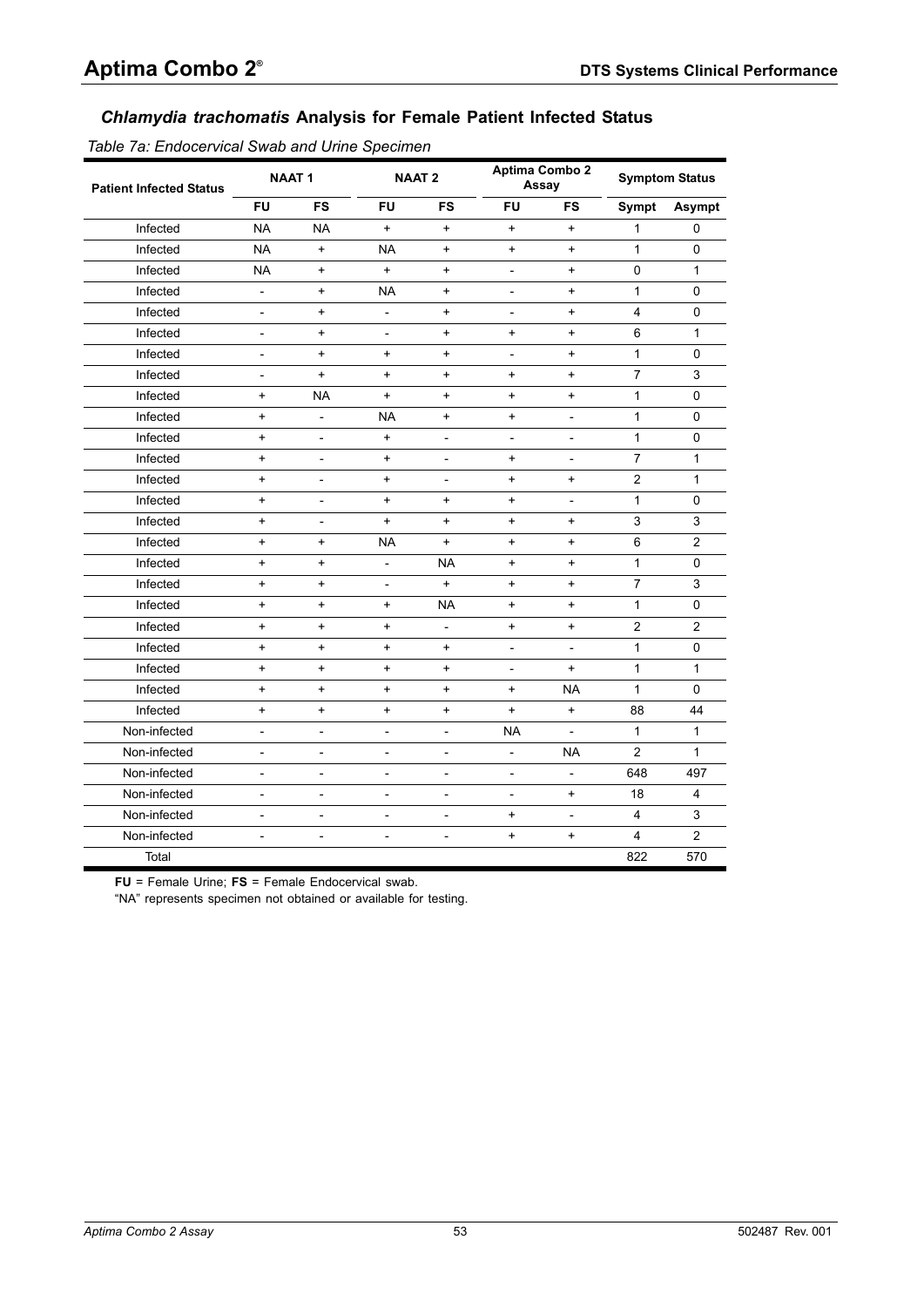#### <span id="page-53-0"></span>*Table 7b: Patient-Collected and Clinician-Collected Vaginal Swab Specimen*

| <b>Patient Infected Status</b> |                          | <b>NAAT1</b>             |                          | <b>NAAT 2 (Aptima</b><br>Combo 2) |                              | Aptima Combo 2<br>Assay      |                | <b>Symptom Status</b>   | Total                     |
|--------------------------------|--------------------------|--------------------------|--------------------------|-----------------------------------|------------------------------|------------------------------|----------------|-------------------------|---------------------------|
|                                | <b>FS</b>                | <b>FU</b>                | <b>FS</b>                | <b>FU</b>                         | <b>PVS</b>                   | <b>CVS</b>                   | Symp           | <b>Asymp</b>            |                           |
| Infected                       | $\ddot{}$                | $+$                      | $\ddot{}$                | $\ddot{}$                         | $\ddot{}$                    | $\ddot{}$                    | 79             | 43                      | 122                       |
| Infected                       | $+$                      | $+$                      | $+$                      | $\ddot{}$                         | $\ddot{}$                    | $\blacksquare$               | 0              | 1                       | 1                         |
| Infected                       | $\ddot{}$                | $+$                      | $+$                      | $\ddot{}$                         | $\overline{\phantom{a}}$     | $\ddot{}$                    | $\mathbf{1}$   | 0                       | 1                         |
| Infected                       | $+$                      | $+$                      | $+$                      | $\ddot{}$                         | <b>NA</b>                    | $\blacksquare$               | $\mathbf{1}$   | 0                       | 1                         |
| Infected                       | $\ddot{}$                | $\overline{a}$           | $\ddot{}$                | $\ddot{}$                         | $\ddot{}$                    | $\ddot{}$                    | 8              | 5                       | 13                        |
| Infected                       | $+$                      | $\overline{\phantom{a}}$ | $+$                      | $\ddot{}$                         | $\overline{\phantom{a}}$     | $\overline{\phantom{a}}$     | 1              | 0                       | 1                         |
| Infected                       | $\ddot{}$                | $\overline{\phantom{a}}$ | $\ddot{}$                | $\ddot{}$                         | <b>NA</b>                    | $\ddot{}$                    | $\mathbf{1}$   | 0                       | 1                         |
| Infected                       | $\ddot{}$                | $=$                      | $+$                      | $\ddot{}$                         | $\ddot{}$                    | $\ddot{}$                    | $\mathbf{1}$   | 0                       | 1                         |
| Infected                       | $\overline{\phantom{m}}$ | $+$                      | $+$                      | $\begin{array}{c} + \end{array}$  | $\ddot{}$                    | $\ddot{}$                    | 8              | 3                       | 11                        |
| Infected                       | $\overline{\phantom{m}}$ | $\ddot{}$                | $+$                      | $\begin{array}{c} + \end{array}$  | $\overline{\phantom{a}}$     | $\blacksquare$               | $\mathbf{1}$   | 0                       | 1                         |
| Infected                       | $\qquad \qquad -$        | $\blacksquare$           | $+$                      | $\ddot{}$                         | $\ddot{}$                    | $\ddot{}$                    | $\mathbf{1}$   | $\overline{2}$          | 3                         |
| Infected                       | $\overline{\phantom{m}}$ | NA                       | $+$                      | $\ddot{}$                         | $\ddot{}$                    | $\ddot{}$                    | $\mathbf{1}$   | 0                       | 1                         |
| Infected                       | $\ddot{}$                | $+$                      | $+$                      | $\overline{\phantom{a}}$          | $\ddot{}$                    | $\ddot{}$                    | 5              | 3                       | 8                         |
| Infected                       | $+$                      | $\overline{\phantom{a}}$ | $+$                      | $\overline{\phantom{a}}$          | $\ddot{}$                    | $\ddot{}$                    | $\mathbf 5$    | 0                       | 5                         |
| Infected                       | $\ddot{}$                | $\overline{\phantom{a}}$ | $+$                      | $\overline{\phantom{a}}$          | $\overline{\phantom{a}}$     | $\ddot{}$                    | 2              | 0                       | 2                         |
| Infected                       | $\ddot{}$                | $+$                      | $\overline{\phantom{0}}$ | $\begin{array}{c} + \end{array}$  | $\ddot{}$                    | $\ddot{}$                    | 0              | 1                       | 1                         |
| Infected                       | $\overline{\phantom{m}}$ | $+$                      | $\overline{a}$           | $\begin{array}{c} + \end{array}$  | $\ddot{}$                    | $\ddot{}$                    | 1              | $\overline{4}$          | 5                         |
| Infected                       | $\overline{\phantom{m}}$ | $\ddot{}$                | $\overline{\phantom{m}}$ | $\ddot{}$                         | $\ddot{}$                    | $\qquad \qquad -$            | $\mathbf{1}$   | 0                       | 1                         |
| Infected                       | $\qquad \qquad -$        | $+$                      | $\overline{\phantom{a}}$ | $\ddot{}$                         | $\overline{\phantom{a}}$     | $\blacksquare$               | 0              | 1                       | 1                         |
| Non-infected                   | $\overline{\phantom{m}}$ | $\overline{\phantom{m}}$ | $+$                      | $\overline{\phantom{0}}$          | $\ddot{}$                    | $\ddot{}$                    | $\mathsf 0$    | $\overline{4}$          | 4                         |
| Non-infected                   | $\overline{a}$           | $\overline{a}$           | $+$                      | $\overline{\phantom{a}}$          | $\ddot{}$                    | $\qquad \qquad \blacksquare$ | 2              | 1                       | 3                         |
| Non-infected                   | $\qquad \qquad -$        | $\qquad \qquad -$        | $+$                      | $\overline{\phantom{a}}$          | $\overline{\phantom{a}}$     | $\ddot{}$                    | $\overline{2}$ | 1                       | 3                         |
| Non-infected                   | $\qquad \qquad -$        | $\overline{\phantom{a}}$ | $\ddot{}$                | $\overline{\phantom{a}}$          | $\overline{\phantom{a}}$     | $\overline{\phantom{a}}$     | 6              | 4                       | 10                        |
| Non-infected                   | $\overline{\phantom{m}}$ | $\overline{\phantom{m}}$ | $+$                      | $\overline{\phantom{m}}$          | <b>NA</b>                    | $\ddot{}$                    | $\mathbf{1}$   | 0                       | 1                         |
| Non-infected                   | $\overline{a}$           | $\overline{\phantom{0}}$ | $+$                      | $\frac{1}{2}$                     | <b>NA</b>                    | $\qquad \qquad \blacksquare$ | 1              | 0                       | 1                         |
| Non-infected                   | $\overline{\phantom{m}}$ | $\overline{\phantom{a}}$ | $\frac{1}{2}$            | $\begin{array}{c} + \end{array}$  | $+$                          | $\ddot{}$                    | 4              | $\overline{\mathbf{c}}$ | 6                         |
| Non-infected                   | $\qquad \qquad -$        | $\overline{\phantom{a}}$ | $\overline{\phantom{a}}$ | $\ddot{}$                         | $\ddot{}$                    | $\overline{\phantom{a}}$     | $\mathbf{1}$   | 0                       | 1                         |
| Non-infected                   | $\overline{\phantom{m}}$ | $\qquad \qquad -$        | $\overline{a}$           | $\ddot{}$                         | $\overline{\phantom{0}}$     | $\overline{a}$               | 0              | $\overline{c}$          | 2                         |
| Non-infected                   | $\ddot{}$                | $\overline{\phantom{0}}$ | $\overline{\phantom{0}}$ | $\overline{\phantom{a}}$          | $\qquad \qquad \blacksquare$ | $\qquad \qquad \blacksquare$ | 1              | 1                       | 2                         |
| Non-infected                   | L,                       | $+$                      | $\qquad \qquad -$        | $\overline{\phantom{a}}$          | $\qquad \qquad -$            | $\overline{a}$               | 1              | $\overline{2}$          | $\ensuremath{\mathsf{3}}$ |
| Non-infected                   |                          |                          |                          |                                   | $\ddot{}$                    | $\ddot{}$                    | 3              | $\boldsymbol{2}$        | 5                         |
| Non-infected                   | $\overline{a}$           | $\overline{\phantom{m}}$ | $\overline{a}$           | $\overline{\phantom{a}}$          | $\ddot{}$                    | $\overline{\phantom{m}}$     | $\overline{c}$ | $\overline{7}$          | 9                         |
| Non-infected                   | $\overline{\phantom{0}}$ | $\overline{\phantom{a}}$ | $\overline{\phantom{0}}$ | $\overline{\phantom{a}}$          | $\overline{\phantom{m}}$     | $+$                          | 12             | 3                       | 15                        |
| Non-infected                   | $\overline{\phantom{0}}$ | $\overline{\phantom{a}}$ | $\overline{\phantom{a}}$ | $\overline{\phantom{a}}$          | $\overline{\phantom{a}}$     | $\equiv$                     | 623            | 516                     | 1139                      |
| Non-infected                   | $\qquad \qquad -$        | $\overline{\phantom{a}}$ | $\overline{\phantom{0}}$ | $\overline{\phantom{a}}$          | $\overline{\phantom{a}}$     | <b>NA</b>                    | 0              | $\overline{2}$          | 2                         |
| Non-infected                   | $\qquad \qquad -$        | $\blacksquare$           | L,                       | $\overline{\phantom{a}}$          | $\overline{\phantom{a}}$     | $\equiv$                     | $\mathbf{1}$   | 0                       | $\mathbf{1}$              |
| Non-infected                   | $\qquad \qquad -$        | $\overline{\phantom{a}}$ | $\overline{\phantom{0}}$ | $\overline{\phantom{a}}$          | <b>NA</b>                    | $\ddot{}$                    | 0              | 1                       | 1                         |
| Non-infected                   | ÷,                       | $\overline{\phantom{a}}$ | $\overline{\phantom{a}}$ | $\overline{\phantom{a}}$          | <b>NA</b>                    | $\overline{\phantom{a}}$     | 11             | 8                       | 19                        |
| Non-infected                   | $\qquad \qquad -$        | $\overline{\phantom{a}}$ | $\overline{\phantom{0}}$ | $\overline{\phantom{a}}$          | <b>NA</b>                    | <b>NA</b>                    | $\mathbf{1}$   | 0                       | 1                         |
| Non-infected                   | $\qquad \qquad -$        | $\blacksquare$           | L,                       | $\overline{\phantom{a}}$          | <b>NA</b>                    | $\equiv$                     | 0              | 1                       | 1                         |
| Non-infected                   | $\overline{a}$           | $\blacksquare$           | $\overline{\phantom{0}}$ | $\overline{\phantom{a}}$          | $=$                          | $+$                          | 0              | 1                       | 1                         |
| Non-infected                   | $\overline{\phantom{0}}$ | <b>NA</b>                | $\qquad \qquad -$        | $\overline{\phantom{a}}$          | $\overline{\phantom{a}}$     | $\overline{\phantom{a}}$     | $\overline{c}$ | $\overline{c}$          | 4                         |
| Non-infected                   | $\qquad \qquad -$        | <b>NA</b>                | $\overline{\phantom{a}}$ | $\overline{\phantom{a}}$          | <b>NA</b>                    | $\blacksquare$               | 0              | $\mathbf{1}$            | 1                         |
| Non-infected                   | $\qquad \qquad -$        | $=$                      | L,                       | $\overline{\phantom{a}}$          | $\overline{\phantom{a}}$     | $\Box$                       | 12             | 9                       | 21                        |
| Non-infected                   | $\qquad \qquad -$        | $=$                      | $\overline{\phantom{0}}$ | $\overline{\phantom{a}}$          | $\blacksquare$               | <b>NA</b>                    | 0              | 1                       | 1                         |
| Non-infected                   | $=$                      | $\overline{\phantom{a}}$ | $\overline{\phantom{a}}$ | $\overline{\phantom{a}}$          | $\overline{\phantom{a}}$     | $\overline{\phantom{a}}$     | $\mathbf 1$    | $\mathbf{1}$            | $\overline{c}$            |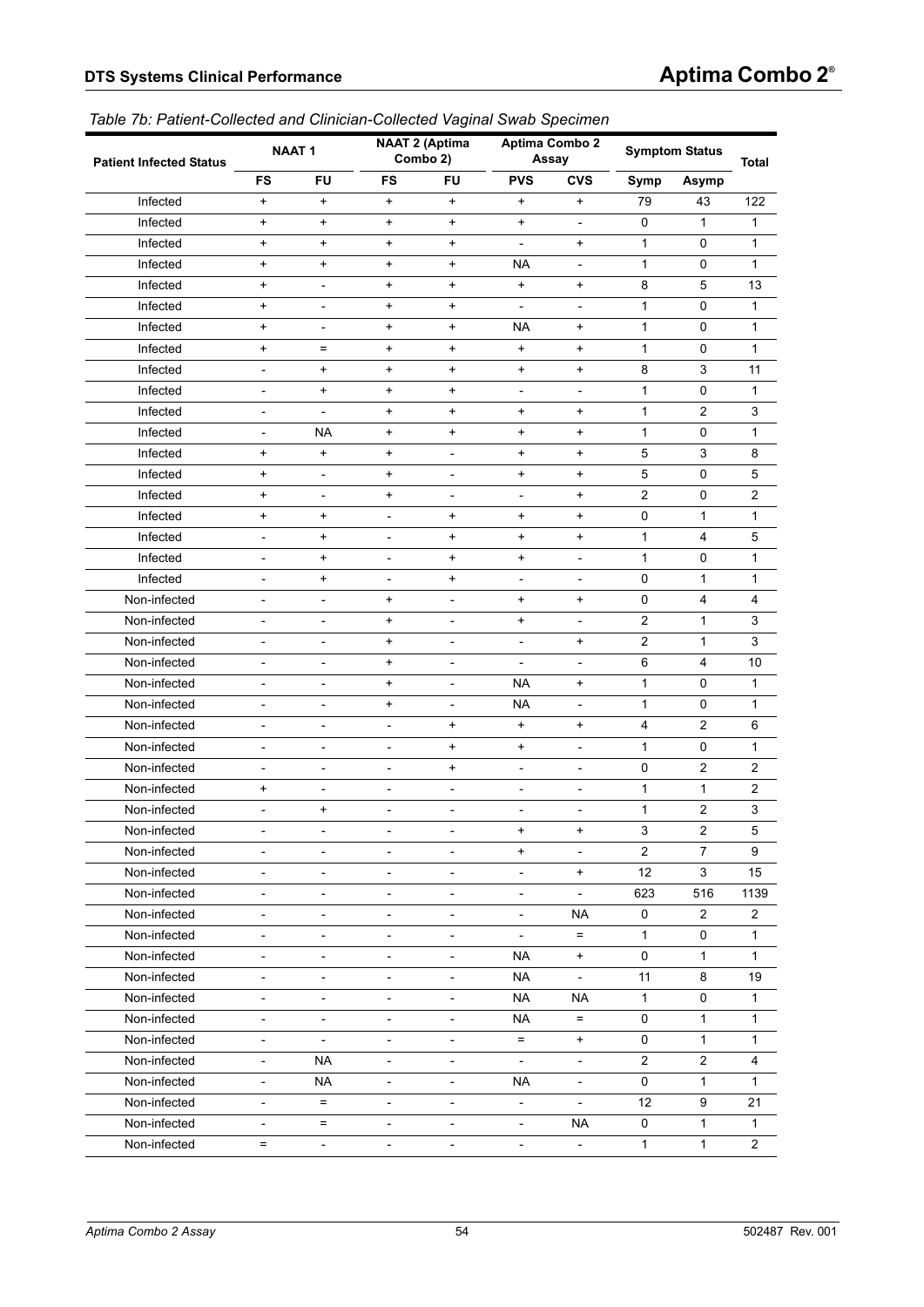| <b>Patient Infected Status</b> |                          | <b>NAAT1</b>             |           | <b>NAAT 2 (Aptima</b><br><b>Aptima Combo 2</b><br><b>Symptom Status</b><br>Combo 2)<br>Assay |                          |                          | <b>Total</b> |          |      |
|--------------------------------|--------------------------|--------------------------|-----------|----------------------------------------------------------------------------------------------|--------------------------|--------------------------|--------------|----------|------|
|                                | FS                       | FU                       | FS        | FU                                                                                           | <b>PVS</b>               | <b>CVS</b>               | Symp         | Asymp    |      |
| Non-infected                   | $\overline{\phantom{0}}$ |                          | -         | <b>NA</b>                                                                                    | $\overline{\phantom{0}}$ | $\overline{\phantom{a}}$ | 0            |          |      |
| Non-infected                   | $\overline{\phantom{0}}$ | $\overline{\phantom{0}}$ | <b>NA</b> | $\overline{\phantom{0}}$                                                                     | $\overline{\phantom{0}}$ | $\overline{\phantom{a}}$ | 5            | 4        | 9    |
| Non-infected                   | $\overline{\phantom{0}}$ | $\overline{\phantom{0}}$ | $=$       | $\overline{\phantom{0}}$                                                                     | $\overline{\phantom{0}}$ | $\ddot{}$                |              | $\Omega$ |      |
| Non-infected                   | $\overline{\phantom{0}}$ |                          | $=$       | $\overline{\phantom{0}}$                                                                     | $\overline{\phantom{0}}$ | $\overline{\phantom{a}}$ |              | 0        |      |
| Total                          |                          |                          |           |                                                                                              |                          |                          | 811          | 640      | 1451 |

*Table 7b: Patient-Collected and Clinician-Collected Vaginal Swab Specimen (continued)*

**FS** = Female Endocervical swab; **FU** = Female Urine; **PVS** = Asymptomatic Patient-Collected Vaginal Swab; **CVS** = Clinician-Collected Vaginal Swab. "NA" represents specimen not obtained or available for testing. The equal symbol (=) represents equivocal on repeat testing.

<span id="page-54-0"></span>*Table 7c: PreservCyt Solution Liquid Pap Specimen Clinical Study Patient Infected Status Results for C. trachomatis*

| <b>Patient Infected Status</b> |                 | <b>Endocervical Swab Result</b> |      | <b>Symptom Status</b> |
|--------------------------------|-----------------|---------------------------------|------|-----------------------|
|                                | AC <sub>2</sub> | ACT                             | Symp | Asymp                 |
| Infected                       | +               |                                 | 30   | 60                    |
| Non-Infected                   | -               |                                 | 4    | 12                    |
| Non-Infected                   |                 |                                 | 3    |                       |
| Non-Infected                   |                 |                                 | 322  | 1214                  |
| Total                          |                 |                                 | 359  | 1288                  |

#### *C. trachomatis* **Analysis for Male Patient Infected Status**

<span id="page-54-1"></span>*Table 8: C. trachomatis Urethral Swab and Urine Specimen Analysis for Male Patient Infected Status*

| <b>Patient Infected Status</b> |                              | <b>NAAT1</b>             | <b>NAAT2</b>             | Aptima Combo 2<br>Assay  |                          |                | <b>Symptom Status</b>   |
|--------------------------------|------------------------------|--------------------------|--------------------------|--------------------------|--------------------------|----------------|-------------------------|
|                                | <b>MU</b>                    | <b>MS</b>                | <b>MU</b>                | MU                       | <b>MS</b>                | Sympt          | Asympt                  |
| Infected                       | <b>NA</b>                    | $+$                      | $+$                      | $\ddot{}$                | $\ddot{}$                | $\overline{2}$ | $\Omega$                |
| Infected                       | $\overline{\phantom{a}}$     | $+$                      | $+$                      | $\ddot{}$                | $\ddot{}$                | 10             | $\overline{4}$          |
| Infected                       | $\ddot{}$                    | <b>NA</b>                | $+$                      | $\ddot{}$                | <b>NA</b>                | 4              | 6                       |
| Infected                       | $\ddot{}$                    | <b>NA</b>                | $\ddot{}$                | $\ddot{}$                | $\overline{\phantom{a}}$ | $\overline{2}$ | $\mathbf 0$             |
| Infected                       | $\ddot{}$                    | <b>NA</b>                | $\ddot{}$                | $\ddot{}$                | $\ddot{}$                | 21             | 1                       |
| Infected                       | $\ddot{}$                    | $\overline{\phantom{a}}$ | $\ddot{}$                | $\ddot{}$                | $\overline{\phantom{a}}$ | 3              | 3                       |
| Infected                       | $\ddot{}$                    | $\overline{\phantom{0}}$ | $\ddot{}$                | $\ddot{}$                | $\ddot{}$                | 4              | 3                       |
| Infected                       | $+$                          | +                        | <b>NA</b>                | $\overline{\phantom{a}}$ | $+$                      | 1              | 0                       |
| Infected                       | $+$                          | $+$                      | <b>NA</b>                | $\ddot{}$                | $+$                      | 8              | $\overline{2}$          |
| Infected                       | $+$                          | $+$                      | $\overline{\phantom{a}}$ | $\ddot{}$                | $+$                      | 12             | 4                       |
| Infected                       | $+$                          | $+$                      | $+$                      | $\overline{\phantom{a}}$ | $\overline{\phantom{a}}$ | 1              | 0                       |
| Infected                       | $\ddot{}$                    | $+$                      | $+$                      | $\overline{\phantom{a}}$ | $+$                      | 1              | 3                       |
| Infected                       | $+$                          | $+$                      | $+$                      | $\ddot{}$                | <b>NA</b>                | 1              | 0                       |
| Infected                       | $\ddot{}$                    | $+$                      | $+$                      | $\ddot{}$                | $\overline{a}$           | 1              | 1                       |
| Infected                       | $+$                          | $+$                      | $+$                      | $\ddot{}$                | $+$                      | 131            | 53                      |
| Non-infected                   | $\overline{\phantom{0}}$     | $\overline{\phantom{0}}$ | $\overline{\phantom{0}}$ | <b>NA</b>                | $\overline{\phantom{0}}$ | $\Omega$       | $\overline{2}$          |
| Non-infected                   | $\overline{\phantom{0}}$     | $\overline{\phantom{0}}$ | $\overline{\phantom{0}}$ | $\overline{a}$           | <b>NA</b>                | 13             | 8                       |
| Non-infected                   |                              |                          |                          | $\overline{\phantom{0}}$ | $\overline{a}$           | 461            | 303                     |
| Non-infected                   |                              |                          |                          | $\overline{\phantom{a}}$ | $\ddot{}$                | 10             | 5                       |
| Non-infected                   |                              |                          |                          | $\pmb{+}$                |                          | 3              | $\overline{\mathbf{4}}$ |
| Non-infected                   | $\qquad \qquad \blacksquare$ | $\overline{\phantom{a}}$ | $\overline{a}$           | $\ddot{}$                | $\ddot{}$                | 5              | $\mathbf{0}$            |
| Total                          |                              |                          |                          |                          |                          | 694            | 402                     |

**MU** = Male Urine; **MS** = Male Urethral Swab.

"NA" represents specimen not obtained or available for testing.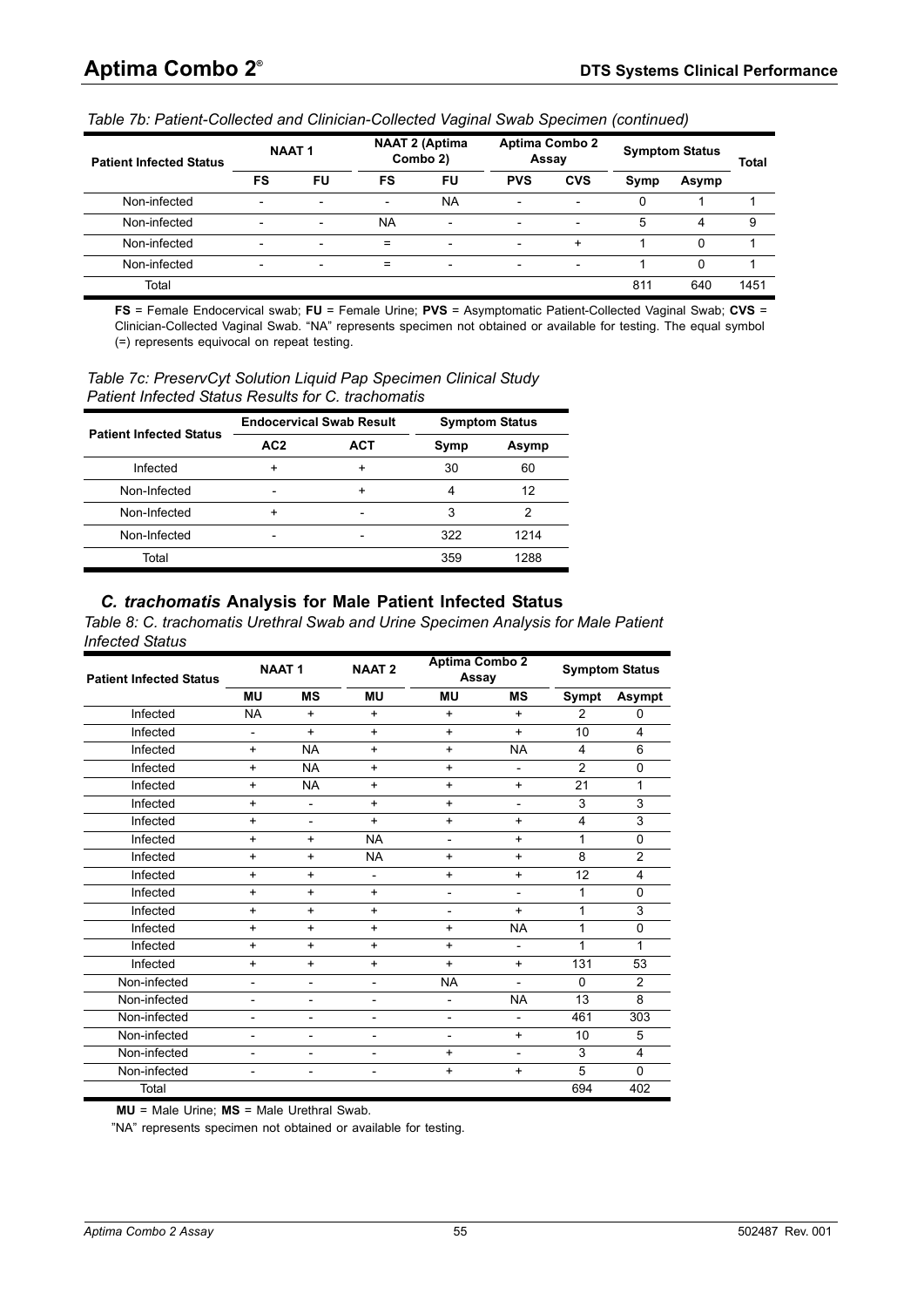### *Neisseria gonorrhoeae* **Performance Tables**

#### *N. gonorrhoeae* **Sensitivity and Specificity**

| <b>Specimen</b> |        | <b>Symptoms</b>  | N    | <b>TP</b>                                                                                                                                                                                                                                                                                                                                                                                                                                                                                                                                                                                                                                                                                   | FP <sup>4</sup> | <b>TN</b>         | <b>FN</b> | <b>Sensitivity</b><br>(95% C.I.) | <b>Specificity</b><br>$(95\% \text{ C.I.})$ |
|-----------------|--------|------------------|------|---------------------------------------------------------------------------------------------------------------------------------------------------------------------------------------------------------------------------------------------------------------------------------------------------------------------------------------------------------------------------------------------------------------------------------------------------------------------------------------------------------------------------------------------------------------------------------------------------------------------------------------------------------------------------------------------|-----------------|-------------------|-----------|----------------------------------|---------------------------------------------|
|                 |        | Sympt            | 724  | 304                                                                                                                                                                                                                                                                                                                                                                                                                                                                                                                                                                                                                                                                                         | $5^{\circ}$     | 412               | 3         | 99.0% (97.2-99.8)                | 98.8% (97.2-99.6)                           |
|                 | Swab   | Asympt           | 378  | 15<br>12 <sup>b</sup><br>$\mathbf 0$<br>351<br>3<br>319<br>764<br>17 <sup>c</sup><br>1 <sup>d</sup><br>311<br>433<br>5<br>13<br>0<br>$2^e$<br>368<br>5<br>324<br>3 <sup>f</sup><br>802<br>94<br>772<br>$\mathbf 0$<br>15 <sup>9</sup><br>31<br>2 <sup>h</sup><br>562<br>1<br>1<br>126<br>17 <sup>i</sup><br>1335<br>$\overline{7}$<br>87<br>7 <sup>j</sup><br>782<br>28<br>3 <sup>k</sup><br>564<br>4<br>116<br>10 <sup>1</sup><br>1347<br>11<br>398<br>20 <sup>m</sup><br>1184<br>3<br>46<br>913<br>1<br>14 <sup>n</sup><br>2099<br>445<br>4<br>$34^\circ$<br>398<br>1215<br>12<br>8 <sup>p</sup><br>932<br>41<br>5 <sup>q</sup><br>$\overline{4}$<br>440<br>2149<br>16<br>13 <sup>r</sup> | 100% (78.2-100) | 96.7% (94.3-98.3) |           |                                  |                                             |
|                 |        | All <sup>1</sup> | 1103 |                                                                                                                                                                                                                                                                                                                                                                                                                                                                                                                                                                                                                                                                                             |                 |                   |           | 99.1% (97.3-99.8)                | 97.8% (96.5-98.7)                           |
| <b>Male</b>     |        | Sympt            | 750  |                                                                                                                                                                                                                                                                                                                                                                                                                                                                                                                                                                                                                                                                                             |                 |                   |           | 98.4% (96.3-99.5)                | 99.8% (98.7-100)                            |
|                 | Urine  | Asympt           | 383  |                                                                                                                                                                                                                                                                                                                                                                                                                                                                                                                                                                                                                                                                                             |                 |                   |           | 100% (75.3-100)                  | 99.5% (98.1-99.9)                           |
|                 |        | All <sup>1</sup> | 1134 |                                                                                                                                                                                                                                                                                                                                                                                                                                                                                                                                                                                                                                                                                             |                 |                   |           | 98.5% (96.5-99.5)                | 99.6% (98.9-99.9)                           |
|                 |        | Sympt            | 881  |                                                                                                                                                                                                                                                                                                                                                                                                                                                                                                                                                                                                                                                                                             |                 |                   |           | 100% (96.2-100)                  | 98.1% (96.9-98.9)                           |
|                 | Swab   | Asympt           | 596  |                                                                                                                                                                                                                                                                                                                                                                                                                                                                                                                                                                                                                                                                                             |                 |                   |           | 96.9% (83.8-99.9)                | 99.6% (98.7-100)                            |
|                 |        | All <sup>2</sup> | 1479 |                                                                                                                                                                                                                                                                                                                                                                                                                                                                                                                                                                                                                                                                                             |                 |                   |           | 99.2% (95.7-100)                 | 98.7% (98.0-99.3)                           |
|                 | Female | Sympt            | 883  |                                                                                                                                                                                                                                                                                                                                                                                                                                                                                                                                                                                                                                                                                             |                 |                   |           | 92.6% (85.3-97.0)                | 99.1% (98.2-99.6)                           |
|                 | Urine  | Asympt           | 599  |                                                                                                                                                                                                                                                                                                                                                                                                                                                                                                                                                                                                                                                                                             |                 |                   |           | 87.5% (71.0-96.5)                | 99.5% (98.5-99.9)                           |
|                 |        | All <sup>2</sup> | 1484 |                                                                                                                                                                                                                                                                                                                                                                                                                                                                                                                                                                                                                                                                                             |                 |                   |           | 91.3% (85.0-95.6)                | 99.3% (98.6-99.6)                           |
|                 |        | Sympt            | 1605 |                                                                                                                                                                                                                                                                                                                                                                                                                                                                                                                                                                                                                                                                                             |                 |                   |           | 99.3% (97.8-99.8)                | 98.3% (97.4-99.0)                           |
|                 | Swab   | Asympt           | 974  |                                                                                                                                                                                                                                                                                                                                                                                                                                                                                                                                                                                                                                                                                             |                 |                   |           | 97.9% (88.7-99.9)                | 98.5% (97.5-99.2)                           |
|                 |        | All <sup>3</sup> | 2582 |                                                                                                                                                                                                                                                                                                                                                                                                                                                                                                                                                                                                                                                                                             |                 |                   |           | 99.1% (97.7-99.8)                | 98.4% (97.8-98.9)                           |
| <b>Total</b>    |        | Sympt            | 1633 |                                                                                                                                                                                                                                                                                                                                                                                                                                                                                                                                                                                                                                                                                             |                 |                   |           | 97.1% (94.9-98.5)                | 99.3% (98.7-99.7)                           |
|                 | Urine  | Asympt           | 982  |                                                                                                                                                                                                                                                                                                                                                                                                                                                                                                                                                                                                                                                                                             |                 |                   |           | 91.1% (78.8-97.5)                | 99.5% (98.8-99.8)                           |
|                 |        | All <sup>3</sup> | 2618 |                                                                                                                                                                                                                                                                                                                                                                                                                                                                                                                                                                                                                                                                                             |                 |                   |           | 96.5% (94.4-98.0)                | 99.4% (99.0-99.7)                           |

<span id="page-55-0"></span>*Table 9a: Aptima Combo 2 Assay Specimens vs. Patient Infected Status*

**TP** = True Positive; **FP** = False Positive; **TN** = True Negative; **FN** = False Negative.

1 Includes 1 male subject for whom symptoms were not reported.

2 Includes 1 female for whom symptoms were not reported.

<sup>3</sup> Includes 1 male and 1 female for whom symptoms were not reported.

4 GC Alternate TMA results represents # positive results/# specimens tested: a: 5/5, b: 12/12, c: 17/17, d: 0/1, e: 2/2, f: 2/3, g: 13/15, h: 2/2, i: 15/17, j: 4/7, k: 0/2, l: 4/9, m: 18/20, n: 14/14, o: 32/34, p: 4/8, q: 2/4, and r: 6/12.

<span id="page-55-1"></span>

| <b>Specimen</b>                     |                     | Symptom<br><b>Status</b> | N    |    | FP1<br>ΤN<br>ΤP |      | FN | Sensitivity<br>$(95\% \text{ C.1})$ | <b>Specificity</b><br>$(95\% \, C.I.)$ |
|-------------------------------------|---------------------|--------------------------|------|----|-----------------|------|----|-------------------------------------|----------------------------------------|
| <b>Patient-</b><br><b>Collected</b> | <b>Vaginal Swab</b> | Asympt                   | 629  | 21 | 3 <sup>a</sup>  | 605  | 0  | 100% (83.9-100)                     | 99.5% (98.6-99.9)                      |
|                                     |                     | Sympt                    | 807  | 51 | $7^{\rm b}$     | 747  | 2  | 96.2% (87.0-99.5)                   | 99.1% (98.1-99.6)                      |
| Clinician-<br><b>Collected</b>      | <b>Vaginal Swab</b> | Asympt                   | 637  | 21 | $4^\circ$       | 611  |    | 95.5% (77.2-99.9)                   | 99.3% (98.3-99.8)                      |
|                                     |                     | All                      | 1444 | 72 | 11 <sup>d</sup> | 1358 | 3  | 96.0% (88.8-99.2)                   | 99.2% (98.6-99.6)                      |

**TP** = True Positive; **FP** = False Positive; **TN** = True Negative; **FN** = False Negative.

1 GC TMA Alternate Amplification results represents # positive results/# specimens tested: a: 3/3, b: 6/7, c: 3/4, and d: 9/11.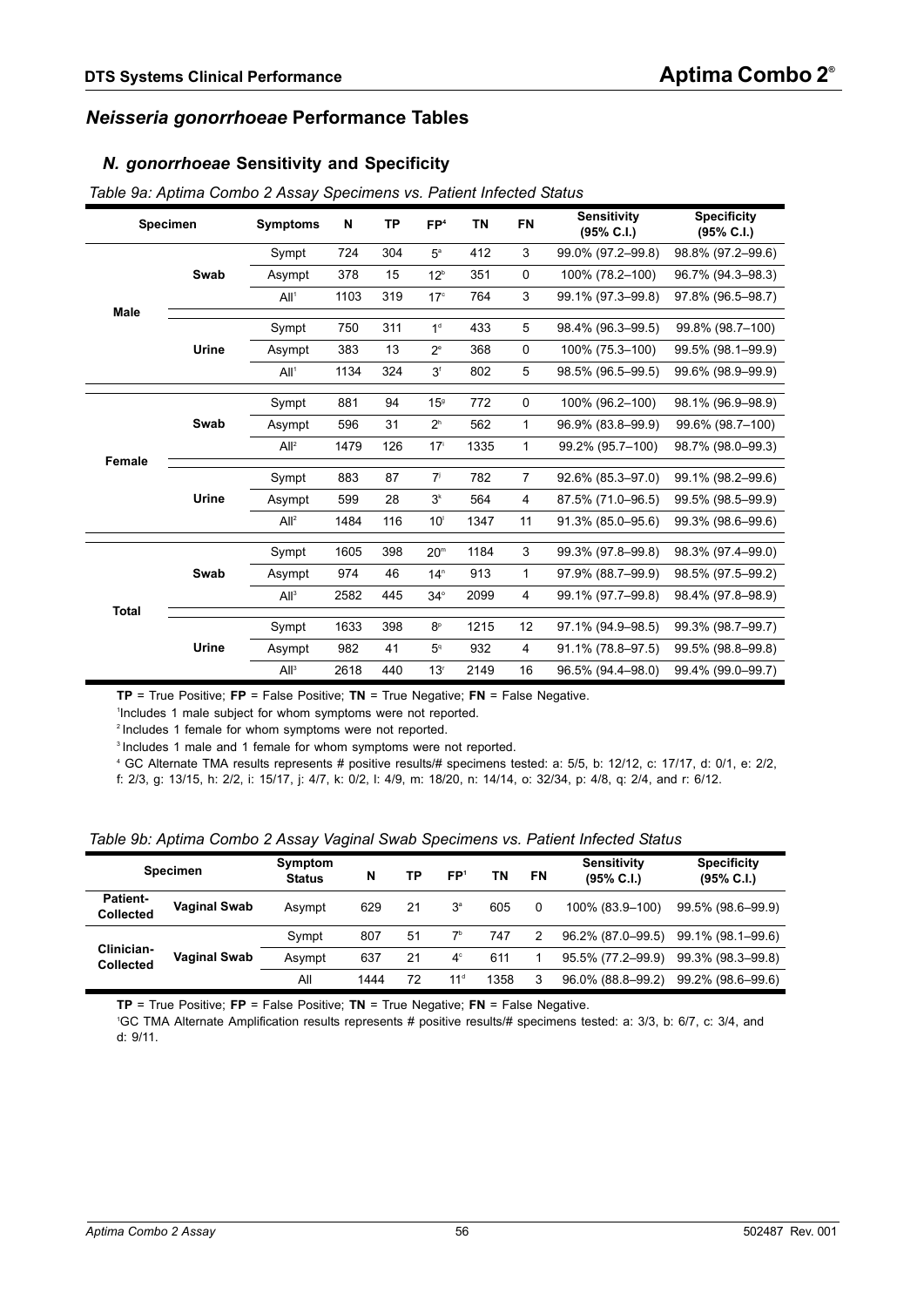| Symptom<br><b>Status</b> | AC2/GC<br><b>PreservCyt Result</b> | $+/-$ | $+/-$    | $-1+$          | -/-  | <b>Sensitivity</b><br>(95% C.I.)           | <b>Specificity</b><br>$(95\% \text{ C.I.})$ |
|--------------------------|------------------------------------|-------|----------|----------------|------|--------------------------------------------|---------------------------------------------|
|                          | Positive                           | 5     | 0        | 1 <sup>1</sup> | 3    |                                            |                                             |
| Asympt                   | Negative                           |       | 0        | 5              | 1273 | 83.3% (35.9 - 99.6) 99.7% (99.2 - 99.9)    |                                             |
|                          | Total                              | 6     | 0        | 6              | 1276 |                                            |                                             |
|                          | Positive                           |       | $\Omega$ | $\Omega$       | 0    |                                            |                                             |
| Sympt                    | Negative                           | 0     | 0        | $\Omega$       | 352  | 100% (59.0 - 100)                          | 100% (99.0 - 100)                           |
|                          | Total                              | 7     | $\Omega$ | $\Omega$       | 352  |                                            |                                             |
|                          | Positive                           | 12    | 0        |                | 3    |                                            |                                             |
| All                      | Negative                           |       | 0        | 5              | 1625 | $92.3\%$ (64.0 - 99.8) 99.8% (99.4 - 99.9) |                                             |
|                          | Total                              | 13    | $\Omega$ | 6              | 1628 |                                            |                                             |

<span id="page-56-0"></span>*Table 9c: Aptima Combo 2 Assay PreservCyt Specimens vs. Patient Infected Status*

1 One specimen had a discordant result: Equivocal endocervical swab specimen result in the Aptima Combo 2 Assay/ Positive endocervical swab specimen result in the Aptima GC Assay.

+/+ = Positive Endocervical Swab Specimen Result in the AC2 Assay / Positive Endocervical Swab Specimen Result in the AGC Assay.

+/- = Positive Endocervical Swab Specimen Result in the AC2 Assay / Negative Endocervical Swab Specimen Result in the AGC Assay.

-/+ = Negative Endocervical Swab Specimen Result in the AC2 Assay / Positive Endocervical Swab Specimen Result in the AGC Assay.

-/- = Negative Endocervical Swab Specimen Result in the AC2 Assay / Negative Endocervical Swab Specimen Result in the AGC Assay.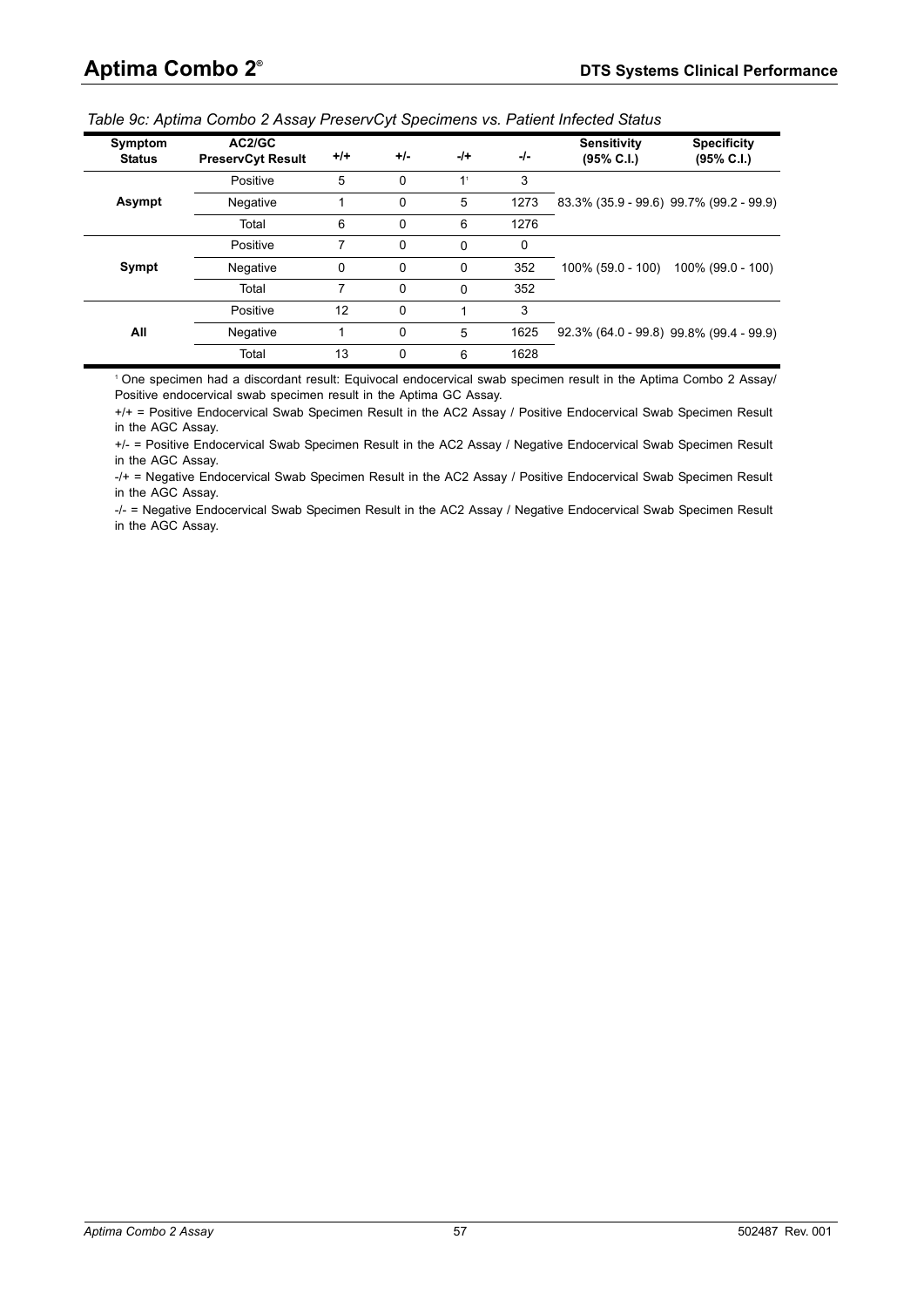#### *Neisseria gonorrhoeae* **Performance by Clinical Site**

<span id="page-57-0"></span>

|  |  |  | Table 10a: Aptima Combo 2 Assay Specimens vs. Patient Infected Status |  |  |
|--|--|--|-----------------------------------------------------------------------|--|--|
|  |  |  |                                                                       |  |  |

|                                                                                                                                                                                                                                                                                                                                                                                                                                                                                                                                                                                                                                                                                                                                                                                                                                                                                                                                                                                                                                                                                                                                                                                                                                                                                                                                                                                                                                                                                                                                                                                                                                                                                                                                                                                                                                                         | <b>Site</b>      | N                 | TP   | <b>FP</b> | <b>TN</b> | FN           | Prev $(\%)$ | <b>Sensitivity</b><br>(95% C.I.) | <b>Specificity</b><br>$(95\% \text{ C.1})$ | <b>PPV</b><br>(%) | <b>NPV</b><br>(%) |
|---------------------------------------------------------------------------------------------------------------------------------------------------------------------------------------------------------------------------------------------------------------------------------------------------------------------------------------------------------------------------------------------------------------------------------------------------------------------------------------------------------------------------------------------------------------------------------------------------------------------------------------------------------------------------------------------------------------------------------------------------------------------------------------------------------------------------------------------------------------------------------------------------------------------------------------------------------------------------------------------------------------------------------------------------------------------------------------------------------------------------------------------------------------------------------------------------------------------------------------------------------------------------------------------------------------------------------------------------------------------------------------------------------------------------------------------------------------------------------------------------------------------------------------------------------------------------------------------------------------------------------------------------------------------------------------------------------------------------------------------------------------------------------------------------------------------------------------------------------|------------------|-------------------|------|-----------|-----------|--------------|-------------|----------------------------------|--------------------------------------------|-------------------|-------------------|
|                                                                                                                                                                                                                                                                                                                                                                                                                                                                                                                                                                                                                                                                                                                                                                                                                                                                                                                                                                                                                                                                                                                                                                                                                                                                                                                                                                                                                                                                                                                                                                                                                                                                                                                                                                                                                                                         | $\mathbf{1}$     | 159               | 56   | 1         | 101       | $\mathbf{1}$ | 35.8        | 98.2% (90.6-100)                 | 99.0% (94.7-100)                           | 98.2              | 99.0              |
|                                                                                                                                                                                                                                                                                                                                                                                                                                                                                                                                                                                                                                                                                                                                                                                                                                                                                                                                                                                                                                                                                                                                                                                                                                                                                                                                                                                                                                                                                                                                                                                                                                                                                                                                                                                                                                                         | $\boldsymbol{2}$ | 97                | 13   | 0         | 84        | 0            | 13.4        | 100% (75.3–100)                  | 100% (95.7–100)                            | 100               | 100               |
| <b>Specimen</b><br>71<br>3<br>264<br>6<br>187<br>26.9<br>0<br>4<br>53<br>0<br>33<br>37.7<br>20<br>0<br>Swab<br>5<br>139<br>12<br>0<br>127<br>0<br>8.6<br>336<br>94<br>10<br>$\mathbf{1}$<br>28.3<br>6<br>231<br>$\overline{7}$<br>55<br>53<br>0<br>1<br>$98.2*$<br>1<br><b>ALL</b><br>319<br>17<br>1103<br>764<br>3<br>29.2<br>Male<br>$\mathbf{1}$<br>161<br>57<br>$\pmb{0}$<br>103<br>$\mathbf{1}$<br>36.0<br>$\overline{\mathbf{c}}$<br>0<br>104<br>19<br>85<br>0<br>18.3<br>2<br>3<br>265<br>71<br>192<br>26.8<br>0<br>0<br>4<br>53<br>20<br>33<br>0<br>37.7<br>Urine<br>5<br>160<br>14<br>0<br>146<br>8.8<br>0<br>335<br>$\mathbf{1}$<br>27.8<br>6<br>89<br>241<br>4<br>$\overline{7}$<br>56<br>54<br>0<br>2<br>0<br>96.4*<br><b>ALL</b><br>3<br>1134<br>324<br>802<br>5<br>29.0<br>$\mathbf{1}$<br>196<br>$\overline{\mathbf{c}}$<br>15.3<br>30<br>164<br>0<br>$\overline{\mathbf{c}}$<br>9<br>$\mathbf{1}$<br>72<br>83<br>$\mathbf{1}$<br>12.0<br>3<br>31<br>2<br>191<br>158<br>16.2<br>0<br>$\overline{7}$<br>0<br>4<br>215<br>0<br>3.3<br>208<br>Swab<br>5<br>8<br>$\mathbf 1$<br>382<br>2.1<br>373<br>0<br>8<br>6<br>278<br>36<br>234<br>0<br>12.9<br>$\overline{7}$<br>$\overline{5}$<br>3<br>134<br>126<br>0<br>3.7<br><b>ALL</b><br>17<br>1479<br>126<br>$\mathbf{1}$<br>1335<br>8.6<br><b>Female</b><br>$\mathbf{1}$<br>196<br>24<br>$\overline{\mathbf{c}}$<br>164<br>6<br>15.3<br>$\overline{\mathbf{c}}$<br>9<br>$\mathbf{1}$<br>83<br>72<br>$\mathbf{1}$<br>12.0<br>3<br>2<br>191<br>30<br>158<br>16.2<br>1<br>5<br>2<br>4<br>215<br>$\overline{c}$<br>3.3<br>206<br>Urine<br>5<br>383<br>8<br>0<br>375<br>0<br>2.1<br>282<br>$\overline{\mathbf{c}}$<br>6<br>35<br>244<br>$\mathbf{1}$<br>12.8<br>$\overline{7}$<br>$\overline{5}$<br>$\mathbf{1}$<br>134<br>128<br>0<br>3.7<br><b>ALL</b><br>1484<br>116<br>10<br>11<br>1347<br>8.6 | 100% (94.9-100)  | 96.9% (93.4-98.9) | 92.2 | 100       |           |              |             |                                  |                                            |                   |                   |
|                                                                                                                                                                                                                                                                                                                                                                                                                                                                                                                                                                                                                                                                                                                                                                                                                                                                                                                                                                                                                                                                                                                                                                                                                                                                                                                                                                                                                                                                                                                                                                                                                                                                                                                                                                                                                                                         |                  |                   |      |           |           |              |             | 100% (83.2-100)                  | 100% (89.4-100)                            | 100               | 100               |
|                                                                                                                                                                                                                                                                                                                                                                                                                                                                                                                                                                                                                                                                                                                                                                                                                                                                                                                                                                                                                                                                                                                                                                                                                                                                                                                                                                                                                                                                                                                                                                                                                                                                                                                                                                                                                                                         |                  |                   |      |           |           |              |             | 100% (73.5-100)                  | 100% (97.1-100)                            | 100               | 100               |
|                                                                                                                                                                                                                                                                                                                                                                                                                                                                                                                                                                                                                                                                                                                                                                                                                                                                                                                                                                                                                                                                                                                                                                                                                                                                                                                                                                                                                                                                                                                                                                                                                                                                                                                                                                                                                                                         |                  |                   |      |           |           |              |             | 98.9% (94.3-100)                 | 95.9% (92.5-98.0)                          | 90.4              | 99.6              |
|                                                                                                                                                                                                                                                                                                                                                                                                                                                                                                                                                                                                                                                                                                                                                                                                                                                                                                                                                                                                                                                                                                                                                                                                                                                                                                                                                                                                                                                                                                                                                                                                                                                                                                                                                                                                                                                         |                  |                   |      |           |           |              |             | 98.1% (90.1-100)                 | 100% (2.5-100)                             | 100               | 50.0              |
|                                                                                                                                                                                                                                                                                                                                                                                                                                                                                                                                                                                                                                                                                                                                                                                                                                                                                                                                                                                                                                                                                                                                                                                                                                                                                                                                                                                                                                                                                                                                                                                                                                                                                                                                                                                                                                                         |                  |                   |      |           |           |              |             | 99.1% (97.3-99.8)                | 97.8% (96.5-98.7)                          | 94.9              | 99.6              |
|                                                                                                                                                                                                                                                                                                                                                                                                                                                                                                                                                                                                                                                                                                                                                                                                                                                                                                                                                                                                                                                                                                                                                                                                                                                                                                                                                                                                                                                                                                                                                                                                                                                                                                                                                                                                                                                         |                  |                   |      |           |           |              |             | 98.3% (90.8-100)                 | 100% (96.5–100)                            | 100               | 99.0              |
|                                                                                                                                                                                                                                                                                                                                                                                                                                                                                                                                                                                                                                                                                                                                                                                                                                                                                                                                                                                                                                                                                                                                                                                                                                                                                                                                                                                                                                                                                                                                                                                                                                                                                                                                                                                                                                                         |                  |                   |      |           |           |              |             | 100% (82.4-100)                  | 100% (95.8-100)                            | 100               | 100               |
|                                                                                                                                                                                                                                                                                                                                                                                                                                                                                                                                                                                                                                                                                                                                                                                                                                                                                                                                                                                                                                                                                                                                                                                                                                                                                                                                                                                                                                                                                                                                                                                                                                                                                                                                                                                                                                                         |                  |                   |      |           |           |              |             | 100% (94.9-100)                  | 99.0% (96.3-99.9)                          | 97.3              | 100               |
|                                                                                                                                                                                                                                                                                                                                                                                                                                                                                                                                                                                                                                                                                                                                                                                                                                                                                                                                                                                                                                                                                                                                                                                                                                                                                                                                                                                                                                                                                                                                                                                                                                                                                                                                                                                                                                                         |                  |                   |      |           |           |              |             | 100% (83.2-100)                  | 100% (89.4-100)                            | 100               | 100               |
|                                                                                                                                                                                                                                                                                                                                                                                                                                                                                                                                                                                                                                                                                                                                                                                                                                                                                                                                                                                                                                                                                                                                                                                                                                                                                                                                                                                                                                                                                                                                                                                                                                                                                                                                                                                                                                                         |                  |                   |      |           |           |              |             | 100% (76.8-100)                  | 100% (97.5-100)                            | 100               | 100               |
|                                                                                                                                                                                                                                                                                                                                                                                                                                                                                                                                                                                                                                                                                                                                                                                                                                                                                                                                                                                                                                                                                                                                                                                                                                                                                                                                                                                                                                                                                                                                                                                                                                                                                                                                                                                                                                                         |                  |                   |      |           |           |              |             | 95.7% (89.4-98.8)                | 99.6% (97.7-100)                           | 98.9              | 98.4              |
|                                                                                                                                                                                                                                                                                                                                                                                                                                                                                                                                                                                                                                                                                                                                                                                                                                                                                                                                                                                                                                                                                                                                                                                                                                                                                                                                                                                                                                                                                                                                                                                                                                                                                                                                                                                                                                                         |                  |                   |      |           |           |              |             | 100% (93.4-100)                  | 100% (15.8-100)                            | 100               | 100               |
|                                                                                                                                                                                                                                                                                                                                                                                                                                                                                                                                                                                                                                                                                                                                                                                                                                                                                                                                                                                                                                                                                                                                                                                                                                                                                                                                                                                                                                                                                                                                                                                                                                                                                                                                                                                                                                                         |                  |                   |      |           |           |              |             | 98.5% (96.5–99.5)                | 99.6% (98.9-99.9)                          | 99.1              | 99.4              |
|                                                                                                                                                                                                                                                                                                                                                                                                                                                                                                                                                                                                                                                                                                                                                                                                                                                                                                                                                                                                                                                                                                                                                                                                                                                                                                                                                                                                                                                                                                                                                                                                                                                                                                                                                                                                                                                         |                  |                   |      |           |           |              |             | 100%(88.4-100)                   | 98.8% (95.7-99.9)                          | 93.8              | 100               |
|                                                                                                                                                                                                                                                                                                                                                                                                                                                                                                                                                                                                                                                                                                                                                                                                                                                                                                                                                                                                                                                                                                                                                                                                                                                                                                                                                                                                                                                                                                                                                                                                                                                                                                                                                                                                                                                         |                  |                   |      |           |           |              |             | 90.0% (55.5-99.7)                | 98.6% (92.6-100)                           | 90.0              | 98.6              |
|                                                                                                                                                                                                                                                                                                                                                                                                                                                                                                                                                                                                                                                                                                                                                                                                                                                                                                                                                                                                                                                                                                                                                                                                                                                                                                                                                                                                                                                                                                                                                                                                                                                                                                                                                                                                                                                         |                  |                   |      |           |           |              |             | 100% (88.8-100)                  | 98.8% (95.6-99.8)                          | 93.9              | 100               |
|                                                                                                                                                                                                                                                                                                                                                                                                                                                                                                                                                                                                                                                                                                                                                                                                                                                                                                                                                                                                                                                                                                                                                                                                                                                                                                                                                                                                                                                                                                                                                                                                                                                                                                                                                                                                                                                         |                  |                   |      |           |           |              |             | 100% (59.0-100)                  | 100% (98.2-100)                            | 100               | 100               |
|                                                                                                                                                                                                                                                                                                                                                                                                                                                                                                                                                                                                                                                                                                                                                                                                                                                                                                                                                                                                                                                                                                                                                                                                                                                                                                                                                                                                                                                                                                                                                                                                                                                                                                                                                                                                                                                         |                  |                   |      |           |           |              |             | 100% (63.1-100)                  | 99.7% (98.5-100)                           | 88.9              | 100               |
|                                                                                                                                                                                                                                                                                                                                                                                                                                                                                                                                                                                                                                                                                                                                                                                                                                                                                                                                                                                                                                                                                                                                                                                                                                                                                                                                                                                                                                                                                                                                                                                                                                                                                                                                                                                                                                                         |                  |                   |      |           |           |              |             | 100% (90.3-100)                  | 96.7% (93.6-98.6)                          | 81.8              | 100               |
|                                                                                                                                                                                                                                                                                                                                                                                                                                                                                                                                                                                                                                                                                                                                                                                                                                                                                                                                                                                                                                                                                                                                                                                                                                                                                                                                                                                                                                                                                                                                                                                                                                                                                                                                                                                                                                                         |                  |                   |      |           |           |              |             | 100% (47.8-100)                  | 97.7% (93.4-99.5)                          | 62.5              | 100               |
|                                                                                                                                                                                                                                                                                                                                                                                                                                                                                                                                                                                                                                                                                                                                                                                                                                                                                                                                                                                                                                                                                                                                                                                                                                                                                                                                                                                                                                                                                                                                                                                                                                                                                                                                                                                                                                                         |                  |                   |      |           |           |              |             | 99.2% (95.7-100)                 | 98.7% (98.0-99.3)                          | 88.1              | 99.9              |
|                                                                                                                                                                                                                                                                                                                                                                                                                                                                                                                                                                                                                                                                                                                                                                                                                                                                                                                                                                                                                                                                                                                                                                                                                                                                                                                                                                                                                                                                                                                                                                                                                                                                                                                                                                                                                                                         |                  |                   |      |           |           |              |             | 80.0% (61.4-92.3)                | 98.8% (95.7-99.9)                          | 92.3              | 96.5              |
|                                                                                                                                                                                                                                                                                                                                                                                                                                                                                                                                                                                                                                                                                                                                                                                                                                                                                                                                                                                                                                                                                                                                                                                                                                                                                                                                                                                                                                                                                                                                                                                                                                                                                                                                                                                                                                                         |                  |                   |      |           |           |              |             | 90.0% (55.5-99.7)                | 98.6% (92.6-100)                           | 90.0              | 98.6              |
|                                                                                                                                                                                                                                                                                                                                                                                                                                                                                                                                                                                                                                                                                                                                                                                                                                                                                                                                                                                                                                                                                                                                                                                                                                                                                                                                                                                                                                                                                                                                                                                                                                                                                                                                                                                                                                                         |                  |                   |      |           |           |              |             | 96.8% (83.3-99.9)                | 98.8% (95.6-99.8)                          | 93.8              | 99.4              |
|                                                                                                                                                                                                                                                                                                                                                                                                                                                                                                                                                                                                                                                                                                                                                                                                                                                                                                                                                                                                                                                                                                                                                                                                                                                                                                                                                                                                                                                                                                                                                                                                                                                                                                                                                                                                                                                         |                  |                   |      |           |           |              |             | 71.4% (29.0-96.3)                | 99.0% (96.6-99.9)                          | 71.4              | 99.0              |
|                                                                                                                                                                                                                                                                                                                                                                                                                                                                                                                                                                                                                                                                                                                                                                                                                                                                                                                                                                                                                                                                                                                                                                                                                                                                                                                                                                                                                                                                                                                                                                                                                                                                                                                                                                                                                                                         |                  |                   |      |           |           |              |             | 100% (63.1-100)                  | 100% (99.0-100)                            | 100               | 100               |
|                                                                                                                                                                                                                                                                                                                                                                                                                                                                                                                                                                                                                                                                                                                                                                                                                                                                                                                                                                                                                                                                                                                                                                                                                                                                                                                                                                                                                                                                                                                                                                                                                                                                                                                                                                                                                                                         |                  |                   |      |           |           |              |             | 97.2% (85.5-99.9)                | 99.2% (97.1-99.9)                          | 94.6              | 99.6              |
|                                                                                                                                                                                                                                                                                                                                                                                                                                                                                                                                                                                                                                                                                                                                                                                                                                                                                                                                                                                                                                                                                                                                                                                                                                                                                                                                                                                                                                                                                                                                                                                                                                                                                                                                                                                                                                                         |                  |                   |      |           |           |              |             | 100% (47.8-100)                  | 99.2% (95.8-100)                           | 83.3              | 100               |
|                                                                                                                                                                                                                                                                                                                                                                                                                                                                                                                                                                                                                                                                                                                                                                                                                                                                                                                                                                                                                                                                                                                                                                                                                                                                                                                                                                                                                                                                                                                                                                                                                                                                                                                                                                                                                                                         |                  |                   |      |           |           |              |             | 91.3% (85.0-95.6)                | 99.3% (98.6-99.6)                          | 92.1              | 99.2              |

**TP** = True Positive; **FP** = False Positive; **TN** = True Negative; **FN** = False Negative.

\* Prevalence over-estimated due to initial collection being limited to screening for symptomatic subjects.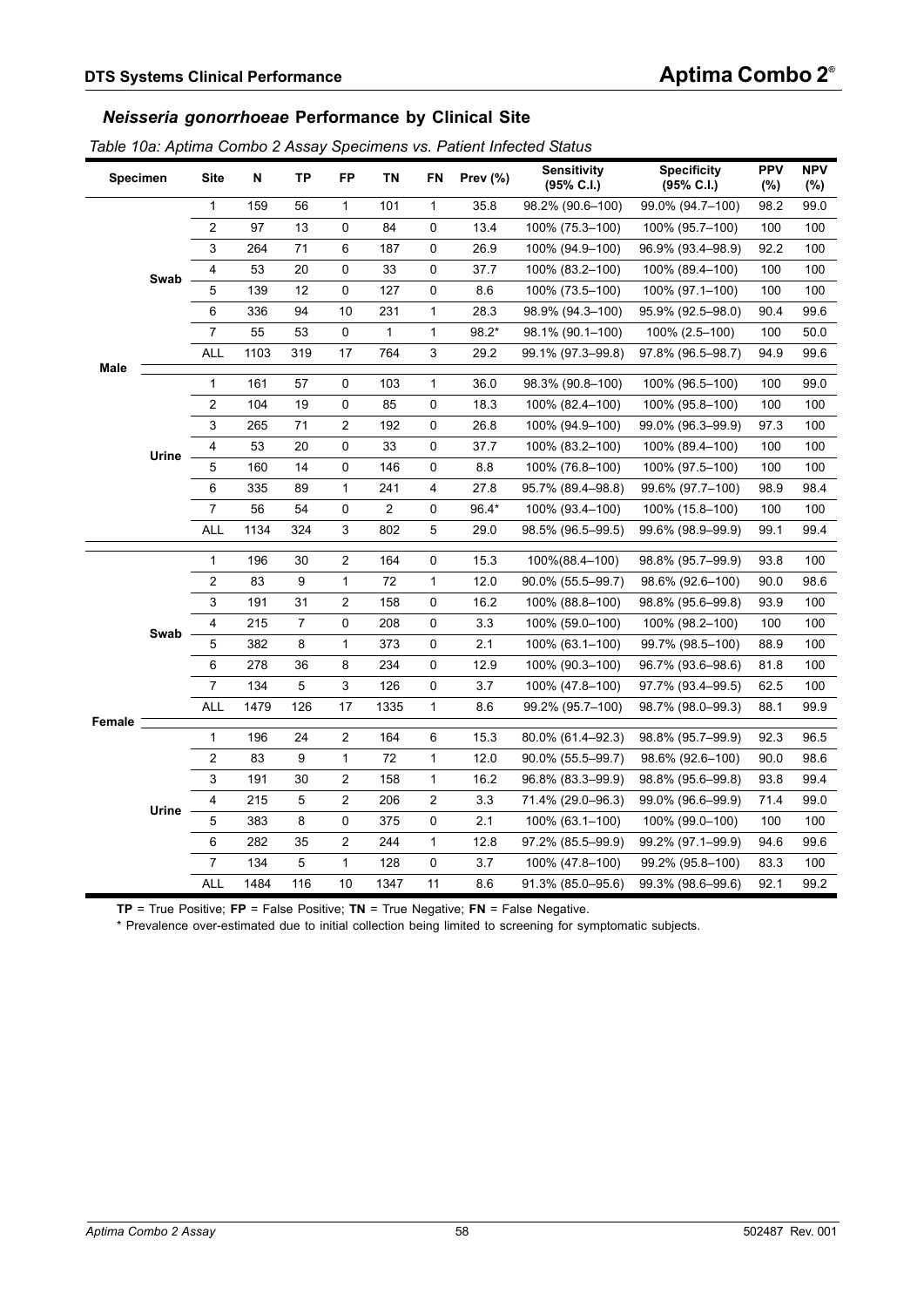| Specimen                            |                 | <b>Site</b>    | N    | TP             | <b>FP</b>      | ΤN   | <b>FN</b>      | Prev $(\%)$ | <b>Sensitivity</b><br>(95% C.I.) | <b>Specificity</b><br>$(95\% \text{ C.1})$ | <b>PPV</b><br>(%) | <b>NPV</b><br>$(\%)$ |
|-------------------------------------|-----------------|----------------|------|----------------|----------------|------|----------------|-------------|----------------------------------|--------------------------------------------|-------------------|----------------------|
|                                     |                 | $\mathbf{1}$   | 70   | 5              | $\mathbf{1}$   | 65   | 0              | 7.1         | 100% (47.8 - 100)                | $98.5(91.7 - 100)$                         | 83.3              | 100                  |
|                                     |                 | 2              | 46   | $\overline{7}$ | 0              | 39   | $\mathbf 0$    | 15.2        | 100% (59.0 - 100)                | 100% (91.0 - 100)                          | 100               | 100                  |
|                                     |                 | 3              | 45   | $\overline{2}$ | 0              | 43   | $\mathbf 0$    | 4.4         | 100% (15.8 - 100)                | 100% (91.8 - 100)                          | 100               | 100                  |
|                                     |                 | $\overline{4}$ | 152  | $\mathbf{1}$   | 0              | 151  | 0              | 0.7         | $100\%$ (2.5 - 100)              | 100% (97.6 - 100)                          | 100               | 100                  |
| <b>Patient-</b><br><b>Collected</b> | Vaginal<br>Swab | 5              | 130  | $\mathbf{1}$   | 0              | 129  | 0              | 0.8         | $100\%$ (2.5 - 100)              | 100% (97.2 - 100)                          | 100               | 100                  |
|                                     |                 | 6              | 75   | 5              | $\overline{2}$ | 68   | 0              | 6.7         | 100% (47.8 - 100)                | $97.1(90.1 - 99.7)$                        | 71.4              | 100                  |
|                                     |                 | $\overline{7}$ | 68   | 0              | 0              | 68   | $\mathbf 0$    | 0.0         | N/A                              | 100% (94.7 - 100)                          | N/A               | 100                  |
|                                     |                 | 8              | 43   | 0              | 0              | 43   | 0              | 0.0         | N/A                              | 100% (91.8 - 100)                          | N/A               | 100                  |
|                                     |                 | <b>ALL</b>     | 629  | 21             | 3              | 605  | 0              | 3.3         | 100% (83.9 - 100)                | $99.5(98.6 - 99.9)$                        | 87.5              | 100                  |
|                                     |                 | $\mathbf{1}$   | 227  | 12             | 3              | 212  | 0              | 5.3         | 100% (73.5 - 100)                | $98.6\%$ (96.0 - 99.7)                     | 80.0              | 100                  |
|                                     |                 | 2              | 196  | 31             | $\overline{2}$ | 163  | $\mathbf 0$    | 15.8        | 100% (88.8 - 100)                | 98.8% (95.7 - 99.9)                        | 93.9              | 100                  |
|                                     |                 | 3              | 113  | 3              | 0              | 109  | 1              | 3.5         | 75.0% (19.4 - 99.4)              | 100% (96.7 - 100)                          | 100               | 99.1                 |
|                                     |                 | $\overline{4}$ | 262  | 5              | $\overline{2}$ | 255  | $\mathbf 0$    | 1.9         | 100% (47.8 - 100)                | 99.2% (97.2 - 99.9)                        | 71.4              | 100                  |
| Clinician-<br>Collected             | Vaginal<br>Swab | 5              | 198  | $\overline{2}$ | 0              | 196  | $\mathbf 0$    | 1.0         | 100% (15.8 - 100)                | 100% (98.1 - 100)                          | 100               | 100                  |
|                                     |                 | 6              | 296  | 18             | 4              | 272  | $\overline{2}$ | 6.8         |                                  | 90.0% (68.3 - 98.8) 98.6% (96.3 - 99.6)    | 81.8              | 99.3                 |
|                                     |                 | $\overline{7}$ | 102  | 0              | 0              | 102  | 0              | 0.0         | N/A                              | 100% (96.4 - 100)                          | N/A               | 100                  |
|                                     |                 | 8              | 50   | $\mathbf{1}$   | 0              | 49   | 0              | 2.0         | $100\%$ (2.5 - 100)              | 100% (92.7 - 100)                          | 100               | 100                  |
|                                     |                 | <b>ALL</b>     | 1444 | 72             | 11             | 1358 | 3              | 5.2         |                                  | 96.0% (88.8 - 99.2) 99.2% (98.6 - 99.6)    | 86.7              | 99.8                 |

<span id="page-58-0"></span>*Table 10b: Aptima Combo 2 Assay Vaginal Swab Specimens vs. Patient Infected Status*

**TP** = True Positive; **FP** = False Positive; **TN** = True Negative; **FN** = False Negative.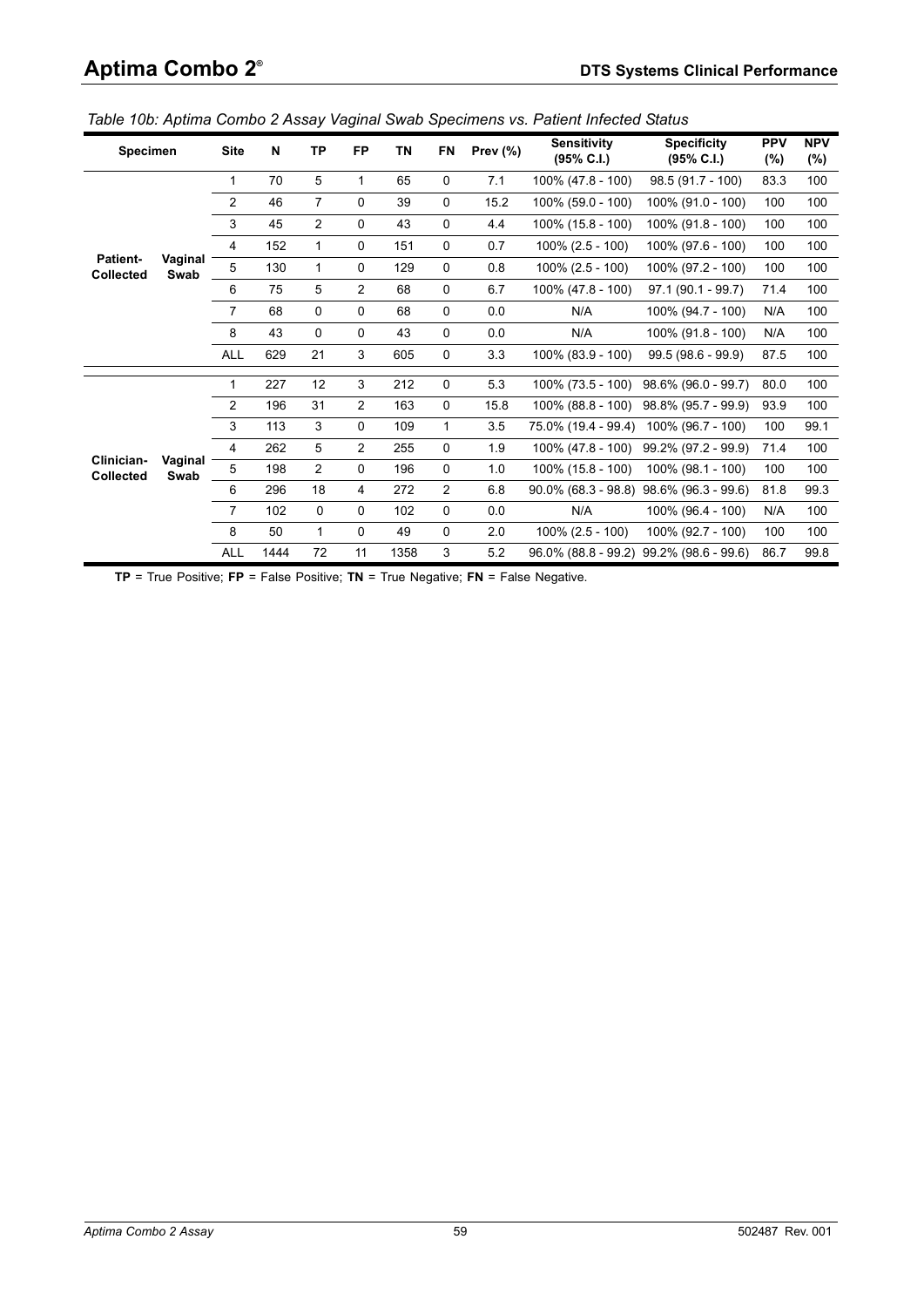| <b>Site</b> | AC2/GC<br><b>PreservCyt Result</b> | $+/+$          | $+/-$       | $-$ /+         | -/-         | Prev<br>(%) | <b>Sensitivity</b><br>(95% C.I.)      | <b>Specificity</b><br>(95% C.I.)             | <b>PPV</b><br>$(\%)$ | <b>NPV</b><br>(%) |
|-------------|------------------------------------|----------------|-------------|----------------|-------------|-------------|---------------------------------------|----------------------------------------------|----------------------|-------------------|
|             | Positive                           | 5              | $\mathbf 0$ | 0              | $\mathbf 0$ |             |                                       |                                              |                      |                   |
| 1           | Negative                           | $\mathbf 0$    | $\mathbf 0$ | $\mathbf 0$    | 95          | 5.0         |                                       | 100% (47.8 - 100) 100% (96.2 - 100)          | 100                  | 100               |
|             | Total                              | 5              | $\mathbf 0$ | 0              | 95          |             |                                       |                                              |                      |                   |
|             | Positive                           | 1              | $\mathbf 0$ | 0              | $\mathbf 0$ |             |                                       |                                              |                      |                   |
| $\mathbf 2$ | Negative                           | 0              | 0           | 0              | 123         | 0.8         | $100\%$ (2.5 - 100)                   | 100% (97.0 - 100)                            | 100                  | 100               |
|             | Total                              | 1              | $\mathbf 0$ | $\mathbf 0$    | 123         |             |                                       |                                              |                      |                   |
|             | Positive                           | $\overline{4}$ | $\mathbf 0$ | 0              | $\mathbf 0$ |             |                                       |                                              |                      |                   |
| 3           | Negative                           | $\mathbf{1}$   | $\mathbf 0$ | 0              | 470         | 1.1         | 80.0% (28.4 - 99.5) 100% (99.2 - 100) |                                              | 100                  | 99.8              |
|             | Total                              | 5              | $\mathbf 0$ | $\mathbf 0$    | 470         |             |                                       |                                              |                      |                   |
|             | Positive                           | 1              | $\mathbf 0$ | 0              | $\mathbf 0$ |             |                                       |                                              |                      |                   |
| 4           | Negative                           | $\mathbf 0$    | $\mathbf 0$ | 3              | 283         | 0.3         | $100\%$ (2.5 - 100)                   | 100% (98.7 - 100)                            | 100                  | 100               |
|             | Total                              | 1              | $\mathbf 0$ | 3              | 283         |             |                                       |                                              |                      |                   |
|             | Positive                           | $\mathbf 0$    | $\mathbf 0$ | 0              | $\mathsf 3$ |             |                                       |                                              |                      |                   |
| 5           | Negative                           | 0              | 0           | 0              | 294         | 0.0         | N/A                                   | 99.0% (97.1 - 99.8)                          | 0.0                  | 100               |
|             | Total                              | $\mathbf 0$    | $\mathbf 0$ | 0              | 297         |             |                                       |                                              |                      |                   |
|             | Positive                           | $\mathbf{1}$   | $\mathbf 0$ | 1 <sup>1</sup> | $\mathbf 0$ |             |                                       |                                              |                      |                   |
| 6           | Negative                           | $\pmb{0}$      | $\mathbf 0$ | $\overline{2}$ | 360         | 0.3         |                                       | 100% (2.5 - 100) 99.7% (98.5 - 100)          | 50.0                 | 100               |
|             | Total                              | 1              | $\mathbf 0$ | 3              | 360         |             |                                       |                                              |                      |                   |
|             | Positive                           | 12             | 0           | 1              | 3           |             |                                       |                                              |                      |                   |
| All         | Negative                           | 1              | 0           | 5              | 1625        | 0.8         |                                       | 92.3% (64.0 - 99.8) 99.8% (99.4 - 99.9) 75.0 |                      | 99.9              |
|             | Total                              | 13             | 0           | 6              | 1628        |             |                                       |                                              |                      |                   |

<span id="page-59-0"></span>*Table 10c: Aptima Combo 2 Assay PreservCyt Specimens vs. Patient Infected Status*

1 One specimen had a discordant result: Equivocal endocervical swab specimen result in the Aptima Combo 2 Assay/Positive endocervical swab specimen result in the Aptima GC Assay.

+/+ = Positive Endocervical Swab Specimen Result in the AC2 Assay / Positive Endocervical Swab Specimen Result in the AGC Assay.

+/- = Positive Endocervical Swab Specimen Result in the AC2 Assay / Negative Endocervical Swab Specimen Result in the AGC Assay.

-/+ = Negative Endocervical Swab Specimen Result in the AC2 Assay / Positive Endocervical Swab Specimen Result in the AGC Assay.

-/- = Negative Endocervical Swab Specimen Result in the AC2 Assay / Negative Endocervical Swab Specimen Result in the AGC Assay.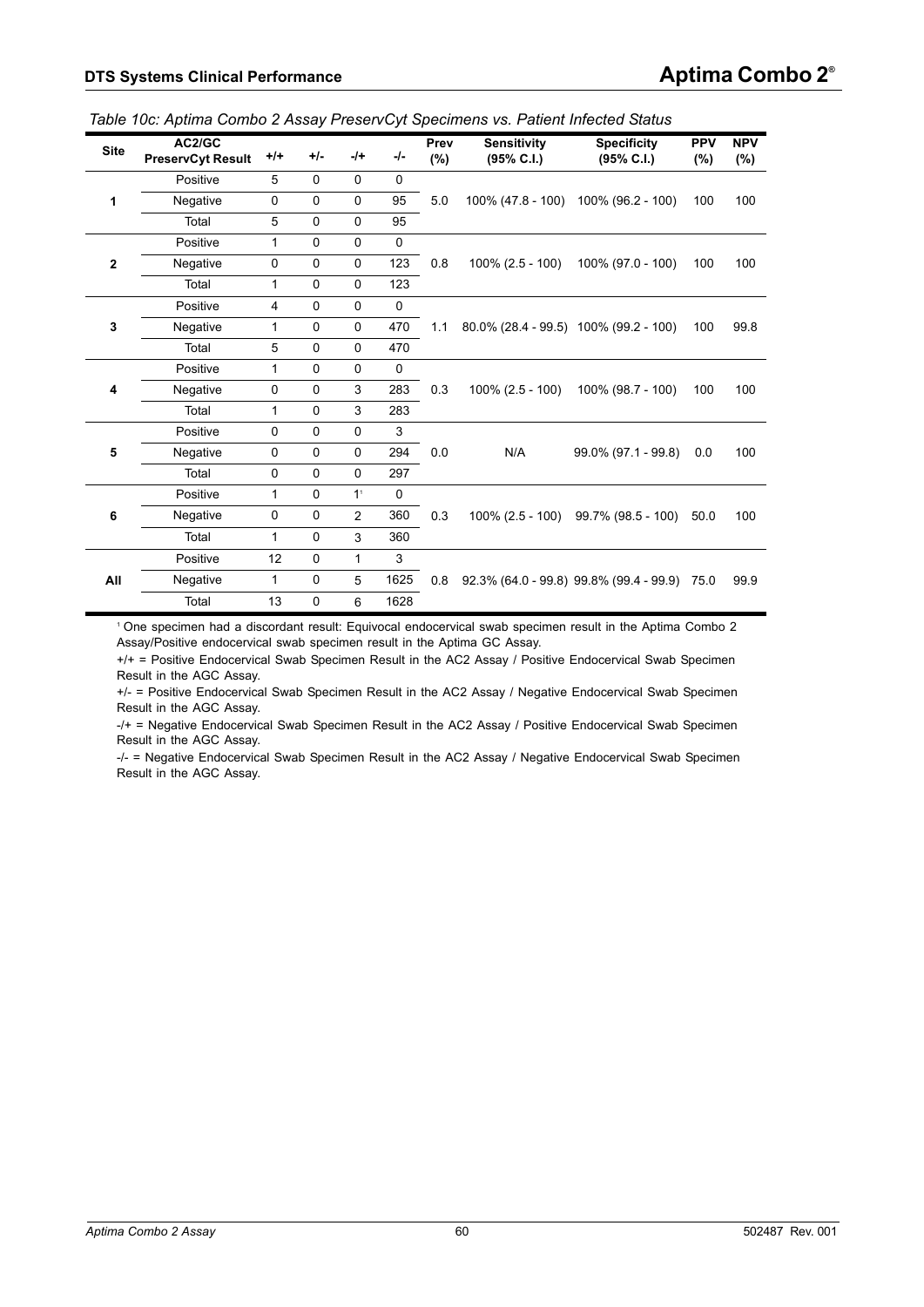# *Neisseria gonorrhoeae* **Analysis for Female Patient Infected Status**

<span id="page-60-0"></span>*Table 11a: Endocervical Swab and Urine Specimen*

| <b>Patient Infected Status</b> | <b>NAAT</b> |           | <b>Culture</b>           |                | Aptima Combo 2<br>Assay  |                | <b>Symptom Status</b> |
|--------------------------------|-------------|-----------|--------------------------|----------------|--------------------------|----------------|-----------------------|
|                                | <b>FU</b>   | <b>FS</b> | <b>FS</b>                | <b>FU</b>      | <b>FS</b>                | Symp           | Asymp                 |
| Infected                       | <b>NA</b>   | $\ddot{}$ | $+$                      | $+$            | $\ddot{}$                | 1              | 1                     |
| Infected                       |             |           | $+$                      | $\overline{a}$ | $\overline{\phantom{a}}$ | 0              | 1                     |
| Infected                       |             | $\ddot{}$ | $\ddot{}$                | -              | $\ddot{}$                | 5              | $\overline{2}$        |
| Infected                       |             | $\ddot{}$ | $\ddot{}$                | $\ddot{}$      | $\ddot{}$                | 9              | $\overline{2}$        |
| Infected                       | $\ddot{}$   | <b>NA</b> | $\ddot{}$                | $\ddot{}$      | $\ddot{}$                | 1              | $\Omega$              |
| Infected                       | $\ddot{}$   |           | $\ddot{}$                | $\ddot{}$      | $\ddot{}$                | 3              | $\mathbf{1}$          |
| Infected                       | $\ddot{}$   | $\ddot{}$ | <b>NA</b>                | $\ddot{}$      | $\ddot{}$                | $\Omega$       | 1                     |
| Infected                       | $\ddot{}$   | $\ddot{}$ | $\overline{\phantom{a}}$ | $\ddot{}$      | $\ddot{}$                | 11             | $\overline{2}$        |
| Infected                       | $\ddot{}$   | $\ddot{}$ | $\ddot{}$                | $\overline{a}$ | $\ddot{}$                | $\overline{2}$ | $\mathbf{1}$          |
| Infected                       | $\ddot{}$   | $\ddot{}$ | $\ddot{}$                | $\ddot{}$      | $\ddot{}$                | 62             | 21                    |
| Non-Infected                   |             |           |                          | -              | <b>NA</b>                | 2              | 3                     |
| Non-Infected                   |             |           |                          | $\overline{a}$ | $\overline{a}$           | 768            | 559                   |
| Non-Infected                   |             |           |                          | -              | $\ddot{}$                | 12             | $\overline{2}$        |
| Non-Infected                   |             |           |                          | $\ddot{}$      | $\overline{\phantom{0}}$ | 4              | 3                     |
| Non-Infected                   |             |           |                          | $\ddot{}$      | $\ddot{}$                | 3              | $\Omega$              |
| Total                          |             |           |                          |                |                          | 883            | 599                   |

**FU** = Female Urine; **FS** = Female Endocervical Swab.

"NA" represents specimen not obtained or available for testing.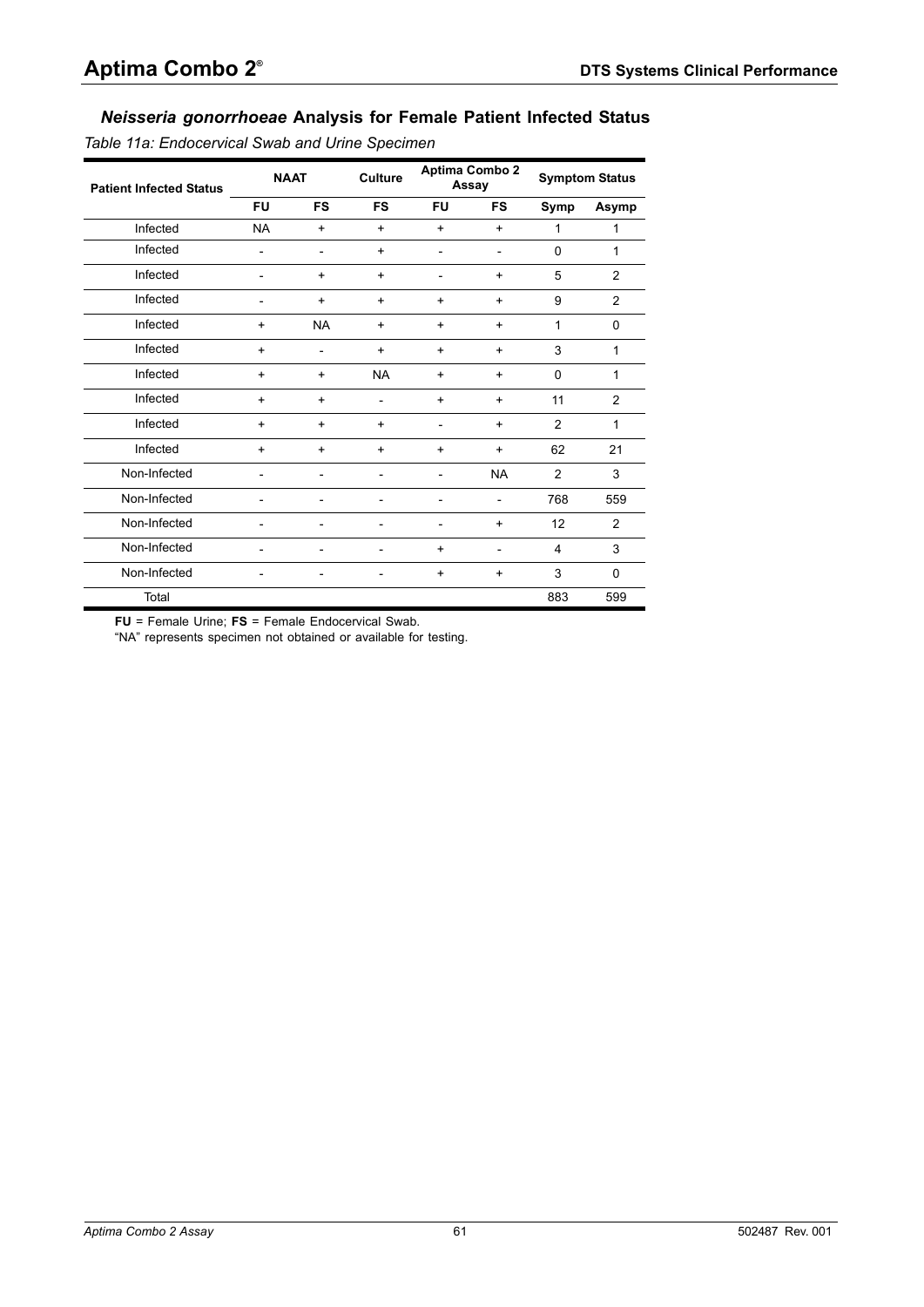<span id="page-61-0"></span>

| <b>Patient Infected Status</b> |                          | <b>NAAT1</b>             |                          | <b>NAAT 2</b>                |                              | <b>Aptima Combo 2</b><br>Assay |                | <b>Symptom Status</b> | <b>Total</b>   |
|--------------------------------|--------------------------|--------------------------|--------------------------|------------------------------|------------------------------|--------------------------------|----------------|-----------------------|----------------|
|                                | <b>FS</b>                | <b>FU</b>                | FS                       | <b>FU</b>                    | <b>PVS</b>                   | <b>CVS</b>                     |                | Sympt Asympt          |                |
| Infected                       | $+$                      | $+$                      | $\ddot{}$                | $\ddot{}$                    | $\ddot{}$                    | $\ddot{}$                      | 44             | 15                    | 59             |
| Infected                       | $+$                      | $+$                      | +                        | $\ddot{}$                    | $\ddot{}$                    | $\blacksquare$                 | $\mathbf{1}$   | 0                     | 1              |
| Infected                       | $+$                      | $+$                      | $\ddot{}$                | $\ddot{}$                    | <b>NA</b>                    | $\ddot{}$                      | 0              | $\mathbf{1}$          | $\mathbf{1}$   |
| Infected                       | $\ddot{}$                | $\overline{\phantom{a}}$ | +                        | $\ddot{}$                    | $\ddot{}$                    | $\ddot{}$                      | $\overline{2}$ | $\overline{2}$        | 4              |
| Infected                       | $+$                      | <b>NA</b>                | $\ddot{}$                | $\ddot{}$                    | $\ddot{}$                    | $\ddot{}$                      | 1              | $\Omega$              | $\mathbf{1}$   |
| Infected                       | $\overline{a}$           | $\ddot{}$                | $\ddot{}$                | $\ddot{}$                    | $\ddot{}$                    | $\ddot{}$                      | $\mathbf{1}$   | $\mathbf{1}$          | $\overline{2}$ |
| Infected                       | $\overline{\phantom{0}}$ | $\overline{\phantom{a}}$ | $\ddot{}$                | $\ddot{}$                    | $\ddot{}$                    | $\ddot{}$                      | 1              | $\mathbf{1}$          | 2              |
| Infected                       | $\ddot{}$                | $\ddot{}$                | $\ddot{}$                | $\overline{\phantom{a}}$     | $\ddot{}$                    | $\ddot{}$                      | 1              | 0                     | 1              |
| Infected                       | $\ddot{}$                | $\overline{a}$           | $\ddot{}$                | $\overline{\phantom{a}}$     | $\ddot{}$                    | $\ddot{}$                      | 1              | $\mathbf{1}$          | 2              |
| Infected                       | $\ddot{}$                | $\overline{a}$           | $\ddot{}$                | $\overline{\phantom{a}}$     | $\ddot{}$                    | $\overline{\phantom{a}}$       | 1              | 0                     | $\mathbf{1}$   |
| Infected                       | $\ddot{}$                | $\ddot{}$                | $\overline{\phantom{a}}$ | $\ddot{}$                    | $\ddot{}$                    | $\ddot{}$                      | 1              | 0                     | 1              |
| Infected                       | $\overline{\phantom{0}}$ | $\ddot{}$                | $\overline{\phantom{a}}$ | $\ddot{}$                    | $\ddot{}$                    | $\ddot{}$                      | 0              | 1                     | 1              |
| Infected                       | $\overline{a}$           | $+$                      | $\overline{\phantom{a}}$ | $\ddot{}$                    | $\ddot{}$                    | $\overline{\phantom{a}}$       | 0              | $\mathbf{1}$          | $\mathbf{1}$   |
| Infected                       | $\ddot{}$                | $+$                      | $\overline{a}$           | $\overline{\phantom{a}}$     | $\overline{\phantom{a}}$     | $\ddot{}$                      | $\mathbf{1}$   | 0                     | $\mathbf{1}$   |
| Non-infected                   | $\overline{a}$           | $\overline{a}$           | $\ddot{}$                | $\overline{\phantom{0}}$     | $\overline{\phantom{a}}$     | $\overline{\phantom{a}}$       | 5              | $\mathbf{1}$          | 6              |
| Non-infected                   | $\overline{a}$           | $\overline{a}$           | $\overline{\phantom{a}}$ | $\ddot{}$                    | $\overline{a}$               | $\overline{\phantom{a}}$       | 1              | 0                     | 1              |
| Non-infected                   | $\ddot{}$                | $\overline{a}$           | $\overline{a}$           | $\overline{a}$               | $\ddot{}$                    | $\ddot{}$                      | 1              | $\Omega$              | 1              |
| Non-infected                   | $\ddot{}$                | $\overline{a}$           | $\overline{\phantom{a}}$ | $\overline{a}$               | $\overline{a}$               | $\overline{\phantom{a}}$       | 5              | $\overline{2}$        | $\overline{7}$ |
| Non-infected                   | $\overline{a}$           | $\ddot{}$                | $\overline{\phantom{a}}$ | $\qquad \qquad \blacksquare$ | $\ddot{}$                    | $\ddot{}$                      | 0              | $\mathbf{1}$          | 1              |
| Non-infected                   | $\overline{a}$           | $\ddot{}$                | $\overline{\phantom{a}}$ | $\qquad \qquad \blacksquare$ | $\overline{a}$               | $\overline{\phantom{a}}$       | $\overline{2}$ | $\mathbf{1}$          | 3              |
| Non-infected                   | $\overline{a}$           | $\overline{a}$           | $\frac{1}{2}$            | $\overline{a}$               | $+$                          | $\ddot{}$                      | $\overline{2}$ | 0                     | 2              |
| Non-infected                   | $\overline{a}$           | $\overline{a}$           | $\overline{\phantom{a}}$ | $\overline{a}$               | $\ddot{}$                    | $\overline{a}$                 | $\mathbf{1}$   | $\mathbf{1}$          | 2              |
| Non-infected                   | $\overline{a}$           | $\overline{\phantom{0}}$ | $\overline{\phantom{a}}$ | $\qquad \qquad \blacksquare$ | $\overline{\phantom{a}}$     | $\ddot{}$                      | $\overline{2}$ | 2                     | 4              |
| Non-infected                   | $\overline{a}$           | $\overline{\phantom{0}}$ | $\overline{\phantom{a}}$ | $\qquad \qquad \blacksquare$ | $\overline{\phantom{a}}$     | $\overline{\phantom{a}}$       | 698            | 577                   | 1275           |
| Non-infected                   | $\overline{a}$           | $\overline{\phantom{0}}$ | $\overline{\phantom{a}}$ | $\qquad \qquad \blacksquare$ | $\overline{\phantom{m}}$     | <b>NA</b>                      | 0              | 2                     | 2              |
| Non-infected                   | $\overline{a}$           | $\overline{\phantom{0}}$ | $\overline{\phantom{a}}$ | $\overline{\phantom{0}}$     | $\overline{a}$               | $=$                            | $\overline{2}$ | 0                     | 2              |
| Non-infected                   | $\overline{a}$           | $\overline{\phantom{0}}$ | $\qquad \qquad -$        | $\qquad \qquad -$            | <b>NA</b>                    | $\overline{\phantom{a}}$       | 15             | 9                     | 24             |
| Non-infected                   | $\overline{a}$           | $\overline{\phantom{a}}$ | $\overline{\phantom{a}}$ | $\qquad \qquad \blacksquare$ | <b>NA</b>                    | <b>NA</b>                      | $\mathbf{1}$   | 0                     | 1              |
| Non-infected                   | $\overline{a}$           | <b>NA</b>                | $\overline{a}$           | $\overline{\phantom{0}}$     |                              |                                | $\overline{c}$ | $\overline{2}$        | 4              |
| Non-infected                   | $\overline{a}$           | NA.                      | $\overline{\phantom{a}}$ | $\overline{\phantom{0}}$     | <b>NA</b>                    | $\overline{\phantom{a}}$       | 0              | $\mathbf{1}$          | $\mathbf{1}$   |
| Non-infected                   | $\overline{\phantom{0}}$ | $=$                      | $\overline{\phantom{a}}$ | $\overline{\phantom{a}}$     | $\qquad \qquad \blacksquare$ | $\overline{\phantom{a}}$       | 11             | 10                    | 21             |
| Non-infected                   | $\overline{\phantom{a}}$ | $=$                      | $\blacksquare$           | $\equiv$                     | $\Box$                       | <b>NA</b>                      | $\mathsf{O}$   | $\mathbf{1}$          | $\mathbf{1}$   |
| Non-infected                   | $=$                      | $\overline{\phantom{a}}$ | $\overline{\phantom{a}}$ | $\equiv$                     | $\overline{\phantom{a}}$     | $\overline{\phantom{a}}$       | $\mathbf{1}$   | $\mathbf{1}$          | $\overline{2}$ |
| Non-infected                   | -                        | $\overline{\phantom{0}}$ | $\overline{\phantom{a}}$ | <b>NA</b>                    | $\overline{\phantom{a}}$     | $\overline{\phantom{a}}$       | $\pmb{0}$      | $\mathbf{1}$          | $\mathbf{1}$   |
| Non-infected                   | $\overline{\phantom{0}}$ | $\overline{\phantom{a}}$ | <b>NA</b>                | $\overline{\phantom{a}}$     | $\overline{\phantom{a}}$     | $\overline{\phantom{a}}$       | $\,$ 5 $\,$    | 4                     | 9              |
| Non-infected                   | $\overline{\phantom{0}}$ | $\overline{\phantom{0}}$ | $\equiv$                 | $\overline{\phantom{a}}$     | $\overline{\phantom{a}}$     | $\blacksquare$                 | $\mathbf{1}$   | $\mathbf{1}$          | $\overline{2}$ |
| Total                          |                          |                          |                          |                              |                              |                                | 810            | 640                   | 1450           |

**FS** = Female Endocervical swab; **FU** = Female Urine; **PVS** = Asymptomatic Patient-Collected Vaginal Swab; **CVS** = Clinician-Collected Vaginal Swab; "NA" represents specimen not obtained or available for testing. The equal symbol (=) represents equivocal on repeat testing.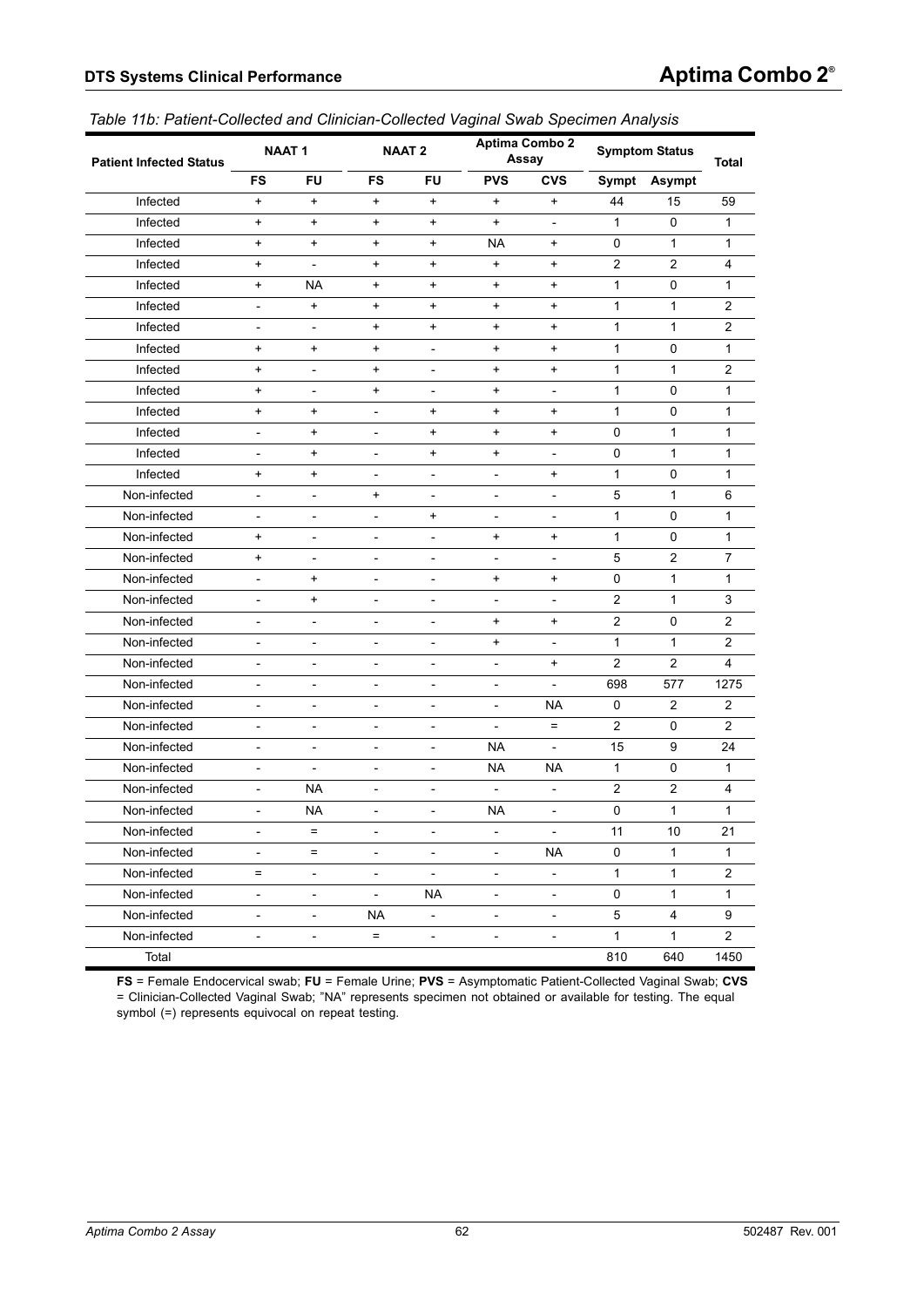### *N. gonorrhoeae* **Analysis for Female Patient Infected Status**

<span id="page-62-0"></span>*Table 11c: PreservCyt Solution Liquid Pap Specimen Clinical Study Patient Infected Status Results for N. gonorrhoeae*

| <b>Patient Infected Status</b> |                 | <b>Endocervical Swab Result</b> | <b>Symptom Status</b> |       |  |  |
|--------------------------------|-----------------|---------------------------------|-----------------------|-------|--|--|
|                                | AC <sub>2</sub> | <b>AGC</b>                      | Symp                  | Asymp |  |  |
| Infected                       |                 |                                 |                       |       |  |  |
| Non-Infected                   |                 |                                 |                       |       |  |  |
| Non-Infected                   |                 |                                 |                       | 5     |  |  |
| Non-Infected                   |                 |                                 | 352                   | 1276  |  |  |
| Total                          |                 |                                 | 359                   | 1288  |  |  |

#### *N. gonorrhoeae* **Analysis for Male Patient Infected Status**

| <b>Patient Infected Status</b> |                              | <b>NAAT1</b>                     | <b>Culture</b>           |                          | <b>Aptima Combo 2</b><br>Assay |                | <b>Symptom Status</b> |
|--------------------------------|------------------------------|----------------------------------|--------------------------|--------------------------|--------------------------------|----------------|-----------------------|
|                                | <b>MU</b>                    | <b>MS</b>                        | <b>MS</b>                | <b>MU</b>                | <b>MS</b>                      | Symp           | Asymp                 |
| Infected                       | <b>NA</b>                    | $\ddot{}$                        | $\ddot{}$                | $+$                      | $+$                            | 1              | 0                     |
| Infected                       | $\overline{\phantom{a}}$     | <b>NA</b>                        | $\ddot{}$                | <b>NA</b>                | $+$                            | $\Omega$       | 1                     |
| Infected                       | $\overline{\phantom{a}}$     | <b>NA</b>                        | $\ddot{}$                | $+$                      | $\ddot{}$                      | 1              | $\Omega$              |
| Infected                       | $\blacksquare$               | $\overline{\phantom{a}}$         | $\ddot{}$                | $\overline{\phantom{a}}$ | $\overline{\phantom{0}}$       | $\mathbf{1}$   | $\mathbf 0$           |
| Infected                       | $\overline{\phantom{m}}$     | $\ddot{}$                        | $\ddot{}$                | $+$                      | $\ddot{}$                      | $\overline{4}$ | $\mathbf{1}$          |
| Infected                       | $\ddot{}$                    | <b>NA</b>                        | $+$                      | <b>NA</b>                | $\ddot{}$                      | $\Omega$       | $\mathbf{1}$          |
| Infected                       | $\ddot{}$                    | <b>NA</b>                        | $\ddot{}$                | $+$                      | <b>NA</b>                      | 8              | 0                     |
| Infected                       | $\ddot{}$                    | <b>NA</b>                        | $\ddot{}$                | $\ddot{}$                | $\overline{\phantom{0}}$       | 1              | $\mathbf{0}$          |
| Infected                       | $\ddot{}$                    | <b>NA</b>                        | $\ddot{}$                | $\ddot{}$                | $\ddot{}$                      | 50             | $\mathbf{1}$          |
| Infected                       | $\ddot{}$                    | $\overline{\phantom{a}}$         | $+$                      | $+$                      | $\ddot{}$                      | $\overline{4}$ | $\mathbf{1}$          |
| Infected                       | $\ddot{}$                    | $\ddot{}$                        | <b>NA</b>                | $+$                      | $+$                            | 1              | $\mathbf 0$           |
| Infected                       | $\ddot{}$                    | $\ddot{}$                        | $\overline{\phantom{0}}$ | $+$                      | $+$                            | 11             | 1                     |
| Infected                       | $\ddot{}$                    | $\ddot{}$                        | $\ddot{}$                | $\overline{a}$           | $\overline{a}$                 | 1              | $\Omega$              |
| Infected                       | $\ddot{}$                    | $\ddot{}$                        | $+$                      | $\overline{a}$           | $+$                            | 3              | 0                     |
| Infected                       | $\ddot{}$                    | $\ddot{}$                        | $\ddot{}$                | $\ddot{}$                | <b>NA</b>                      | $\mathbf{1}$   | 0                     |
| Infected                       | $\ddot{}$                    | $\begin{array}{c} + \end{array}$ | $\ddot{}$                | $\ddot{}$                | $\ddot{}$                      | 229            | 9                     |
| Non-infected                   | $\overline{\phantom{a}}$     | $\overline{a}$                   | $\overline{a}$           | <b>NA</b>                | $\overline{a}$                 | $\Omega$       | 1                     |
| Non-infected                   | $\overline{a}$               | $\overline{a}$                   | $\overline{a}$           | <b>NA</b>                | $+$                            | $\Omega$       | 1                     |
| Non-infected                   | $\qquad \qquad \blacksquare$ | $\overline{a}$                   | $\overline{a}$           | $\overline{\phantom{a}}$ | <b>NA</b>                      | 17             | 9                     |
| Non-infected                   | $\qquad \qquad \blacksquare$ | -                                | $\overline{a}$           | $\overline{a}$           | $\overline{\phantom{0}}$       | 411            | 349                   |
| Non-infected                   | $\qquad \qquad \blacksquare$ | $\overline{\phantom{0}}$         | $\overline{a}$           | $\overline{\phantom{a}}$ | $\ddot{}$                      | 5              | 10                    |
| Non-infected                   | $\overline{a}$               | $\overline{a}$                   | $\overline{a}$           | $+$                      | $\overline{a}$                 | 1              | $\mathbf{1}$          |
| Non-infected                   | $\overline{\phantom{a}}$     | $\overline{\phantom{a}}$         | $\overline{\phantom{a}}$ | $\ddot{}$                | $\ddot{}$                      | $\mathbf 0$    | 1                     |
| Total                          |                              |                                  |                          |                          |                                | 750            | 387                   |

#### <span id="page-62-1"></span>*Table 12: Urethral Swab and Urine Specimen*

**MU** = Male Urine; **MS** = Male Urethral Swab; NA = Specimen not obtained or available for testing.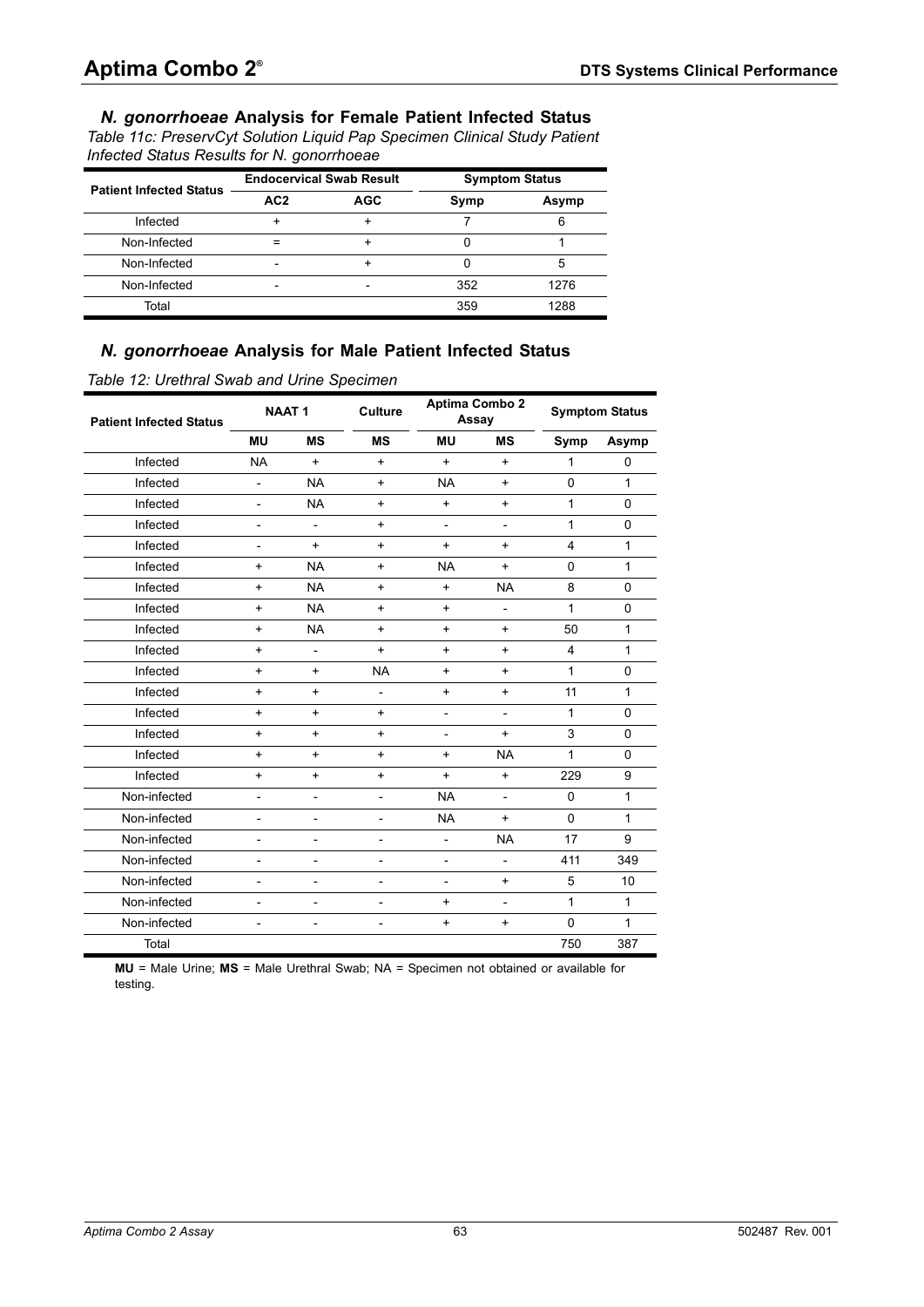### **RLU Distribution of Aptima Controls**

The distribution of the RLUs for the Aptima Positive Control, GC / Negative Control, CT and the Aptima Positive Control, CT / Negative Control, GC from all the Aptima Combo 2 Assay runs performed during the clinical specimen studies is presented in [Table 13.](#page-63-0)

|                                             |                             |                                                                                                     | <b>Total RLU (x 1000)</b>                                |                                                            |
|---------------------------------------------|-----------------------------|-----------------------------------------------------------------------------------------------------|----------------------------------------------------------|------------------------------------------------------------|
| Control                                     | <b>Statistics</b>           | <b>Endocervical Swab, Male</b><br><b>Urethral Swab, and Urine</b><br><b>Specimen Clinical Study</b> | <b>Vaginal Swab</b><br><b>Specimen Clinical</b><br>Study | PreservCyt liquid<br>Pap Specimen<br><b>Clinical Study</b> |
|                                             | Maximum                     | 1572                                                                                                | 1996                                                     | 1747                                                       |
|                                             | 75 <sup>th</sup> Percentile | 1160                                                                                                | 1279                                                     | 1264                                                       |
| Positive Control, CT / Negative Control, GC | Median                      | 1063                                                                                                | 1135                                                     | 1165                                                       |
|                                             | 25 <sup>th</sup> Percentile | 996                                                                                                 | 933                                                      | 1024                                                       |
|                                             | Minimum                     | 274                                                                                                 | 174                                                      | 494                                                        |
|                                             | Maximum                     | 1359                                                                                                | 1420                                                     | 1438                                                       |
|                                             | 75 <sup>th</sup> Percentile | 1202                                                                                                | 1255                                                     | 1288                                                       |
| Positive Control, GC / Negative Control, CT | Median                      | 1093                                                                                                | 1169                                                     | 1201                                                       |
|                                             | 25 <sup>th</sup> Percentile | 989                                                                                                 | 1084                                                     | 1099                                                       |
|                                             | Minimum                     | 167                                                                                                 | 249                                                      | 166                                                        |

<span id="page-63-0"></span>*Table 13: Distribution of Total RLU of the Aptima Combo 2 Assay Controls*

### **Precision Study**

Precision testing was performed at three sites to obtain measures of repeatability and reproducibility. Precision studies were conducted as part of the Endocervical Swab, Male Urethral Swab, and Urine Specimen Clinical Study and the PreservCyt Solution liquid Pap Specimen Clinical Study. For the former study, each site was provided with three identical panels of 13 samples containing 0 to 500 fg of CT rRNA, 0 to 25,000 fg of GC rRNA, or combinations of both CT and GC rRNA. Testing was performed over three days using a different assay kit lot each day. The overall RLU, within-run, between-run, and between-site descriptive statistics are summarized in [Table 14a](#page-64-0).

For the latter precision study, reproducibility was established with a 12-member panel generated by spiking PreservCyt Solution with 0 to 2,000 fg/assay of CT and 0 to 5,000 fg/ assay of GC rRNA and aliquotting 1.0 mL into the Aptima Specimen Transfer Kit collection tube. Two (2) operators at each of the three sites performed one run per day on each of three days, totaling three valid runs per operator. Testing was performed using one assay kit lot. The results of this precision study are summarized in [Table 14b.](#page-64-1)

For both studies, reproducibility was established by spiking the appropriate transport medium (STM, PreservCyt Solution) with rRNA. Reproducibility when testing swab, urine, or PreservCyt Solution liquid Pap clinical specimens containing target organism has not been determined.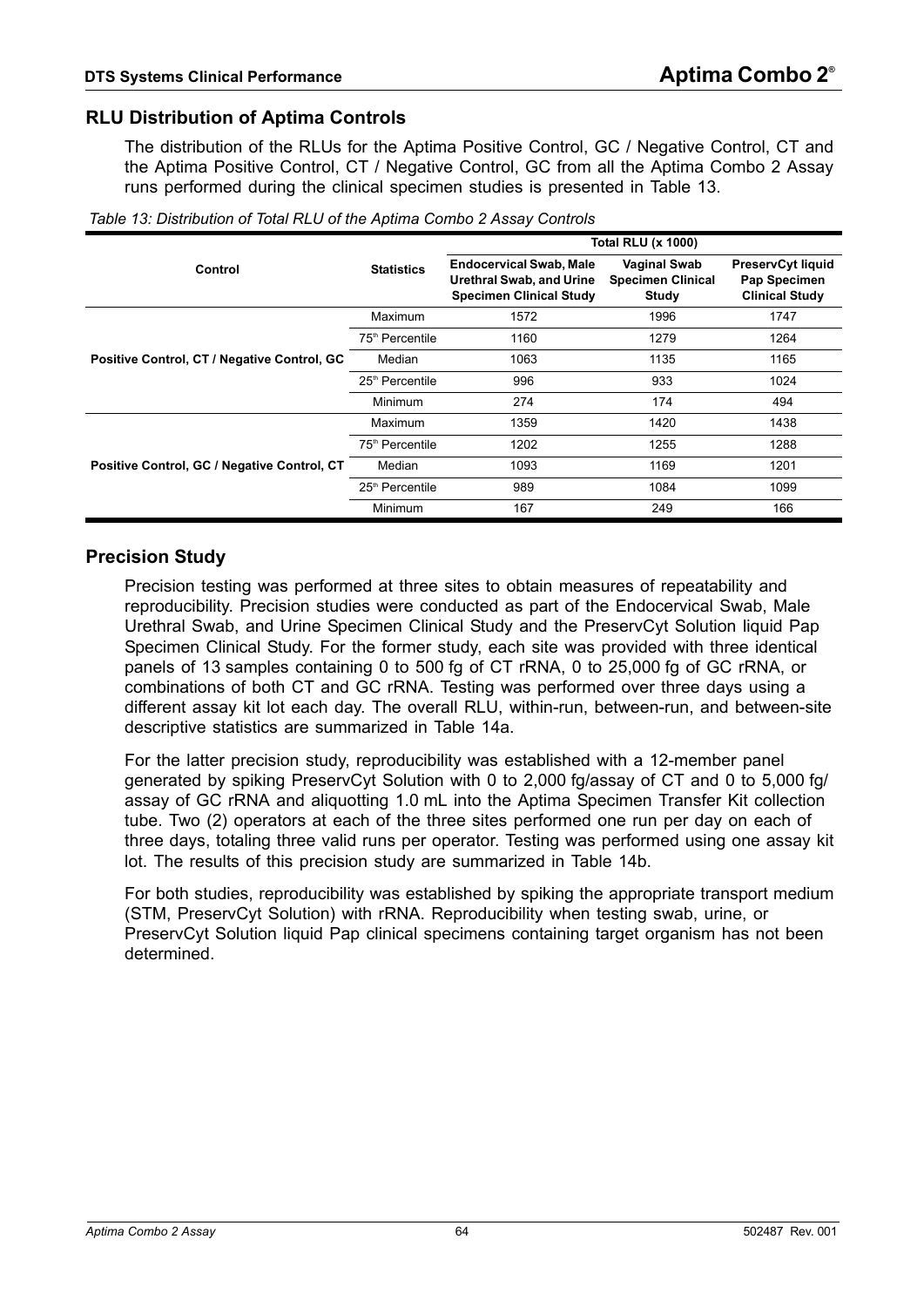|                 | <b>Panel Member</b> | N  | <b>Mean RLU</b> | <b>Within-Run</b> |       | <b>Between-Run</b> |       | <b>Between-Site</b> |       |
|-----------------|---------------------|----|-----------------|-------------------|-------|--------------------|-------|---------------------|-------|
|                 |                     |    | (x1000)         | SD (RLU)          | CV(%) | SD (RLU)           | CV(%) | SD (RLU)            | CV(%) |
|                 | <b>CT Swab</b>      | 54 | 1,055           | 76,588            | 7.3   | 83,711             | 7.9   | 150,332             | 14.2  |
| High            | Dual Swab*          | 54 | 2,338           | 93,449            | 4.0   | 90,317             | 3.9   | 142,898             | 6.1   |
|                 | Dual Urine*         | 54 | 2,281           | 91,487            | 4.0   | 106,715            | 4.7   | 152,747             | 6.7   |
|                 | <b>GC Swab</b>      | 54 | 1,265           | 30,561            | 2.4   | 55,642             | 4.4   | 34,413              | 2.7   |
|                 | <b>CT Swab</b>      | 54 | 1.001           | 69.831            | 7.0   | 77,701             | 7.8   | 159,774             | 16.0  |
| Mid             | Dual Swab*          | 54 | 2,241           | 152,377           | 6.8   | 58.353             | 2.6   | 139.983             | 6.2   |
|                 | <b>GC Swab</b>      | 54 | 1,249           | 35,142            | 2.8   | 60,638             | 4.9   | 46.364              | 3.7   |
|                 | <b>CT Swab</b>      | 54 | 1,013           | 61,795            | 6.1   | 90.906             | 9.0   | 131,207             | 13.0  |
| Low             | Dual Swab*          | 54 | 2.085           | 286,034           | 13.7  | 161,764            | 7.8   | 58.837              | 2.8   |
|                 | Dual Urine*         | 54 | 2,201           | 95,705            | 4.3   | 118,760            | 5.4   | 106,802             | 4.9   |
|                 | <b>GC Swab</b>      | 54 | 1,177           | 42,478            | 3.6   | 69,821             | 5.9   | 29,836              | 2.5   |
| <b>Negative</b> | Swab                | 54 | 7               | 1.301             | 18.3  | 2,311              | 32.5  | 1.901               | 26.8  |
|                 | Urine               | 54 | 7               | 861               | 12.0  | 2,299              | 32.1  | 1,994               | 27.9  |

#### <span id="page-64-0"></span>*Table 14a: Swab Transport Medium*

\* Dual positive panel members contained both CT and GC rRNA.

#### <span id="page-64-1"></span>*Table 14b: PreservCyt Solution*

| Concentration<br>(fg/assay) |          | N   |           | Mean<br><b>RLU</b> | <b>Within-Run</b> |              | <b>Between-Run</b>   |              | <b>Between-Site</b>  |           | <b>Between-Operator</b> |           |
|-----------------------------|----------|-----|-----------|--------------------|-------------------|--------------|----------------------|--------------|----------------------|-----------|-------------------------|-----------|
| CТ                          | GC       |     | Agreement | (x1000)            | SD<br>(x1000)     | CV<br>$(\%)$ | <b>SD</b><br>(x1000) | CV<br>$(\%)$ | <b>SD</b><br>(x1000) | CV<br>(%) | <b>SD</b><br>(x1000)    | CV<br>(%) |
| $\Omega$                    | $\Omega$ | 162 | 97.5%     | 9.7                | 31.6              | N/A          | 3.4                  | N/A          | 6.4                  | N/A       | 4.7                     | N/A       |
| $\Omega$                    | 5,000    | 54  | 96.3%     | 1296               | 146               | 11.3         | 54.8                 | 4.2          | 0.0                  | 0.0       | 0.0                     | 0.0       |
| 2,000                       | 0        | 54  | 100%      | 1140               | 54.1              | 4.7          | 79.8                 | 7.0          | 101                  | 8.9       | 2.4                     | 0.2       |
| 2,000                       | 5.000    | 54  | 100%      | 2345               | 79.6              | 3.4          | 78.0                 | 3.3          | 94.7                 | 4.0       | 37.9                    | 1.6       |
| 0                           | 250      | 54  | 100%      | 953                | 114               | 12.0         | 0.0                  | 0.0          | 161                  | 16.9      | 90.7                    | 9.5       |
| 5                           | $\Omega$ | 54  | 100%      | 971                | 58.3              | 6.0          | 71.7                 | 7.4          | 22.8                 | 2.4       | 85.0                    | 8.8       |
| 1.000                       | 2.500    | 54  | 100%      | 2294               | 114               | 5.0          | 88.9                 | 3.9          | 153                  | 6.7       | 0.0                     | 0.0       |
| 100                         | 250      | 54  | 98.1%     | 1911               | 139               | 7.3          | 130                  | 6.8          | 348                  | 18.2      | 39.7                    | 2.1       |
| 5                           | 5,000    | 54  | 100%      | 2136               | 113               | 5.3          | 130                  | 6.1          | 98.8                 | 4.6       | 166                     | 7.8       |
| 2.000                       | 250      | 54  | 96.3%     | 2044               | 138               | 6.7          | 169                  | 8.3          | 360                  | 17.6      | 26.9                    | 1.3       |

**RLU** - Relative Light Units; **SD** = Standard Deviation; **CV** = Coefficient of Variation; N/A represents specimen not applicable for negative panel members.

Samples with discordant and equivocal results were included in the signal variability analysis.

For CV and SD values equal to 0.0, the variability due to this source is very small relative to other sources of variation.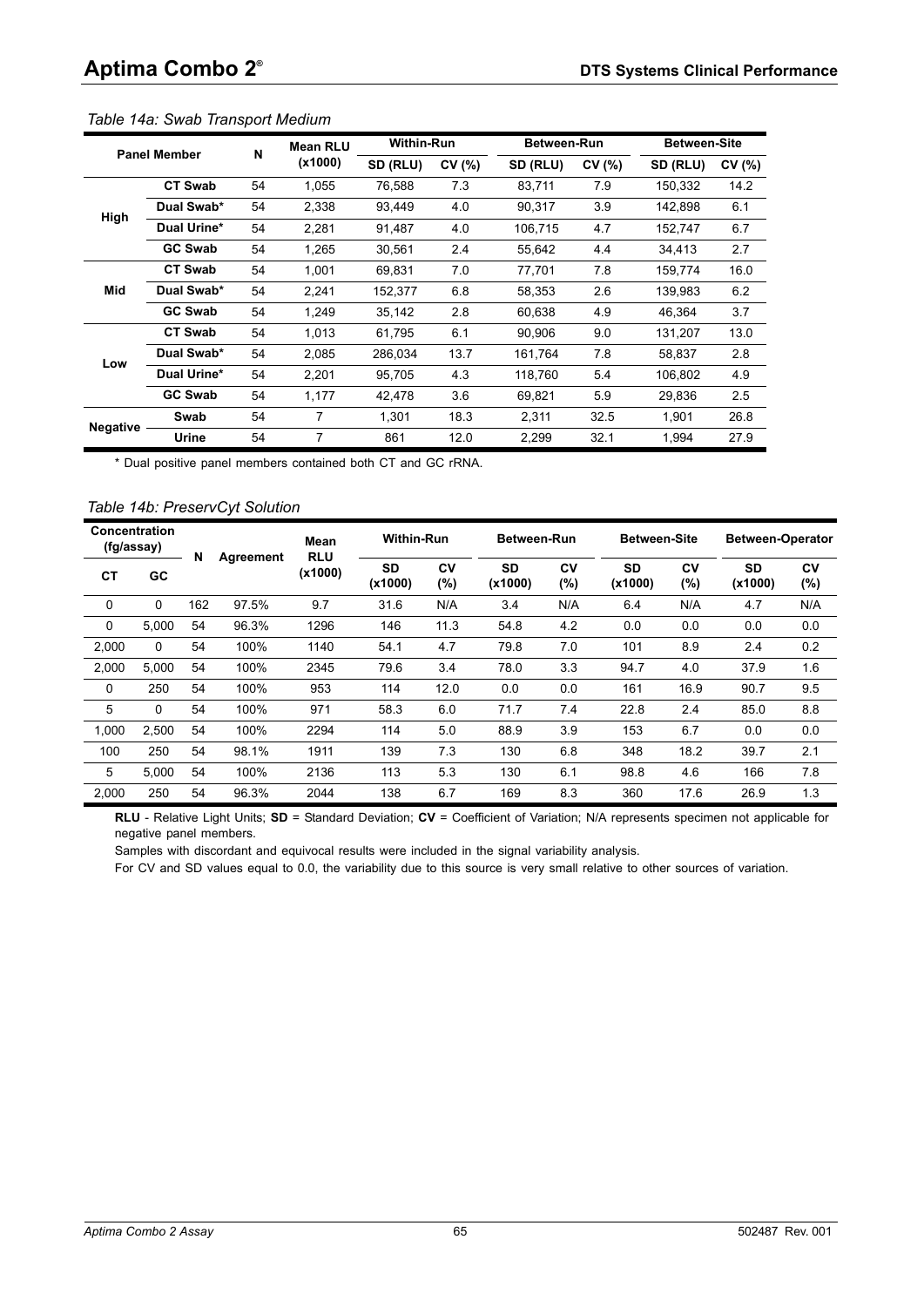# <span id="page-65-0"></span>**DTS Systems Analytical Performance**

See *[Tigris DTS System Analytical Performance](#page-75-0)* following the *[Tigris DTS System Clinical](#page-69-0)  [Specimen Agreement](#page-69-0)* section for Tigris DTS System-specific analytical performance.

See *[Panther System Analytical Performance](#page-78-0)* for Panther System-specific analytical performance.

## **Analytical Sensitivity**

*Chlamydia trachomatis* analytical sensitivity (limits of detection) was determined by directly comparing dilutions of CT organisms in cell culture and in the assay. The analytical sensitivity claim for the assay is one Inclusion-Forming Unit (IFU) per assay (7.25 IFU/swab, 5.0 IFU/ mL urine, 9.75 IFU/mL PreservCyt Solution liquid Pap) for all 15 CT serovars (A, B, Ba, C, D, E, F, G, H, I, J, K, L1, L2 and L3). However, dilutions of less than 1.0 IFU/assay of all serovars tested positive in the Aptima Combo 2 Assay.

*Neisseria gonorrhoeae* analytical sensitivity was determined by directly comparing dilutions of 57 different clinical isolates in culture and in the Aptima Combo 2 Assay with swab and urine specimens and 20 clinical isolates with PreservCyt Solution liquid Pap specimens. The analytical sensitivity claim for the assay is 50 cells/assay (362 cells/swab, 250 cells/mL urine, 488 cells/mL PreservCyt Solution liquid Pap). However, all strains tested were positive at less than 50 cells/assay.

## **Analytical Specificity**

A total of 154 culture isolates were evaluated using the Aptima Combo 2 Assay. These isolates included 86 organisms that may be isolated from the urogenital tract and 68 additional organisms that represent a phylogenetic cross-section of organisms. The tested organisms included bacteria, fungi, yeast, parasites, and viruses. All organisms except C. psittaci, C. pneumoniae, and the viruses were tested at 1.0 x 10<sup>6</sup> cells/assay in both swab and urine transport medium. The Chlamydia and Neisseria organisms were tested in PreservCyt solution medium. C. psittaci and C. pneumoniae were tested at 1.0 x 10<sup>5</sup> IFU/ assay. The viruses were tested as follows: (a) herpes simplex viruses I and II: 2.5 x 10<sup>4</sup> TCID<sub>50</sub>/assay, (b) human papilloma virus 16: 2.9 x 10<sup>6</sup> DNA copies/assay and (c)  $cy$ tomegalovirus:  $4.8 \times 10^5$  infected cell culture cells/assay. Only CT and GC samples produced positive results in the Aptima Combo 2 Assay. The list of organisms tested is shown in [Table 15.](#page-66-1)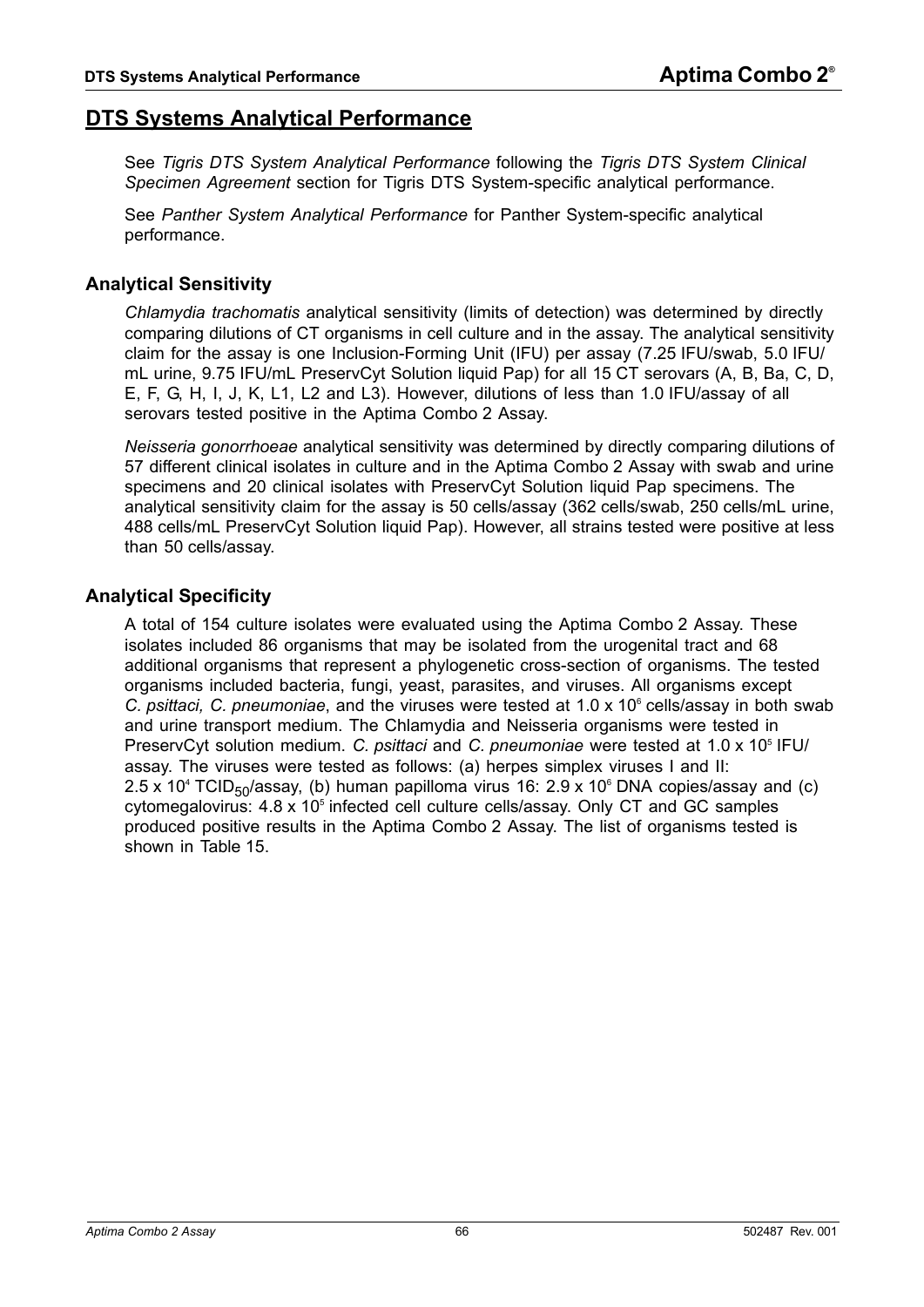#### <span id="page-66-1"></span>*Table 15: Analytical Specificity*

| Organism                       | Organism                        | Organism                      |
|--------------------------------|---------------------------------|-------------------------------|
| Achromobacter xerosis          | Escherichia coli                | Neisseria mucosa (3)          |
| Acinetobacter calcoaceticus    | Flavobacterium meningosepticum  | Neisseria sicca (3)           |
| Acinetobacter Iwoffi           | Fusobacterium nucleatum         | Neisseria subflava (14)       |
| Actinomyces israelii           | Gardnerella vaginalis           | Neisseria perflava            |
| Actinomyces pyogenes           | Gemella haemolysans             | Neisseria polysaccharea       |
| Aerococcus viridans            | Haemophilus ducreyi             | Paracoccus denitrificans      |
| Aeromonas hydrophila           | Haemophilus influenzae          | Peptostreptococcus anaerobius |
| Agrobacterium radiobacter      | Herpes simplex virus I          | Peptostreptococcus productus  |
| Alcaligenes faecalis           | Herpes simplex virus II         | Plesiomonas shigelloides      |
| <b>Bacillus subtilis</b>       | Human papilloma virus 16        | Propionibacterium acnes       |
| <b>Bacteriodes fragilis</b>    | Kingella dentrificans           | Proteus mirabilis             |
| <b>Bacteriodes ureolyticus</b> | Kingella kingae                 | Proteus vulgaris              |
| Bifidobacterium adolescentis   | Klebsiella oxytoca              | Providencia stuartii          |
| Bifidobacterium brevi          | Klebsiella pneumoniae           | Pseudomonas aeruginosa        |
| Branhamella catarrhalis        | Lactobacillus acidophilus       | Pseudomonas fluorescens       |
| <b>Brevibacterium linens</b>   | Lactobacillus brevis            | Pseudomonas putida            |
| Campylobacter jejuni           | Lactobacillus jensonii          | Rahnella aquatilis            |
| Candida albicans               | Lactobacillus lactis            | Rhodospirillum rubrum         |
| Candida glabrata               | Legionella pneumophila (2)      | Saccharomyces cerevisiae      |
| Candida parapsilosis           | Leuconostoc paramensenteroides  | Salmonella minnesota          |
| Candida tropicalis             | Listeria monocytogenes          | Salmonella typhimurium        |
| Chlamydia pneumoniae           | Micrococcus luteus              | Serratia marcescens           |
| Chlamydia psittaci (2)         | Moraxella lacunata              | Staphylococcus saprophyticus  |
| Chromobacterium violaceum      | Moraxella osloensis             | Staphylococcus aureus         |
| Citrobacter freundii           | Morganella morganii             | Staphylococcus epidermidis    |
| Clostridium perfringens        | Mycobacterium smegmatis         | Streptococcus agalactiae      |
| Corynebacterium genitalium     | Mycoplasma genitalium           | Streptococcus bovis           |
| Corynebacterium xerosis        | Mycoplasma hominis              | Streptococcus mitis           |
| Cryptococcus neoformans        | N. meningitidis Serogroup A     | Streptococcus mutans          |
| Cytomegalovirus                | N. meningitidis Serogroup B     | Streptococcus pneumoniae      |
| Deinococcus radiodurans        | N. meningitidis Serogroup C (4) | Streptococcus pyogenes        |
| Derxia gummosa                 | N. meningitidis Serogroup D     | Streptococcus salivarius      |
| Eikenella corrodens            | N. meningitidis Serogroup Y     | Streptococcus sanguis         |
| Enterobacter aerogenes         | N. meningitidis Serogroup W135  | Streptomyces griseinus        |
| Enterobacter cloacae           | Neisseria cinerea (4)           | Trichomonas vaginalis         |
| Entercoccus avium              | Neisseria dentrificans          | Ureaplasma urealyticum        |
| Entercoccus faecalis           | Neisseria elongata (3)          | Vibrio parahaemolyticus       |
| Entercoccus faecium            | Neisseria flava                 | Yersinia enterocolitica       |
| Erwinia herbicola              | Neisseria flavescens (2)        |                               |
| Erysipelothrix rhusiopathiae   | Neisseria lactamica (9)         |                               |

"(n)" represents the number of strains tested.

All organisms tested produced a negative result in the Aptima Combo 2 Assay based on kinetic profile type and RLU.

### <span id="page-66-0"></span>**Interfering Substances**

The following interfering substances were individually spiked into Swab and PreservCyt Solution liquid Pap specimens: 10% blood, contraceptive jelly, spermicide, moisturizer, hemorrhoidal anesthetic, body oil, powder, anti-fungal cream, vaginal lubricants, feminine spray and leukocytes  $(1.0 \times 10^6 \text{ cells/mL})$ . The following interfering substances were individually spiked into urine specimens: 30% blood, urine analytes, protein, glucose, ketones, bilirubin, nitrate, urobilinogen, pH 4 (acidic), pH 9 (alkaline), leukocytes  $(1.0 \times 10^6 \text{ cells/mL})$ , cellular debris, vitamins, minerals, acetaminophen, aspirin and ibuprofen. All were tested for potential assay interference in the absence and presence of CT and GC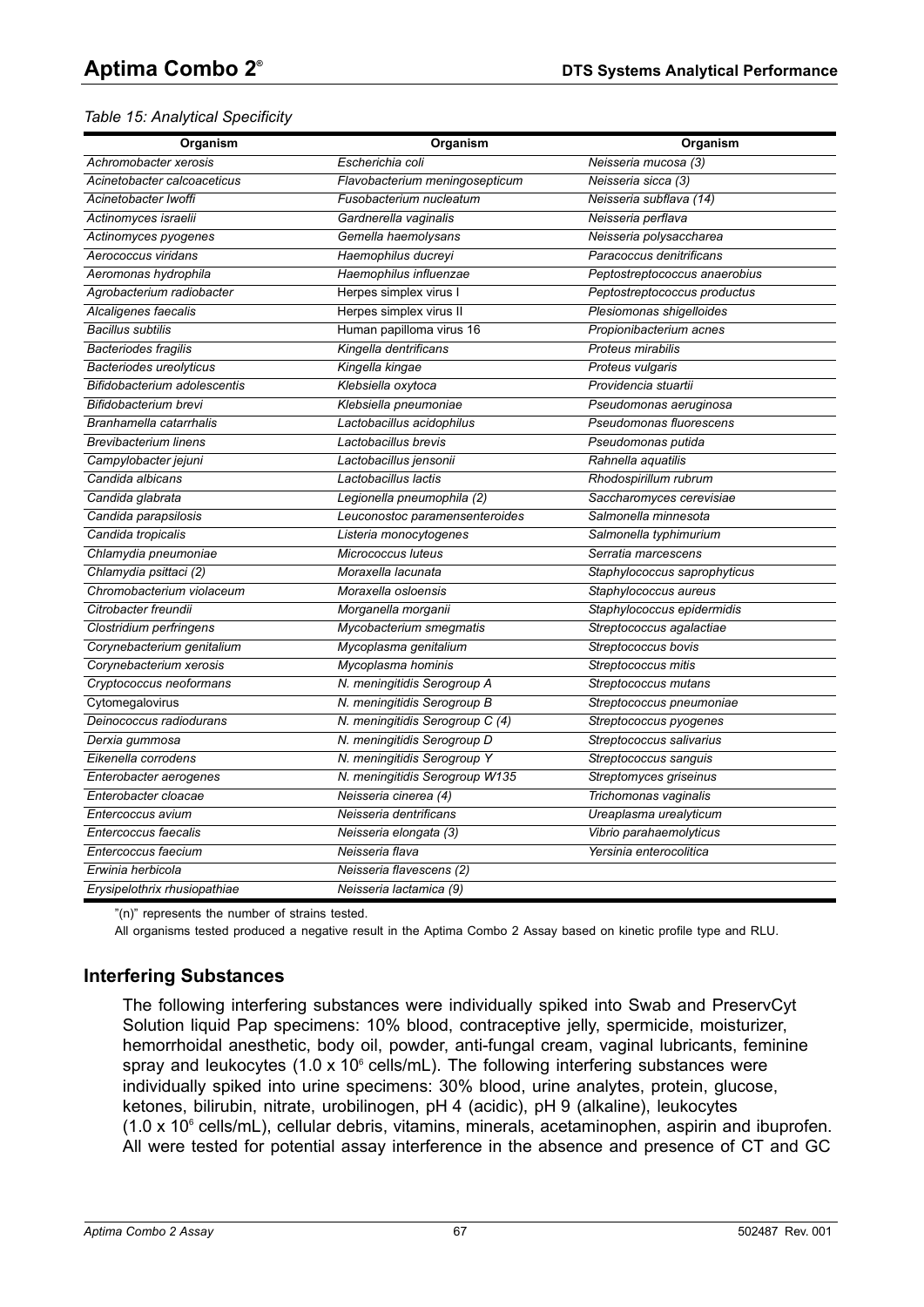at the estimated rRNA equivalent of 1.0 CT IFU/assay (5 fg/assay) and 50 GC cells/assay (250 fg/assay). The rRNA equivalents were calculated based on the genome size and estimated DNA:RNA ratio/cell of each organism.

No interference was observed with any of the tested substances. No inhibitors of amplification were observed in the Aptima Combo 2 Assay.

### **Recovery**

*Escherichia coli* and *Gardnerella vaginalis* (2.4 x 105 cells/assay) and *Lactobacillus acidophilus*, *Gardnerella vaginalis*, *Bacteroides ureolyticus* and *Staphylococcus epidermis*  $(1.0 \times 10^8 \text{ cells/assay})$  were added to samples containing the rRNA equivalent of approximately 1.0 CT IFU (5 fg) and 50 GC cells (250 fg). These additions did not interfere with the amplification and detection of CT or GC rRNA using the Aptima Combo 2 Assay.

### **Specimen Stability Studies**

A. Endocervical Swab Specimens

Data to support the recommended shipping and storage conditions for endocervical swab samples were generated with pooled negative swab samples. Five pooled samples were spiked with CT and GC at final concentrations of 10 IFU and 100 CFU per reaction, respectively. The spiked samples were held at -70°C, -20°C, 4°C, and 30°C. Samples were tested in duplicate at days 0, 20, 35, 60, and 90. All test conditions were positive for both CT and GC at all times and temperatures.

B. PreservCyt Solution Liquid Pap Specimens

Data to support the recommended shipping and storage conditions for PreservCyt Solution liquid Pap samples were generated with pooled negative PreservCyt Solution liquid Pap samples. Four pooled samples were spiked with CT and GC at final concentrations of 10 IFU and 100 CFU per reaction, respectively. The PreservCyt Solution liquid Pap samples were placed at 30°C for 7 days, after which 1.0 mL of the sample was added to an Aptima Transfer Tube. The spiked samples were held at 4°C, 10°C and 30°C. Samples stored at 4°C and 10°C were tested in duplicate at days 0, 6, 13, 26, 30 and 36. Samples stored at 30°C were tested in duplicate at days 0, 5, 8, 14 and 17. Four spiked PreservCyt Solution liquid Pap sample pools were added to Aptima Transfer Tubes and placed at 30°C for 14 days before being stored at either -20°C or -70°C. The -20°C samples and the -70°C samples were tested in duplicate after 0, 30, 60, 90 and 106 days of storage. All test conditions were positive for both CT and GC at all times and temperatures.

C. Vaginal Swab Specimens

Data to support the recommended shipping and storage conditions for vaginal swab samples were generated with pooled negative swab samples. Fifteen vaginal swab pools were spiked with CT and GC at final concentrations of 1.0 IFU and 50 CFU per reaction, respectively. The spiked samples were held at -70°C, -20°C, 4°C, and 30°C. Samples were tested using one aliquot at days 0, 20, 36, 73, and 114. All test conditions were positive for both CT and GC at all times and temperatures.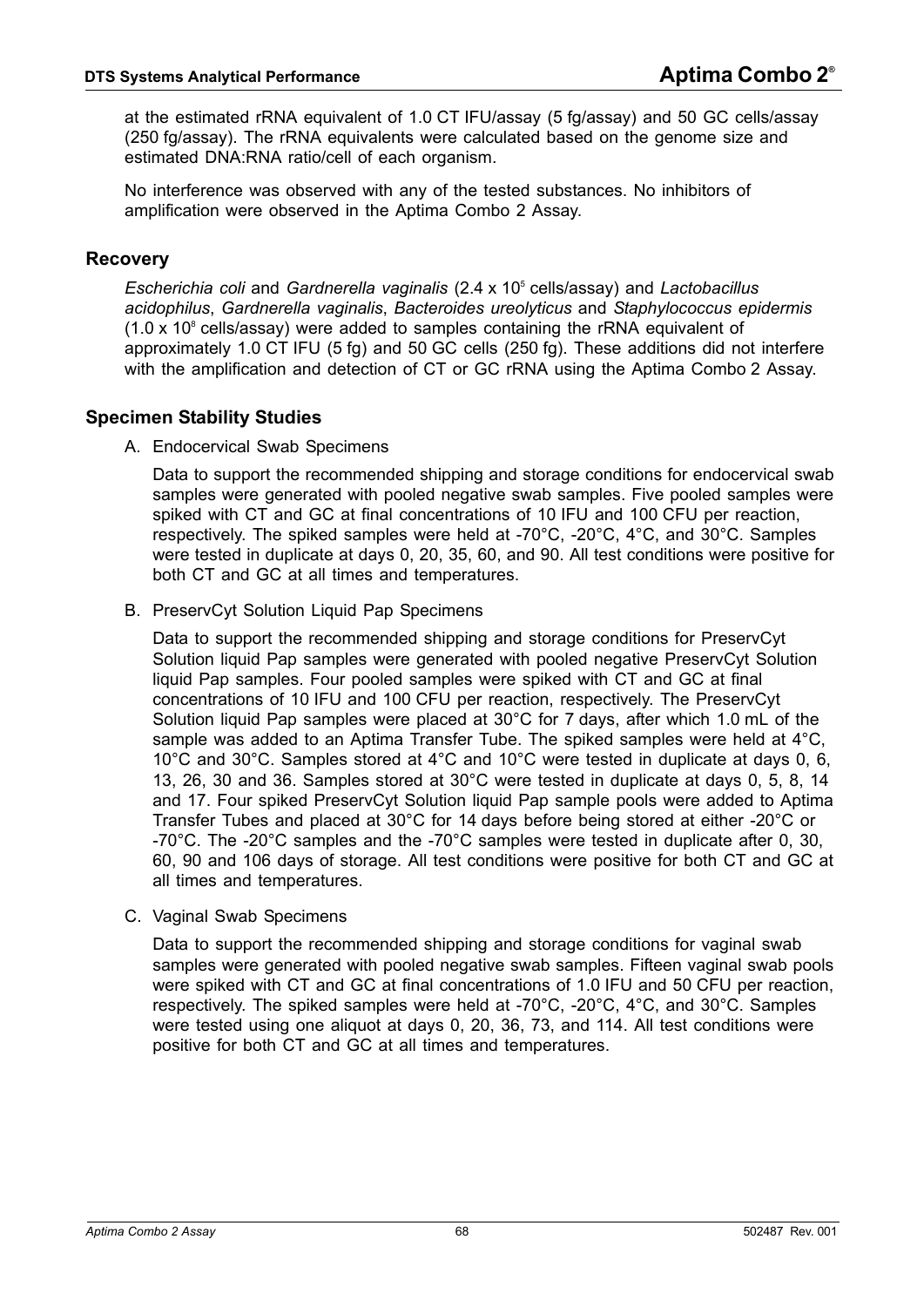D. Urine Specimens

Data to support the recommended shipping and storage conditions for urine samples were generated with ten female and ten male negative urine samples. The urine samples were spiked with CT and GC at final concentrations of 10 IFU and 100 CFU per reaction, respectively. Two sets of the spiked urine samples were held at 4°C and 30°C for 24 hours prior to being added to the Urine Transport Media (UTM). The two sets of UTM samples then were held at 4°C and 30°C, and tested in triplicate at days 0, 1, 5, 20, and 35. All samples were positive for both CT and GC when the urine samples were held at 4°C prior to addition of the UTM. When the urine samples were held at 30°C prior to addition of the UTM, all of the samples were positive for CT and 95% of the samples were positive for GC at Day 35. These same samples were tested after 116 days of storage at -20°C and -70°C. All samples were positive for both CT and GC under both storage conditions.

E. Additional Frozen (at -20°C) Specimen Stability Study

Data to support the recommended storage condition at -20°C for endocervical swab, urethral swab, vaginal swab, female urine, male urine, and PreservCyt Solution liquid Pap specimens were generated using 90 specimens for each type with negative result, where 30 specimens were spiked with CT and GC at 1.0 IFU and 50 CFU per reaction, respectively; 30 specimens were spiked at 0.1 IFU and 5 CFU per reaction, respectively; and 30 specimens were unspiked. The specimens were stored at -20°C and were tested at days 0, 200, and 400 days. All spiked specimens met the acceptance criteria of 95% agreement with expected results.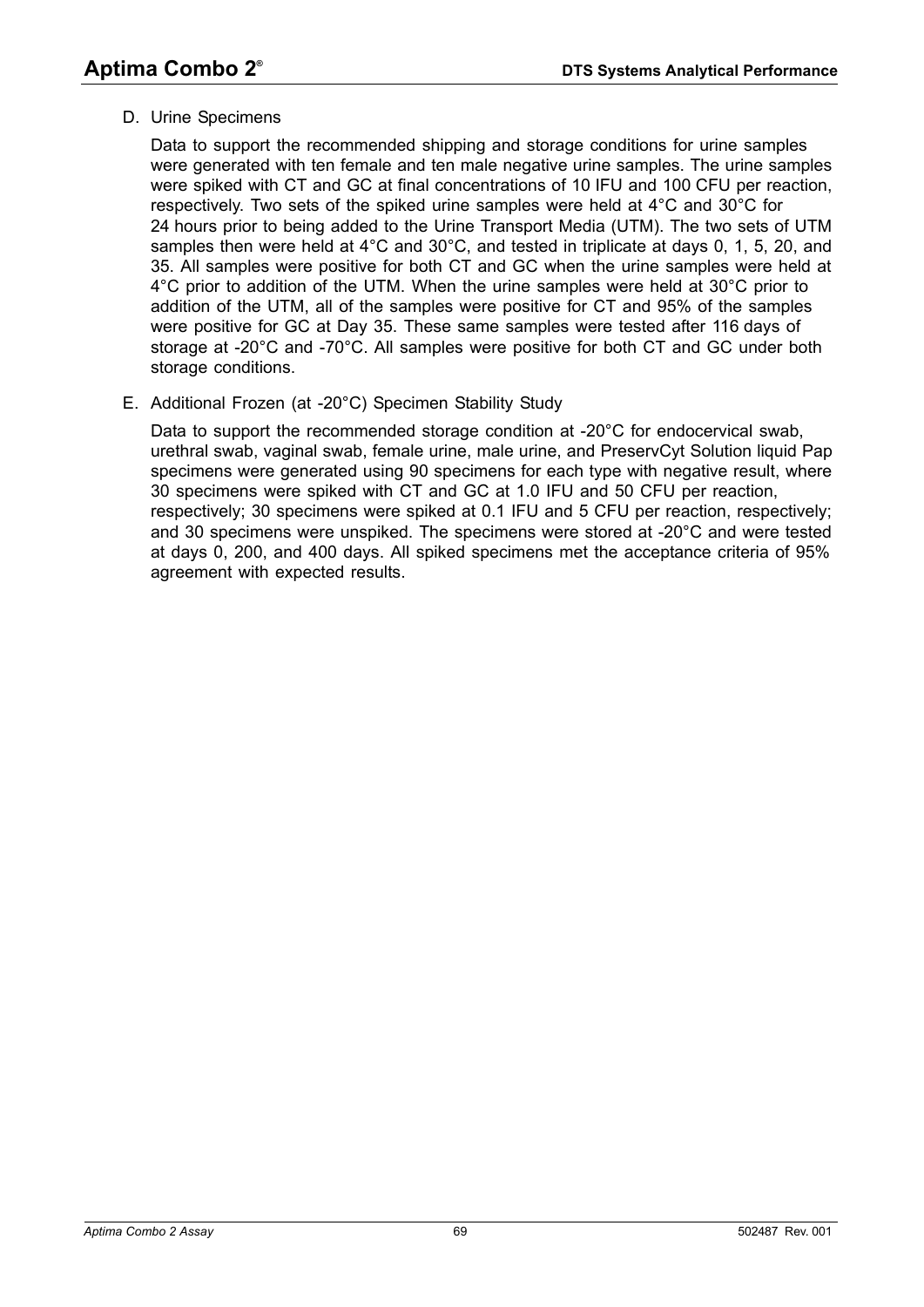# <span id="page-69-0"></span>**Tigris DTS System Clinical Specimen Agreement**

## **Tigris DTS System Agreement**

Agreement between Aptima Combo 2 Assay results generated on the fully automated Tigris DTS System and semi-automated DTS Systems was evaluated by testing endocervical swab, male urethral swab, female and male urine, vaginal swab, and PreservCyt Solution liquid Pap specimens. Each of the clinical specimens was tested individually with the Aptima Combo 2 Assay on both the Tigris DTS System and DTS Systems at Hologic.

## **Clinical Specimen Agreement Study — Endocervical Swab, Male Urethral Swab, and Female and Male Urine Specimens**

Male and female subjects attending STD, urgent care, public health, and family planning clinics were enrolled at seven geographically diverse clinical sites with low to high prevalence for CT and GC. The clinical specimen agreement study evaluated agreement between the two systems using swab and urine specimens from 485 male and 576 female subjects. Of the 1,991 specimens tested, there was a small percentage that initially tested invalid or equivocal for CT or GC on the Tigris DTS System (20, 1.0%) and on the DTS Systems (14, 0.7%). Upon repeat testing, there were two (2) clinical specimens with equivocal GC results on the Tigris DTS System, which are not included in equivalence calculations. Overall percent agreement and percent positive and negative agreements were calculated. Specimens yielding discordant results between the DTS Systems and Tigris DTS System were tested in alternate TMA amplification assays for CT and GC, which are nucleic acid amplification tests (NAATs) that target CT or GC rRNA sequences that differ from those targeted in the Aptima Combo 2 Assay. Aptima Combo 2 Assay repeat testing on the DTS Systems was also conducted on specimens yielding discordant Tigris DTS System and DTS Systems results.

[Tables 16 and](#page-71-0) [17](#page-71-1) show the overall percent agreements for all paired test results obtained on the Tigris DTS System and DTS Systems for swab and urine specimens, respectively. Overall agreements were 98.3% for swab specimens and 99.2% for urine specimens. Refer to [Tables 5a and](#page-47-0) [9a](#page-55-0) for Aptima Combo 2 performance estimates for endocervical swab, male urethral swab, and female and male urine specimens tested on the DTS Systems. Clinical performance estimates for the Tigris DTS System with endocervical swab, male urethral swab, and female and male urine specimens would be expected to be similar given the agreement findings.

### **Clinical Specimen Agreement Study — Vaginal Swab and PreservCyt Solution Liquid Pap Specimens**

Female subjects attending STD, public health, and OB/GYN clinics contributed vaginal swab and PreservCyt Solution liquid Pap specimens. The vaginal swab specimens were transferred directly to Hologic for testing while the PreservCyt Solution liquid Pap specimens were processed at 2 cytopathology laboratories before being transferred. At Hologic, vaginal swab and PreservCyt Solution liquid Pap specimens were first screened with the Aptima Combo 2 Assay on the DTS Systems. Specimens with final invalid or equivocal DTS Systems results were not selected for further testing on the Tigris DTS System. Aptima Combo 2 Assay positive specimens and a subset of Aptima Combo 2 Assay negative specimens were selected for comparison testing on the Tigris DTS System. One hundred seventy (170) vaginal swab and 170 PreservCyt Solution liquid Pap specimens from 181 female subjects were tested on both systems. The majority of specimens (110 vaginal swab and 107 PreservCyt Solution liquid Pap specimens) selected for comparison testing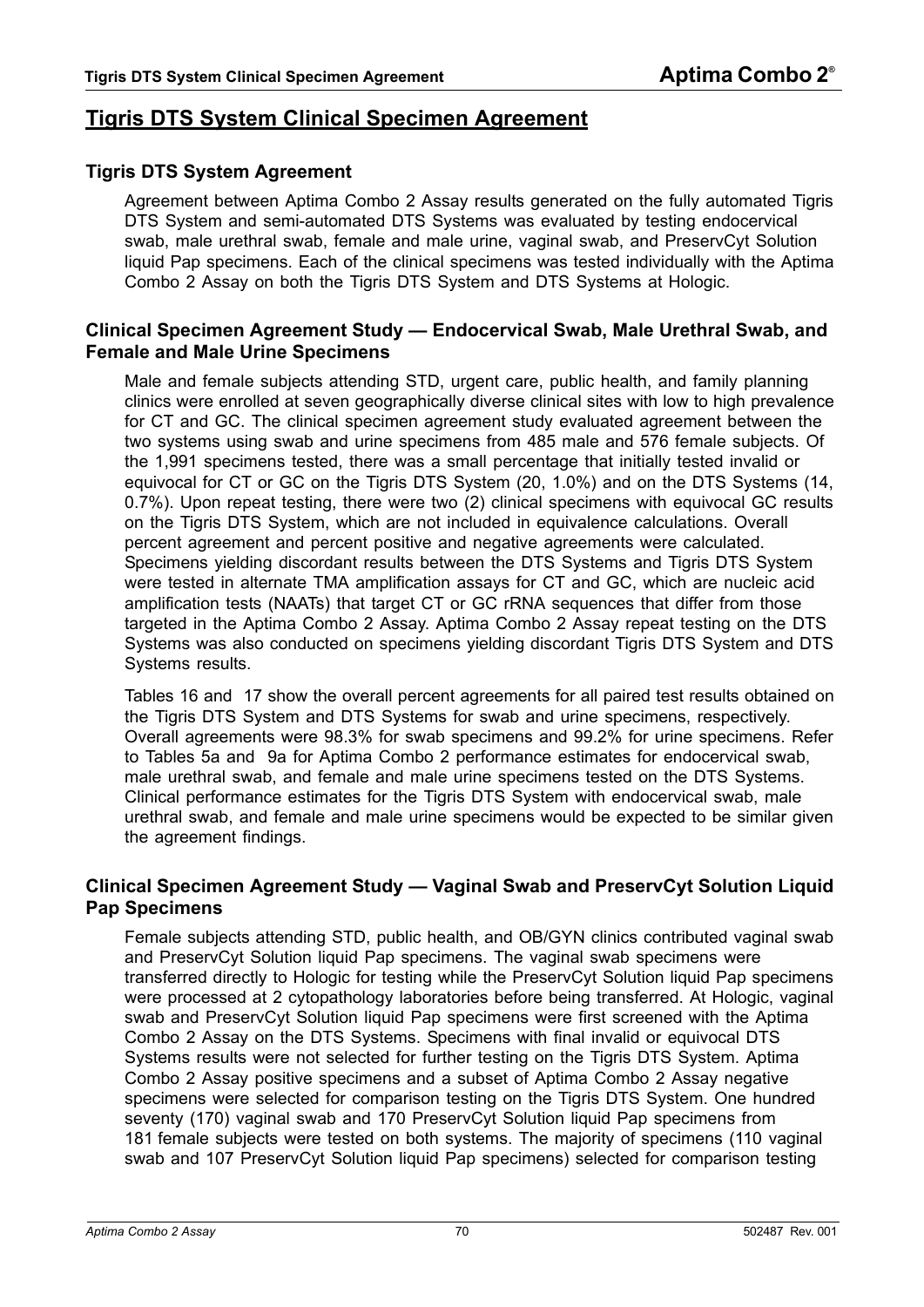were from symptomatic women. Seventeen (17) worklists were initiated: 13 (76.5%) were valid and 4 (23.5%) were invalidated because the instrument detected high background at the luminometer. The instrument had loose Detect 1 and 2 fittings that could have allowed air into the lines or incorrect amounts of detect reagents to be injected. These worklists were valid when retested. Of the 340 specimens tested, none had initial invalid or equivocal test results on the Tigris DTS System.

[Tables 18 and](#page-72-0) [19](#page-72-1) show the overall percent agreements for CT and GC detection for all paired test results obtained on the Tigris DTS and DTS Systems for vaginal swab and PreservCyt Solution liquid Pap specimens, respectively. Overall agreements were 98.2% for vaginal swab specimens and 98.2% for PreservCyt Solution liquid Pap specimens. Refer to [Tables 5b,](#page-47-1) [5c,](#page-48-0) [9b, and](#page-55-1) [9c](#page-56-0) for Aptima Combo 2 Assay performance estimates for vaginal swab and PreservCyt Solution liquid Pap specimens tested on the DTS Systems. Clinical performance estimates for the Tigris DTS System with vaginal swab and PreservCyt Solution liquid Pap specimens would be expected to be similar given the agreement findings.

#### **CT/GC Clinical Panel Agreement Study — Endocervical Swab, Male Urethral Swab, and Female and Male Urine Specimens**

The CT/GC clinical panel agreement study evaluated equivalence between the two systems using 13 Hologic-prepared CT/GC clinical panels containing 0 to 2,500 Inclusion Forming Units (IFU)/mL of CT and/or 0 to 125,000 Colony Forming Units (CFU)/mL of GC. The CT/ GC clinical panels were created from swab and urine specimens collected from 222 male and 117 female subjects who were determined to be non-infected based on negative Aptima Combo 2 Assay swab and urine specimen results on the DTS Systems. Each of the 13 CT/ GC panels consisted of 5 replicates of each specimen type (endocervical swab, male urethral swab, female urine, male urine) for a total of 20 replicates per panel.

[Table 20](#page-73-0) shows the percent agreements with expected CT and GC results for the Tigris DTS System and for the DTS Systems for each of the 13 CT/GC panels. The concentrations ranged from 10 fold below to 1000 fold above the Aptima Combo 2 Assay analytical claim limits of 1 IFU/assay for CT and 50 CFU/assay for GC. Also shown in [Table 20](#page-73-0) is the overall percent agreement (99.3%) between CT/GC panel results from the Tigris DTS System and from the DTS Systems. Positive and negative agreements are shown in [Tables 21 and](#page-73-1) [22](#page-73-2) for CT and GC panel results, respectively. For swab and urine panels, positive agreements were 100% and 96.2% respectively for CT, and were both 100% for GC. Swab and urine negative agreements were 100% and 98.0%, respectively, for CT, and were both 100% for GC. Three of 5 female urine panel replicates, which were one log below the Aptima Combo 2 Assay analytical sensitivity claim of 1 IFU/assay for CT, were CT- on the Tigris System. One of 5 female urine panel replicates from a separate panel was CT- on the DTS Systems.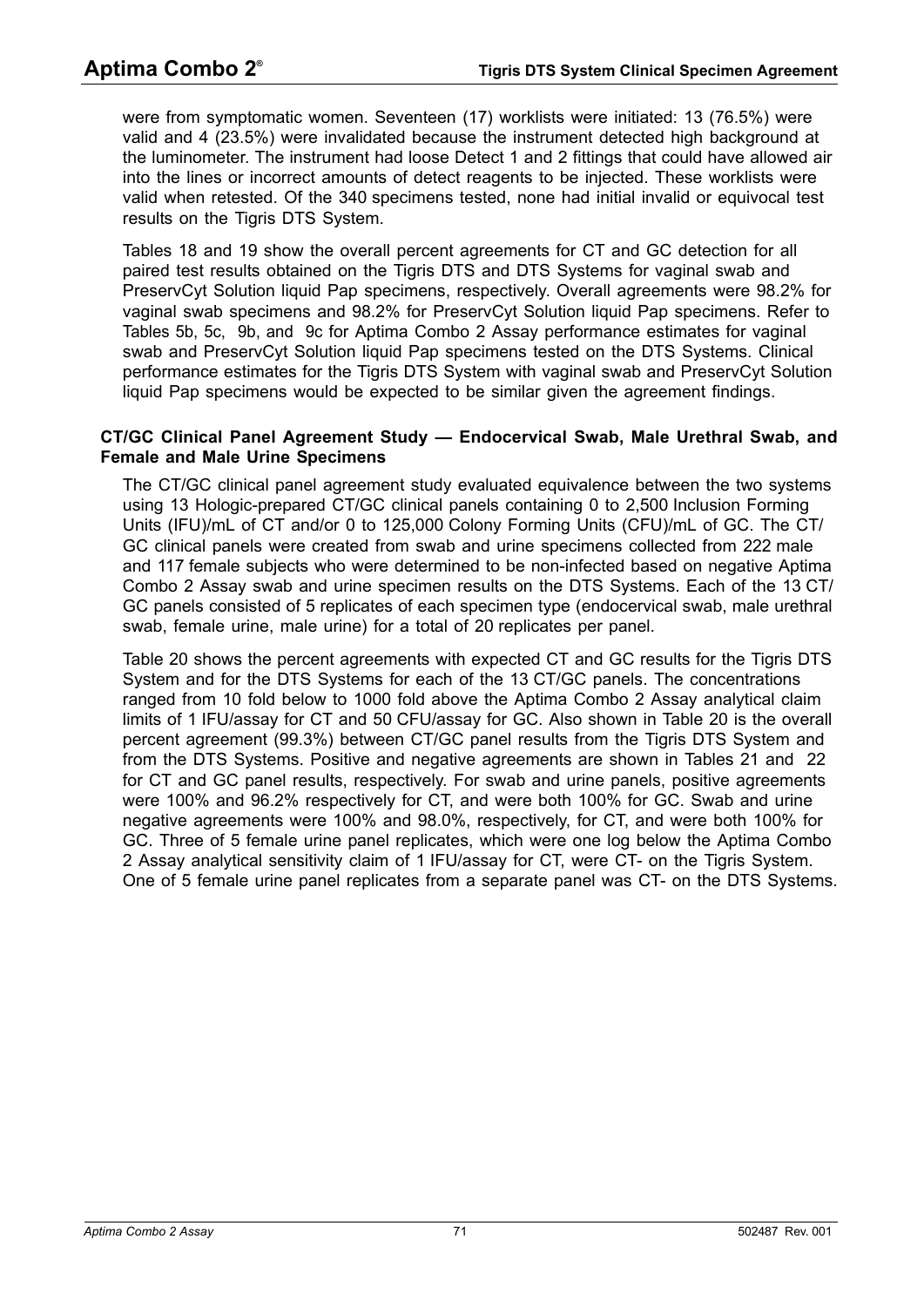<span id="page-71-0"></span>*Table 16: Clinical Specimen Agreement Study: Endocervical and Male Urethral Swab Specimen Results1*

|                                                         |                   | <b>Total</b>      |                   |                  |      |  |
|---------------------------------------------------------|-------------------|-------------------|-------------------|------------------|------|--|
| <b>Tigris DTS System</b>                                | $CT+/GC+$         | CT+/GC-           | $CT$ -/ $GC+$     | CT-/GC-          |      |  |
| $CT+/GC+$                                               | 30                | 0                 |                   |                  | 30   |  |
| CT+/GC-                                                 | 0                 | 108               | 0                 | 2 <sup>5</sup>   | 110  |  |
| CT-/GC+                                                 | 1 <sup>2</sup>    | 0                 | 67                | 0                | 68   |  |
| CT-/GC-                                                 |                   | 12 <sup>3</sup>   | 2 <sup>4</sup>    | 796              | 810  |  |
| Total                                                   | 31                | 120               | 69                | 798              | 1018 |  |
| Percent Agreement<br>$(95\% \text{ C.1})$               | 96.8% (83.3-99.9) | 90.0% (83.2-94.7) | 97.1% (89.9-99.6) | 99.7% (99.1-100) | n/a  |  |
| Overall Percent Agreement (95% C.I.): 98.3% (97.3-99.0) |                   |                   |                   |                  |      |  |

+ denotes Positive,- denotes Negative, n/a = Not Applicable.

1 Data not shown: Two specimens tested CT-/GC equivocal on both the Tigris and DTS Systems. One specimen tested CT-/GC- on the Tigris DTS System, but CT-/GC equivocal on the DTS Systems. When retested in the Aptima Combo 2 Assay on the DTS Systems, this specimen tested CT-/GC-. The specimen also tested GC- in the alternate TMA amplification assay.

2 1/1 was CT+/GC+ when retested on the DTS Systems and was CT+ in the alternate TMA amplification assay.

3 11/12 were retested. 11/11 were CT-/GC- when retested in the Aptima Combo 2 Assay on the DTS Systems. 9/11 were CT- when tested in the alternate TMA amplification assay and 2/11 were CT+.

**4** 2/2 were CT-/GC- when retested in the Aptima Combo 2 Assay on the DTS Systems and were GC- in the alternate TMA amplification assay.

**5** 2/2 were CT-/GC- when retested in the Aptima Combo 2 Assay on the DTS Systems and were CT- in the alternate TMA amplification assay.

<span id="page-71-1"></span>

| Table 17: Clinical Specimen Agreement Study: Female and Male Urine Specimen Results |  |  |  |
|-------------------------------------------------------------------------------------|--|--|--|
|-------------------------------------------------------------------------------------|--|--|--|

| <b>Tigris DTS System</b>                                | $CT+/GC+$       | CT+/GC-           | $CT$ -/ $GC+$    | CT-/GC-          | Total |  |
|---------------------------------------------------------|-----------------|-------------------|------------------|------------------|-------|--|
| $CT+/GC+$                                               | 32              | Ω                 |                  |                  | 32    |  |
| CT+/GC-                                                 |                 | 100               |                  | 1 <sup>3</sup>   | 101   |  |
| $CT$ -/ $GC+$                                           |                 | 0                 | 52               |                  | 52    |  |
| CT-/GC-                                                 |                 | 8 <sup>1</sup>    | 1 <sup>2</sup>   | 776              | 785   |  |
| Total                                                   | 32              | 108               | 53               | 777              | 970   |  |
| Percent Agreement<br>$(95\% \text{ C.1})$               | 100% (89.1-100) | 92.6% (85.9-96.7) | 98.1% (89.9-100) | 99.9% (99.3-100) | n/a   |  |
| Overall Percent Agreement (95% C.I.): 99.2% (98.1-99.5) |                 |                   |                  |                  |       |  |

+ denotes Positive,- denotes Negative,n/a = Not Applicable.

1 7/8 were CT-/GC- when retested in the Aptima Combo 2 Assay on the DTS Systems and were CT- in the alternate TMA amplification assay.

1/8 was CT+/GC- when retested in the Aptima Combo 2 Assay on the DTS Systems and was CT+ in the alternate TMA amplification assay.

2 1/1 was CT-/GC- when retested in the Aptima Combo 2 Assay on the DTS Systems and was GC- in the alternate TMA amplification assay.

3 1/1 was CT-/GC- when retested in the Aptima Combo 2 Assay on the DTS Systems and was CT+ in the alternate TMA amplification assay.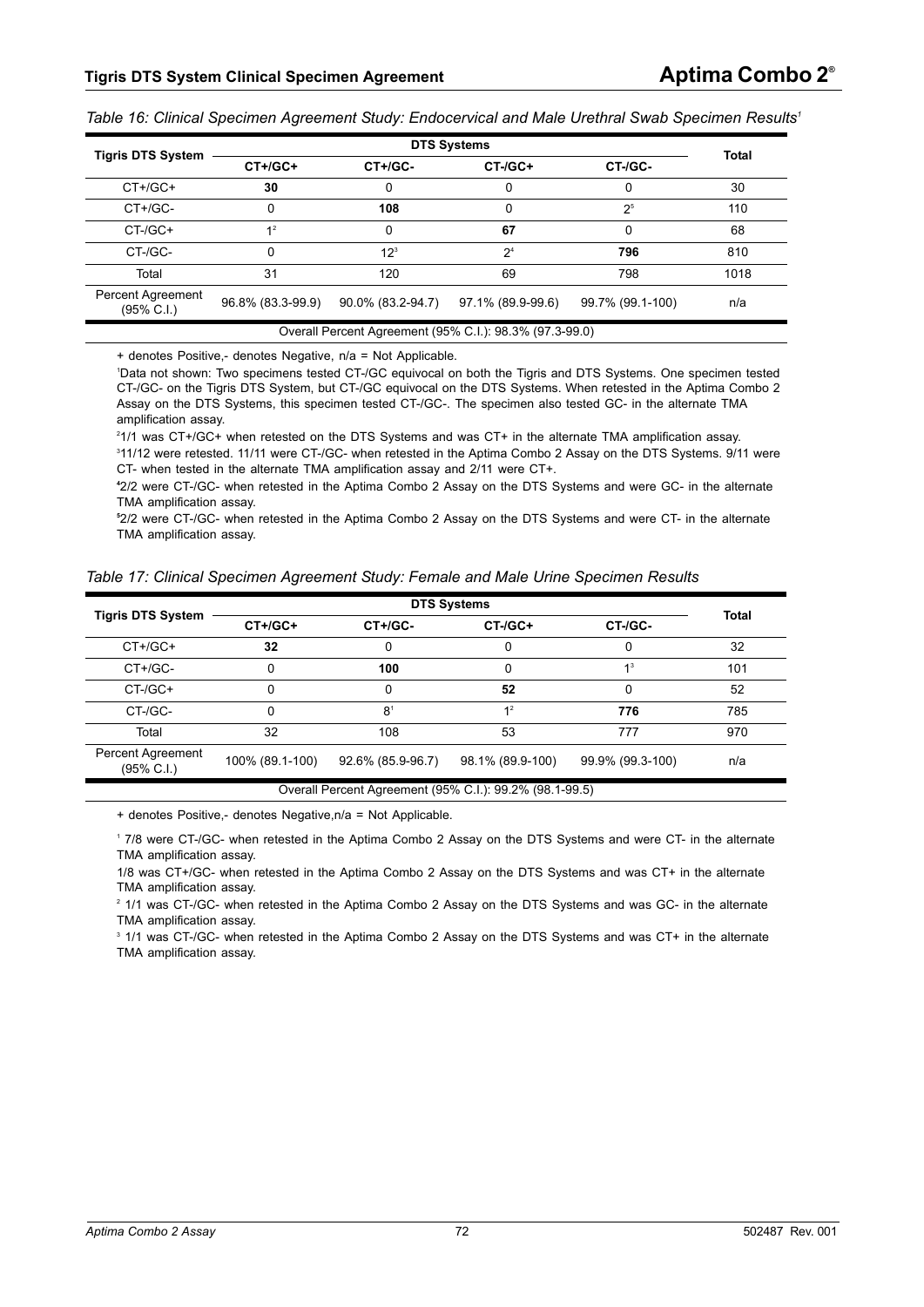|  |  | Table 18: Clinical Specimen Agreement Study: Vaginal Swab Specimen Results |  |  |  |
|--|--|----------------------------------------------------------------------------|--|--|--|
|  |  |                                                                            |  |  |  |

|                                            |                 | <b>DTS Systems</b> |                   |                   |              |  |  |  |  |  |  |
|--------------------------------------------|-----------------|--------------------|-------------------|-------------------|--------------|--|--|--|--|--|--|
| <b>Tigris DTS System</b>                   | $CT+/GC+$       | CT+/GC-            | $CT$ -/ $GC+$     | CT-/GC-           | <b>Total</b> |  |  |  |  |  |  |
| $CT+/GC+$                                  | 26              |                    |                   |                   | 26           |  |  |  |  |  |  |
| CT+/GC-                                    |                 | 44                 |                   |                   | 46           |  |  |  |  |  |  |
| $CT$ -/ $GC+$                              |                 |                    | 24                |                   | 24           |  |  |  |  |  |  |
| CT-/GC-                                    |                 |                    |                   | 73                | 74           |  |  |  |  |  |  |
| Total                                      | 26              | 44                 | 25                | 75                | 170          |  |  |  |  |  |  |
| Percent Agreement<br>$(95\% \text{ C.1.})$ | 100% (86.8-100) | 100% (92.0-100)    | 96.0% (79.6-99.9) | 97.3% (90.7-99.7) | n/a          |  |  |  |  |  |  |

Overall Percent Agreement (95% CI): 98.2% (94.9-99.6)

+ denotes Positive, - denotes Negative, n/a = Not Applicable.

|  |  |  | Table 19: Clinical Specimen Agreement Study: PreservCyt Solution Liquid Pap Specimen Results |
|--|--|--|----------------------------------------------------------------------------------------------|
|  |  |  |                                                                                              |

|                                           |                 |                   | <b>DTS Systems</b>                                    |                  | <b>Total</b> |  |  |  |  |  |  |  |  |
|-------------------------------------------|-----------------|-------------------|-------------------------------------------------------|------------------|--------------|--|--|--|--|--|--|--|--|
| <b>Tigris DTS System</b>                  | $CT+/GC+$       | $CT+ / GC-$       | $CT$ -/ $GC+$                                         | CT-/GC-          |              |  |  |  |  |  |  |  |  |
| $CT+ /GC+$                                | 26              |                   |                                                       |                  | 26           |  |  |  |  |  |  |  |  |
| CT+/GC-                                   | 0               | 44                |                                                       |                  | 45           |  |  |  |  |  |  |  |  |
| $CT$ -/ $GC+$                             | 0               |                   | 24                                                    | ŋ                | 24           |  |  |  |  |  |  |  |  |
| CT-/GC-                                   | 0               |                   |                                                       | 73               | 75           |  |  |  |  |  |  |  |  |
| Total                                     | 26              | 45                | 25                                                    | 74               | 170          |  |  |  |  |  |  |  |  |
| Percent Agreement<br>$(95\% \text{ C.1})$ | 100% (86.8-100) | 97.8% (88.2-99.9) | 96.0% (79.6-99.9)                                     | 98.6% (92.7-100) | n/a          |  |  |  |  |  |  |  |  |
|                                           |                 |                   | Overall Percent Agreement (95% CI): 98.2% (94.9-99.6) |                  |              |  |  |  |  |  |  |  |  |

+ denotes Positive, - denotes Negative, n/a = Not Applicable.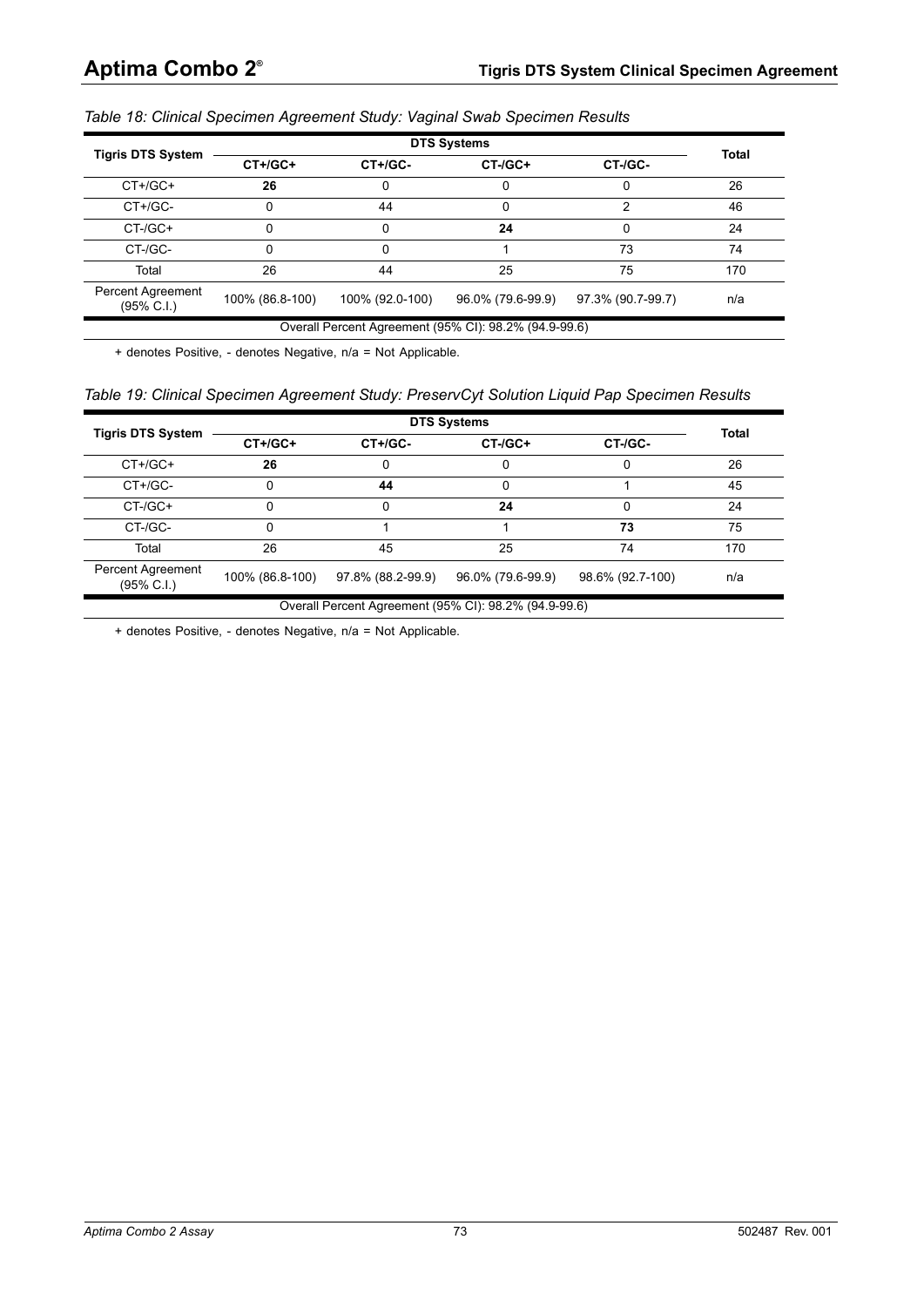| Table 20: CT/GC Clinical Panel Agreement Study: Agreement with Expected CT and GC Results for |  |
|-----------------------------------------------------------------------------------------------|--|
| Endocervical Swab, Male Urethral Swab, and Female and Male Urine Panels                       |  |

| <b>Panel Member</b> |              | <b>Panel Member</b><br>Concentration <sup>1</sup> |                                                                                |                         | <b>CT</b>            |                         | GC                   |  |  |
|---------------------|--------------|---------------------------------------------------|--------------------------------------------------------------------------------|-------------------------|----------------------|-------------------------|----------------------|--|--|
| CT/GC               | СT<br>IFU/mL | GC<br>CFU/mL                                      | <b>Replicates</b>                                                              | <b>Tigris</b><br>%Agrmt | <b>DTS</b><br>%Agrmt | <b>Tigris</b><br>%Agrmt | <b>DTS</b><br>%Agrmt |  |  |
| Low/Low             | 2.5          | 125                                               | 20                                                                             | 100                     | 100                  | 100                     | 100                  |  |  |
| Low/High            | 2.5          | 125,000                                           | 20                                                                             | 100                     | 95 <sup>3</sup>      | 100                     | 100                  |  |  |
| High/Low            | 2,500        | 125                                               | 20                                                                             | 100                     | 100                  | 100                     | 100                  |  |  |
| High/High           | 2,500        | 125,000                                           | 20                                                                             | 100                     | 100                  | 100                     | 100                  |  |  |
| Very Low/Neg        | $0.25^2$     | 0                                                 | 20                                                                             | 85 <sup>4</sup>         | 100                  | 100                     | 100                  |  |  |
| Low/Neg             | 2.5          | 0                                                 | 20                                                                             | 100                     | 100                  | 100                     | 100                  |  |  |
| Medium/Neg          | 25           | 0                                                 | 20                                                                             | 100                     | 100                  | 100                     | 100                  |  |  |
| High/Neg            | 2,500        | 0                                                 | 20                                                                             | 100                     | 100                  | 100                     | 100                  |  |  |
| Neg/Very Low        | $\Omega$     | 12.5                                              | 20                                                                             | 100                     | 100                  | 100                     | 100                  |  |  |
| Neg/Low             | $\Omega$     | 125                                               | 20                                                                             | 100                     | 100                  | 100                     | 100                  |  |  |
| Neg/Medium          | $\Omega$     | 1,250                                             | 19                                                                             | 100                     | 100                  | 100                     | 100                  |  |  |
| Neg/High            | 0            | 125,000                                           | 20                                                                             | 100                     | 100                  | 100                     | 100                  |  |  |
| Neg/Neg             | 0            | $\mathbf 0$                                       | 20                                                                             | 100                     | 100                  | 100                     | 100                  |  |  |
|                     |              |                                                   | Overall Percent Agreement between Tigris and DTS (95% C.I.): 99.3% (98.3-99.8) |                         |                      |                         |                      |  |  |

IFU = Inclusion Forming Units, CFU = Colony Forming Units, Tigris %Agrmt = Agreement between Tigris with expected results, DTS %Agrmt = Agreement between DTS with expected results.

1 A collection tube contains approximately 2.9 mL of transport medium for swab specimens and 4.0 mL of transport medium/urine mixture for urine specimens.

2 The CT concentration in this CT/GC clinical panel member is one log below the Aptima Combo 2 Assay analytical sensitivity claim of 1 IFU/assay (7.25 IFU/swab, 5 IFU/mL urine).

3 One of 5 female urine panel replicates was CT- on the DTS Systems.

4 Three of 5 female urine panel replicates were CT- on the Tigris System.

*Table 21: CT/GC Clinical Panel Agreement Study: CT Results for the Endocervical and Male Urethral Swab and Female and Male Urine Panels*

| <b>Specimen</b> | N   | DTS+<br>Tigris+ | DTS+<br>Tiaris-<br>n | DTS-<br>Tiaris+<br>n | DTS-<br>Tigris-<br>n | $(95\% \, C.I.)$ | <b>Positive Agreement Negative Agreement</b><br>$(95\% \, C.I.)$ |
|-----------------|-----|-----------------|----------------------|----------------------|----------------------|------------------|------------------------------------------------------------------|
| Swab            | 129 | 80              |                      |                      | 49                   | 100 (95.5-100)   | 100 (92.7-100)                                                   |
| Urine           | 130 | 76              | 3                    | 1 <sup>2</sup>       | 50                   | 96.2 (89.3-99.2) | 98.0 (89.6-100)                                                  |

+ denotes Positive, - denotes Negative,C.I. = Confidence Interval.

**<sup>1</sup>**Three of 5 female urine panel replicates, which were one log below the Aptima Combo 2 Assay analytical sensitivity claim of 1 IFU/assay for CT, were CT- on the Tigris System.

<sup>2</sup> One of 5 female urine panel replicates was CT- on the DTS Systems.

*Table 22: CT/GC Clinical Panel Agreement Study: GC Results for the Endocervical and Male Urethral Swab and Female and Male Urine Panels*

| <b>Specimen</b> | N   | DTS+<br>Tigris+<br>n | DTS+<br>Tigris-<br>n | DTS-<br>Tiaris+ | DTS-<br><b>Tigris-</b><br>n | <b>Positive Agreement</b><br>$(95\% \text{ C.1.})$ | <b>Negative Agreement</b><br>$(95\% \, C.I.)$ |
|-----------------|-----|----------------------|----------------------|-----------------|-----------------------------|----------------------------------------------------|-----------------------------------------------|
| Swab            | 129 | 79                   |                      |                 | 50                          | 100 (95.4-100)                                     | 100 (92.9-100)                                |
| Urine           | 130 | 80                   |                      |                 | 50                          | 100 (95.5-100)                                     | 100 (92.9-100)                                |

+ denotes Positive, - denotes Negative, C.I. = Confidence Interval, Tigris = Tigris DTS.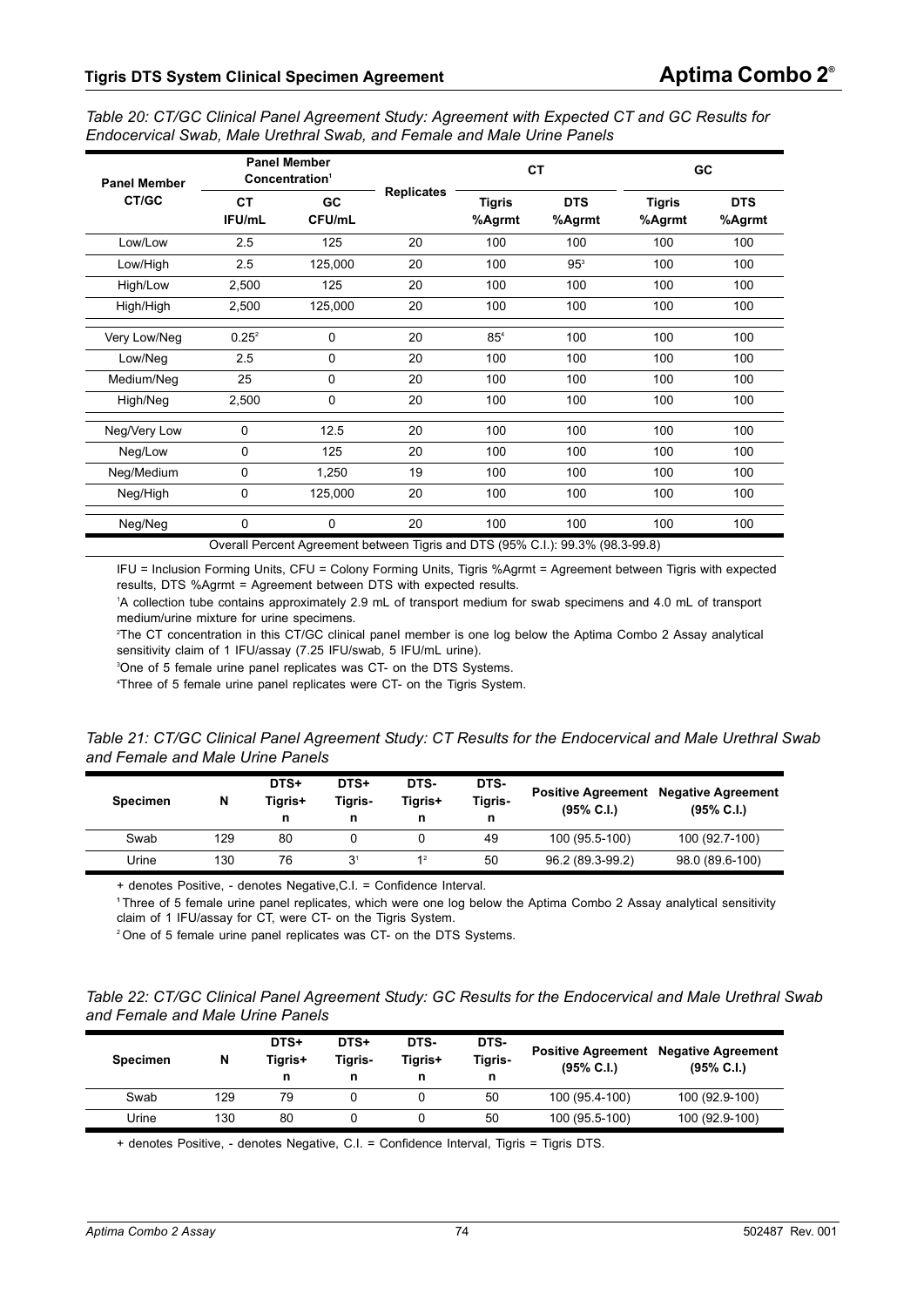#### **Precision Study**

Tigris DTS System precision (i.e., reproducibility) was evaluated at one external clinical site and at Hologic. Aptima Combo 2 Assay precision was evaluated across three Tigris Systems, two study sites, two Aptima Combo 2 Assay kit lots and four operators. [Table 23](#page-74-0) presents the precision RLU data in terms of Mean, Standard Deviation, Coefficient of Variation (CV), and percent agreement with expected results for calculations of between-site, between-operator, between-lot, between-run, and within-run variability.

At the external site, two operators performed three worklists (i.e., runs) per Aptima Combo 2 Assay kit lot on one Tigris DTS System, completing a total of 6 worklists each. At Hologic, two operators performed three worklists per Aptima Combo 2 Assay kit lot on each of two Tigris DTS System, completing a total of 12 worklists each. Thus, a total of 36 worklists were completed overall. Each worklist was composed of six identical, 12-member precision panels containing 0 to 2,000 fg/assay of CT rRNA and/or 0 to 2,433 fg/assay of GC rRNA. Each worklist was composed of six identical, 12-member precision panels containing 0 to 2,000 fg/ assay of CT rRNA and/or 0 to 5,000 fg/assay of GC rRNA. Panel members containing CT and GC were categorized as having low (5 or 100 fg/assay), mid (1000 fg/assay), or high (≥ 2000 fg/assay) concentrations of CT and as having low (≤ 250 fg/assay), mid (approx. 2400 fg/assay), or high (5000 fg/assay) concentrations of GC. Reproducibility was established by spiking swab transport medium with rRNA. Reproducibility when testing swab and urine specimens containing target organism has not been determined. Precision was estimated according to NCCLS Guidelines EP5-A ([22](#page-80-0)).

|                  | Conc.            |     |                               |            | <b>Within-Run</b>           |           | <b>Between-Site</b>         |           | <b>Between-Lot</b>          |              | <b>Between-Operator</b>  |              | <b>Between-Run</b>          |               |
|------------------|------------------|-----|-------------------------------|------------|-----------------------------|-----------|-----------------------------|-----------|-----------------------------|--------------|--------------------------|--------------|-----------------------------|---------------|
| <b>CT</b>        | GC               | N   | Mean<br><b>RLU</b><br>(x1000) | %<br>Agrmt | <b>SD</b><br>(RLU<br>x1000) | CV<br>(%) | <b>SD</b><br>(RLU<br>x1000) | CV<br>(%) | <b>SD</b><br>(RLU<br>x1000) | CV<br>$(\%)$ | <b>SD</b><br>(RLU x1000) | CV<br>$(\%)$ | <b>SD</b><br>(RLU<br>x1000) | CV<br>$(\% )$ |
| Neg              | Neg              | 647 | 4                             | 100        | 1.25                        | 26.2      | 0.66                        | 13.9      | 0.05                        | 1.0          | 0.08                     | 1.7          | 0.30                        | 6.4           |
| Neg              | High             | 215 | 1.216                         | 100        | 28.5                        | 2.3       | 61.2                        | 5.0       | 10.0                        | 0.8          | 0                        | 0            | 17.1                        | 1.4           |
| High             | Neg              | 216 | 1.266                         | 100        | 38.8                        | 3.0       | 0                           | 0         | 93.1                        | 7.3          | 40.8                     | 3.2          | 40.4                        | 3.1           |
| High             | High             | 210 | 2.445                         | 100        | 54.2                        | 2.2       | 40.0                        | 1.6       | 110.3                       | 4.5          | 28.4                     | 1.1          | 52.3                        | 2.1           |
| Neg              | Low <sup>1</sup> | 217 | 1.132                         | 100        | 30.3                        | 2.6       | 61.0                        | 5.3       | 0                           | 0.0          | 20.7                     | 1.8          | 18.5                        | 1.6           |
| Low <sup>1</sup> | Neg              | 214 | 1,053                         | 100        | 72.8                        | 6.9       | 1.5                         | 0.1       | 73.8                        | 7.0          | 28.5                     | 2.7          | 26.9                        | 2.5           |
| Mid              | Mid              | 214 | 2.429                         | 100        | 48.8                        | 2.0       | 40.0                        | 1.6       | 101.1                       | 4.1          | 0                        | 0            | 52.9                        | 2.1           |
| Low <sup>1</sup> | Low <sup>1</sup> | 216 | 2,112                         | 99.5       | 112.3                       | 5.3       | 84.1                        | 3.9       | 33.2                        | 1.5          | 34.2                     | 1.6          | 52.9                        | 2.5           |
| Low <sup>1</sup> | High             | 216 | 2,282                         | 100        | 77.3                        | 3.3       | 97.8                        | 4.2       | 59.3                        | 2.6          | 0                        | 0            | 41.7                        | 1.8           |
| High             | Low <sup>1</sup> | 215 | 2,318                         | 100        | 61.1                        | 2.6       | 50.7                        | 2.1       | 86.2                        | 3.7          | 4.6                      | 0.2          | 42.4                        | 1.8           |

<span id="page-74-0"></span>*Table 23: Tigris DTS System Precision Data* 

SD = Standard Deviation, %CV = Percent Coefficient of Variation, % Agrmt. = Percent Agreement, Conc. = Concentration. Note: Variability from some factors may be numerically negative, which can occur if the variability due to those factors is very small. When this occurs, the variability as measured with standard deviation and %CV is set to 0. See NCCLS Approved Guidelines EP5-A ([22](#page-80-0)).

1 Low panel members were spiked at the claimed analytical sensitivities of the assay (5 fg CT rRNA/assay, 250 fg GC rRNA/assay, or both for the dual positive panel member). For CT, the target level tested is the equivalent of approximately 36 fg/swab and 25 fg/mL urine. For GC, the target level tested is the equivalent of approximately 1800 fg/swab and 1250 fg/mL urine. Based on genome size and estimated DNA:RNA ratio/cell of each organism, 5 fg is the equivalent of 1 IFU CT and 250 fg is the equivalent of 50 cells GC.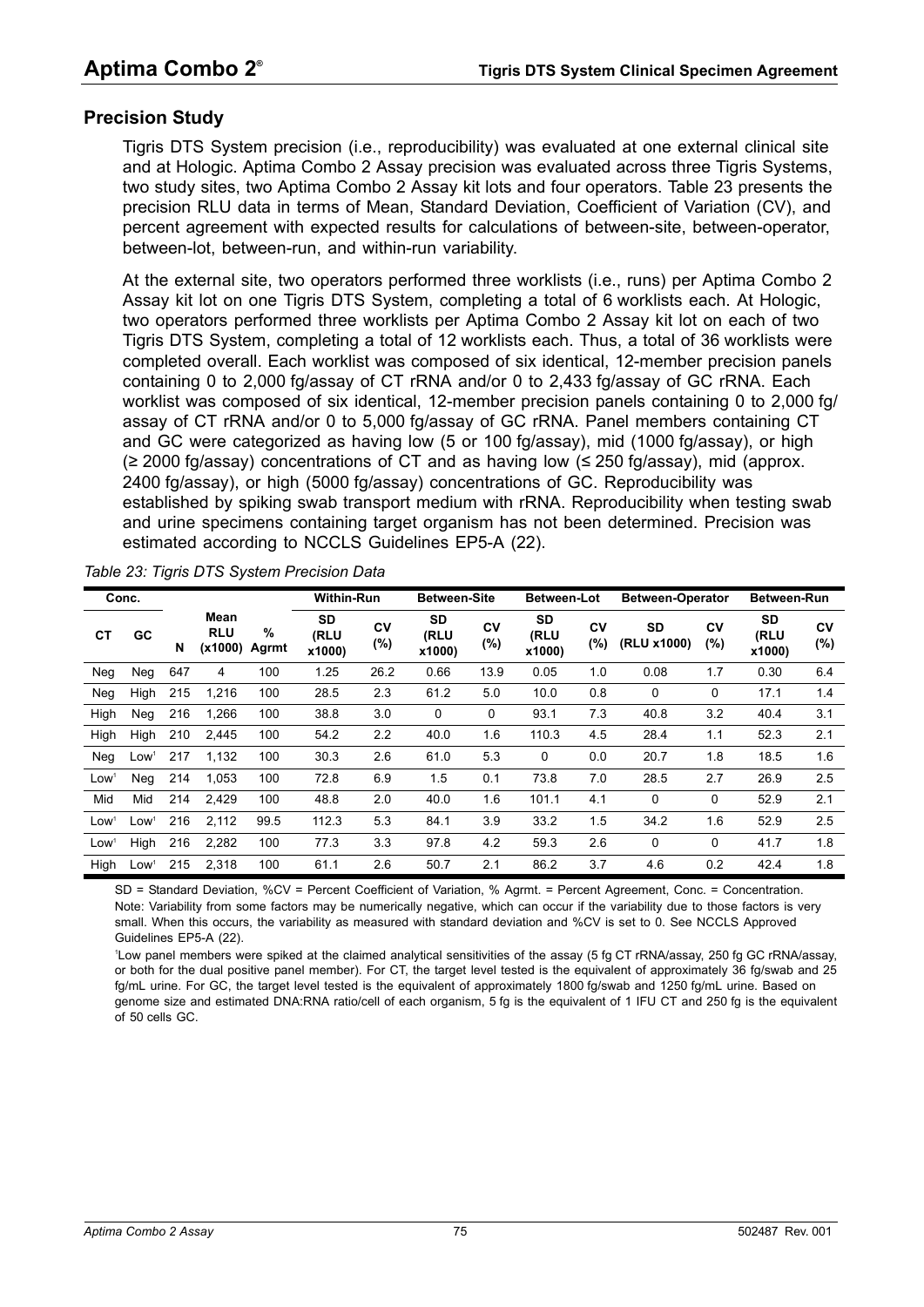## <span id="page-75-0"></span>**Tigris DTS System Analytical Performance**

See *[Panther System Analytical Performance](#page-78-0)* for Panther System-specific analytical performance.

#### **Analytical Sensitivity Equivalence Study**

Dilutions of three CT serovars (E, F, G) associated with urogenital disease were tested on three Tigris DTS System instruments and in parallel on the DTS Systems. The CT serovars were diluted into swab transport media and a pool of processed urine specimen. Concentrations ranged from 3 Inclusion-Forming Units (IFU) per assay to 0.1 IFU per assay, which is one log below the analytical sensitivity claim for the assay of one IFU per assay (7.25 IFU/swab, 5 IFU/mL urine). Percent positivity between the Tigris DTS and DTS Systems was equivalent to 95% confidence for all three serovars down to the analytical claim level. Dilutions below the level also tested positive on both platforms. Overall, comparable sensitivity was demonstrated at a detection level of one IFU per assay between the Tigris DTS and DTS Systems.

One sensitivity panel in vaginal specimen pool and one sensitivity panel in post-processed PreservCyt Solution liquid Pap specimen pool were prepared at CT 5 fg rRNA and tested 60 replicates on the Tigris DTS System. Percent positivity (95% C.I.) on the Tigris DTS System for vaginal swab specimen was 100% (95.1–100) and post-processed PreservCyt Solution liquid Pap specimen was 100% (95.1–100).

Dilutions of three GC clinical isolates were tested on three Tigris DTS System and in parallel on the DTS Systems. The GC isolates were diluted into swab transport media and a pool of processed urine specimen. Concentrations ranged from 150 cells per assay to 5 cells per assay, which is one log below the analytical sensitivity claim for the assay of 50 cells/assay (362 cells/swab, 250 cells/mL urine). Percent positivity between the Tigris DTS and DTS Systems was equivalent to 95% confidence for all three isolates down to the analytical claim level. Dilutions below the level also tested positive on both platforms. Overall, comparable sensitivity was demonstrated at a detection level of 50 cells per assay between the Tigris DTS and DTS Systems.

One sensitivity panel in vaginal specimen pool and one sensitivity panel in post-processed PreservCyt Solution liquid Pap specimen pool were prepared at GC 250 fg rRNA and tested 60 replicates on the Tigris DTS System. Percent positivity (95% C.I.) on the Tigris DTS System for vaginal swab specimen was 100% (95.1–100) and post-processed PreservCyt Solution liquid Pap specimen was 100% (95.1–100).

#### **CT/GC rRNA Spiked Clinical Panel Study — Vaginal Swab and PreservCyt Solution Liquid Pap Specimens**

The CT/GC rRNA spiked clinical panel study evaluated agreement between the two systems using two Hologic-prepared CT/GC clinical panels spiked with 0 to 5,000 fg rRNA/assay of CT and/or 0 to 250,000 fg rRNA/assay of GC. The CT/GC clinical panels were created from vaginal swab and PreservCyt Solution liquid Pap specimens collected from 309 female subjects whose specimens had negative Aptima Combo 2 Assay results on the DTS Systems when tested at Hologic. Negative specimens were pooled by specimen type, spiked or not spiked with CT and/or GC rRNA, and aliquotted as replicates of each panel member. Replicates of each of 13 panel members with different spiked rRNA levels were combined to create one clinical panel for each specimen type. Each panel contained a total of 132 replicates.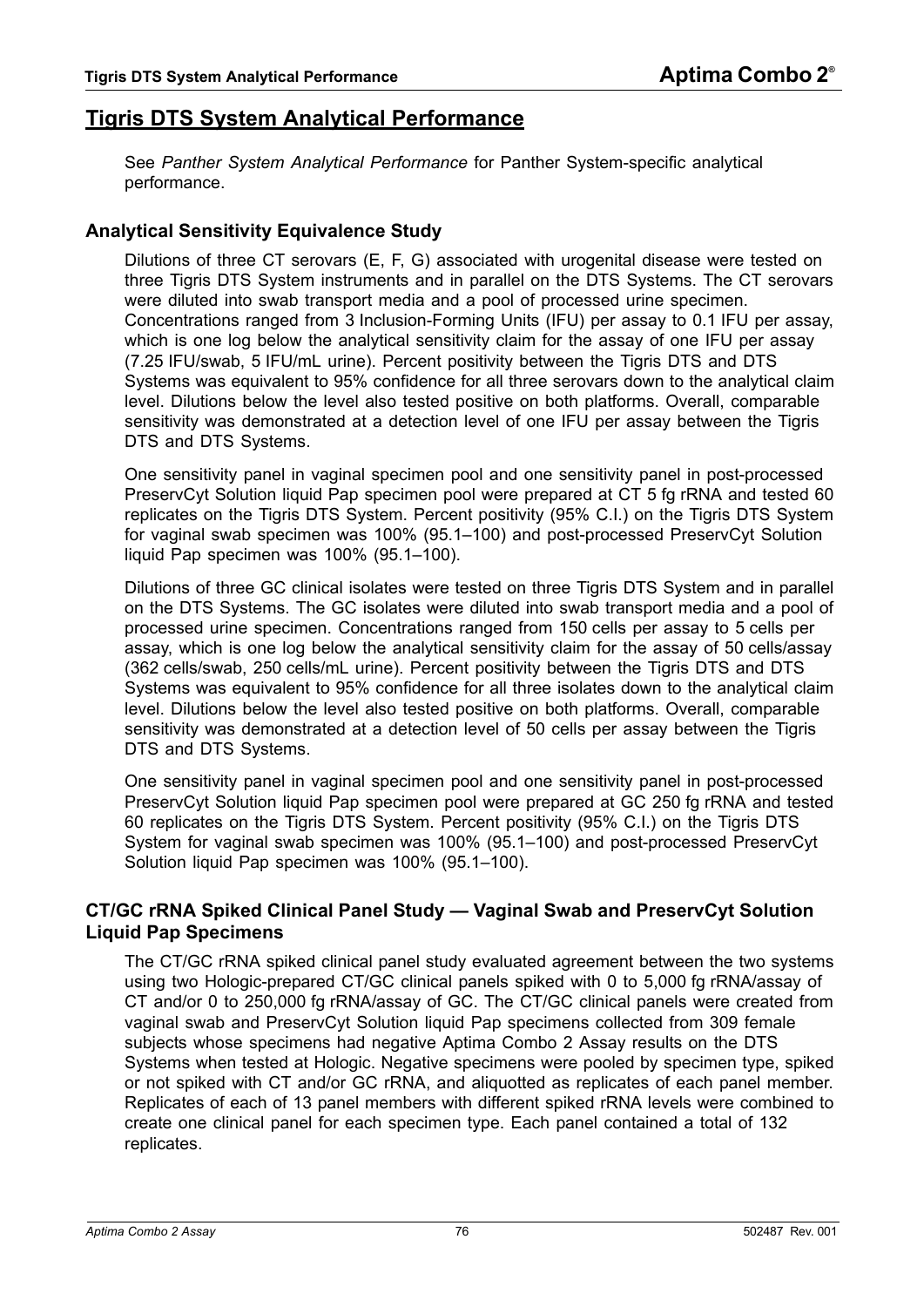One vaginal swab replicate from the very low CT concentration panel member (0.05 fg rRNA/ assay) had an equivocal CT result on the DTS Systems.

[Table 24](#page-76-0) shows the percent agreements for each level of rRNA in the vaginal swab and PreservCyt Solution liquid Pap panels, respectively, with expected CT and GC results for the Tigris DTS System and for the DTS Systems. The concentrations ranged from 1 log below to 3 logs above the 5 fg rRNA/assay for CT and 250 fg rRNA/assay for GC. Also shown in [Table](#page-76-0)  [24](#page-76-0) are the overall percent agreements (99.2% for the vaginal swab panel and 100% for the PreservCyt Solution liquid Pap panel).

<span id="page-76-0"></span>*Table 24: CT/GC rRNA Spiked Clinical Panel Agreement Study: Agreement with Expected CT and GC Results for the Vaginal Swab Panel and PreservCyt Solution Liquid Pap Panel*

|                     |          | Concentration   |                   |                         |                      | <b>Vaginal Swab Panel</b>                                     |                      |                         | <b>PreservCyt Solution Liquid Pap Panel</b> |                                                               |                      |  |  |  |
|---------------------|----------|-----------------|-------------------|-------------------------|----------------------|---------------------------------------------------------------|----------------------|-------------------------|---------------------------------------------|---------------------------------------------------------------|----------------------|--|--|--|
| <b>Panel Member</b> |          | (fg rRNA/assay) | <b>Replicates</b> |                         | <b>CT</b>            |                                                               | <b>GC</b>            |                         | <b>CT</b>                                   |                                                               | GC                   |  |  |  |
| CT/GC               | GC<br>CТ |                 |                   | <b>Tigris</b><br>%Agrmt | <b>DTS</b><br>%Agrmt | Tigris<br>%Agrmt                                              | <b>DTS</b><br>%Agrmt | <b>Tigris</b><br>%Agrmt | <b>DTS</b><br>%Agrmt                        | <b>Tigris</b><br>%Agrmt                                       | <b>DTS</b><br>%Agrmt |  |  |  |
| Low/Low             | 5        | 250             | 10                | 100                     | 100                  | 100                                                           | 100                  | 100                     | 100                                         | 100                                                           | 100                  |  |  |  |
| Low/High            | 5        | 250,000         | 10                | 100                     | 100                  | 100                                                           | 100                  | 100                     | 100                                         | 100                                                           | 100                  |  |  |  |
| High/Low            | 5000     | 250             | 10                | 100                     | 100                  | 100                                                           | 100                  | 100                     | 100                                         | 100                                                           | 100                  |  |  |  |
| High/High           | 5000     | 250,000         | 10                | 100                     | 100                  | 100                                                           | 100                  | 100                     | 100                                         | 100                                                           | 100                  |  |  |  |
| Very Low/Neg        | 0.5      | 0               | 10                | 100                     | 88.9 <sup>1</sup>    | 100                                                           | 100                  | 100                     | 100                                         | 100                                                           | 100                  |  |  |  |
| Low/Neg             | 5        | 0               | 10                | 100                     | 100                  | 100                                                           | 100                  | 100                     | 100                                         | 100                                                           | 100                  |  |  |  |
| Medium/Neg          | 50       | 0               | 10                | 100                     | 100                  | 100                                                           | 100                  | 100                     | 100                                         | 100                                                           | 100                  |  |  |  |
| High/Neg            | 5000     | 0               | 10                | 100                     | 100                  | 100                                                           | 100                  | 100                     | 100                                         | 100                                                           | 100                  |  |  |  |
| Neg/Very Low        | 0        | 25              | 10                | 100                     | 100                  | 100                                                           | 100                  | 100                     | 100                                         | 100                                                           | 100                  |  |  |  |
| Neg/Low             | 0        | 250             | 10                | 100                     | 100                  | 100                                                           | 100                  | 100                     | 100                                         | 100                                                           | 100                  |  |  |  |
| Neg/Medium          | 0        | 2500            | 10                | 100                     | 100                  | 100                                                           | 100                  | 100                     | 100                                         | 100                                                           | 100                  |  |  |  |
| Neg/High            | 0        | 250,000         | 10                | 100                     | 100                  | 100                                                           | 100                  | 100                     | 100                                         | 100                                                           | 100                  |  |  |  |
| Neg/Neg             | 0        | 0               | 12                | 100                     | 100                  | 100                                                           | 100                  | 100                     | 100                                         | 100                                                           | 100                  |  |  |  |
|                     |          |                 |                   |                         |                      | Overall Percent Agreement between Tigris<br>and DTS (95% CI): |                      |                         |                                             | Overall Percent Agreement between Tigris<br>and DTS (95% CI): |                      |  |  |  |

99.2% (95.8–100)

100% (97.2–100)

DTS % Agrmt = Agreement between DTS and expected results, Tigris % Agrmt = Agreement between Tigris DTS and expected results.

1 1/10 replicates had equivocal CT results on the DTS Systems and was excluded from this analysis. 8/9 agreed with expected results. 1/9 was CT- on the DTS Systems. The CT concentration of this panel member is 1 log below 5 fg rRNA/assay.

#### <span id="page-76-1"></span>**Analytical Specificity Equivalence Study**

For a nucleic acid amplification assay, analytical specificity with respect to individual organisms is largely determined by the chemistry of the assay (e.g. oligonucleotide sequences) rather than by the platform. Because the reagents for the Aptima Combo 2 Assay are identical between the Tigris DTS System and the DTS Systems, analytical specificity experiments on the Tigris DTS System were designed to focus on the most challenging culture isolates. These organisms included those known to cross-react in other amplification assays. Twenty-four (24) culture isolates were selected from the panel of organisms in [Table 15](#page-66-0), including 3 organisms that are most closely related to CT and 17 organisms that are most closely related to GC. All of the organisms tested produced negative results on the Tigris DTS System.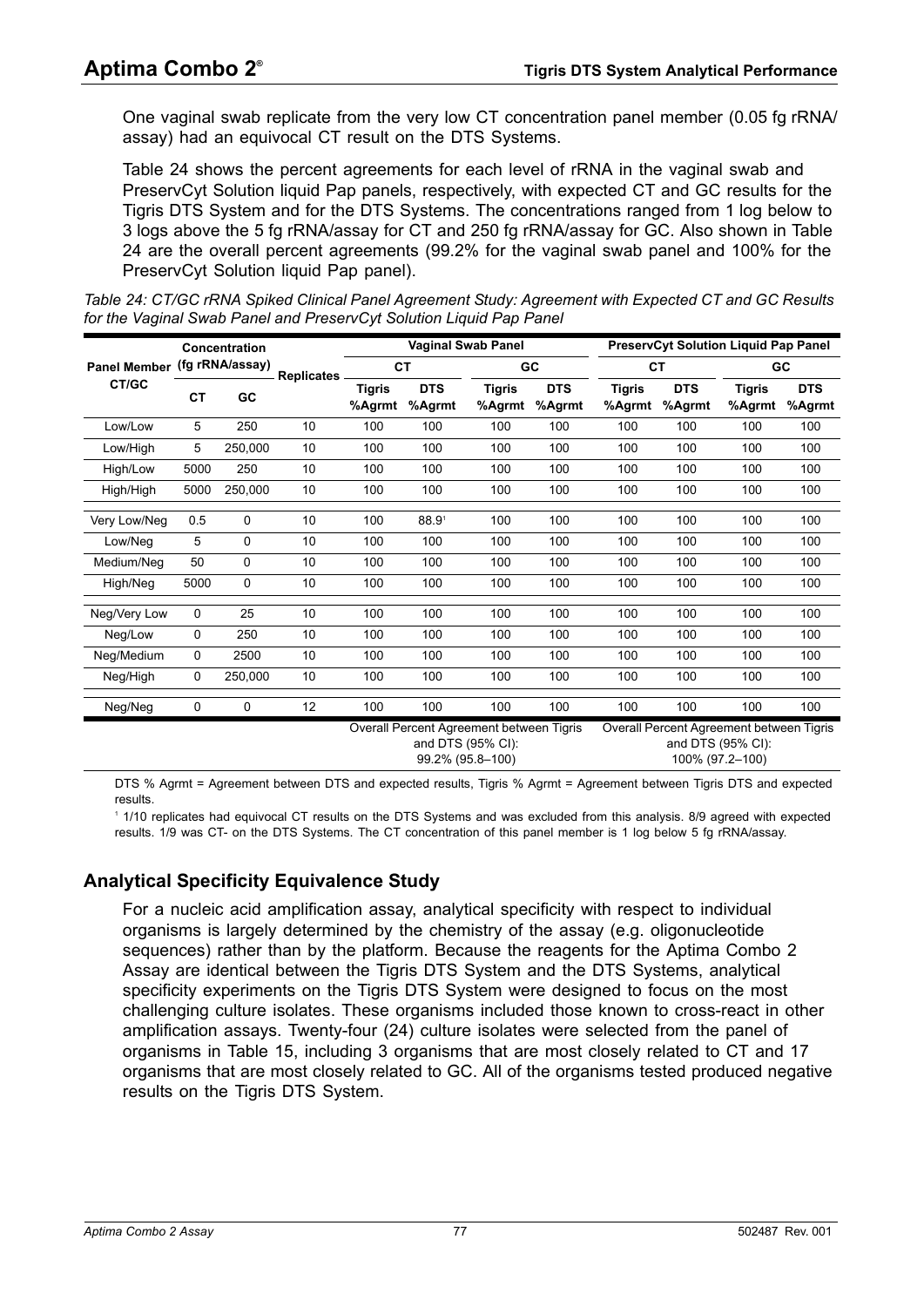#### <span id="page-77-0"></span>**Interfering Substances Equivalence Study**

Blood commonly found in urogenital specimens may interfere in some amplification assays. Whole blood was used to establish the degree of blood interference on the Tigris DTS and equivalence between the Tigris DTS System and DTS Systems with respect to this potential interferant. Fresh blood was added to clinical swab, vaginal swab, post-processed PreservCyt Solution liquid Pap, and urine specimen pools, then tested for potential assay interference in the absence and presence of CT and GC target. The estimated rRNA equivalent of one CT IFU/assay (5 fg/assay) and 50 GC cells/assay (250 fg/assay) were used as these represent the analytical sensitivity of the assay. The rRNA equivalents were calculated based on the genome size and estimated DNA:RNA ratio/cell of each organism. Specimens were tested on two Tigris DTS Systems. All samples containing target nucleic acid were positive when tested at a level of 10% (vol/vol) blood in swab specimens, vaginal swab specimens, post-processed PreservCyt Solution liquid Pap specimens and 30% (vol/ vol) blood in urine specimens. All samples that did not contain target were correctly identified as negative for both CT and GC. These results are identical to those demonstrated for the DTS Systems when spiked with the same quantities of blood.

Blood added to swab, vaginal swab, post-processed PreservCyt Solution liquid Pap specimens, and urine specimens at levels much higher than could be expected with normal specimen collection, did not interfere with results on the Tigris DTS System.

#### **Carryover Studies for the Tigris DTS System**

To establish that the Tigris DTS System minimizes the risk of false positive results arising from carryover contamination, a multi-day analytical study was conducted using spiked panels on three Tigris DTS System. The study used 20% high-target GC samples containing 1.0 x 10 $\degree$  cells/reaction, which were randomly spaced amongst 80% negative samples containing swab transport media. Over the course of the study, 1,372 high-target samples and 5,516 negative samples were tested across the three Tigris DTS System. The overall carryover rate, including both false positive and equivocal results, averaged 0.3% (18/5491). A total of 25 negative samples were reported as invalid and were excluded from the calculation. A separate analysis was conducted on a subset of the study population comprised of the negative samples that immediately followed a high-target positive. The carryover rate for this subset of the population, including both false positive and equivocal results, averaged 1.1% (12/1097). For false positives in this subset, the carryover rate ranged from 0% to 1.1% across the three Tigris DTS System. For equivocals in this subset, the carryover rate ranged from 0% to 0.9% across the three Tigris DTS System. These results demonstrate that carryover contamination is minimized on the Tigris DTS System.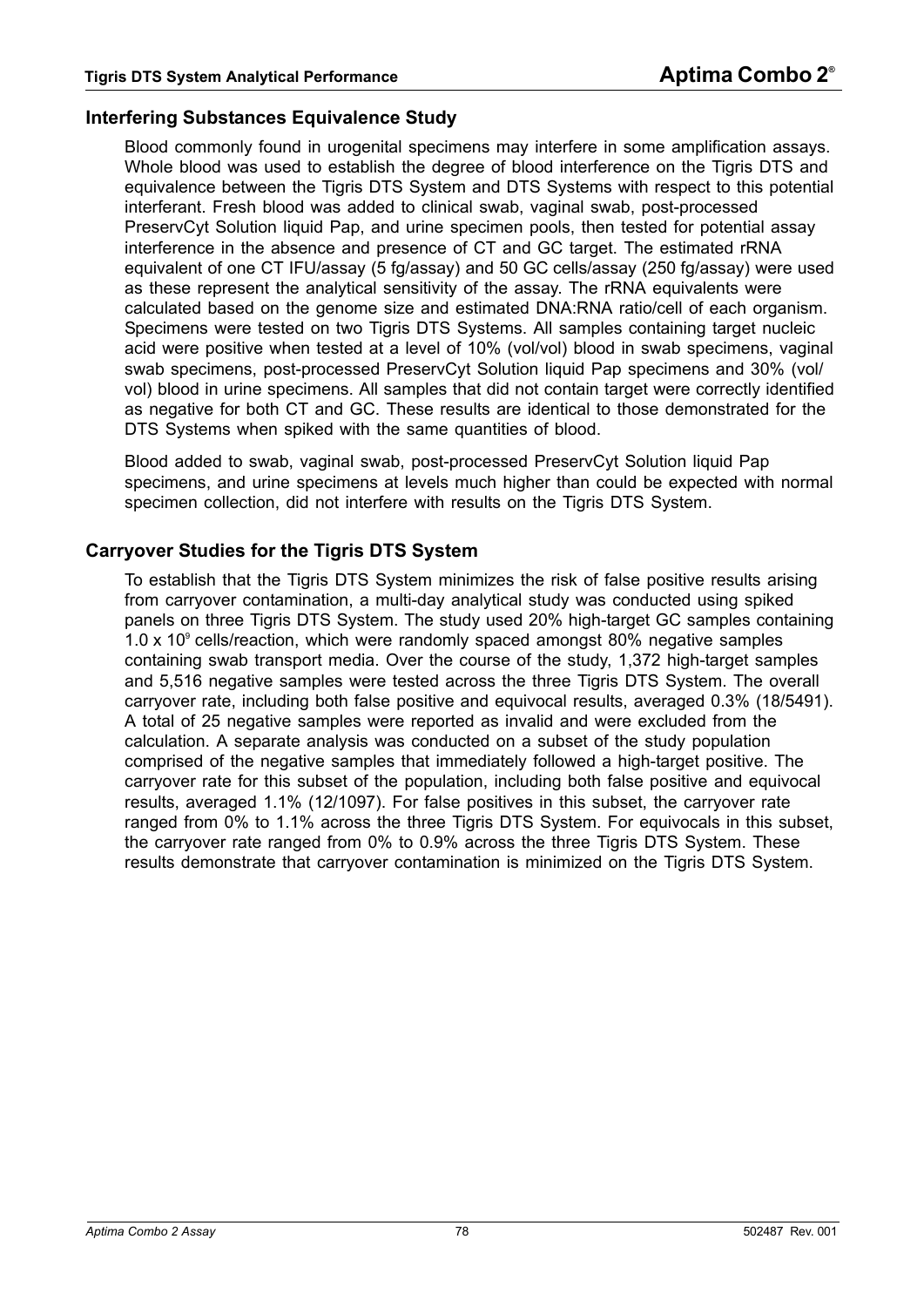## <span id="page-78-0"></span>**Panther System Analytical Performance**

#### **Reproducibility Study**

Aptima Combo 2 Assay reproducibility was evaluated at two external US laboratories and at Hologic using the Panther System. Testing was performed over six days using two lots of assay reagents and a total of six operators (two at each site). Reproducibility panel members were created using clinical urine specimens. The CT positive and GC positive panel members were created using naturally infected individual or pooled CT and/or GC positive samples that were diluted with volume from pooled negative samples to result in panel members with expected mean targeted RLU ranges (low positive or positive).

[Table 25](#page-78-1) presents, for each panel member, RLU data in terms of mean, standard deviation (SD), and coefficient of variation (CV) between sites, between operators, between lots, between runs, within runs, and overall. Percent agreement with expected results is also shown. Samples with valid results were included in the analyses.

| <b>Panel Member</b> | <b>Agreed/N</b> | Agrmt | Mean<br><b>RLU</b> | <b>Between</b><br><b>Sites</b> |      |                   | <b>Between</b><br><b>Operators</b> |         | <b>Between</b><br>Lots |         | <b>Between</b><br><b>Runs</b> |           | Within<br><b>Runs</b> |         | <b>Total</b> |  |
|---------------------|-----------------|-------|--------------------|--------------------------------|------|-------------------|------------------------------------|---------|------------------------|---------|-------------------------------|-----------|-----------------------|---------|--------------|--|
| CT/GC               |                 | (%)   | (x1000)            | <b>SD</b>                      | C٧   | SD                | C٧                                 | SD      | C٧                     | SD      | C٧                            | SD        | C٧                    | SD      | <b>CV</b>    |  |
|                     |                 |       |                    | (x1000)                        | (%)  | (x1000)           | (%)                                | (x1000) | $\frac{10}{6}$         | (x1000) | (%)                           | (x1000    | $\frac{1}{2}$         | (x1000) | (%)          |  |
| Neg/Neg             | 108/108         | 100   | 5.5                | 0.0                            | 0.0  | 0.C               | 0.0                                | 0.6     | .3<br>11               |         | 5.5                           | 0.6       | 10.4                  | 0.9     | 16.3         |  |
| Pos/Neg             | 107/108         | 99.   | 1049.5             | 27.2                           | 2.6  | 53.4              | 5.1                                | 0.0     | 0.0                    | 42.7    |                               | 115.9     | 11                    | 137     | 13.1         |  |
| Low/Neg             | 107/1071        | 100   | 637.0              | 20.4                           | 3.2  | 34.4              | 5.4                                | 38.5    | 6.0                    | 38.4    | 6.0                           | 153<br>.5 | 24.                   | 167     | 26.3         |  |
| Neg/Pos             | 108/108         | 100   | 1170.9             | 32.                            | 2.8  | 6.6               | 0.6                                | 32.4    | 2.8                    | 17.5    | .5                            | 24.5      | 2.1                   | 55.4    | 4.7          |  |
| Neg/Low             | 103/108         | 95.4  | 354.9              | 58.6                           | 16.5 | $65.\overline{6}$ | 18.5                               | 0.0     | 0.0                    | 0.0     | 0.0                           | 178.      | 50.3                  | 199.    | 56.1         |  |
| Pos/Pos             | 107/1071        | 100   | 2180.8             | 52.4                           | 2.4  | 0.0               | 0.0                                | 0.0     | 0.0                    | 55.4    | 2.5                           | 78.0      | 3.6                   | 109.1   | 5.0          |  |

<span id="page-78-1"></span>*Table 25: Panther System Reproducibility Data*

Agrmt = agreement,  $CV = coefficient$  of variation, Low = low positive,  $N =$  number of panel members, Neg = negative, Pos = positive, SD = standard deviation.

1 There was 1 invalid result excluded from the analysis.

Note: Variability from some factors may be numerically negative, which can occur if the variability due to those factors is very small. When this occurs, the variability as measured with standard deviation and %CV is set to 0.

## **Analytical Sensitivity Study**

Analytical sensitivity of the Aptima Combo 2 Assay was tested using urine processed with Urine Transport Medium (UTM), PreservCyt Liquid Pap specimens diluted with Swab Transport Medium (STM), vaginal swab specimens, and STM. Panels were made by spiking CT and GC organisms into pools of these four matrices at 0.25 IFU/mL or 2.5 IFU/mL for CT or 12.5 CFU/mL or 125 CFU/mL for GC. These panels were tested on three Panther Systems using two lots of reagents over four days for a total of 60 replicates per panel member. Agreement with the expected result was calculated. Agreement to expected results was 100% (95% CI 95.7–100%) for all urine panels, all PreservCyt Liquid Pap solution panels, all vaginal swab panels, and all STM panels. The analytical sensitivity for the Aptima Combo 2 Assay is 2.5 IFU/mL for CT and 125 CFU/mL for GC.

## **Analytical Specificity Study**

Analytical specificity was not tested on the Panther System. Please refer to *[Tigris DTS](#page-75-0)  [System Analytical Performance](#page-75-0)* for *[Analytical Specificity Equivalence Study](#page-76-1)*.

#### **Interfering Substances**

Interfering substances were not tested on the Panther System. Please refer to *[Tigris DTS](#page-75-0)  [System Analytical Performance](#page-75-0)* for *[Interfering Substances Equivalence Study](#page-77-0)*.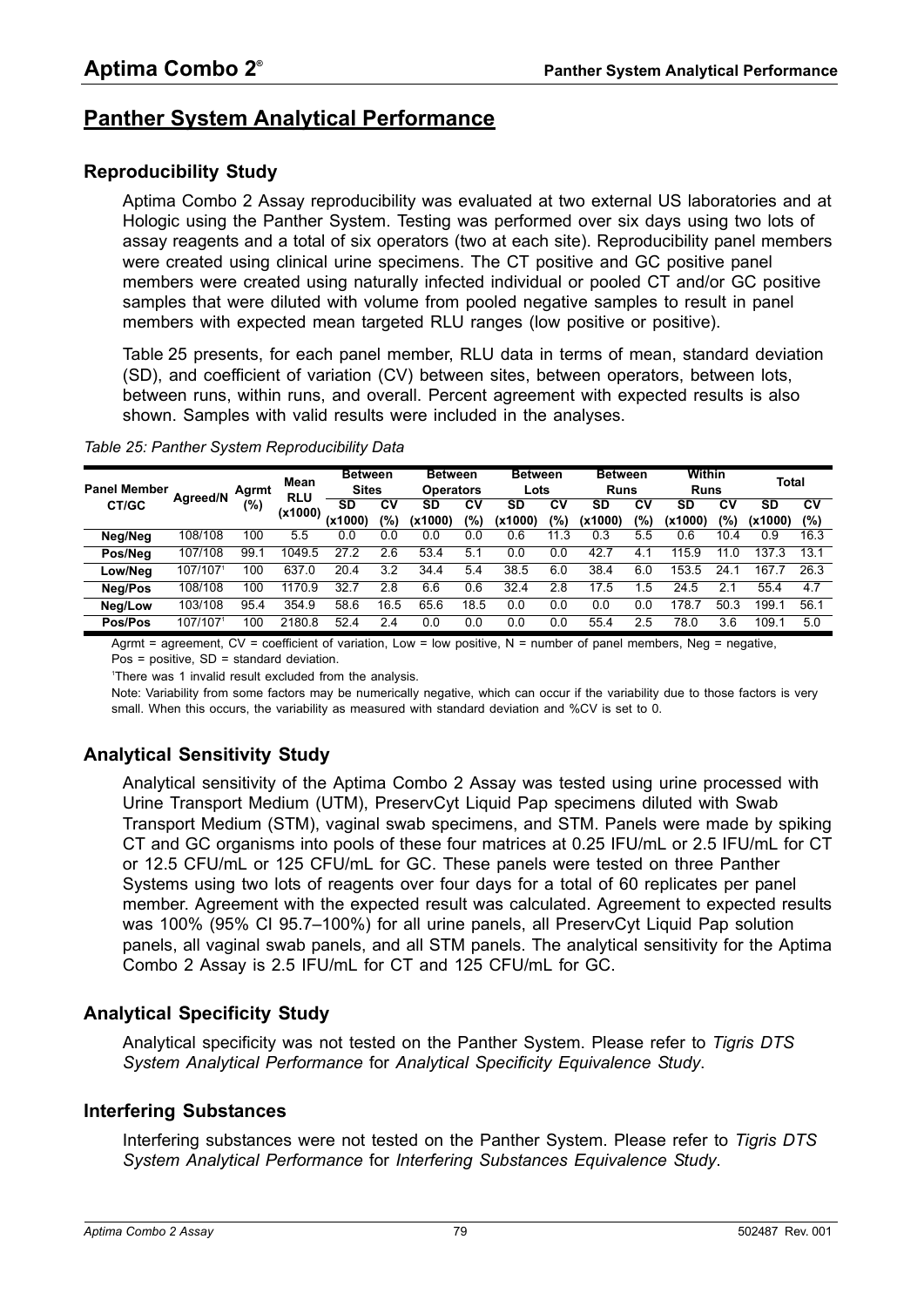#### **Carryover Studies for the Panther System**

A multi-run analytical study was conducted using spiked panels on three Panther Systems. Carryover was assessed using approximately 20% high titer GC samples dispersed between negative samples. The runs included clusters of high positive samples with clusters of negative samples as well as single high positives dispersed within the run. High titer samples were made using GC rRNA spiked into STM to give a final concentration equivalent to 2.5 x 10**<sup>5</sup>** CFU/mL. Testing was carried out using 5 runs on each of three Panther Systems. Carryover was calculated from a total of 2938 valid negative results. The overall carryover rate was 0% with a 95% confidence interval of 0–0.1%.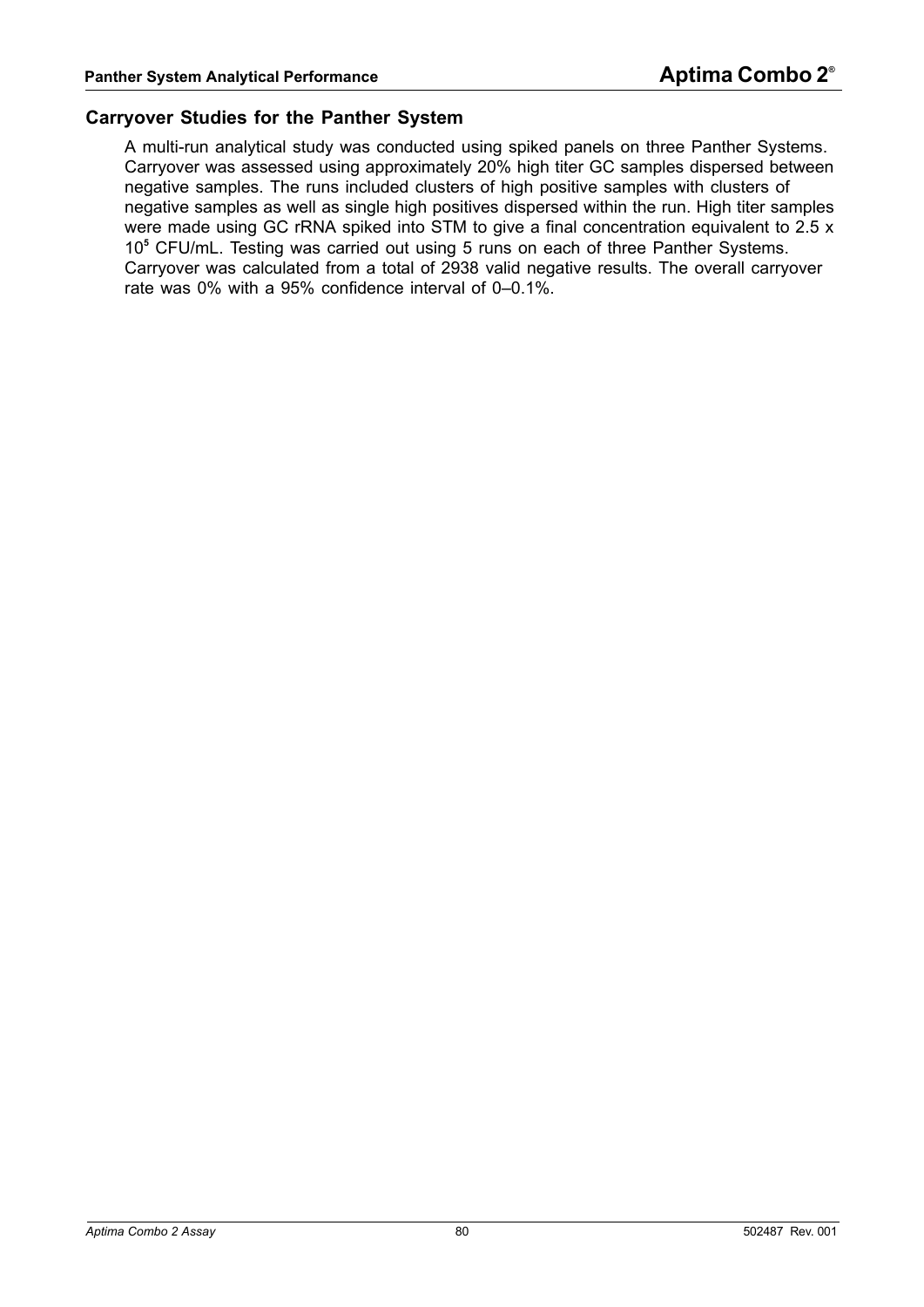# **Bibliography**

- 1. **Beem, M. O., and E. M. Saxon**. 1977. Respiratory tract colonization and a distinctive pneumonia syndrome in infants infected with *Chlamydia trachomatis*. NEJM **296**:306-310.
- 2. **Buimer, M., G. J. J. Van Doornum, S. Ching, P. G. H. Peerbooms, P. K. Plier, D. Ram, and H. H. Lee**. 1996. Detection of *Chlamydia trachomatis* and *Neisseria gonorrhoeae* by Ligase chain reaction-based assays with clinical specimens from various sites: implications for diagnostic testing and screening. J. Clin. Microbiol. **34**:2395-2400.
- 3. **Cates, Jr., W., and J. N. Wasserheit**. 1991. Genital chlamydia infections: epidemiology and reproductive sequelae. Am. J. Obstet. Gynecol. **164**:1771-1781.
- 4. **Centers for Disease Control and Prevention.** 2002. Screening Tests to Detect *Chlamydia trachomatis* and *Neisseria gonorrhoeae*  infections. United States Morbid. and Mortal. Weekly Rep. **51** (RR-15).
- 5. **Centers for Disease Control and Prevention.** 2011. *Sexually Transmitted Disease Surveillance 2010*. Atlanta, GA: U.S. Department of Health and Human Services. November.
- 6. **Chernesky, M. A., D. Jang, J. Sellors, K. Luinstra, S. Chong, S. Castriciano, and J. B. Mahony**. 1996. Urinary inhibitors of polymerase chain reaction and Ligase chain reaction and testing of multiple specimens may contribute to lower assay sensitivities for diagnosing *Chlamydia trachomatis* infected women. Mol. Cell. Probes. **11**:243-249.
- 7. **Ching, S., H. Lee, E. W. Hook, III, M. R. Jacobs, and J. Zenilman.** 1995. Ligase chain reaction for detection of *Neisseria gonorrhoeae* in urogenital swabs. J. Clin. Microbiol. **33**:3111-3114.
- 8. **Chong, S., D. Jang, X. Song, J. Mahony, A. Petrich, P. Barriga, and M. Chernesky.** 2003. Specimen processing and concentration of *Chlamydia trachomatis* added can influence false-negative rates in the LCx assay but not in the Aptima Combo 2 Assay when testing for inhibitors. J. Clin. Microbiol. **41**:778-782.
- 9. **Crotchfelt, K. A., B. Pare, C. Gaydos, and T. C. Quinn.** 1998. Detection of *Chlamydia trachomatis* by the Hologic AMPLIFIED Chlamydia Trachomatis assay (AMP CT) in urine specimens from men and women and endocervical specimens from women. J. Clin. Microbiol. **36**:391-394.
- 10. **Farrel, D. J**. 1999. Evaluation of AMPLICOR *Neisseria gonorrhoeae* PCR using cppB nested PCR and 16S rRNA PCR. J. Clin. Microbiol. **37**:386-390.
- 11. **Frommell, G. T., R. Rothenberg, S. Wang, and K. McIntosh**. 1979. Chlamydial infection of mothers and their infants. Journal of Pediatrics **95**:28-32.
- 12. Gaydos, C. A., T.C. Quinn, D. Willis, A. Weissfeld, E. W. Hook, D. H. Martin, D. V. Ferraro, and J. Schachter. 2003. Performance of the Aptima Combo 2 Assay for detection of *Chlamydia trachomatis* and *Neisseria gonorrhoeae* in female urine and endocervical swab specimens. J. Clin. Microbiol. **41**:304-309.
- 13. **Goessens, W. H. F., J. W. Mouton, W. I. Van Der Meijden, S. Deelen, T. H. Van Rijsoort-Vos, N. L. Toom, H. Verbrugh, and R. P. Verkooyen.** 1997. Comparison of three commercially available amplification assays, AMP CT, LCx, and COBAS AMPLICOR, for detection of *Chlamydia trachomatis* in first-void urine. J. Clin. Microbiol. **35**:2628-2633.
- 14. **Holmes, K**. **K., G. W. Counts, and H. N. Beatz**. 1971. Disseminated Gonococcal infection. Ann. of Intern. Med. **74**:979-993.
- 15. **Holmes, K. K., H. H. Handsfield, S. P. Wang, B. B. Wentworth, M. Turck, J. B. Anderson, and E. R. Alexander**. 1975. Etiology of nongonococcal urethritis. NEJM **292**:1199-1205.
- 16. **Hook, E. W., III, and H. H. Handsfield.** 1999. Gonococcal infections in the adult. p. 458. *In* K. Holmes *et al.* (eds.) Sexually Transmitted Diseases. McGraw Hill, New York, NY.
- 17. **Jaschek, G., C. A. Gaydos, L. E. Welsh, and T. C. Quinn.** 1993. Direct detection of *Chlamydia trachomatis* in urine specimens from symptomatic and asymptomatic men by using a rapid polymerase chain reaction assay. J. Clin. Microbiol. **31**:1209-1212.
- 18. **Krauss, S. J., R. C. Geller, G. H. Perkins, and D. L. Rhoden.** 1976. Interference of *Neisseria gonorrhoeae* growth by other bacterial species. J. Clin. Microbiol. **4**:288-295.
- 19. **Mahony, J., S. Chong, D. Jang, K. Luinstra, M. Faught, D. Dalby, J. Sellors, and M. Chernesky**. 1998. Urine specimens from pregnant and nonpregnant women inhibitory to amplification of *Chlamydia trachomatis* nucleic acid by PCR, Ligase chain reaction, and transcription-mediated amplification: identification of urinary substances associated with inhibition and removal of inhibitory activity. J. Clin. Microbiol. **36**:3122-3126.
- 20. **Masi, A. T., and B. I. Eisenstein.** 1981. Disseminated Gonococcal Infections (DGI) and Gonococcal Arthritis (GCA): II Clinical Manifestations, Diagnosis, Complications, Treatment and Prevention. Semin. Arthritis Rheum. **10**:173.
- 21. **McCurdy, Brenda W.** 1997. Cumitech Guide on Verification and Validation of Procedures in the Microbiology Laboratory. February, 1997, American Society for Microbiology. ASM Press.
- <span id="page-80-0"></span>22. **National Committee for Clinical Laboratory Standards**. 1999. NCCLS EP5-A: Evaluation of Precision Performance of Clinical Chemistry Devices; Approved Guideline (Vol. 19, No. 2).
- 23. **National Committee for Clinical Laboratory Standards.** 2002. User Protocol for Evaluation of Qualitative Test Performance: Approved Guideline for additional Guidance on Appropriate Internal Quality Control Testing Practices.
- 24. **National Committee for Clinical Laboratory Standards**. 2004. NCCLS EP5-A2: Evaluation of Precision Performance of Quantitative Measurement Methods: Approved Guideline (2nd edition, Vol. 24, No. 25).
- 25. **Peterson E. M., V. Darrow, J. Blanding, S. Aarnaes, and L. M. de La Maza.** 1997. Reproducibility problems with the AMPLICOR PCR *Chlamydia trachomatis* test, J. Clin. Microbiol. **35**:957-959.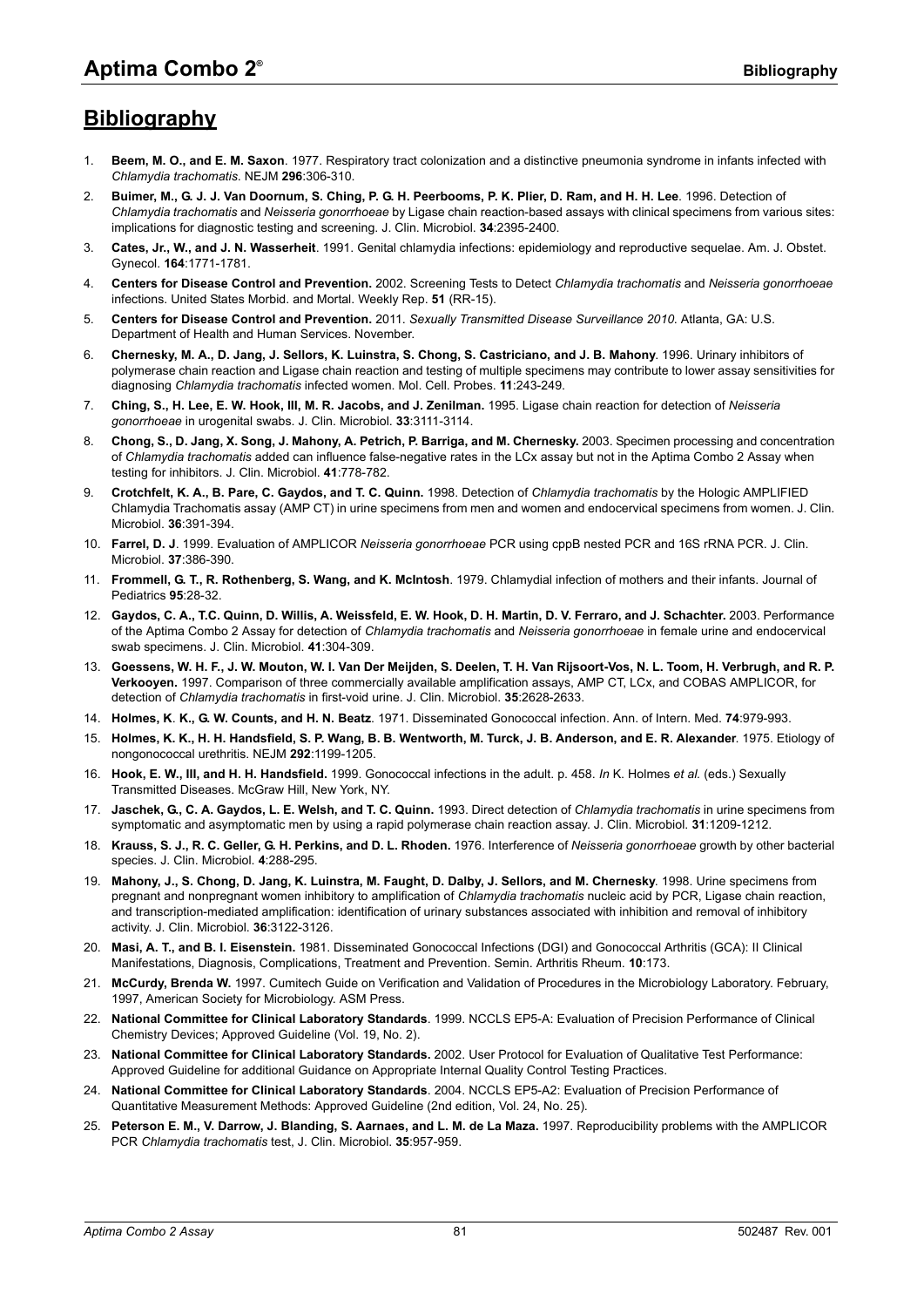- 26. **Schachter, J.** 1985. Chlamydiae (Psittacosis-Lymphogranuloma Venereum-Trachoma group), p. 856-862. *In* E. H. Lennette, et al. (ed.), Manual of Clinical Microbiology, 4<sup>th</sup> ed. American Society for Microbiology, Washington, D.C.
- 27. **Schachter, J., and M. Grossman.** 1981. chlamydial infections. Ann. Rev. Med. **32**:45-61.
- 28. **Schachter, J.** 1978. Medical progress: chlamydial infections (third of three parts). NEJM **298**:540-549.
- 29. **Schachter, J., E. C. Hill, E. B. King, V. R. Coleman, P. Jones, and K. F. Meyer.** 1975. Chlamydial infection in women with cervical dysplasia. Am. J. Obstet. Gynecol. **123**:753-757.
- 30. **Stary, A., E. Schuh, M. Kerschbaumer, B. Gotz, and H. Lee**. 1998. Performance of transcription-mediated amplification and Ligase chain reaction assays for detection of chlamydial infection in urogenital samples obtained by invasive and noninvasive methods. J. Clin. Microbiol. **36**:2666-2670.
- 31. **Toye, B., W. Woods, M. Bobrowska, and K. Ramotar.** 1998. Inhibition of PCR in genital and urine specimens submitted for *Chlamydia trachomatis* testing. J. Clin. Microbiol. **36**:2356-2358.
- 32. **Verkooyen, R. P., A. Luijendijk, W. M. Huisman, W. H. F. Goessens, J. A. J. W. Kluytmans, J. H. Rijsoort-Vos, and H. A. Verbrugh.** 1996. Detection of PCR inhibitors in cervical specimens by using the AMPLICOR *Chlamydia trachomatis a*ssay. J. Clin. Microbiol. **34**:3072-3074.
- 33. **Vincelette, J., J. Schirm, M. Bogard, A. Bourgault, D. Luijt, A. Bianchi, P. C. Van Voorst Vader, A. Butcher, and M. Rosenstraus.** 1999. Multicenter evaluation of the fully automated COBAS AMPLICOR PCR test for detection of *Chlamydia trachomatis* in urogenital specimens. J. Clin. Microbiol. **3**:74-80.
- 34. **Yuan, Y., Y-X. Zhang, N. G. Watkins, and H. D. Caldwell.** 1989. Nucleotide and deduced amino acid sequences for the four variable domains of the major outer membrane proteins of the 15 *Chlamydia trachomatis* serovars. Infect. Immun. **57**:1040-1049.